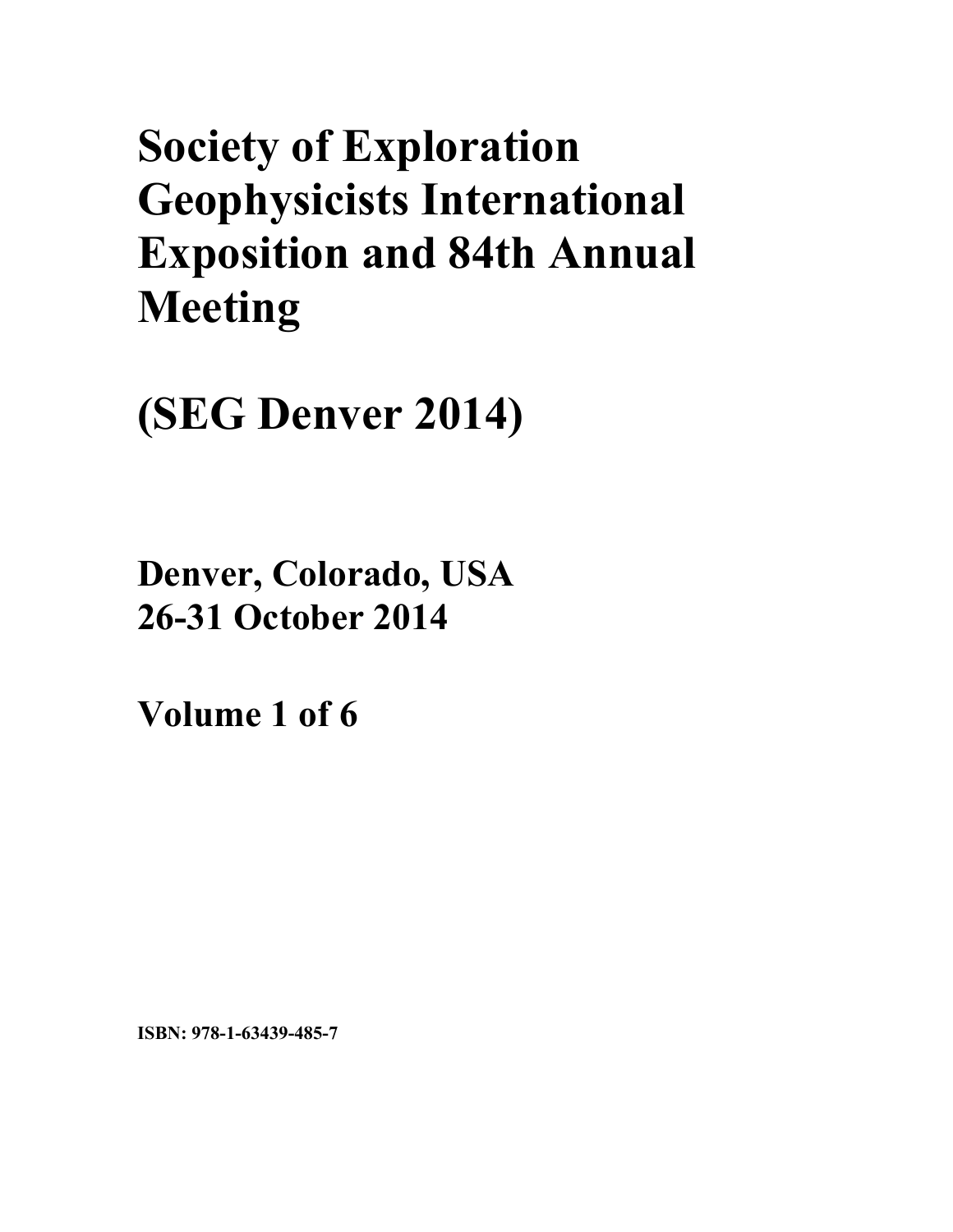**Printed from e-media with permission by:** 

Curran Associates, Inc. 57 Morehouse Lane Red Hook, NY 12571



**Some format issues inherent in the e-media version may also appear in this print version.** 

Copyright© (2014) by the Society of Exploration Geophysicists All rights reserved.

Printed by Curran Associates, Inc. (2014)

For permission requests, please contact the Society of Exploration Geophysicists at the address below.

Society of Exploration Geophysicists P. O. Box 702740 Tulsa, Oklahoma 74170-2740

Phone: (918) 497-5554 Fax: (918) 497-5557

www.seg.org

#### **Additional copies of this publication are available from:**

Curran Associates, Inc. 57 Morehouse Lane Red Hook, NY 12571 USA Phone: 845-758-0400 Fax: 845-758-2634 Email: curran@proceedings.com Web: www.proceedings.com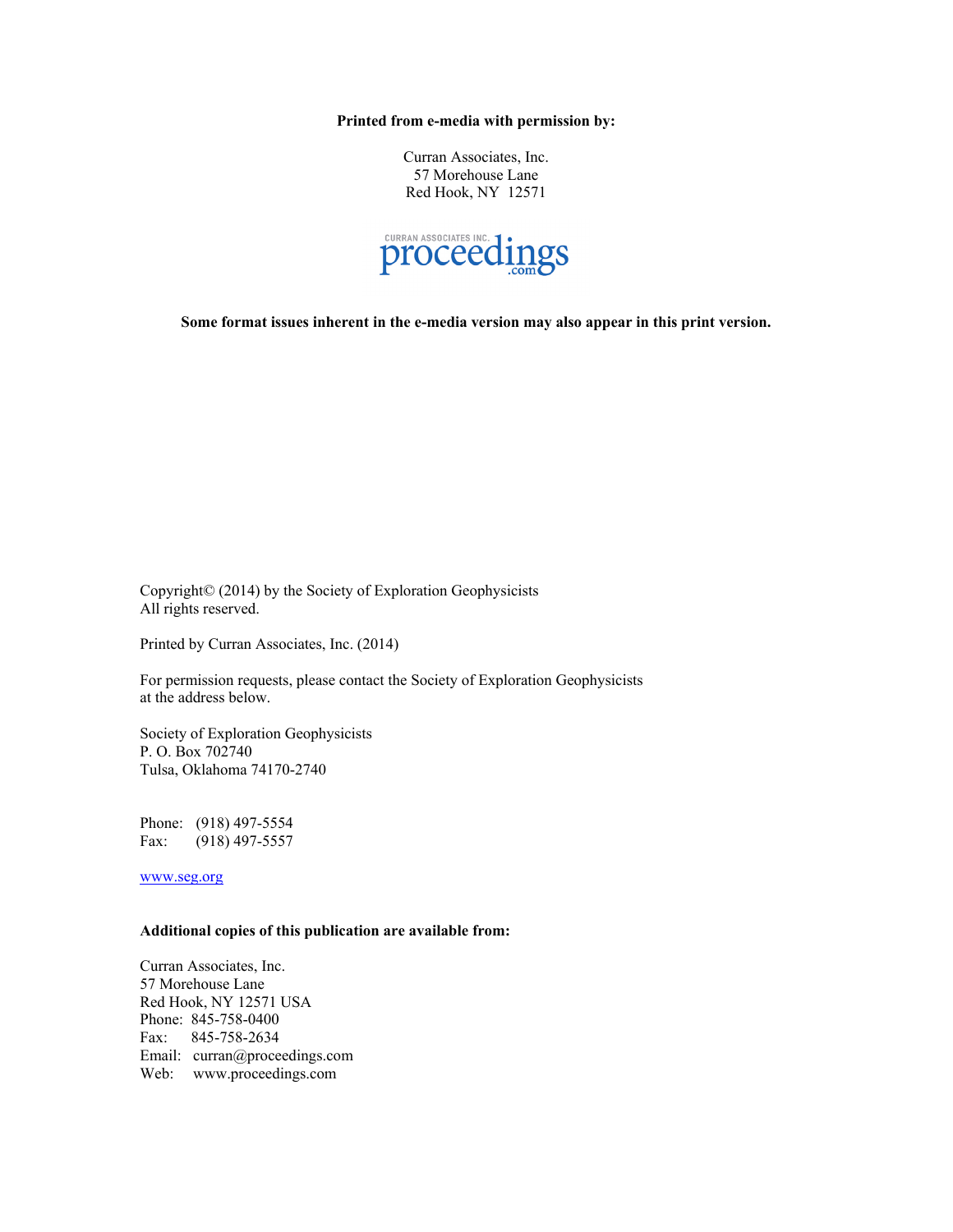## **TABLE OF CONTENTS**

#### **VOLUME 1**

#### **RECORDING BETTER LAND SEISMIC DATA**

| Said Mahroogi, Salim Rawahi, Forbes Clow, Amer Sarhani, James Shorter, Uzma Ghulam, Jurg Neidhardt  |  |
|-----------------------------------------------------------------------------------------------------|--|
|                                                                                                     |  |
| Timothy Dean, John Quigley, Scott Macdonald, Colin Readman                                          |  |
|                                                                                                     |  |
| Nicolas Tellier, Gilles Ollivrin                                                                    |  |
|                                                                                                     |  |
| Kaelig Castor, Thomas Bianchi, Olivier Winter,, Thierry Klein                                       |  |
|                                                                                                     |  |
| Dennis K. Reust                                                                                     |  |
|                                                                                                     |  |
| Claudio Bagaini, Martin Laycock, Colin Readman, Emmanuel Coste, Colin Anderson                      |  |
| 3D ACQUISITION GEOMETRY ANALYSIS: INCORPORATING INFORMATION FROM MULTIPLES30                        |  |
| Amarjeet Kumar, Gerrit Blacquiere, Eric Verschuur                                                   |  |
| A COMPARISON OF TRENCHED DISTRIBUTED ACOUSTIC SENSING (DAS) TO TRENCHED AND                         |  |
|                                                                                                     |  |
| Rob Kendall                                                                                         |  |
|                                                                                                     |  |
| <b>MARINE SIMULTANEOUS SOURCING AND MORE</b>                                                        |  |
|                                                                                                     |  |
|                                                                                                     |  |
| A. J. Berkhout, G. Blacquiere                                                                       |  |
|                                                                                                     |  |
| Haneet Wason, Felix Oghenekohwo, Felix J. Herrmann                                                  |  |
| NO-COMPROMISE MARINE SEISMIC: A FULL-AZIMUTH SURVEY DESIGN FOR TOTAL-WAVEFIELD                      |  |
|                                                                                                     |  |
| Andrew Long, Steve Campbell, Steven Fishburn, Sverre Brandsberg-Dahl, Nizar Chemingui, Volker Dirks |  |
| JOINT INVERSION OF NEAR-FIELD AND FAR-FIELD HYDROPHONE DATA FOR SOURCE SIGNATURE                    |  |
|                                                                                                     |  |
| Yuan Ni, Thierry Payen, Anne Vesin                                                                  |  |
|                                                                                                     |  |
| R. Telling, S. Denny, S. Grion, R. G. Williams                                                      |  |
|                                                                                                     |  |
| Jon-Fredrik Hopperstad, Robert Laws, David Fraser Halliday                                          |  |
| DETERMINATION OF STREAMER DEPTH AND SENSOR CALIBRATION FROM DUAL-SENSOR                             |  |
|                                                                                                     |  |
| Anthony Day, Endrias Asgedom, Neil Turnbull                                                         |  |
| ACQUISITION OF CONSTANT DEPTH HYDROPHONE ONLY STREAMER DATA FOR BROADBAND                           |  |
|                                                                                                     |  |
|                                                                                                     |  |

*Philip M. Fontana* 

#### **DEBLENDING SIMULTANEOUSLY-SOURCED MARINE DATA**

| Yangkang Chen                                                                                                                                         |  |
|-------------------------------------------------------------------------------------------------------------------------------------------------------|--|
| Chris Leader, Biondo Biondi                                                                                                                           |  |
| Ray Abma                                                                                                                                              |  |
| Jinkun Cheng, Mauricio D. Sacchi                                                                                                                      |  |
| Charles C. Mosher, Chengbo Li, Larry C. Morley, Frank D. Janiszewski, Yongchang Ji, Joel Brewer                                                       |  |
| A. J. Berkhout, G. Blacquiere                                                                                                                         |  |
| <b>ENHANCED ADAPTIVE SUBTRACTION METHOD FOR SIMULTANEOUS SOURCE SEPARATION 115</b><br>Zhaojun Liu, Bin Wang, Jim Specht, Jeffery Sposato, Yongbo Zhai |  |
| SOURCE SEPARATION VIA SVD-FREE RANK MINIMIZATION IN THE HIERARCHICAL SEMI-<br>Haneet Wason, Rajiv Kumar, Felix J. Herrmann, Aleksandr Y. Aravkin      |  |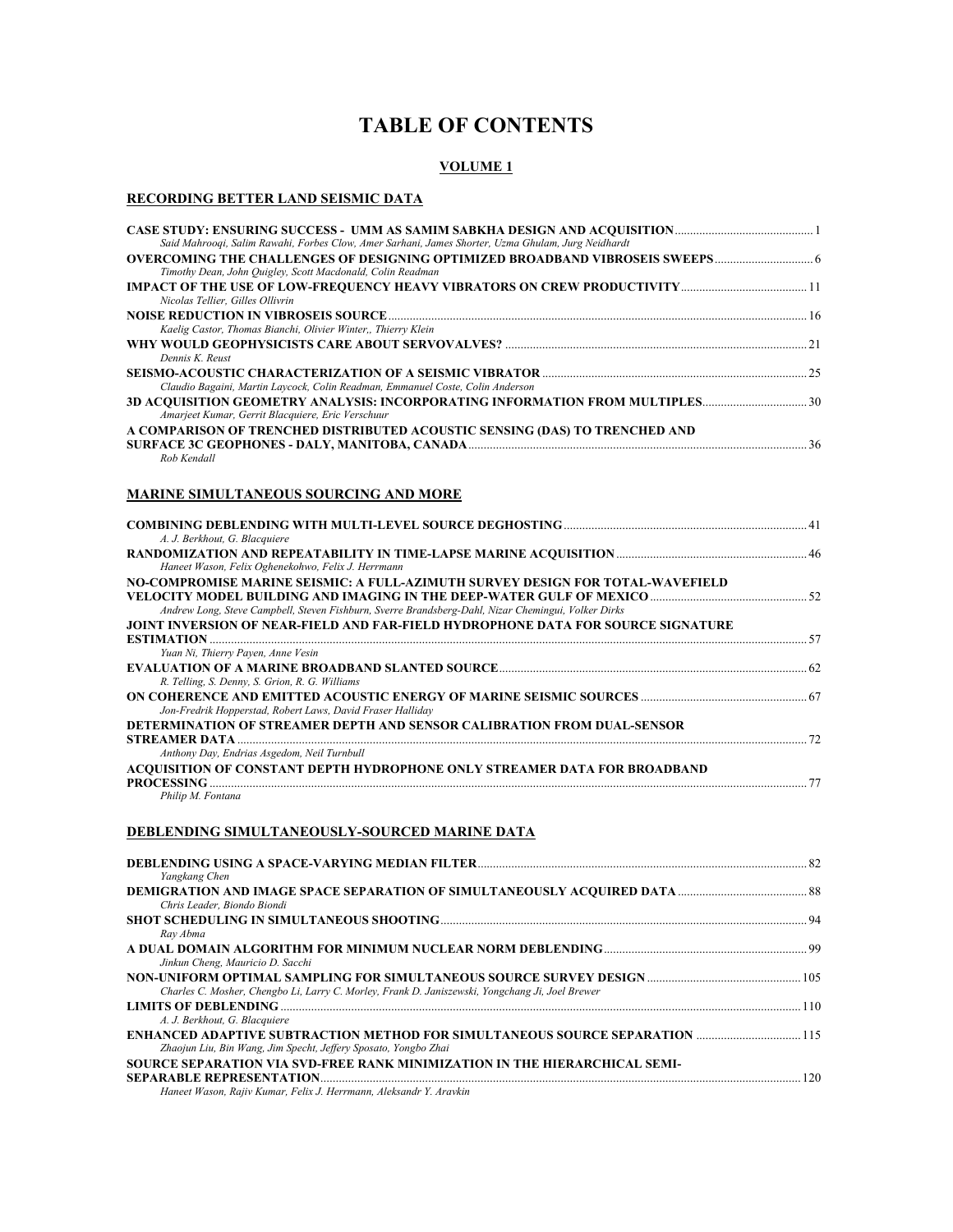#### **IMPROVEMENTS IN MARINE SEISMIC DATA**

| Darrell Coles, Michael Prange, Hugues Djikpesse                                                                                                       |              |
|-------------------------------------------------------------------------------------------------------------------------------------------------------|--------------|
| Emmanuel Coste, David Gerez, Halvor Groenaas, Ola Pramm Larsen, Michel Wolfstirn, Jon-Fredrik Hopperstad, Robert Laws,<br>Jack Norton, Matthew Padula |              |
| Mickael Landais, Thomas Mensch, Damien Grenie, Richard Wombell                                                                                        |              |
| INCREASED STREAMER DEPTH FOR DUAL-SENSOR ACOUISITION - CHALLENGES AND SOLUTIONS 143<br>Marina Lesnes, Anthony Day, Martin Widmaier                    |              |
|                                                                                                                                                       |              |
| Per Eivind Dhelie, Jan Erik Lie, Vidar Danielsen, Andreas Kjelsrud Evensen, Aslak Myklebostad                                                         |              |
| IMAGE IMPROVEMENTS WITH FULL-AZIMUTH ACQUISITION AND FULL-WAVEFORM INVERSION 153<br>Jerry Kapoor, Denes Vigh, Nick Moldoveanu                         |              |
| MULTIMEASUREMENT STREAMER ACQUISITION FOR RESERVOIR DEVELOPMENT - A CASE                                                                              |              |
|                                                                                                                                                       |              |
| Chris Cunnell, Stephen McHugo, Shona Joyce, Phil Bennett, Andrew Furber, Muharrem Boztas                                                              |              |
| Nick Moldoveanu, Antoun Salama, Olav Lien, Everhard Muyzert, Sudhir Pai, Dave Monk                                                                    |              |
|                                                                                                                                                       |              |
| <b>LAND ACQUISITION AND DESIGN</b>                                                                                                                    |              |
| 3D FAST ILLUMINATION ANALYSIS FOR ARBITRARY ACOUISITION SYSTEM USING PLANE WAVES 168<br>Jian Mao, James Sheng, Bin Wang, Connie Vanschuyver           |              |
| FIELD TESTING OF MULTIPLE SIMULTANEOUS VIBRATOR SOURCES CONTROLLED BY M-                                                                              |              |
|                                                                                                                                                       |              |
| Joe Wong, David Langton                                                                                                                               |              |
| METHOD TO REDUCE HELICOPTER COSTS IN DRILLING OPERATIONS IN A 2D SEISMIC SURVEY IN                                                                    |              |
| Antonio Di Lecce, Alessandra Ciafardini                                                                                                               |              |
| Richard D. Miller, Julian Ivanov, Shelby Peterie, Bevin Bailey, Steven D. Sloan                                                                       |              |
|                                                                                                                                                       |              |
| DEVELOPMENT OF LOW-FREOUENCY VIBRATOR MODEL KZ28LF-V3 AND ITS APPLICATION FOR                                                                         |              |
| An Shujie, Liu Zhigang, Tong Zhiwei, Sun Men, Gu Wenpei                                                                                               |              |
| OPERATING THE LARGEST HIGH CHANNEL COUNT 3D-LAND SURVEY IN KUWAIT; CHALLENGES                                                                         |              |
|                                                                                                                                                       |              |
| Khalid Shams Al-Deen, Bader Al-Ajmi, Wael Zahran, Khaled Salah El-Din, Ghassan Rashed, Mohamed Helal, Mehdi Hamel                                     |              |
| APPLICATION OF THE SPECTRUM ANALYSIS METHOD IN THE DESIGN AND OPTIMIZATION OF                                                                         |              |
|                                                                                                                                                       |              |
| Xia Jianjun, Tang Donglei, Zhao Xiaohui, Liu Fei, Peng Xiao                                                                                           |              |
| ACCELERATING ROBUST RADON TRANSFORMS VIA THE STOLT OPERATOR FOR SIMULTANEOUS                                                                          |              |
|                                                                                                                                                       | $\ldots$ 202 |

*Amr Ibrahim, Mauricio D. Sacchi* 

#### **RECORDING BETTER MARINE SEISMIC DATA**

| CASE HISTORY OF ACQUISITION AND PROCESSING OF A HIGH RESOLUTION SHALLOW WATER 3D                                        |      |
|-------------------------------------------------------------------------------------------------------------------------|------|
|                                                                                                                         | -208 |
| Thomas Hess, Tip Meckel, Nathan Bangs, Robert Tatham                                                                    |      |
|                                                                                                                         |      |
| Christian Theriot, Matt McDonald, Mohammad Rahimin Kamarudin, Patricia Yu                                               |      |
|                                                                                                                         |      |
| Fuming Ruan, Kai Yang, Qiuyun Wu, Yaogiang Zhu, Lie Li                                                                  |      |
| WIDE-AZIMUTH ACOUISITION AND IMAGING OF A SHALLOW-WATER GULF OF MEXICO GIANT                                            |      |
|                                                                                                                         | 223  |
| Robert Shank, King Sim Lee, Kai Zhang, Marc Lawrence, Norm Pedersen, Dave Dangle, Eric Andren, Greg Johnson, Tony Clark |      |
|                                                                                                                         | 228  |
| Gaetan Mellier, Mike Maples, John Hepp, Simon Leboeuf, Malcolm Lansley                                                  |      |
| USING GEOPHONE COMPONENTS TO OBTAIN ULTRALOW FREQUENCY SIGNALS AT LONG                                                  |      |
| <b>OFFSETS</b>                                                                                                          | 233  |
| Martin Landro, Kjetil Eik Haavik, Lasse Amundsen                                                                        |      |
| <b>CALIBRATED AIRGUN SOURCE MODELING TO ESTIMATE BROADBAND MARINE SOURCE</b>                                            |      |
| <b>SIGNATURES</b>                                                                                                       | 238  |
| Jens Fredrik Wisloff, Daniel Barker, Stian Hegna, Alex Goertz, Florent Pesnel, Dorian Richelmi                          |      |
|                                                                                                                         |      |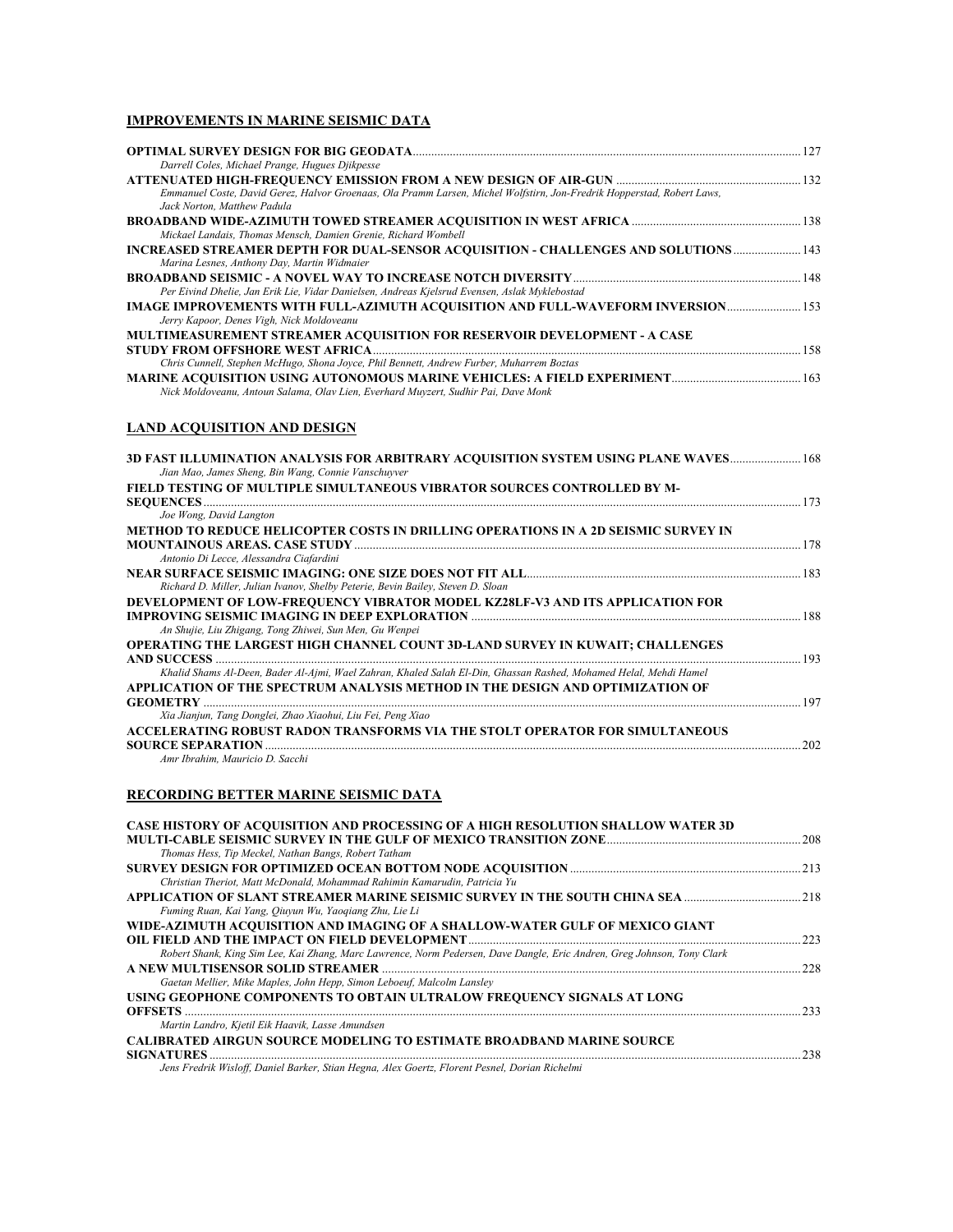| REWEIGHTED THRESHOLDING AND ORTHOGONAL PROJECTIONS FOR SIMULTANEOUS SOURCE                                                                                                                       |  |
|--------------------------------------------------------------------------------------------------------------------------------------------------------------------------------------------------|--|
| Satyakee Sen, Zhaojun Liu, James Sheng, Bin Wang                                                                                                                                                 |  |
| <b>SEISMIC ACQUISITION AND DESIGN</b>                                                                                                                                                            |  |
|                                                                                                                                                                                                  |  |
| Hongjun Zhang, Haolin Chen, Baojun Liang, Chengzhou Ni, Xiaodong Li, Bo Deng, Jingmin Huang                                                                                                      |  |
| Bai Xuming, Yuan Shenghui, Wang Zedan, Chen Jingguo, Wang Xiaodong, Hu Qing                                                                                                                      |  |
| Bai Jie, Peng Deli, Wang Aiqi, Cui Kai, Huang Xianguo, Yang Boya<br>THE 3D SEISMIC ACQUISITION TECHNOLOGY FOR DEEP COMPLEX STRUCTURES BENEATH SALT                                               |  |
| Zhou Xu, Di Jiangwei, Lv Jingfeng, Li Yanjun, Fan Jing                                                                                                                                           |  |
| Xiangbo Gong, Liguo Han, Hongjian Li<br>AN ANALYSIS OF THE DISTRIBUTION OF TIME DELAYS ON SIMULTANEOUS SOURCE SEPARATION 275                                                                     |  |
| Jinkun Cheng, Mauricio D. Sacchi<br>THE IMPLEMENTATION AND APPLICATION OF HIGH-PRODUCTION VIBROSEIS ACOUISITION                                                                                  |  |
| Hou Chengfu, E. Dianliang, Wang Changhui, Zhu Jin, Qi Yongfei, Liu Yi                                                                                                                            |  |
| <b>WAVEFIELD FROM ANISOTROPY</b>                                                                                                                                                                 |  |
|                                                                                                                                                                                                  |  |
| Vladimir Grechka                                                                                                                                                                                 |  |
| <b>Benjamin Roure</b>                                                                                                                                                                            |  |
| Colin M. Sayers, John J. Walsh, Kevin Fisher                                                                                                                                                     |  |
| AZIMUTHAL PRE-STACK DEPTH MIGRATION FOR IN-SITU STRESS EVALUATION IN A FRACTURED<br><b>CARBONATE OIL RESERVOIR: PREDRILL PREDICTION OF INSTANTANEOUS SHUT-IN PRESSURE</b>                        |  |
| Heloise B. Lynn, Walter Lynn, Justin Obilo, Vinod Agarwal                                                                                                                                        |  |
| REDUCING GEOLOGICALLY SIGNIFICANT STRUCTURAL UNCERTAINTIES IN ANISOTROPIC<br><b>DEPTH-VELOCITY MODELING IN SETTINGS TYPICAL FOR THE NORTH-WEST AUSTRALIAN SHELF 306</b><br>A. Artemov, S. Birdus |  |
| ARE THE SOUTH ATLANTIC ALBIAN CARBONATES ANISOTROPIC? VALIDATION OF PSDM                                                                                                                         |  |
| Jennifer L. Lewis, Keith Jantz, Zahid Patval, Muhammad Atif Nawaz<br><b>COMPARISON BETWEEN AZIMUTHAL ANISOTROPY AND THE SPLITTING EFFECT OF PS-</b>                                              |  |
| Weining Liu, Hengchang Dai, Xiangyang Li                                                                                                                                                         |  |
| J. Cai, K. Kostas, K. Tomich, G. Duncan,, S. Whitney                                                                                                                                             |  |
| <b>AZIMUTHAL AMPLITUDES AND FRACTURES</b>                                                                                                                                                        |  |
|                                                                                                                                                                                                  |  |
| A CASE STUDY OF PRESTACK ORTHOTROPIC AVAZ INVERSION FOR FRACTURE<br>Srinivasa Rao Narhari, Bashar Al-Qadeeri, Vijaya Kidambi, Qasem Dashti, Josimar Silva, Sagnik Dasgupta, Andrew Hannan,       |  |
| Milton Walz, Lee Lu, Charles Wagner                                                                                                                                                              |  |
| Long Huang, Robert R. Stewart, Nikolay Dyaur, Samik Sil<br>ANALYSIS OF WIDE-AZIMUTH ANGLE GATHERS FOR FRACTURE-INDUCED ANISOTROPY: FIELD                                                         |  |
| Song Hou, Xiangyang Li, Nanxun Dai                                                                                                                                                               |  |
| FRACTURE DENSITIES AND FRACTURE AZIMUTHS EVIDENT IN THE AZIMUTHAL AMPLITUDES                                                                                                                     |  |
| Heloise Bloxsom Lynn<br>VECTOR CORRELATION OF AVAZ AND CURVATURE ATTRIBUTE-APPLICATION TO MISSISSIPPIAN                                                                                          |  |
| Shiguang Guo, Bo Zhang, Sumit Verma, Kurt J. Marfurt                                                                                                                                             |  |
| A LINEARIZED P-WAVE AMPLITUDE VERSUS AZIMUTH REFLECTIVITY EXPRESSION FOR<br>Jon Downton                                                                                                          |  |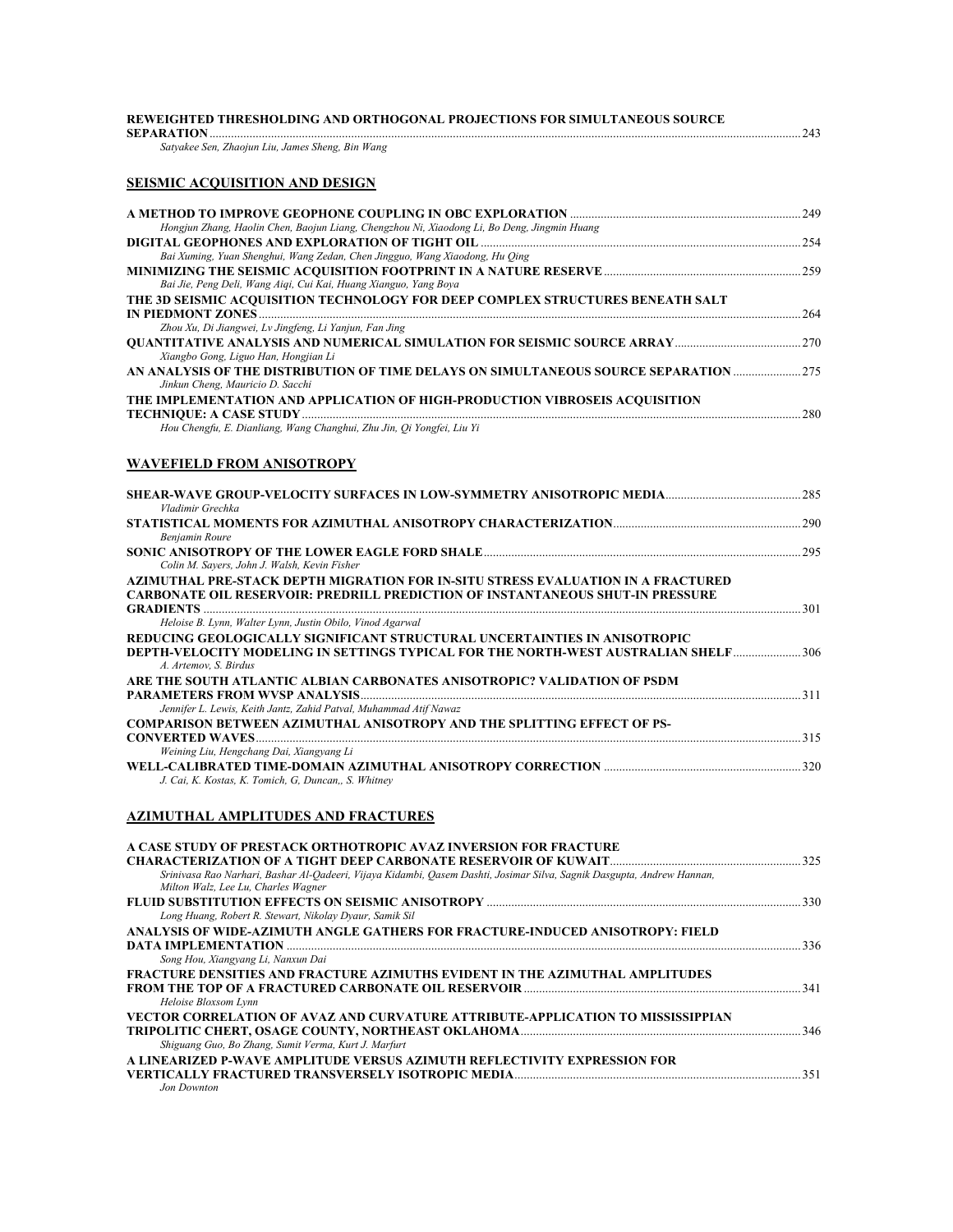| <b>P-WAVE ATTENUATION VARIATION WITH OFFSET AND AZIMUTH ANALYSIS IN FRACTURED</b> |      |
|-----------------------------------------------------------------------------------|------|
|                                                                                   | 356  |
| Yong An, Fred Aminzadeh                                                           |      |
|                                                                                   | 362. |
| Mehdi E. Far, Bob Hardage                                                         |      |

#### **PHYSICAL MODELS. SALT. VTI.**

| EFFECTS OF FRACTURE PARAMETERS ON ANISOTROPY: LABORATORY OBSERVATIONS USING<br><b>SYNTHETIC SAMPLES.</b> | 368 |
|----------------------------------------------------------------------------------------------------------|-----|
| Pinbo Ding, Bangrang Di, Jianxin Wei, Xiao Di, Yinghua Deng, Xiangyang Li                                |     |
| VELOCITY ANISOTROPY ANALYSIS OF PHYSICAL MODELING: ULTRASONIC MEASUREMENT OF                             |     |
|                                                                                                          | 373 |
| Hui Li, Hemin Yuan, De-Hua Han, Fuyong Yan,, Xuan Qin                                                    |     |
|                                                                                                          |     |
| Jianxin Wei, Bangrang Di, Pinbo Ding, Lingling Wang, Xiao Di                                             |     |
|                                                                                                          |     |
| Jingjing Zong, Robert Stewart, Nikolay Dyaur                                                             |     |
| ESTIMATION OF SALT ANISOTROPY USING ZERO OFFSET, WALKAWAY AND WALKAROUND VSP                             |     |
|                                                                                                          |     |
| Carlos Planchart                                                                                         |     |
| ANALYSIS OF THE MULTI-COMPONENT PSEUDO-PURE-MODE OP-WAVE INVERSION IN VERTICAL                           |     |
|                                                                                                          | 394 |
| Ramzi Djebbi, Tariq Alkhalifah                                                                           |     |
| IMPACT OF ACCOUNTING FOR VELOCITY ANISOTROPY ON DEPTH IMAGE; NIGER DELTA CASE                            |     |
| <b>HISTORY</b>                                                                                           | 400 |
| Bolarinwa Solanke, Uche Aigbokhai, Magnus Kanu, Gislain Madiba                                           |     |
| USING P- AND SV-WAVE VSP DATA FOR ESTIMATING LOCAL SEISMIC ANISOTROPY PARAMETERS,                        |     |
|                                                                                                          | 405 |
| Naser Tamimi, Thomas L. Davis                                                                            |     |
|                                                                                                          |     |

## **THEORY**

| MODIFIED ANELLIPTIC APPROXIMATIONS FOR OP VELOCITIES IN TRANSVERSELY ISOTROPIC                         |     |
|--------------------------------------------------------------------------------------------------------|-----|
| <b>MEDIA</b>                                                                                           |     |
| Yanadet Sripanich, Sergey Fomel                                                                        |     |
|                                                                                                        |     |
| Abdulrahman Alshuhail, X. R. Staal, D. J. Verschuur                                                    |     |
| Hui Wang, Umair Bin Waheed, Tariq Alkhalifah                                                           |     |
| A NEW NON-LINEAR ALGORITHM FOR FRACTURE PARAMETERS INVERSION BASED ON THREE-                           |     |
|                                                                                                        |     |
| Sam Zandong Sun, Pei Yang                                                                              |     |
| SENSITIVITY OF ANISOTROPIC ATTENUATION AND VELOCITY TO RESERVOIR PARAMETERS IN                         |     |
| 431                                                                                                    |     |
| Peng Guo, George A. McMechan                                                                           |     |
| RESIDUAL TRAVEL TIME AUTO PICKING METHODS AND THEIR INFLUENCE ON FRACTURE                              |     |
|                                                                                                        |     |
| Sam Zandong Sun, Chenjian Li, Xukai Sun, Qiang Zhang, Yubao Liu, Yonggang Wang, Rong Rong, Wenkui Yang |     |
| THEORY AND APPLICATIONS OF PRESTACK TIME MIGRATION SYSTEM IN LOCAL ANGLE-                              |     |
| <b>DOMAIN</b>                                                                                          | 442 |
| Xuekai Sun, Sam Zandong Sun                                                                            |     |
| Nabil Masmoudi, Tariq Alkhalifah                                                                       | 448 |

**ORTHORHOMBIC=LAYERS + CRACKS**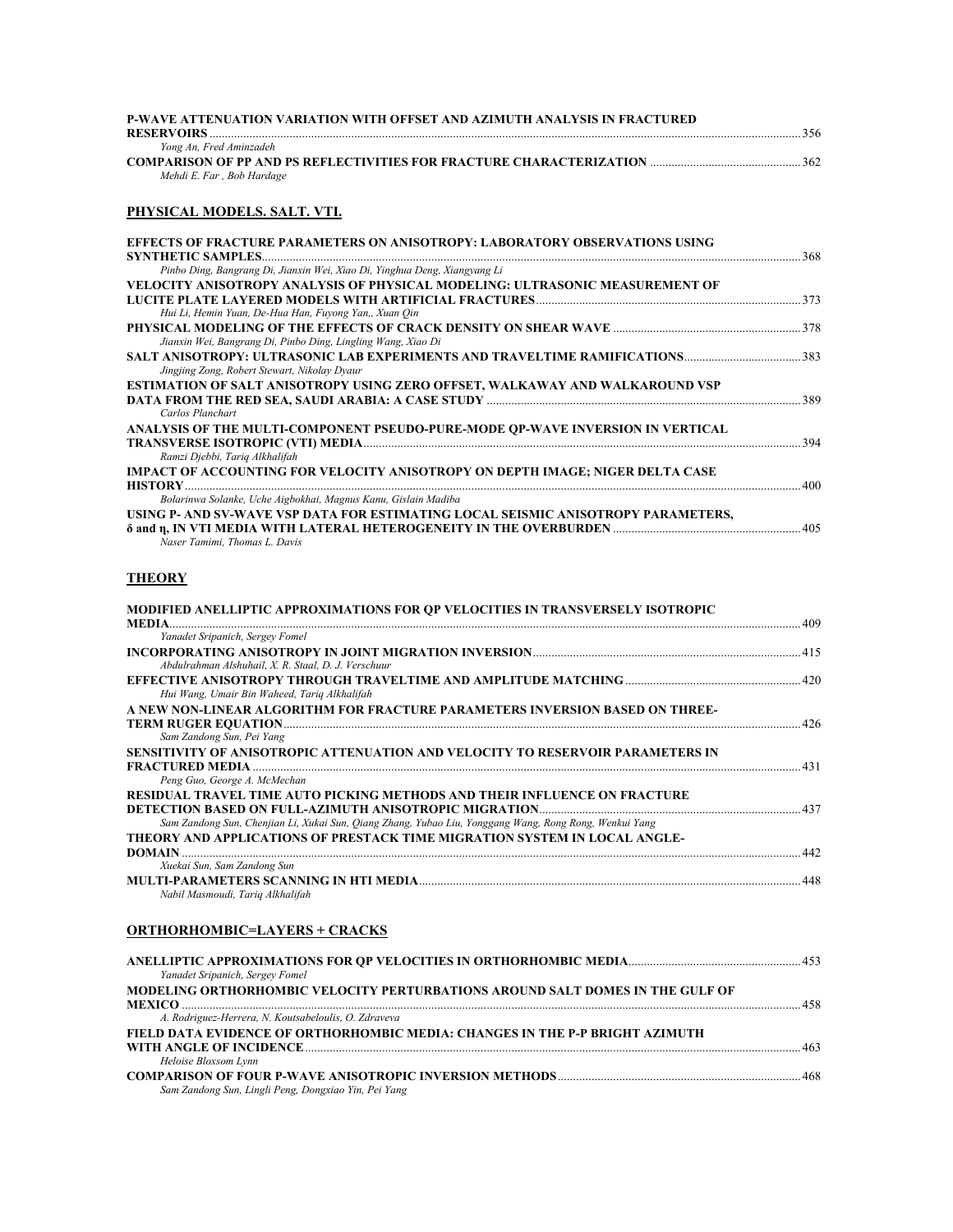| AZIMUTHAL ANISOTROPY: DISTINGUISHING BETWEEN UNEQUAL HORIZONTAL STRESS AND<br>VERTICAL ALIGNED MACRO-FRACTURES, AS DEMONSTRATED IN THIRTY YEARS OF FIELD DATA                                |  |
|----------------------------------------------------------------------------------------------------------------------------------------------------------------------------------------------|--|
| Heloise Bloxsom Lynn<br>AN ITERATIVE FAST SWEEPING BASED EIKONAL SOLVER FOR TILTED ORTHORHOMBIC MEDIA480<br>Umair Bin Waheed, Can Evren Yarman, Garret Flagg                                 |  |
| Huy Le, Stewart A. Levin                                                                                                                                                                     |  |
| <b>COMPUTATION OF OP- AND OS-WAVE RAYS, TRAVEL TIMES, SLOWNESS VECTOR AND</b><br>Junwei Huang, Juan M. Reves-Montes, R. Paul Young                                                           |  |
| NEW WRINKLES ON OLD TECHNIQUES                                                                                                                                                               |  |
| MODIFIED EFFECTIVE REFLECTION COEFFICIENT ADAPTED FOR AVO INVERSION OF                                                                                                                       |  |
| Ekaterina Rakshaeva, Nikolay Zyatkov, Arkady M. Aizenberg                                                                                                                                    |  |
| BUILDING CONFIDENCE IN AVO INTERPRETATION: KEY STEPS ILLUSTRATED ON A REAL DATA                                                                                                              |  |
| Tapesh Tyagi, Benoit Paternoster, Jean-Marc Bugeat, Geir Mikkelsen                                                                                                                           |  |
| STATISTICAL AVO INTERCEPT-GRADIENT ANALYSIS OF DIRECT S-WAVES: A METHODOLOGY<br>Menal Gupta, Kyle Spikes, Mehdi Far, Diana Sava, Bob Hardage                                                 |  |
| Xiaojing Liu, Xingyao Yin                                                                                                                                                                    |  |
| A MODIFIED NONSTRETCHING NMO CORRECTION USING MATCHING-PURSUIT ALGORITHM517<br>Xiaohui Yang, Siyuan Cao, Qiong Liu, Yuzhou Wang, Dian Yuan                                                   |  |
| ROCK PHYSICS DEPTH TRENDS AND AVO MODELING OF GRANITE WASH (TIGHT SANDS) IN THE                                                                                                              |  |
| Muhammad Z. A. Durrani, Jingyi Chen, Bryan Tapp, Keith Willson                                                                                                                               |  |
| LINEARIZED ORTHORHOMBIC AVAZ INVERSION: THEORETICAL AND PRACTICAL<br>Ran Bachrach                                                                                                            |  |
| Chao Li, Xingyao Yin, Guangzhi Zhang, Qian Liu, Shixin Zhang                                                                                                                                 |  |
| THEORY AND APPLICATION                                                                                                                                                                       |  |
|                                                                                                                                                                                              |  |
| Qiang Guo, Nayyer Islam, Wayne D. Pennington<br>AN IMPROVED FREQUENCY-DEPENDENT AVO INVERSION ALGORITHM FOR FLUID DETECTION<br>Sam Zandong Sun, Hangyu Yue, Yuanyin Zhang,, Tao Du, Liguo Hu |  |
| NONLINEAR INVERSION OF PP- AND PS-REFLECTION DATA USING AKI-RICHARDS                                                                                                                         |  |
| Ivan Lehocki, Per Avseth, Tor Veggeland                                                                                                                                                      |  |
|                                                                                                                                                                                              |  |
| Xintao Chai, Shangxu Wang, Xian Wei, Xiangcui Meng, Jingnan Li, Hanjun Yin, Yang Qiao, Ming Ma<br>Ronghuo Dai, Fanchang Zhang, Hanqing Liu, Pu Wang, Zhihan Zhang                            |  |
| AVA HYDROCARBON INDICATOR FROM A LEAST-SQUARES MONTE CARLO INVERSION BASED ON                                                                                                                |  |
| Rocio Negrete Cadena, Adam Booth<br>SIMULTANEOUS INVERSION OF ELASTIC AND ANISOTROPY PARAMETERS FOR A CLAY-RICH                                                                              |  |
|                                                                                                                                                                                              |  |
| Feng Zhang, Xiangyang Li<br>DIRECT ESTIMATION FOR FLUID FACTOR BY TWO TERM AVO INVERSION FOR DEEP RESERVOIR 574<br>Xiaojing Liu, Xingyao Yin                                                 |  |
| ANISOTROPIC PROPERTY MEASUREMENTS AND MODELING                                                                                                                                               |  |

| A NEW METHOD TO DETERMINE THE VTI ANISOTROPIC RESISTIVITY AND FORMATION DIP |      |
|-----------------------------------------------------------------------------|------|
| T. Hagiwara                                                                 |      |
|                                                                             | -585 |
| Gong Li Wang, Tom Barber, Peter Wu, David Allen, Aria Abubakar              |      |
|                                                                             |      |
| Tim Geerits                                                                 |      |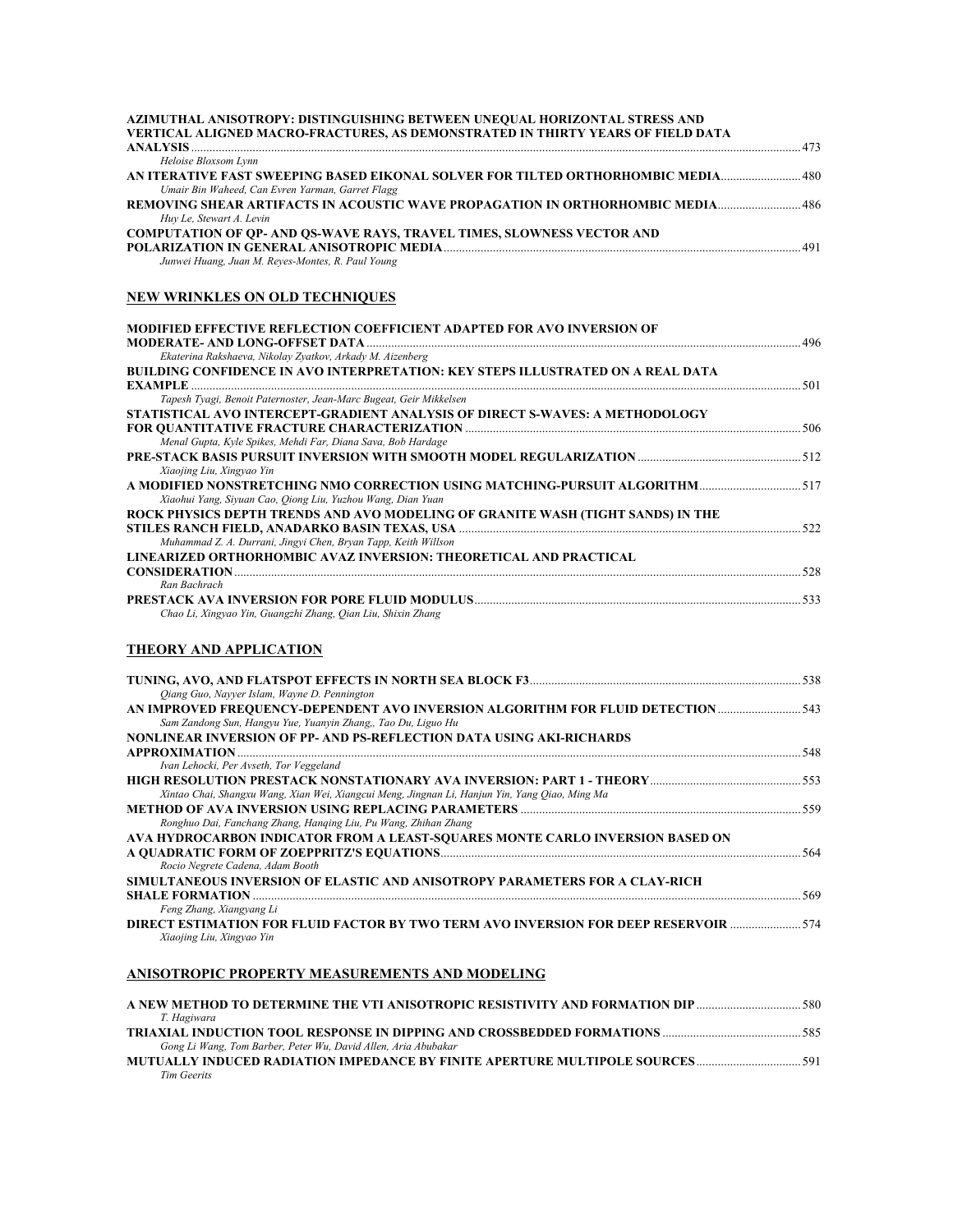| ANISOTROPIC ELASTIC CONSTANTS FROM DIPOLE FLEXURAL DISPERSIONS IN                                                                |  |
|----------------------------------------------------------------------------------------------------------------------------------|--|
|                                                                                                                                  |  |
| Bikash K. Sinha, Adam Donald, John Walsh, Ting Lei<br>A FEASIBILITY STUDY OF BOREHOLE SOURCING INTO VARIOUS SURFACE AND BOREHOLE |  |
|                                                                                                                                  |  |
| Peter M. Eick, Joel Brewer, Shan Shan                                                                                            |  |
| NUMERICAL INVESTIGATION OF BOREHOLE DIPOLE FLEXURAL DISPERSION CROSSOVER UNDER                                                   |  |
|                                                                                                                                  |  |
| Xinding Fang, Michael C. Fehler                                                                                                  |  |
| NMR RELAXATION TIME DEPENDENCY ON SATURATION AND WETTABILITY OF CARBONATE                                                        |  |
|                                                                                                                                  |  |
| Edmilson Rios, Irineu Figueiredo, Vinicius Machado, Andre Compan, Bernardo Santos, Willian Trevizan                              |  |
|                                                                                                                                  |  |
| Loralee Wheeler, Dave Hale                                                                                                       |  |
|                                                                                                                                  |  |
| Kazuki Ishikura, Hitoshi Mikada, Tada-Nori Goto, Junichi Takekawa                                                                |  |
| A FAST SOLVER FOR VERTICAL ELECTROMAGNETIC PROFILES OF SURFACE TO BOREHOLE                                                       |  |
|                                                                                                                                  |  |
| Jinghe Li, Yu Jia, Qing Huo Liu, Zhanxiang He                                                                                    |  |
|                                                                                                                                  |  |
| Jorge O. Parra, Ursula Iturraran-Viveros, Jonathan S. Parra, Pei-Cheng Xu                                                        |  |
|                                                                                                                                  |  |
| Chao Li, Wenzheng Yue, Yuan He, Rui Guo                                                                                          |  |
|                                                                                                                                  |  |
| Sofia Davydycheva, Mengsu Zhou, Richard Liu                                                                                      |  |
|                                                                                                                                  |  |
| Bo Gong, Richard C. Liu                                                                                                          |  |
| FAST THREE-DIMENSIONAL ELECTROMAGNETIC NONLINEAR INVERSION METHOD FOR                                                            |  |
| IMAGING IN A LAYERED MEDIUM WITH APPLICATION IN GEOPHYSICAL EXPLORATION USING                                                    |  |
|                                                                                                                                  |  |
| Yu Jia, Qing Huo Liu, Zhanxiang He                                                                                               |  |
| PETRO-ELASTIC FACIES CLASSIFICATION IN THE MARCELLUS SHALE BY APPLYING                                                           |  |
|                                                                                                                                  |  |
| Kristen Schlanser, Dario Grana, Erin Campbell-Stone                                                                              |  |
|                                                                                                                                  |  |
| MODELING DEVELOPMENTS AND ACQUISITION STUDIES                                                                                    |  |
|                                                                                                                                  |  |
|                                                                                                                                  |  |
| Dikun Yang, Douglas W. Oldenburg                                                                                                 |  |
| A SECONDARY FIELD BASED FOURIER FINITE ELEMENT METHOD FOR THE SIMULATION OF 3D                                                   |  |
|                                                                                                                                  |  |
| Shaaban A. Bakr, David Pardo                                                                                                     |  |
|                                                                                                                                  |  |
| Eldad Haber, Lars Ruthotto                                                                                                       |  |
| NUMERICAL UPSCALING OF ELECTRICAL CONDUCTIVITY: A PROBLEM SPECIFIC APPROACH TO                                                   |  |
|                                                                                                                                  |  |
| L. A. Caudillo-Mata, E. Haber, L. J. Heagy, D. W. Oldenburg                                                                      |  |
| AN OPTIMAL SYNTHETIC APERTURE METHOD FOR THE CREATION OF DIRECTIONAL                                                             |  |
|                                                                                                                                  |  |
| Daeung Yoon, Michael S. Zhdanov                                                                                                  |  |
|                                                                                                                                  |  |
| Allison Knaak, Roel Snieder                                                                                                      |  |
| 697. MAGNETOTELLURIC STATIC SHIFT CORRECTION USING AN EQUIVALENT SOURCE TECHNIQUE                                                |  |
| Wenwu Tang, Yaoguo Li, Douglas W. Oldenburg, Jianxin Liu                                                                         |  |
| AN IMPROVED PRINCIPAL COMPONENT ANALYSIS APPROACH TO NOISE REMOVAL FOR                                                           |  |
|                                                                                                                                  |  |
| Bin Xie, Lingqun Wang, Jun Lin, Kaiguang Zhu                                                                                     |  |
|                                                                                                                                  |  |

## **DEVELOPMENTS IN INVERSION TECHNIQUES**

| <b>IMPLEMENTING NOVEL SCHEMES FOR INVERSION OF 3D EM DATA IN MODEM, THE OSU</b> |     |
|---------------------------------------------------------------------------------|-----|
|                                                                                 |     |
| Gary Egbert, Naser Megbel, Oliver Ritter                                        |     |
|                                                                                 |     |
| Arnold Orange, Steven Constable, Kerry Key                                      |     |
| DECOUPLED FORWARD AND INVERSION GRIDS FOR THE INTERPRETATION OF 3D              |     |
|                                                                                 | 716 |
| Christophe Ramananjaona                                                         |     |
|                                                                                 |     |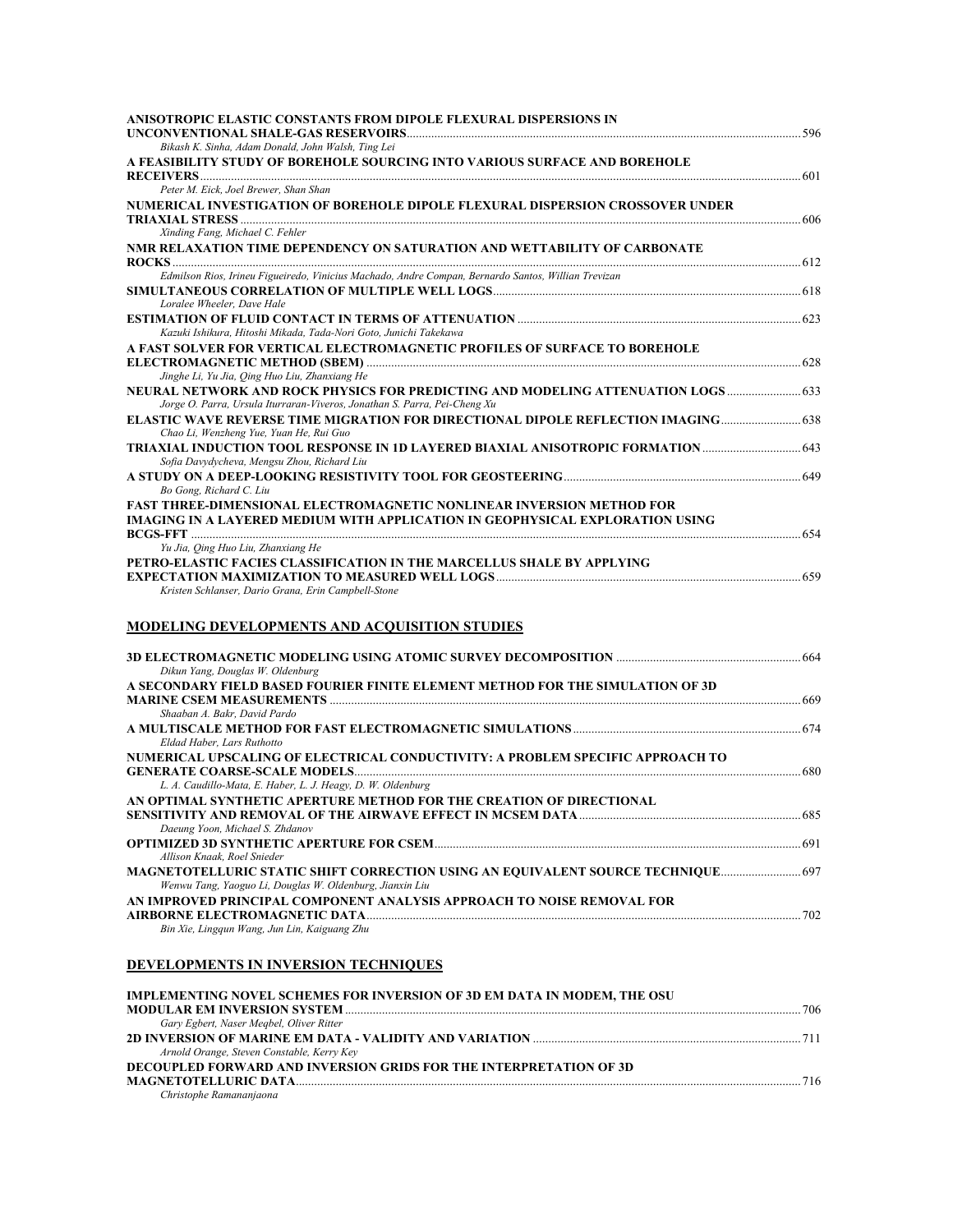| EFFICIENT COMPUTATION OF APPROXIMATE LOW-RANK HESSIAN FOR 3D CSEM INVERSION<br>Manuel Amaya, Jan Petter Morten, Linus Boman |      |
|-----------------------------------------------------------------------------------------------------------------------------|------|
| STOCHASTIC INVERSION OF 2D MAGNETOTELLURIC DATA USING PIXEL-BASED                                                           |      |
|                                                                                                                             |      |
| Jinsong Chen, G. Michael Hoversten, Gregg Nordquist                                                                         |      |
| JOINT ELECTROMAGNETIC AND SEISMIC INVERSION FOR PETROPHYSICAL PARAMETERS USING                                              |      |
|                                                                                                                             |      |
| Oguz Semerci, Guangdong Pan, Maokun Li, Lin Liang, Tarek Habashy                                                            |      |
| 3D AIRBORNE ELECTROMAGNETIC INVERSION USING A HYBRID EDGE-BASED FE-IE METHOD                                                |      |
| $\sim$ 739                                                                                                                  |      |
| Leif H. Cox, Michael S. Zhdanov                                                                                             |      |
|                                                                                                                             |      |
| Yunhe Liu, Changchun Yin, Jing Cai,                                                                                         |      |
| <b>CASE HISTORIES</b>                                                                                                       |      |
| BROADBAND MARINE CSEM: NEW BENEFITS FOR SUBSALT AND AROUND SALT EXPLORATION                                                 |      |
| Andrea Zerilli, Tiziano Labruzzo, Marco Zanzi, Marco Polo Buonora, Joao Lucas Crepaldi, Paulo De Tarso Luiz Menezes         |      |
| FOUR CASE STUDIES FOR VERTICAL TIME DOMAIN CSEM FROM THE NORWEGIAN CONTINENTAL                                              |      |
|                                                                                                                             |      |
| Stefan L. Helwig, Abdul Kaffas, Terje Holten, Oyvind Frafjord, Kjetil Eide                                                  |      |
| ELECTROMAGNETIC IMAGING OF GAS HYDRATE DEPOSITS OFFSHORE TAIWAN: FIRST RESULTS                                              |      |
| $\sim$ 760                                                                                                                  |      |
| Andrei Swidinsky, Malte Sommer, Sebastian Holz, Marion Jegen, Christian Berndt, Wu Chi                                      |      |
| ENHANCED IMAGING OF SAGD STEAM CHAMBERS USING BROADBAND ELECTROMAGNETIC                                                     |      |
| SURVEYING <b>SURVEYING</b>                                                                                                  | .765 |
| Sarah G. R. Devriese, Douglas W. Oldenburg                                                                                  |      |
| JOINT-INVERSION OF MAGNETOTELLURIC, GRAVITY AND SEISMIC DATA TO IMAGE SUB-BASALT                                            |      |
|                                                                                                                             |      |
| B. Heincke, M. Jegen, M. Moorkamp, R. W. Hobbs                                                                              |      |
| MASSIVE INTEGRATION OF 3D EM, GRAVITY AND SEISMIC DATA FOR DEEPWATER SUBSALT<br>$\sim$ 776                                  |      |
| Daniele Colombo, Gary McNeice, Nick Raterman, Ersan Turkoglu, Ernesto Sandoval-Curiel                                       |      |
| USING SEISMIC GUIDED EM INVERSION TO EXPLORE A COMPLEX GEOLOGICAL AREA: AN                                                  |      |
|                                                                                                                             |      |
| Zhijun Du                                                                                                                   |      |
| APPLICATION OF PARTICLE-BASED MARINE CONTROLLED-SOURCE ELECTROMAGNETIC                                                      |      |
|                                                                                                                             |      |
|                                                                                                                             |      |

*Naoto Imamura, Tada-Nori Goto, Junichi Takekawa, Hitoshi Mikada, Takafumi Kasaya, Hideaki Machiyama* 

## **APPLIED INVERSIONS AND WORKFLOWS**

| Alexander Gribenko, Michael S. Zhdanov                                             |     |
|------------------------------------------------------------------------------------|-----|
| <b>EXPLORING CHANNEL RESERVOIRS IN A FRONTIER AREA WITH REGIONAL CSEM AS FLUID</b> |     |
| <b>INDICATOR</b>                                                                   | 798 |
| Hakon T. Pedersen, Mike Hiner                                                      |     |

#### **VOLUME 2**

| Anwar Bhuiyan, Eivind Vesteras, Allan McKay                                     |     |
|---------------------------------------------------------------------------------|-----|
|                                                                                 |     |
| Anderson Almeida Da Piedade, Cicero Regis                                       |     |
|                                                                                 |     |
| Andrea Gola, Giancarlo Bernasconi                                               |     |
| INTEGRATING TOWED STREAMER EM AND 3D DATA: FROM ANISOTROPIC RESISTIVITY TO NET- |     |
|                                                                                 |     |
| <b>Folke Engelmark</b>                                                          |     |
| SIMULTANEOUS JOINT INVERSION OF MAGNETOTELLURIC AND CONTROLLED-SOURCE EM DATA   |     |
|                                                                                 | 823 |
| Luca Masnaghetti, Federico Golfre Andreasi                                      |     |
|                                                                                 |     |
| Greg Hodges, Tianyou Chen                                                       |     |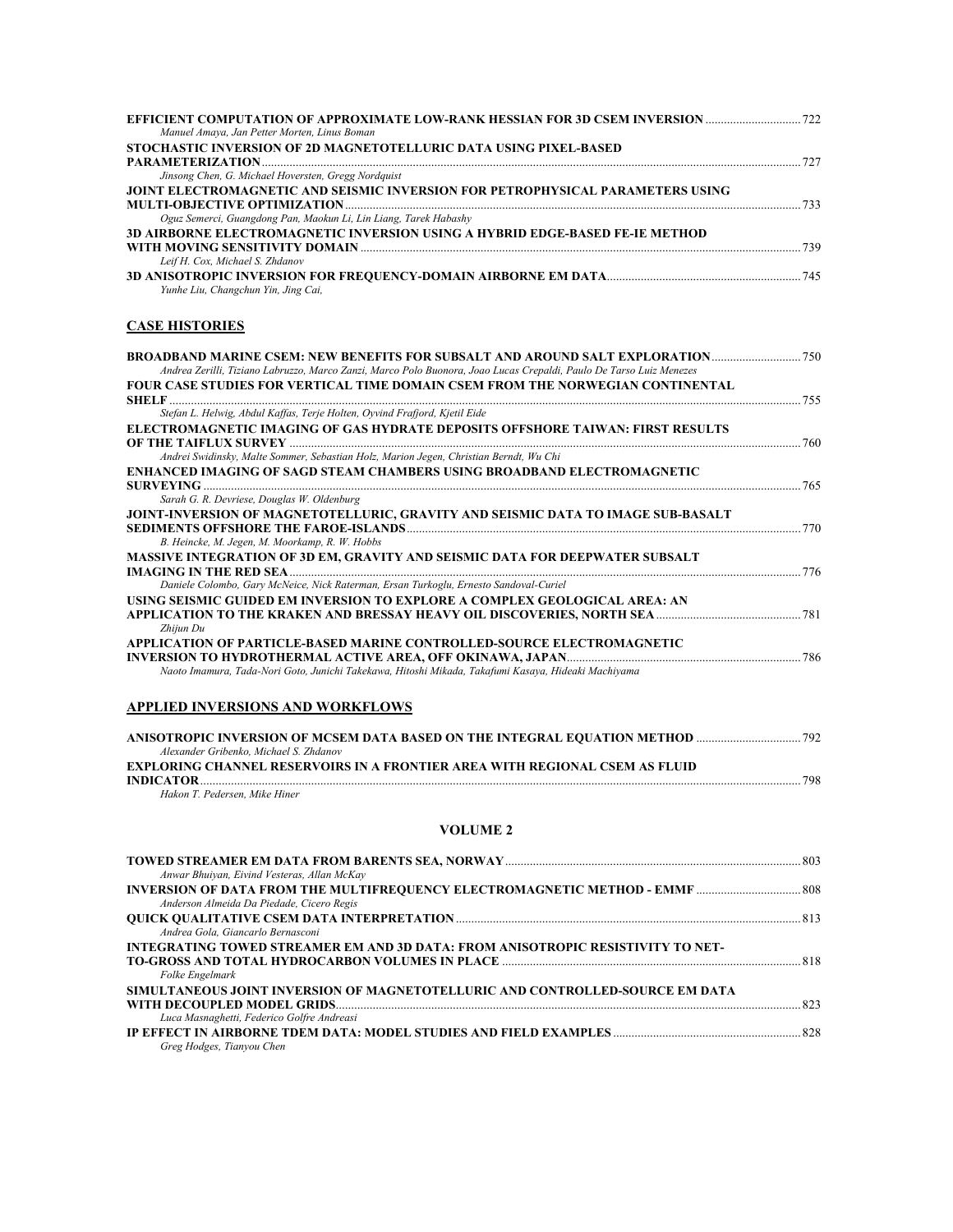#### **CREATIVE AND UNCONVENTIONAL TECHNIQUES**

| <b>PROBING THE SOLUTION SPACE OF AN EM INVERSION PROBLEM WITH A GENETIC ALGORITHM  833</b><br>Jurg Hunziker, Jan Thorbecke, Evert Slob |  |
|----------------------------------------------------------------------------------------------------------------------------------------|--|
| SENSITIVITY OF THE NEAR-SURFACE VERTICAL ELECTRIC FIELD IN LAND CONTROLLED-                                                            |  |
|                                                                                                                                        |  |
| Andreas Schaller, Jurg Hunziker, Guy Drijkoningen, Rita Streich                                                                        |  |
| <b>GPR WITHOUT A SOURCE BY USE OF INTERFEROMETRY BY MULTI-DIMENSIONAL</b>                                                              |  |
|                                                                                                                                        |  |
| Ralph Feld, Evert Slob                                                                                                                 |  |
| DEVELOPMENT OF NEW MARINE TDEM SYSTEMS FOR THE OCEAN BOTTOM HYDROTHERMAL                                                               |  |
| <b>DEPOSITS</b>                                                                                                                        |  |
| Keiko Nakayama, Akira Saito                                                                                                            |  |
|                                                                                                                                        |  |
| Leon Thomsen                                                                                                                           |  |
| <b>INTERPRETATION OF GEOPHYSICAL DATA USING BLOCK INVERSION ALGORITHM: 2D</b>                                                          |  |
|                                                                                                                                        |  |
| Arun Singh, Vishal Kharti, Pravin K. Gupta, Mohd. Israil                                                                               |  |
| <b>PARAMETRIZED INVERSION FRAMEWORK FOR PROPPANT VOLUME IN A HYDRAULICALLY</b>                                                         |  |
|                                                                                                                                        |  |
| Lindsey J. Heagy, A. Rowan Cockett, Douglas W. Oldenburg                                                                               |  |
|                                                                                                                                        |  |
| John W. Neese, Leon Thomsen                                                                                                            |  |

#### **ELECTOMAGNETICS**

| ARJUNAIR: UPDATING AND PARALLELIZING AN EXISTING TIME DOMAIN ELECTROMAGNETIC                                                                                                                                                                                          | 875 |
|-----------------------------------------------------------------------------------------------------------------------------------------------------------------------------------------------------------------------------------------------------------------------|-----|
| Patrick Belliveau, Colin Farguharson, Ronald Haynes                                                                                                                                                                                                                   |     |
| 1881 INTEGRATION OF SEISMIC, CSEM, AND WELL DATA IN THE PERDIDO BASIN, GULF OF MEXICO<br>Philippe Nivlet, Luis Sanchez Perez, Jose Antonio Escalera Alcocer, Jose Trinidad Martinez Vazquez, Arturo Escamilla Herrera,<br>Marco Vazquez Garcia, Humberto Salazar Soto |     |
| PRELIMINARY RESULTS AND RESERVOIR MONITORING TECHNIQUES BY TIME-LAPSE                                                                                                                                                                                                 |     |
| Hu Zuzhi, He Zhanxiang, Li Dechun, Liu Yunxiang, Sun Weibin                                                                                                                                                                                                           |     |
| AN APPROXIMATE SOLUTION OF THE MAGNETIC DIPOLE FIELD IN LOSSY LAYERED MEDIUM<br>Jing Wang, Richard Liu                                                                                                                                                                |     |
| <b>CARBONATE HC RESERVOIR DETECTION WITH TFEM: REVIEW OF GC RESERVOIR DISCOVERY </b> 897<br>Li Dechun, Zhao Zhi, Liu Haiving, Xu Shichao, Qin Jingcheng                                                                                                               |     |
| MAPPING ELECTRICAL STRUCTURES IN THE JARUD BASIN THROUGH MAGNETOTELLURIC                                                                                                                                                                                              |     |
| <b>SOUNDINGS</b><br>Weijun Zhao, Qiuhong Ding, Zhongren Sun                                                                                                                                                                                                           | 902 |
| Vladimir Burtman, Michael S. Zhdanov, Haiyan Fu                                                                                                                                                                                                                       |     |
| STUDY ON THE INDUCED POLARIZATION MODEL IN THE EXPLORATION FOR SHALE GAS IN<br><b>SOUTHERN CHINA</b>                                                                                                                                                                  | 912 |
|                                                                                                                                                                                                                                                                       |     |

*Liangjun Yan, Kui Xiang, Pengfei Li, Xuejun Liu, Zhigang Wang* 

#### **TOMOGRAPHY AND JOINT INVERSION**

| EFFICIENT AND ROBUST WAVEFORM-INVERSION WORKFLOW: TOMOGRAPHIC FWI FOLLOWED        |      |
|-----------------------------------------------------------------------------------|------|
| $BY$ FWI                                                                          |      |
| Biondo Biondi, Ali Almomin                                                        |      |
| SIMULTANEOUS INVERSION OF VELOCITY AND DENSITY IN TIME-DOMAIN FULL WAVEFORM       |      |
| <b>INVERSION</b>                                                                  | 922  |
| Jianyong Bai, David Yingst                                                        |      |
| NONLINEAR SENSITIVITY OPERATOR AND INVERSE THIN-SLAB PROPAGATOR FOR               |      |
|                                                                                   | 928  |
| Ru-Shan Wu, Chunhua Hu, Benfeng Wang                                              |      |
|                                                                                   |      |
| Jie Zhang, Jing Chen                                                              |      |
| <b>ITERATIVE MODELING MIGRATION AND INVERSION (IMMI): COMBINING FULL WAVEFORM</b> |      |
|                                                                                   | -938 |
| Wenvong Pan, Gary F. Margrave, Kristopher A. Innanen                              |      |
| PRECONDITIONED TOMOGRAPHIC FULL WAVEFORM INVERSION BY WAVELENGTH                  |      |
| <b>CONTINUATION</b>                                                               | 944  |
| Ali Almomin, Biondo Biondi                                                        |      |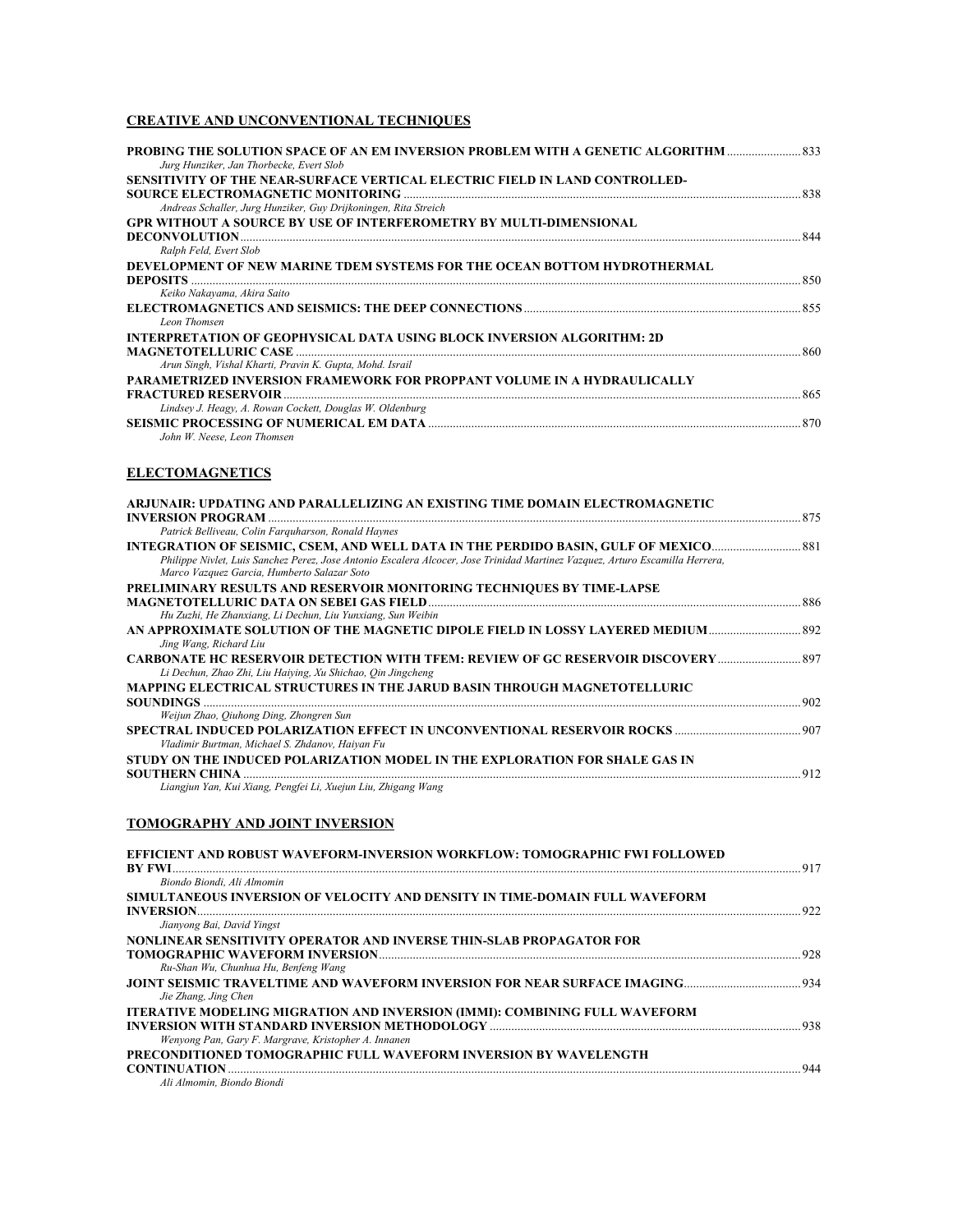| P AND S WAVE ATTENUATION EFFECTS ON FULL-WAVEFORM INVERSION FOR MARINE SEISMIC                                                      |     |
|-------------------------------------------------------------------------------------------------------------------------------------|-----|
| <b>DATA</b><br>Christophe Barnes, Marwan Charara, Paul Williamson                                                                   |     |
| Musa Maharramov. Biondo Biondi                                                                                                      |     |
| <b>CASE STUDIES</b>                                                                                                                 |     |
| FULL-WAVEFORM INVERSION OF CROSS-HOLE GPR DATA COLLECTED IN A STRONGLY                                                              |     |
| HETEROGENEOUS CHALK RESERVOIR ANALOGUE WITH SHARP PERMITTIVITY AND                                                                  |     |
|                                                                                                                                     | 960 |
| Johanna Keskinen, Majken C. Looms, Julien Moreau, Lars Nielsen, Lars Stemmerik, Anja Klotzsche, Jan Van Der Kruk, Klaus<br>Holliger |     |
|                                                                                                                                     | 966 |
| Sanzong Zhang, Gerard Schuster                                                                                                      |     |
| IMPROVED IMAGING RESOLUTION USING A HYBRID L-BFGS - TRUNCATED NEWTON METHOD IN                                                      |     |
|                                                                                                                                     | 971 |
| Alan Schiemenz, Winston Lewis, Leonardo Zepeda-Nunez, Amr El-Sabaa, Steven Powell, Margaret Yu, Azza Imamshah                       |     |
| USING FULL WAVEFORM INVERSION TO UPDATE SUPRA-SALT VELOCITY MODELS: A CASE                                                          |     |
|                                                                                                                                     | 976 |
| Chuen-Song Chen, Jian Zhang, Xu Li, Hui Chen, Shuo Ji                                                                               |     |
| 981 ـ 981 ـ 981 APPLICATION OF FULL WAVEFORM INVERSION ON ALASKA LAND 3D SURVEY                                                     |     |
| Jiawei Mei, Shoaib Ahmed, Adam Searle, Chu-Ong Ting                                                                                 |     |
| AN APPLICATION OF FWI TO DEEP WATER HERNANDO NAZ STREAMER DATA IN GULF OF                                                           |     |
|                                                                                                                                     | 987 |
| Kwangjin Yoon, Ioan Vlad, Peyman Moghaddam, Jian Mao, Jianming Sheng                                                                |     |
| USING WEMVA TO BUILD SALT GEOMETRY AND SUB-SALT VELOCITY MODEL: A GULF OF                                                           |     |
| <b>MEXICO TEST CASE</b>                                                                                                             | 992 |
| Wei Zhang, Nanxun Dai, Zhengzheng Zhou                                                                                              |     |
|                                                                                                                                     | 997 |

#### *Jian Cai, Jie Zhang*

#### **ELASTIC AND NEW METHODOLOGIES**

| Tarig Alkhalifah                                                                 |      |
|----------------------------------------------------------------------------------|------|
| ELASTIC FULL WAVEFORM INVERSION ON LAND DATA ACOUIRED WITH DISPERSED SOURCE      |      |
| <b>ARRAYS</b>                                                                    | 1007 |
| Young Seo Kim, Constantine Tsingas                                               |      |
| Petr Petrov, Gregory Newman                                                      |      |
|                                                                                  |      |
| Zhivang Liu, Jie Zhang                                                           |      |
| RECONCILING SEISMIC AVO AND PRECRITICAL REFLECTION FWI - ANALYSIS OF THE INVERSE |      |
| <b>HESSIAN</b>                                                                   |      |
| K. A. Innanen                                                                    |      |
| A NOVEL WAVE EQUATION SOLVER TO INCREASE THE EFFICIENCY OF FULL WAVEFORM         |      |
| <b>INVERSION</b>                                                                 | 1028 |
| Mehran Eslaminia, Murthy N. Guddati                                              |      |
|                                                                                  |      |
| Zevu Zhao, Mrinal K. Sen, Paul L. Stoffa                                         |      |
|                                                                                  |      |
| Andreas Ruger, Christof Stork                                                    |      |

## **ANISOTROPY**

| Oscar Jarillo Michel, Ilya Tsvankin                                           |  |
|-------------------------------------------------------------------------------|--|
|                                                                               |  |
| Nuno V. Da Silva, Andrew Ratcliffe, Graham Conroy, Vetle Vinje, Geoff Body    |  |
| ACOUSTIC AND ANISOTROPIC MULTI-PARAMETER SEISMIC FULL WAVEFORM INVERSION CASE |  |
|                                                                               |  |
| Rene-Edouard Plessix, Alexandre Stopin, Paul Milcik, Ken Matson               |  |
| MULTIPARAMETER TTI FULL WAVEFORM INVERSION ON LONG-OFFSET BROADBAND           |  |
|                                                                               |  |
| Denes Vigh, Xin Cheng, Kun Jiao, Dong Sun, Jerry Kapoor                       |  |
|                                                                               |  |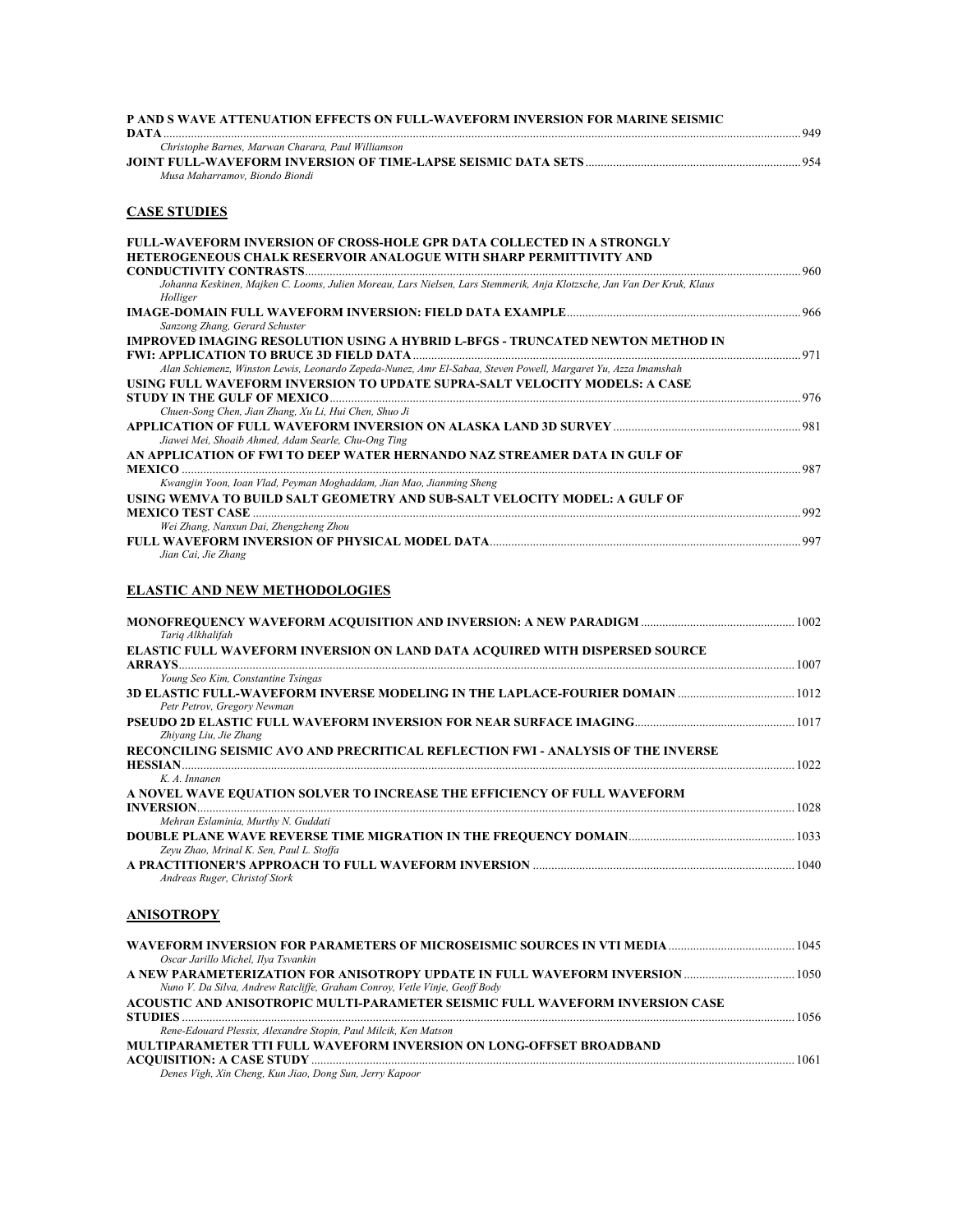| DETECTING AND ESTIMATING ANISOTROPY ERRORS USING FULL WAVEFORM INVERSION AND         |  |
|--------------------------------------------------------------------------------------|--|
| RAY-BASED TOMOGRAPHY: A CASE STUDY USING LONG-OFFSET ACQUISITION IN THE GULF OF      |  |
| 1066                                                                                 |  |
| Sabaresan Mothi, Ravi Kumar                                                          |  |
| ANISOTROPIC PARAMETER ESTIMATION WITH FULL-WAVEFORM INVERSION OF SURFACE             |  |
|                                                                                      |  |
| Xin Cheng, Kun Jiao, Dong Sun, Denes Vigh                                            |  |
| Tariq Alkhalifah                                                                     |  |
| <b>GEOLOGICALLY CONSTRAINED FULL-WAVEFORM INVERSION USING AN ANISOTROPIC</b>         |  |
| DIFFUSION BASED REGULARIZATION SCHEME: APPLICATION TO A 3D OFFSHORE BRAZIL           |  |
|                                                                                      |  |
| Winston Lewis, Daniela Amazonas, Denes Vigh, Richard Coates                          |  |
|                                                                                      |  |
| <b>ADAPTIVE INVERSION AND OPTIMIZATION</b>                                           |  |
|                                                                                      |  |
|                                                                                      |  |
| Mike Warner, Lluis Guasch                                                            |  |
|                                                                                      |  |
| Hongbo Bi, Tao Lin                                                                   |  |
| <b>IMPROVING IMAGES BELOW SHALLOW GAS CLOUDS WITH ADAPTIVE DATA-SELECTION FWI</b>    |  |
|                                                                                      |  |
| Yan Liu, Guang Chen, Lingli Hu, Yan Huang, Mark Chang, Charles Contrino              |  |
| Alejo Martinez-Sansigre, Andrew Ratcliffe                                            |  |
| EFFICIENT T-P DOMAIN WAVEFORM INVERSION, PART 2: SENSITIVITY TO P COMPONENT          |  |
|                                                                                      |  |
| Wenyong Pan, Kristopher A. Innanen, Gary F. Margrave, Danping Cao                    |  |
|                                                                                      |  |
| Wenvi Hu                                                                             |  |
| <b>EXTENDED SUBSPACE METHOD FOR ATTENUATION OF CROSSTALK IN MULTI-PARAMETER FULL</b> |  |
| WAVEFIELD INVERSION                                                                  |  |
| <b>Anatoly Baumstein</b>                                                             |  |
|                                                                                      |  |

#### **SURFACE WAVES AND INTEGRATION**

| Isabella Masoni, R. Brossier, J. Virieux, J. L. Boelle                              |  |
|-------------------------------------------------------------------------------------|--|
| <b>INTEGRATED SURFACE-TO-BASEMENT VELOCITY MODELING FOR SHALLOW-WATER</b>           |  |
|                                                                                     |  |
| E. J. Wiarda. D. Boiero. J. Mathewson                                               |  |
| <b>BUILDING AN INITIAL MODEL FOR FULL WAVEFORM INVERSION USING A GLOBAL</b>         |  |
|                                                                                     |  |
| Zhaoqi Gao, Jinghuai Gao, Zhibin Pan, Xiangjun Zhang                                |  |
|                                                                                     |  |
| Oingchen Zhang, Hui Zhou, Anxin Zuo, Muming Xia, Jie Wang                           |  |
| <b>FAST MULTI-PARAMETER ANISOTROPIC FULL WAVEFORM INVERSION WITH IRREGULAR SHOT</b> |  |
|                                                                                     |  |
| Chao Wang, David Yingst, John Brittan, Paul Farmer, Jacques Leveille                |  |
| LAPLACE-DOMAIN FULL WAVEFORM INVERSION USING A LOW-FREQUENCY TIME-DOMAIN            |  |
|                                                                                     |  |
| Eunjin Park, Jiwoong Kim, Changsoo Shin, Wansoo Ha                                  |  |
|                                                                                     |  |
| Nishant Kamath, Ilya Tsvankin                                                       |  |
|                                                                                     |  |
| Nishant Kamath. Ilva Tsvankin                                                       |  |

### **SHALLOW, DEEP AND NEW METHODOLOGIES**

| THE ANALYSIS OF AN FWI VELOCITY MODEL FOR POTENTIAL SHALLOW GEOHAZARDS IN GULF  |  |
|---------------------------------------------------------------------------------|--|
|                                                                                 |  |
| Hongyan Li, Jeff Cernoch, Denes Vigh, Jerry Kapoor                              |  |
| HIGHER FREOUENCY AND EPSILON UPDATES WITH FULL WAVEFORM INVERSION IN DEEP       |  |
| <b>WATER WEST AFRICA</b> [172]                                                  |  |
| Brad Wray, Nicolas Chazalnoel, Wei Zhao, Huifeng Zhu                            |  |
| A NEW OBJECTIVE FUNCTION FOR FULL WAVEFORM INVERSION: DIFFERENTIAL SEMBLANCE IN |  |
|                                                                                 |  |
| Fuchun Gao, Paul Williamson, R. Gerhard Pratt                                   |  |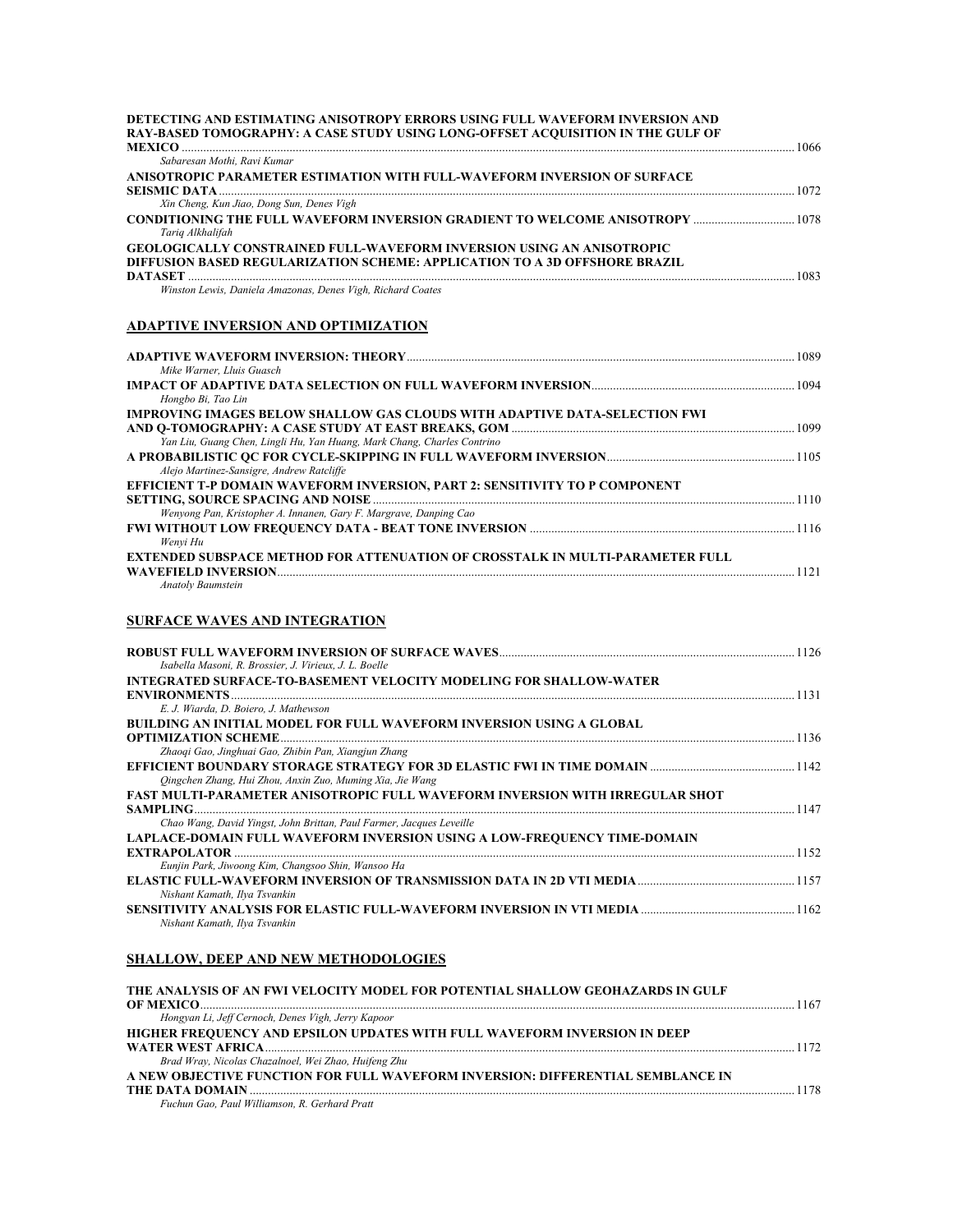| Dong Sun, Kun Jiao, Xin Cheng, Denes Vigh, Richard Coates                                                                                                                                                                                                                                                   |  |
|-------------------------------------------------------------------------------------------------------------------------------------------------------------------------------------------------------------------------------------------------------------------------------------------------------------|--|
|                                                                                                                                                                                                                                                                                                             |  |
| Yuzhu Liu, Benxin Chi, Jizhong Yang, Liangguo Dong                                                                                                                                                                                                                                                          |  |
|                                                                                                                                                                                                                                                                                                             |  |
| Yanhua O. Yuan, Frederik J. Simons, Ebru Bozdag                                                                                                                                                                                                                                                             |  |
| <b>IMAGE REGISTRATION GUIDED WAVEFIELD TOMOGRAPHY FOR SHEAR WAVE VELOCITY</b>                                                                                                                                                                                                                               |  |
|                                                                                                                                                                                                                                                                                                             |  |
| Di Yang, Xuefeng Shang, Alison Malcolm, Mike Fehler                                                                                                                                                                                                                                                         |  |
| A SPARSE REDUCED HESSIAN APPROXIMATION FOR MULTI-PARAMETER WAVEFIELD                                                                                                                                                                                                                                        |  |
|                                                                                                                                                                                                                                                                                                             |  |
| $\mathbf{a}$ , $\mathbf{b}$ , $\mathbf{c}$ , $\mathbf{c}$ , $\mathbf{c}$ , $\mathbf{c}$ , $\mathbf{c}$ , $\mathbf{c}$ , $\mathbf{c}$ , $\mathbf{c}$ , $\mathbf{c}$ , $\mathbf{c}$ , $\mathbf{c}$ , $\mathbf{c}$ , $\mathbf{c}$ , $\mathbf{c}$ , $\mathbf{c}$ , $\mathbf{c}$ , $\mathbf{c}$ , $\mathbf{c}$ , |  |

*Bas Peters, Felix J. Herrmann* 

## **DEVELOPMENT AND APPLICATIONS**

| WEIGHTED PSEUDO-HESSIAN MATRIX FOR FREQUENCY-DOMAIN ELASTIC FULL WAVEFORM                 |      |
|-------------------------------------------------------------------------------------------|------|
| <b>INVERSION</b>                                                                          | 1211 |
| Hyunggu Jun, Jangwoo Kim, Changsoo Shin                                                   |      |
| Jingrui Luo, Ru-Shan Wu                                                                   |      |
|                                                                                           |      |
| Espen Birger Raknes, Borge Arntsen                                                        |      |
| ESTIMATION OF VELOCITY MACRO-MODELS USING STOCHASTIC FULL-WAVEFORM INVERSION  1227        |      |
| A. Sajeva, M. Aleardi, A. Mazzotti, N. Bienati, E. Stucchi                                |      |
| <b>EXTENDED REFLECTION WAVEFORM INVERSION VIA DIFFERENTIAL SEMBLANCE</b>                  |      |
| <b>OPTIMIZATION</b>                                                                       | 1232 |
| Yujin Liu, Zhenchun Li, William W. Symes                                                  |      |
| A NEW ADAPTIVE EDGE-PRESERVING REGULARIZATION SCHEME FOR SEISMIC FULL                     |      |
|                                                                                           | 1238 |
| Shiming Xiang, Haijiang Zhang                                                             |      |
| <b>IMAGE-DOMAIN AND DATA-DOMAIN WAVEFORM TOMOGRAPHY: A CASE STUDY www.com.com/com/243</b> |      |
| Esteban Diaz, Yuting Duan, Paul Sava, Gerhard Pratt                                       |      |
| ACOUSTIC MULTIPARAMETER FULL-WAVEFORM INVERSION THROUGH A HIERACHICAL                     |      |
| <b>SCHEME</b>                                                                             | 1249 |
| W. Zhou, R. Brossier, J. Virieux, S. Operto                                               |      |

#### **MODELING AND INVERSION**

| Kyle Reeder, John Louie, Graham Kent, Satish Pullammanappallil                                                  |      |
|-----------------------------------------------------------------------------------------------------------------|------|
| INTEGRATED 2D FORWARD MODELING OF SEISMIC AND GRAVITY DATA: A CASE STUDY FROM                                   |      |
|                                                                                                                 | 1259 |
| Ahmed Salem, Samuel Cheyney, Simon Campbell, Kyle Reuber, Jim Pindell                                           |      |
|                                                                                                                 |      |
| Irina Filina, Nick Delebo, Gopal Mohapatra, Clayton Coble, Garry Harris, John Layman, Mike Strickler, Jp Blangy |      |
|                                                                                                                 |      |
| P. Marchetti, F. Coraggio, G. Gabbriellini, S. Ialongo, M. Fedi                                                 |      |
| USING THE PSEUDO-GRAVITY FUNCTIONAL TRANSFORM TO ENHANCE DEEP-MAGNETIC                                          |      |
|                                                                                                                 |      |
| Stefano Panepinto, Luciana De Luca, Marco Mantovani, Maurizio Sfolciaghi, Bruno Garcea                          |      |
| <b>INVERSION OF GRAVITY DATA IN THE BIG BEAR LAKE AREA TO RECOVER DEPTH TO BASEMENT</b>                         |      |
|                                                                                                                 | 1280 |
| Hongzhu Cai, Michael Zhdanov                                                                                    |      |
| TOTAL MAGNETIZATION VECTOR INVERSION USING GUIDED FUZZY C-MEANS CLUSTERING                                      |      |
| Yaoguo Li, Jiajia Sun                                                                                           |      |
|                                                                                                                 |      |
| Leon Foks, Yaoguo Li                                                                                            |      |

## **GRADIOMETRY IN EXPLORATION**

| 3D STOCHASTIC JOINT INVERSION OF BOREHOLE GRAVITY AND GRAVITY GRADIENT DATA |        |
|-----------------------------------------------------------------------------|--------|
|                                                                             | - 1297 |
| Meixia Geng, Danian Huang, Ping Yu, Qingjie Yang                            |        |
|                                                                             |        |
| Eldad Haber, Elliot Holtham, Kristofer Davis                                |        |
| Mark Pilkington, Pejman Shamsipour                                          |        |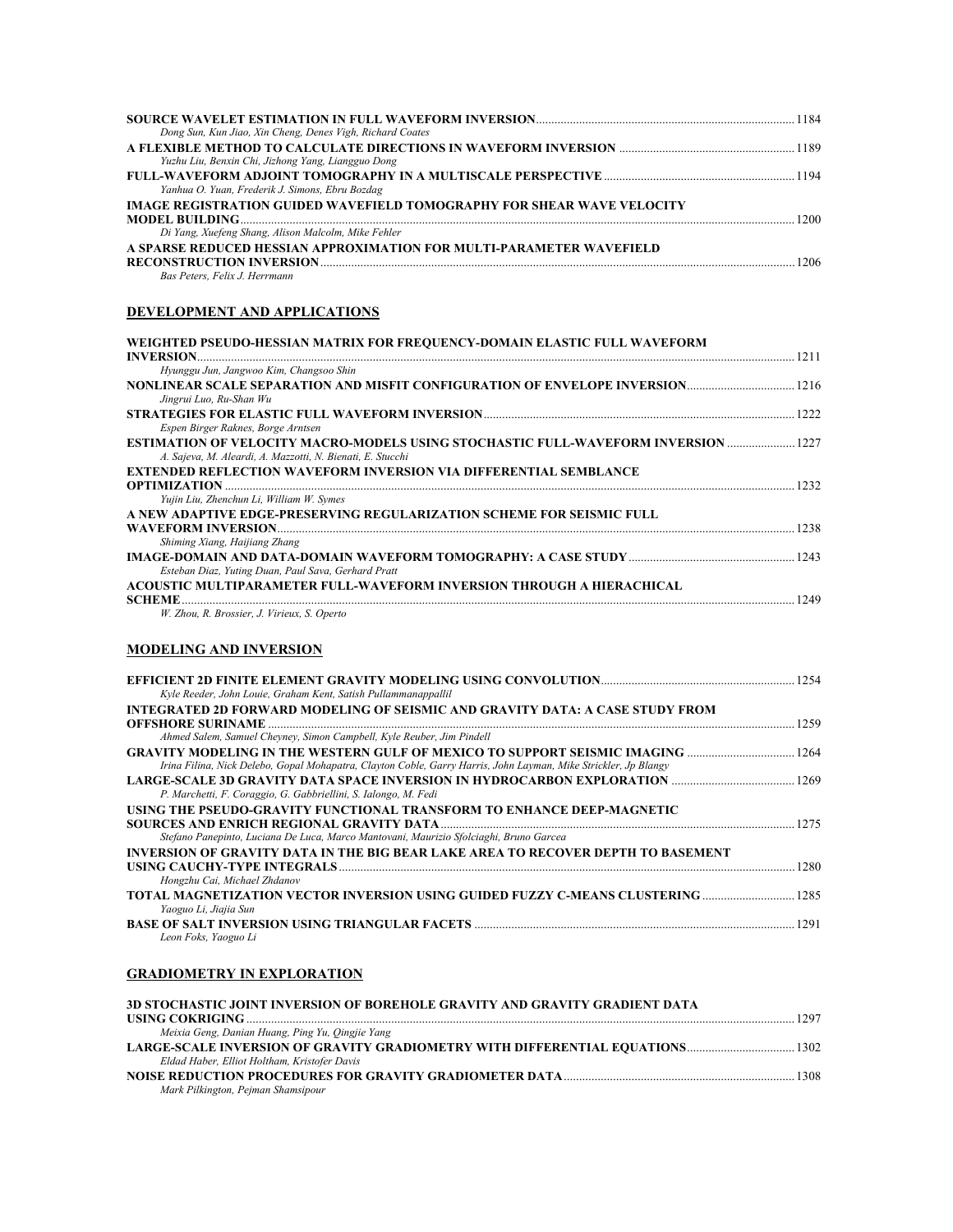| AUTOMATIC GENERATION OF 3D GEOPHYSICAL MODELS USING CURVATURES DERIVED FROM                                         | 1313 |
|---------------------------------------------------------------------------------------------------------------------|------|
| Carlos Cevallos                                                                                                     |      |
| Asbjorn Norlund Christensen, Christopher Van Galder, Mark Dransfield                                                |      |
| STRUCTURAL GEOLOGY OBSERVATIONS DERIVED FROM FULL TENSOR GRAVITY                                                    |      |
| Des Fitzgerald, Horst Holstein<br><b>GRAVITY AND GRAVITY GRADIENT DATA: UNDERSTANDING THEIR INFORMATION CONTENT</b> |      |
| Joseph Capriotti, Yaoguo Li                                                                                         | 1329 |
| A SELF STEERING DIRECTIONAL FILTER FOR FOCUSED IMAGING OF FULL TENSOR                                               | 1334 |
| James Brewster, James Mataragio, Colm Murphy                                                                        |      |

## **THOUGHT-PROVOKING APPLICATIONS**

| USING VERTICAL FOURIER TRANSFORMS TO INVERT POTENTIAL-FIELD DATA TO                                                         |      |
|-----------------------------------------------------------------------------------------------------------------------------|------|
| Jeffrey D. Phillips<br><b>GRAVITATIONAL MONITORING FOR THE EXPLOITATION OF UGS - PHYSICAL PRECONDITION,</b>                 |      |
| Oleksandr Petrovskyv, Andrii Trachuk                                                                                        |      |
| <b>IMPROVED RECOVERY OF FLUID MOVEMENT THROUGH TIME-LAPSE BOREHOLE VECTOR</b>                                               |      |
| Richard A. Krahenbuhl, Anya Reitz, Yaoguo Li, Hyoungrea Rim                                                                 |      |
| REGIONAL PRODUCTION PREDICTION TECHNOLOGY BASED ON GRAVITY AND MAGNETIC DATA<br>Ivan Priezzhev, Aaron Scollard, Zhengang Lu |      |
| PRELIMINARY EXPERIMENT OF NEW TIME-LAPSE MICROGRAVITY MONITORING TECHNIQUE IN                                               |      |
| <b>T-GAS RESERVOIR</b> 1359<br>Yunxiang Liu, Wenju Zhao                                                                     |      |
| Xiong Li, Ron Lyall, Jeff Rowe                                                                                              |      |
| Timothy J. Grow, Fred Dula, Chris Mazis, Tim Seeley, Melinda Sisk                                                           |      |
| <b>GEOPHYSICAL CHARACTERIZATION OF THE PRECAMBRIAN BASEMENT IN NORTHWEST</b>                                                | 1375 |
| M. Soledad Velasco, Mohammed Kidwai                                                                                         |      |

## **RESERVOIR AND PLAY DESCRIPTION**

| INTEGRATION OF ROCK PHYSICS AND SEISMIC INTERPRETATION - AN OVERLOOKED WEST                                                           |      |
|---------------------------------------------------------------------------------------------------------------------------------------|------|
|                                                                                                                                       |      |
| Ken Macallister, Tim Daley, Mike Bacon, Simon Tamfu, Ponce Nguema                                                                     |      |
| INTEGRATED SEISMIC RESERVOIR CHARACTERIZATION OF THE PIERCE FIELD IN THE CENTRAL                                                      |      |
|                                                                                                                                       | 1385 |
| Long Jin, Ahmed Helmi, Hans Dankbaar, Dave Bateman                                                                                    |      |
|                                                                                                                                       |      |
| Satinder Chopra, Kurt J. Marfurt                                                                                                      |      |
|                                                                                                                                       |      |
| Hongliu Zeng                                                                                                                          |      |
| SEISMIC-BASED POROSITY PREDICTION IN THE SILURIAN NIAGARAN FORMATION REEFS OF                                                         |      |
|                                                                                                                                       |      |
| Allen Modroo, Wayne Goodman, Doug Paul, Amber Padilla                                                                                 |      |
| APPLICATION OF SEISMIC INTERFERENCE IN THE STRATIGRAPHIC PINCH-OUT BOUNDARY                                                           |      |
|                                                                                                                                       |      |
| Xiaojie Zhang, Donghong Zhou, Jun Deng, Zhongqiao Zhang, Changgui Xu, Kui Wu                                                          |      |
|                                                                                                                                       |      |
| Su Mingjun, Liu Huaging, Yuan Shugin                                                                                                  |      |
|                                                                                                                                       |      |
| Oiang Xian, Liu Yonglei, Lv Dong, An Haiting, He Xiaosong, Li Haiyin, Xiao Yong, Zhou Chenguang, Xu Jianyang, Dong Lei,<br>Mao Xianvu |      |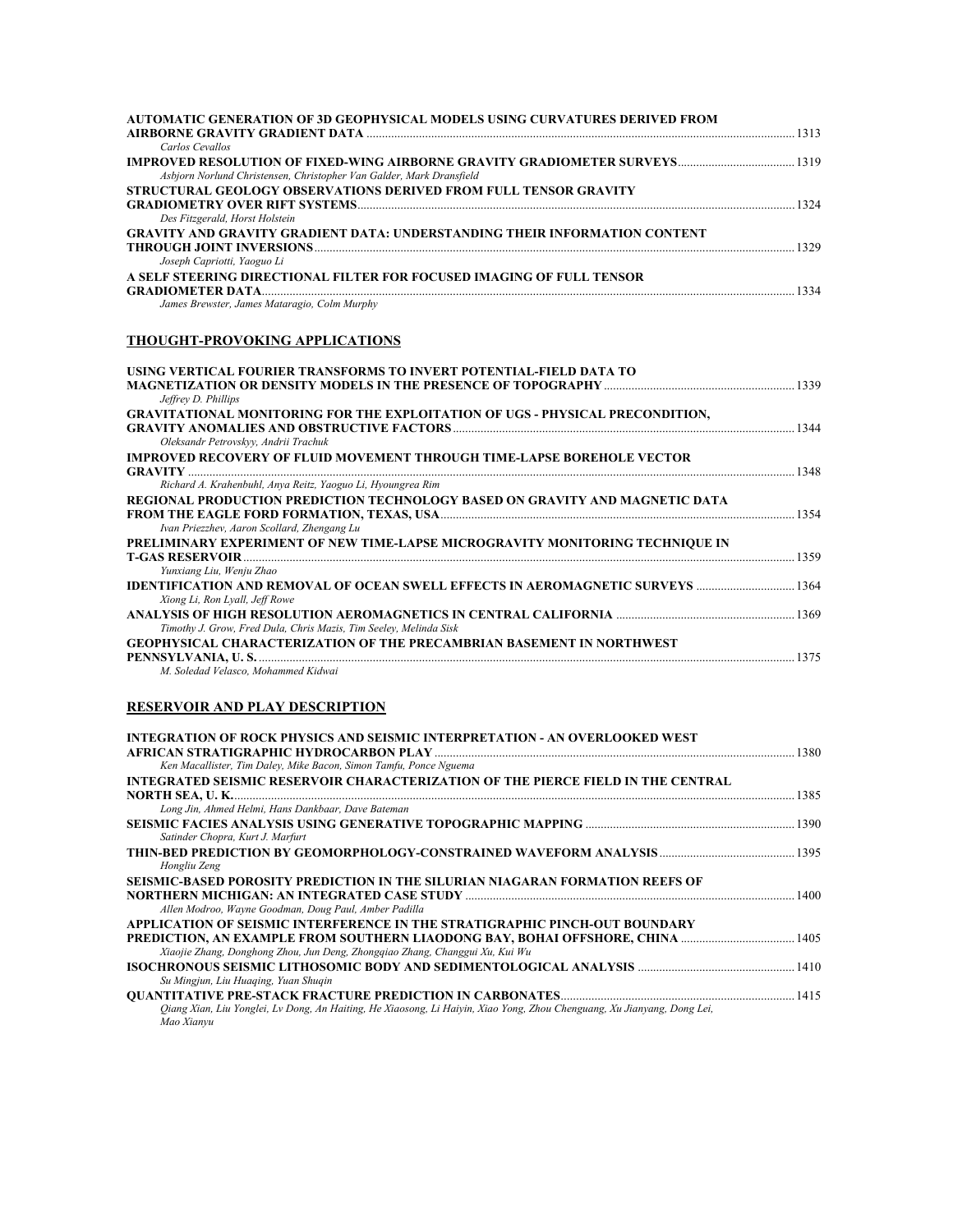#### **FAULT AND SALT IDENTIFICATION**

| DETECTION OF ISOTROPIC REGIONS AND ENHANCEMENT OF FAULT ATTRIBUTES IN SEISMIC<br><b>VOLUMES</b>                        |      |
|------------------------------------------------------------------------------------------------------------------------|------|
| Ahmed Abbas, Mehak Nadeem, Arsalan Shafiq                                                                              |      |
|                                                                                                                        |      |
| Ahmed Adnan Agrawi, Abdul-Razzag A. Agrawi                                                                             |      |
| PRACTICAL ANALYSIS OF STRIKE-SLIP FAULTS USING MULTI ATTRIBUTES 3D SEISMIC DATA: A                                     |      |
|                                                                                                                        | 1429 |
| Antonio Pico, Jesus Aboud, Felipe Parraga, Jose Antonio Martinez, Gonzalo Lopez                                        |      |
| <b>CORRELATING CURVATURE TO FAULT PROPOGATION IN CLAY MODELED TRANSFER ZONES 1434</b><br>Marcus Cahoj, Kurt J. Marfurt |      |
|                                                                                                                        |      |
| Zhen Wang, Ghassan Alregib                                                                                             |      |
| A. M. Figueiredo, G. M. Faustino, J. P. Pecanha, P. M. Silva, M. Gattass                                               |      |
| INCORPORATION OF SEISMIC TEXTURE CONSTRAINTS TO IMPROVE SALT INTERFACE                                                 |      |
| <b>INTERPRETATION</b>                                                                                                  |      |
| Keith Wilhelm, Yunfeng Li                                                                                              |      |
| Tamir Hegazy, Ghassan Alregib                                                                                          |      |

#### **SPECIAL ATTRIBUTE APPLICATIONS**

| Arnold Ovem, John Castagna                                                |      |
|---------------------------------------------------------------------------|------|
|                                                                           |      |
| Marcilio Castro De Matos, Kurt Marfurt                                    |      |
|                                                                           |      |
| Hasan Al-Marzougi, Ghassan Alregib                                        |      |
|                                                                           |      |
| Arthur E. Barnes                                                          |      |
|                                                                           |      |
| Andreas Laake                                                             |      |
| SIMULTANEOUS IMAGING OF BSR FOR METHANE HYDRATE EXPLORATION AND OCEAN     |      |
|                                                                           |      |
| Via Ramadlona, Chen How-Wei                                               |      |
| LITHOFACIES CLASSIFICATION IN BARNETT SHALE USING PROXIMAL SUPPORT VECTOR |      |
| <b>MACHINES</b>                                                           |      |
| Tao Zhao, Vikram Jayaram, Kurt J. Marfurt, Huailai Zhou                   |      |
| UNCERTAINTY MAPS FOR SEISMIC IMAGES THROUGH GEOSTATISTICAL MODEL          |      |
|                                                                           | 1496 |
| Lewis Li, Jef Caers, Paul Sava                                            |      |

## **NEW DEVELOPMENTS IN INTERPRETATION**

| A. M. Figueiredo, P. M. Silva, M. Gattass, F. B. Silva, Ruy L. Milidiu                                     |      |
|------------------------------------------------------------------------------------------------------------|------|
|                                                                                                            |      |
| Xinming Wu, Dave Hale                                                                                      |      |
|                                                                                                            |      |
| Andrew Munoz. Dave Hale                                                                                    |      |
|                                                                                                            |      |
| Dang Huqiang, Zhang Yanqing, Sun Zengjiu, Zhang Junyong, An Peng                                           |      |
|                                                                                                            |      |
| Jie Oi, Bo Zhang, Kurt Marfurt, Huailai Zhou, Deshuang Chang                                               |      |
| <b>BUILDING A ROBUST FRAMEWORK MODEL FOR GEOMECHANICAL PREDICTION OF FRACTURE</b>                          |      |
| DENSITY, ORIENTATION AND LIKELY HYDRAULIC SIGNATURE: LEADING-EDGE TECHNOLOGY IN                            |      |
|                                                                                                            | 1528 |
| D. Quinn, B. Freeman, C. G. Dillon, M. Arnhild, B. Jaarsma                                                 |      |
| UPDATING THE RESERVOIR STRUCTURAL MODEL THROUGH INTEGRATED INTERPRETATION OF                               |      |
| SEISMIC, WELL, AND DYNAMIC DATA: A CASE STUDY FROM THE BHAGYAM FIELD, RAJASTHAN,                           |      |
| INDIA                                                                                                      | 1533 |
| Arjun Tiwari, Harshvardhan, Supriya Mukherjee, Steve Keidel, Stephen Goodlad, Sanjay Kumar, Arnab Ghosh    |      |
| <b>SEISMIC ATTRIBUTES AND WAVE FORM CLASSIFICATION: AN EMERGING TOOL FOR</b>                               |      |
|                                                                                                            | 1538 |
| Anjaneyulu Singavarapu, Sunil Kumar Singh, Marco Alvarez, Hanan Al-Owihan, Afrah Al-Ajmi, Sarah Al-Rashidi |      |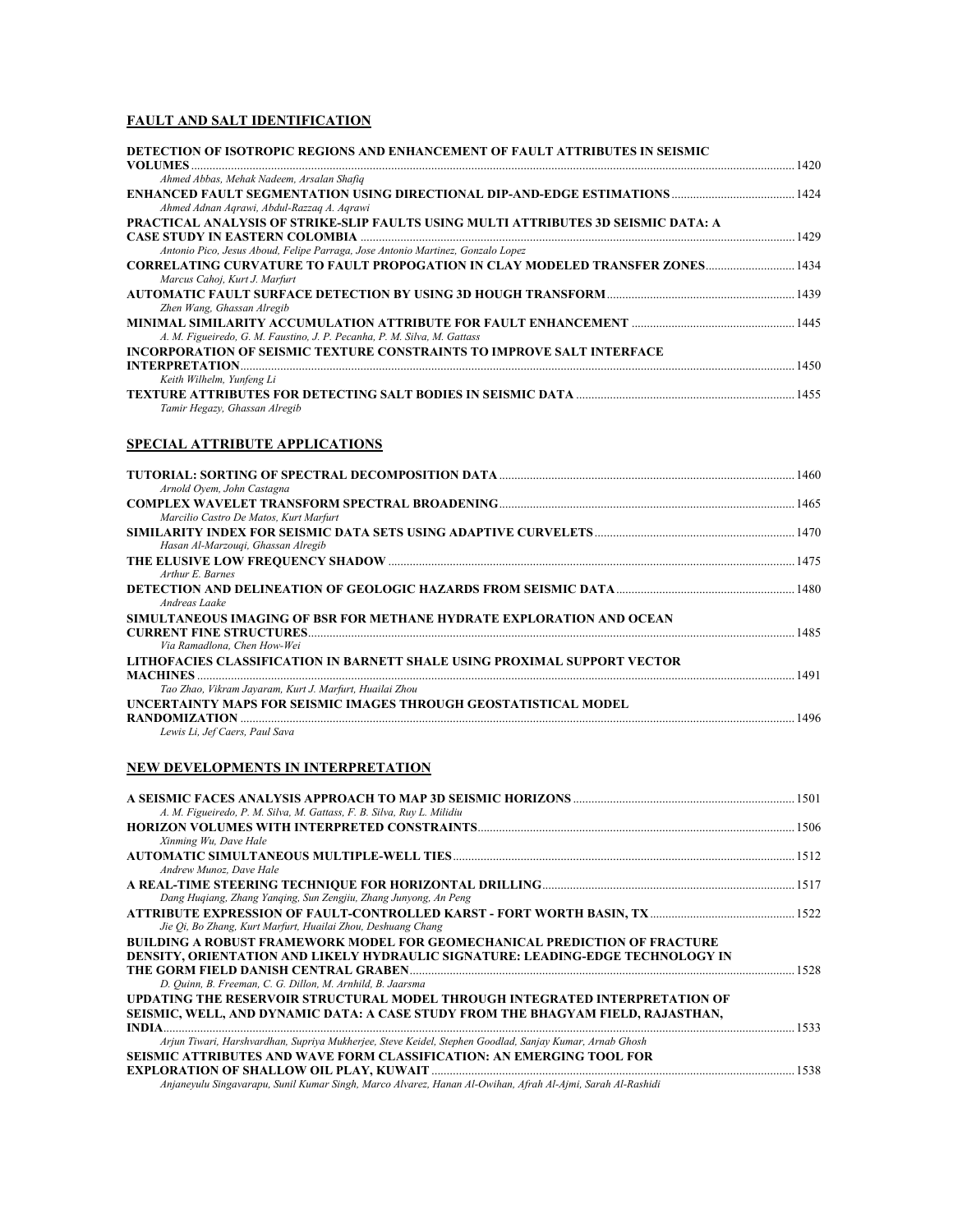#### **AUTOMATION AND NEW METHODS**

| Xingmiao Yao, Wenjing Chen, Wen Zou, Zhong Li<br>Feng Qian, Chang Luo, Zhaojie Su, Xingmiao Yao, Guangmin Hu, Xiaoer Cheng<br>Li Lei, Zhan Shifan, Zhang Jianwei, Wan Zhonghong, Liu Yonglei<br>Xingmiao Yao, Cheng Luo, Yu Jia, Maolin Zhou, Guangming He, Guangmin Hu<br>Chen Maoshan, Bai Xuelian, Zhu Kuanhai, Li Hong<br>ENHANCEMENT OF SUB-BASALT STRATIGRAPHY OF FAREO-SHETLAND BASIN USING<br>Pouyan Ebrahimi, Priyank Jaiswal<br>Yan Gaohan, Yang Wuyang, Wei Xinjian, Yang Qing, Wang Enli<br>ESTIMATING THE DIP BY CONSTRUCTING GRADIENT STRUCTURE TENSOR ON INSTANTANEOUS<br>Xiaokai Wang, Changchun Yang, Wenchao Chen, Jinghuai Gao, Zhenyu Zhu<br>ATTRIBUTE AND VISUALIZATION<br>Tao Yang, Bing Zhang, Jinghuai Gao<br>Yangkang Chen, Tingting Liu, Xiaohong Chen,, Jingye Li, Erying Wang<br>Bradley C. Wallet, Roger M. Slatt, Roderick P. Altimar<br>Qi Ran, Kongyun Ding<br>AN EXTRACTION AND VISUALIZATION METHOD OF GEOLOGICAL BODY BASED ON THE<br>Xingmiao Yao, Qian Liu, Guangmin Hu, Feng Qian, Kun Kang, Zhengxi Tao<br>APPLICATION OF MULTI-ATTRIBUTES FUSED VOLUME RENDERING TECHNIQUES IN 3D SEISMIC<br>Cai Lu, Mingkai Yuan, Qi Wang, Kun Kang<br>Jing Hua Gao, Yin Xing Yao, Zong Zhao Yun<br>Gennady Goloshubin, Irina Privalova, Pavel Rusakov, Yuriy Tcimbaluk<br>ATTRIBUTE GENERATION AND ANALYSIS<br>Satinder Chopra, Rajive Kumar, Kurt J. Marfurt<br>Abigail Morris, Dengliang Gao |                                                                                     |  |
|--------------------------------------------------------------------------------------------------------------------------------------------------------------------------------------------------------------------------------------------------------------------------------------------------------------------------------------------------------------------------------------------------------------------------------------------------------------------------------------------------------------------------------------------------------------------------------------------------------------------------------------------------------------------------------------------------------------------------------------------------------------------------------------------------------------------------------------------------------------------------------------------------------------------------------------------------------------------------------------------------------------------------------------------------------------------------------------------------------------------------------------------------------------------------------------------------------------------------------------------------------------------------------------------------------------------------------------------------------------------------------------------------------------------------|-------------------------------------------------------------------------------------|--|
| AN IMPROVED METHOD OF AUTOMATICALLY IDENTIFYING MICRO TECTONICS IN WATERSHEDS 1554<br>DOUBLE-LAYER FLOOD FILL TECHNIQUE FOR LARGE-SCALE 3D HORIZON AUTO-TRACKING 1565<br>APPLICATION: CHANNEL DETECTION USING PRINCIPLE COMPONENT SPECTRAL ANALYSIS<br>TIME-FREQUENCY ANALYSIS OF SEISMIC DATA USING SYNCHROSQUEEZING WAVELET<br>UNSUPERVISED CLASSIFICATION OF $\lambda \rho$ -µp attributes derived from well log data in the<br>3D VISUALIZATION OF SEISMIC ATTRIBUTES IN UPPER PERMIAN CARBONATE REEFS<br>OIL DETECTION WITHIN THE MIDDLE JURASSIC SEDIMENTS IN THE SOUTHERN PART OF                                                                                                                                                                                                                                                                                                                                                                                                                                                                                                                                                                                                                                                                                                                                                                                                                                 |                                                                                     |  |
|                                                                                                                                                                                                                                                                                                                                                                                                                                                                                                                                                                                                                                                                                                                                                                                                                                                                                                                                                                                                                                                                                                                                                                                                                                                                                                                                                                                                                          |                                                                                     |  |
|                                                                                                                                                                                                                                                                                                                                                                                                                                                                                                                                                                                                                                                                                                                                                                                                                                                                                                                                                                                                                                                                                                                                                                                                                                                                                                                                                                                                                          |                                                                                     |  |
|                                                                                                                                                                                                                                                                                                                                                                                                                                                                                                                                                                                                                                                                                                                                                                                                                                                                                                                                                                                                                                                                                                                                                                                                                                                                                                                                                                                                                          |                                                                                     |  |
|                                                                                                                                                                                                                                                                                                                                                                                                                                                                                                                                                                                                                                                                                                                                                                                                                                                                                                                                                                                                                                                                                                                                                                                                                                                                                                                                                                                                                          |                                                                                     |  |
|                                                                                                                                                                                                                                                                                                                                                                                                                                                                                                                                                                                                                                                                                                                                                                                                                                                                                                                                                                                                                                                                                                                                                                                                                                                                                                                                                                                                                          |                                                                                     |  |
|                                                                                                                                                                                                                                                                                                                                                                                                                                                                                                                                                                                                                                                                                                                                                                                                                                                                                                                                                                                                                                                                                                                                                                                                                                                                                                                                                                                                                          |                                                                                     |  |
|                                                                                                                                                                                                                                                                                                                                                                                                                                                                                                                                                                                                                                                                                                                                                                                                                                                                                                                                                                                                                                                                                                                                                                                                                                                                                                                                                                                                                          |                                                                                     |  |
|                                                                                                                                                                                                                                                                                                                                                                                                                                                                                                                                                                                                                                                                                                                                                                                                                                                                                                                                                                                                                                                                                                                                                                                                                                                                                                                                                                                                                          |                                                                                     |  |
|                                                                                                                                                                                                                                                                                                                                                                                                                                                                                                                                                                                                                                                                                                                                                                                                                                                                                                                                                                                                                                                                                                                                                                                                                                                                                                                                                                                                                          |                                                                                     |  |
|                                                                                                                                                                                                                                                                                                                                                                                                                                                                                                                                                                                                                                                                                                                                                                                                                                                                                                                                                                                                                                                                                                                                                                                                                                                                                                                                                                                                                          |                                                                                     |  |
|                                                                                                                                                                                                                                                                                                                                                                                                                                                                                                                                                                                                                                                                                                                                                                                                                                                                                                                                                                                                                                                                                                                                                                                                                                                                                                                                                                                                                          |                                                                                     |  |
|                                                                                                                                                                                                                                                                                                                                                                                                                                                                                                                                                                                                                                                                                                                                                                                                                                                                                                                                                                                                                                                                                                                                                                                                                                                                                                                                                                                                                          |                                                                                     |  |
|                                                                                                                                                                                                                                                                                                                                                                                                                                                                                                                                                                                                                                                                                                                                                                                                                                                                                                                                                                                                                                                                                                                                                                                                                                                                                                                                                                                                                          |                                                                                     |  |
|                                                                                                                                                                                                                                                                                                                                                                                                                                                                                                                                                                                                                                                                                                                                                                                                                                                                                                                                                                                                                                                                                                                                                                                                                                                                                                                                                                                                                          |                                                                                     |  |
|                                                                                                                                                                                                                                                                                                                                                                                                                                                                                                                                                                                                                                                                                                                                                                                                                                                                                                                                                                                                                                                                                                                                                                                                                                                                                                                                                                                                                          |                                                                                     |  |
|                                                                                                                                                                                                                                                                                                                                                                                                                                                                                                                                                                                                                                                                                                                                                                                                                                                                                                                                                                                                                                                                                                                                                                                                                                                                                                                                                                                                                          |                                                                                     |  |
|                                                                                                                                                                                                                                                                                                                                                                                                                                                                                                                                                                                                                                                                                                                                                                                                                                                                                                                                                                                                                                                                                                                                                                                                                                                                                                                                                                                                                          |                                                                                     |  |
|                                                                                                                                                                                                                                                                                                                                                                                                                                                                                                                                                                                                                                                                                                                                                                                                                                                                                                                                                                                                                                                                                                                                                                                                                                                                                                                                                                                                                          |                                                                                     |  |
|                                                                                                                                                                                                                                                                                                                                                                                                                                                                                                                                                                                                                                                                                                                                                                                                                                                                                                                                                                                                                                                                                                                                                                                                                                                                                                                                                                                                                          |                                                                                     |  |
|                                                                                                                                                                                                                                                                                                                                                                                                                                                                                                                                                                                                                                                                                                                                                                                                                                                                                                                                                                                                                                                                                                                                                                                                                                                                                                                                                                                                                          |                                                                                     |  |
|                                                                                                                                                                                                                                                                                                                                                                                                                                                                                                                                                                                                                                                                                                                                                                                                                                                                                                                                                                                                                                                                                                                                                                                                                                                                                                                                                                                                                          |                                                                                     |  |
|                                                                                                                                                                                                                                                                                                                                                                                                                                                                                                                                                                                                                                                                                                                                                                                                                                                                                                                                                                                                                                                                                                                                                                                                                                                                                                                                                                                                                          |                                                                                     |  |
|                                                                                                                                                                                                                                                                                                                                                                                                                                                                                                                                                                                                                                                                                                                                                                                                                                                                                                                                                                                                                                                                                                                                                                                                                                                                                                                                                                                                                          |                                                                                     |  |
|                                                                                                                                                                                                                                                                                                                                                                                                                                                                                                                                                                                                                                                                                                                                                                                                                                                                                                                                                                                                                                                                                                                                                                                                                                                                                                                                                                                                                          |                                                                                     |  |
|                                                                                                                                                                                                                                                                                                                                                                                                                                                                                                                                                                                                                                                                                                                                                                                                                                                                                                                                                                                                                                                                                                                                                                                                                                                                                                                                                                                                                          |                                                                                     |  |
|                                                                                                                                                                                                                                                                                                                                                                                                                                                                                                                                                                                                                                                                                                                                                                                                                                                                                                                                                                                                                                                                                                                                                                                                                                                                                                                                                                                                                          |                                                                                     |  |
|                                                                                                                                                                                                                                                                                                                                                                                                                                                                                                                                                                                                                                                                                                                                                                                                                                                                                                                                                                                                                                                                                                                                                                                                                                                                                                                                                                                                                          |                                                                                     |  |
|                                                                                                                                                                                                                                                                                                                                                                                                                                                                                                                                                                                                                                                                                                                                                                                                                                                                                                                                                                                                                                                                                                                                                                                                                                                                                                                                                                                                                          |                                                                                     |  |
|                                                                                                                                                                                                                                                                                                                                                                                                                                                                                                                                                                                                                                                                                                                                                                                                                                                                                                                                                                                                                                                                                                                                                                                                                                                                                                                                                                                                                          |                                                                                     |  |
|                                                                                                                                                                                                                                                                                                                                                                                                                                                                                                                                                                                                                                                                                                                                                                                                                                                                                                                                                                                                                                                                                                                                                                                                                                                                                                                                                                                                                          |                                                                                     |  |
|                                                                                                                                                                                                                                                                                                                                                                                                                                                                                                                                                                                                                                                                                                                                                                                                                                                                                                                                                                                                                                                                                                                                                                                                                                                                                                                                                                                                                          |                                                                                     |  |
|                                                                                                                                                                                                                                                                                                                                                                                                                                                                                                                                                                                                                                                                                                                                                                                                                                                                                                                                                                                                                                                                                                                                                                                                                                                                                                                                                                                                                          |                                                                                     |  |
|                                                                                                                                                                                                                                                                                                                                                                                                                                                                                                                                                                                                                                                                                                                                                                                                                                                                                                                                                                                                                                                                                                                                                                                                                                                                                                                                                                                                                          |                                                                                     |  |
|                                                                                                                                                                                                                                                                                                                                                                                                                                                                                                                                                                                                                                                                                                                                                                                                                                                                                                                                                                                                                                                                                                                                                                                                                                                                                                                                                                                                                          |                                                                                     |  |
|                                                                                                                                                                                                                                                                                                                                                                                                                                                                                                                                                                                                                                                                                                                                                                                                                                                                                                                                                                                                                                                                                                                                                                                                                                                                                                                                                                                                                          |                                                                                     |  |
| <b>SEISMIC ATTRIBUTE-ASSISTED STRUCTURE ANALYSIS OF THE MACKAY DOME</b><br>TRANSPRESSIONAL SYSTEM, BIGHORN BASIN, SOUTHERN MONTANA: EVIDENCE FOR RESERVOIR                                                                                                                                                                                                                                                                                                                                                                                                                                                                                                                                                                                                                                                                                                                                                                                                                                                                                                                                                                                                                                                                                                                                                                                                                                                               |                                                                                     |  |
|                                                                                                                                                                                                                                                                                                                                                                                                                                                                                                                                                                                                                                                                                                                                                                                                                                                                                                                                                                                                                                                                                                                                                                                                                                                                                                                                                                                                                          |                                                                                     |  |
|                                                                                                                                                                                                                                                                                                                                                                                                                                                                                                                                                                                                                                                                                                                                                                                                                                                                                                                                                                                                                                                                                                                                                                                                                                                                                                                                                                                                                          |                                                                                     |  |
|                                                                                                                                                                                                                                                                                                                                                                                                                                                                                                                                                                                                                                                                                                                                                                                                                                                                                                                                                                                                                                                                                                                                                                                                                                                                                                                                                                                                                          |                                                                                     |  |
|                                                                                                                                                                                                                                                                                                                                                                                                                                                                                                                                                                                                                                                                                                                                                                                                                                                                                                                                                                                                                                                                                                                                                                                                                                                                                                                                                                                                                          |                                                                                     |  |
|                                                                                                                                                                                                                                                                                                                                                                                                                                                                                                                                                                                                                                                                                                                                                                                                                                                                                                                                                                                                                                                                                                                                                                                                                                                                                                                                                                                                                          |                                                                                     |  |
|                                                                                                                                                                                                                                                                                                                                                                                                                                                                                                                                                                                                                                                                                                                                                                                                                                                                                                                                                                                                                                                                                                                                                                                                                                                                                                                                                                                                                          |                                                                                     |  |
|                                                                                                                                                                                                                                                                                                                                                                                                                                                                                                                                                                                                                                                                                                                                                                                                                                                                                                                                                                                                                                                                                                                                                                                                                                                                                                                                                                                                                          | A NEW ANALYTICAL METHOD FOR AZIMUTHAL CURVATURE ANALYSIS FROM 3D SEISMIC DATA  1634 |  |

| A NEW ANALYTICAL METHOD FOR AZIMUTHAL CURVATURE ANALYSIS FROM 3D SEISMIC DATA  1634 |      |
|-------------------------------------------------------------------------------------|------|
| Haibin Di, Dengliang Gao                                                            |      |
| <b>CHARACTERIZATION OF THE DOLOMITE RESERVOIRS WITH THE HELP OF PHOTOELECTRIC</b>   |      |
|                                                                                     | 1639 |
| Ritesh Kumar Sharma, Satinder Chopra, Amit Kumar Ray                                |      |
| <b>COHERENCE APPLIED ON IDENTIFYING GEOLOGICAL BODIES AND ANALYZING SEDIMENTARY</b> |      |
|                                                                                     | 1644 |
| Xiaowei Yu, Ming Zhang, Xiaodong Zheng, Yu Tian, Guoliang Hong                      |      |
| HIGH FREQUENCY COMPENSATION OF THE SURFACE SEISMIC DATA CONSTRAINED BY WELL         |      |
|                                                                                     | 1649 |
| Hanging Liu, Fanchang Zhang, Minggiang Zhang, Ronghuo Dai                           |      |
|                                                                                     |      |

*Tengfei Lin, Junxin Guo, Bo Zhang, Kurt Marfurt, Deshuang Chang*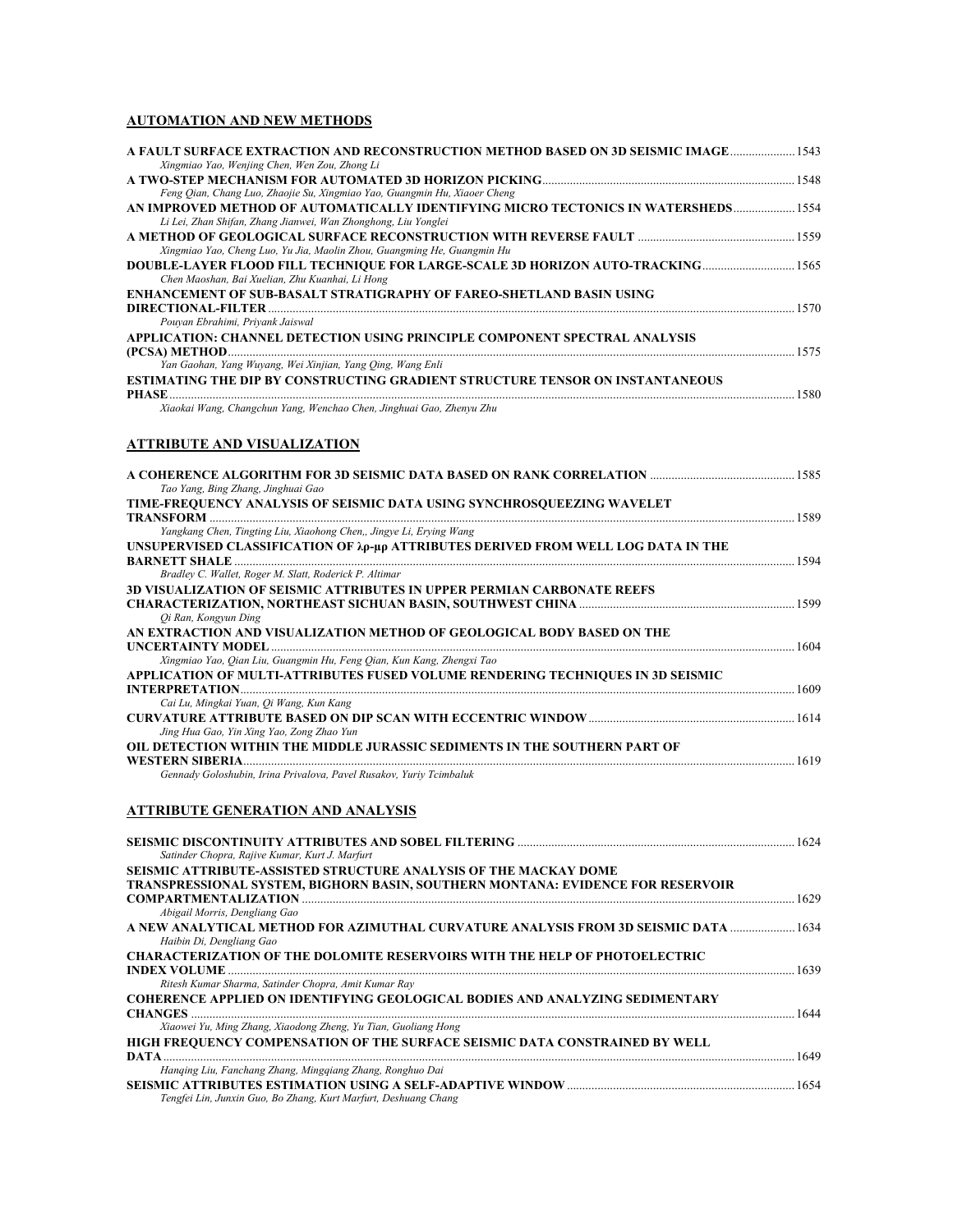| SEISMIC ATTRIBUTES OF TIME-VS, DEPTH-MIGRATED DATA USING SELF-ADAPTIVE WINDOW 1659      |  |
|-----------------------------------------------------------------------------------------|--|
| Tengfei Lin, Bo Zhang, Fangyu Li, Huailai Zhou, Kurt Marfurt, Zhifa Zhan, Zhonghong Wan |  |

## **STRUCTURE, SOURCE ROCK, AND PROSPECTING**

| Revad Ibrahim Ali Abu-Taleb, Raju T. Arasu, Abdulaziz Ali Sajer, Surajit Das   |  |
|--------------------------------------------------------------------------------|--|
| PROSPECT VALIDATION USING GEOLOGICAL EXPRESSION IN AN EXISTING GAS DISCOVERY,  |  |
|                                                                                |  |
| Nicholas Cooke, Gaynor Paton, Robert Gruenwald, Lothar Schuler                 |  |
| SOURCE ROCK ANALYSIS OF THE AGBADA SHALES OF NIGER DELTA BASIN, NIGERIA, USING |  |
|                                                                                |  |
| Adeniji Ahmad Adeola, Onayemi John Ramon                                       |  |

#### **VOLUME 3**

| DETECTING HYDROCARBON EXPULSION FROM SOURCE ROCK IN SEISMIC DATA: CASE STUDIES                   |  |
|--------------------------------------------------------------------------------------------------|--|
|                                                                                                  |  |
| David Connolly, Ian Thomas                                                                       |  |
| <b>INTEGRATED INTERPRETATION OF SEISMICALLY DERIVED ROCK AND FRACTURE ATTRIBUTES</b>             |  |
|                                                                                                  |  |
| Gang Yu, Yusheng Zhang, Ximing Wang, Xing Liang, Zhengjiang Oilfield, Uwe Strecker, Maggie Smith |  |
| STRUCTURAL INTERPRETATION OF INNER BURIED HILL UNDER RESTRICTED DATA                             |  |
|                                                                                                  |  |
| Jing Wu, Donghong Zhou, Dingyou Lv, Chengmin Niu, Dianbo He, Guoying Li, Xiaoyuan Wang           |  |
| 1694 STUDY OF BASEMENT ROCKS IN NORTHEASTERN OKLAHOMA WITH 3D SEISMIC AND WELL LOGS              |  |
| Kevin Liner, Christopher Liner                                                                   |  |
| NEW TOOL FOR TECTONIC STRESS FIELD ANALYSIS: FREQUENCY-WAVENUMBER ANALYSIS ON                    |  |
|                                                                                                  |  |
|                                                                                                  |  |

## *Guibao Liu*

## **CASE HISTORIES**

| APPLICATION OF AIRBORNE MAGNETICS, EM AND GRAVITY TO THE RING OF FIRE INTRUSIVE                                                   |      |
|-----------------------------------------------------------------------------------------------------------------------------------|------|
| Ken Witherly, Peter Diorio                                                                                                        | 1704 |
|                                                                                                                                   |      |
| JOINT INVERSION OF AIRBORNE GRAVITY GRADIOMETRY AND MAGNETIC DATA FROM THE LAC                                                    |      |
| Yue Zhu, Martin Cuma, Michael S. Zhdanov, Yuri Kinakin                                                                            |      |
| AIRBORNE GRAVITY GRADIENT EXPRESSION OF A BURIED NIOBIUM AND RARE EARTH ELEMENT                                                   |      |
|                                                                                                                                   | 1714 |
| <b>Benjamin Drenth</b>                                                                                                            |      |
| RECOVERING A THIN DIPPING CONDUCTOR WITH 3D ELECTROMAGNETIC INVERSION OVER THE                                                    |      |
| <b>CABER DEPOSIT</b>                                                                                                              | 1720 |
| Michael S. McMillan, Christoph Schwarzbach, Douglas W. Oldenburg, Eldad Haber, Elliot Holtham, Alexander Prikhodko                |      |
| <b>INTEGRATING AIRBORNE GEOPHYSICS WITH LANDSAT TM IMAGERY AND GEOLOGY FOR</b>                                                    |      |
|                                                                                                                                   |      |
| Nasreddine Bournas, Karl Kwan, Marta Orta, Geoff Plastow, Alex Prikhodko, Shaolin Lu, Keeme Mokubung, Djibo-Maiga<br>Abdoul-Wahab |      |
| THREE-DIMENSIONAL MAGNETOTELLURIC INVERSION AND PETROPHYSICAL INTERPRETATION                                                      |      |
|                                                                                                                                   |      |
| Brendan D. Howe, Jared Townsend, Bill Doerner, Pamela Patraskovic                                                                 |      |
| ICDP DEEP DRILLING AND GEOPHYSICAL EXPLORATION OF THE BUSHVELD COMPLEX, SOUTH                                                     |      |
|                                                                                                                                   | 1736 |
| Susan J. Webb, Lewis D. Ashwal, Robert Trumbull, Ilya Veksler                                                                     |      |
| <b>CLUSTERING OF DOWN-HOLE PHYSICAL PROPERTIES MEASUREMENT TO CHARACTERIZE ROCK</b>                                               |      |
|                                                                                                                                   | 1742 |
| Omid Mahmoodi, Richard Smith                                                                                                      |      |
|                                                                                                                                   |      |
|                                                                                                                                   |      |
| <b>NEW METHODS AND DEVELOPMENTS</b>                                                                                               |      |

| <b>OUANTITATIVE INTEGRATION OF GEOPHYSICAL MODELS IN MINERAL RESOURCE ASSESSMENT  1748</b> |      |
|--------------------------------------------------------------------------------------------|------|
| Cericia Martinez, Yaoguo Li                                                                |      |
| A MULTIPLE TRANSMITTER AND RECEIVER ELECTROMAGNETIC SYSTEM FOR IMPROVED                    |      |
|                                                                                            | 1754 |
| Michal Kolaj, Richard Smith                                                                |      |
|                                                                                            |      |
| Daniel Sattel, Paul Mutton                                                                 |      |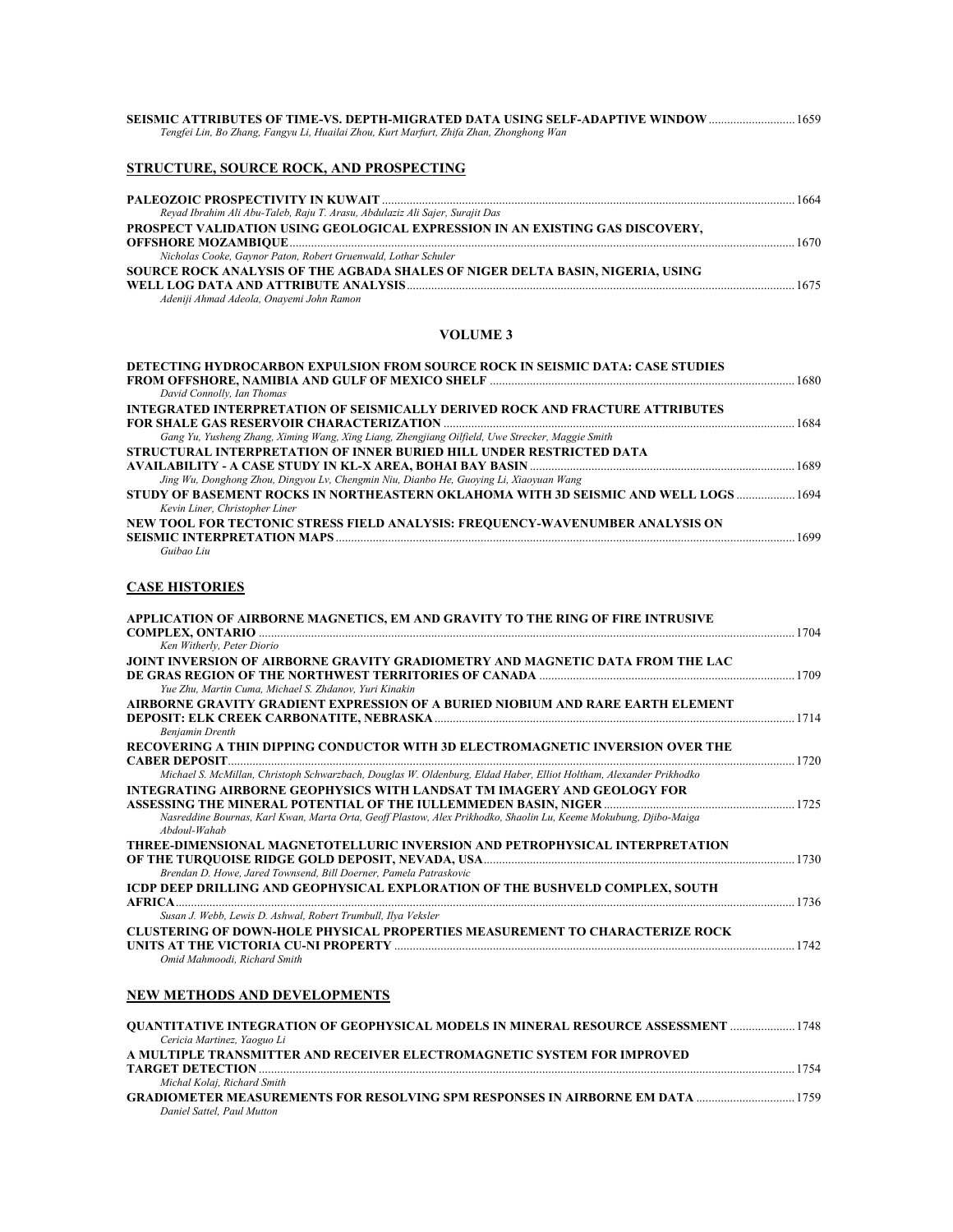| <b>CONDUCTANCE ESTIMATES FROM SPATIAL AND TEMPORAL DERIVATIVES OF BOREHOLE</b>                                                                                                                                                                                                                                                                   |      |
|--------------------------------------------------------------------------------------------------------------------------------------------------------------------------------------------------------------------------------------------------------------------------------------------------------------------------------------------------|------|
|                                                                                                                                                                                                                                                                                                                                                  | 1764 |
| Michal Kolaj, Richard Smith                                                                                                                                                                                                                                                                                                                      |      |
| GROUND PENETRATING ABILITIES OF BROADBAND PULSED RADAR IN THE 1-70MHZ RANGE                                                                                                                                                                                                                                                                      |      |
| K. Van Den Doel, J. Jansen, M. Robinson, G. C. Stove, G. D. C. Stove                                                                                                                                                                                                                                                                             |      |
| A METHOD TO CALCULATE CHARGEABILITY ON MULTIPLE-TRANSMISSION RESISTIVITY                                                                                                                                                                                                                                                                         |      |
|                                                                                                                                                                                                                                                                                                                                                  | 1775 |
| Yoshihiro Yamashita, Francois Lebert, Jean-Christophe Gourry, Bernard Bourgeois, Benoit Texier                                                                                                                                                                                                                                                   |      |
| <b>EXPLORATION OF A SULFIDE DEPOSIT USING JOINT INVERSION OF MAGNETIC AND INDUCED</b>                                                                                                                                                                                                                                                            |      |
|                                                                                                                                                                                                                                                                                                                                                  |      |
| Jiajia Sun, Yaoguo Li                                                                                                                                                                                                                                                                                                                            |      |
| ON RECOVERING INDUCED POLARIZATION INFORMATION FROM AIRBORNE TIME DOMAIN EM                                                                                                                                                                                                                                                                      |      |
|                                                                                                                                                                                                                                                                                                                                                  | 1785 |
| $R_{i+1}: V_{i+1}: D_{i+1}: U \cup U \cup U_{i+1}: U_{i+1}: V_{i+1}: D_{i+1}: U_{i+1}: U_{i+1}: U_{i+1}: U_{i+1}: U_{i+1}: U_{i+1}: U_{i+1}: U_{i+1}: U_{i+1}: U_{i+1}: U_{i+1}: U_{i+1}: U_{i+1}: U_{i+1}: U_{i+1}: U_{i+1}: U_{i+1}: U_{i+1}: U_{i+1}: U_{i+1}: U_{i+1}: U_{i+1}: U_{i+1}: U_{i+1}: U_{i+1}: U_{i+1}: U_{i+1}: U_{i+1}: U_{i+$ |      |

*Seogi Kang, Douglas W. Oldenburg, Dikun Yang, David Marchant* 

## **CASE HISTORIES AND METHODS**

| MAGNETIC INVERSION OF THREE AIRBORNE DATA SETS OVER THE TLI KWI CHO KIMBERLITE                                                                                                                                                      |       |
|-------------------------------------------------------------------------------------------------------------------------------------------------------------------------------------------------------------------------------------|-------|
| <b>COMPLEX</b>                                                                                                                                                                                                                      | .1790 |
| Sarah G. R. Devriese, Nate Corcoran, Devin Cowan, Kristofer Davis, Daniel Bild-Enkin, Dominique Fournier, Lindsey Heagy,                                                                                                            |       |
| Seogi Kang, Dave Marchant, Michael S. McMillan, Michael Mitchell, Gudni Rosenkjar, Dikun Yang, Douglas W. Oldenburg                                                                                                                 |       |
| MULTI-EM SYSTEMS INVERSION - TOWARDS A COMMON CONDUCTIVITY MODEL FOR THE TLI                                                                                                                                                        |       |
| <b>KWI CHO COMPLEX</b> [1795] [1795] [1795] [1795] [1795] [1795] [1795] [1795] [1795] [1795] [1795] [1795] [1795] [1795] [1795] [1795] [1795] [1795] [1795] [1795] [1795] [1795] [1795] [1795] [1795] [1795] [1795] [1795] [1795] [ |       |
| Dominique Fournier, Lindsey Heagy, Nate Corcoran, Devin Cowan, Sarah G. R. Devriese, Daniel Bild-Enkin, Kristofer Davis,                                                                                                            |       |
| Seogi Kang, Dave Marchant, Michael S. McMillan, Michael Mitchell, Gudni Rosenkjar, Dikun Yang, Douglas W. Oldenburg                                                                                                                 |       |
| HELICOPTER AFMAG (ZTEM) AND AEROMAGNETIC SURVEY RESULTS OVER EPITHERMAL GOLD                                                                                                                                                        |       |
|                                                                                                                                                                                                                                     |       |
| Jean M. Legault, Shengkai Zhao, Nasreddine Bournas, Geoffrey Plastow, Gillian Kearvell                                                                                                                                              |       |
|                                                                                                                                                                                                                                     |       |
| Dong Shi, Bernd Milkereit, Langqiu F. Sun                                                                                                                                                                                           |       |
| STRUCTURAL CONSTRAINTS IN JOINT INVERSION OF SEISMIC AND EM DATA: ANALYSIS AND                                                                                                                                                      |       |
|                                                                                                                                                                                                                                     |       |
| Andrew M. Pethick, Brett D. Harris                                                                                                                                                                                                  |       |
| 3D SEISMIC INTERFEROMETRY: TOWARDS THE DEVELOPMENT OF A NEW TOOL FOR MINERAL                                                                                                                                                        |       |
|                                                                                                                                                                                                                                     |       |
| Saeid Cheraghi, Jim Craven, Gilles Bellefleur                                                                                                                                                                                       |       |
|                                                                                                                                                                                                                                     |       |
| MODELLING THE RADIO IMAGING METHOD USING ELECTRIC DIPOLES IN A HOMOGENEOUS                                                                                                                                                          |       |
|                                                                                                                                                                                                                                     |       |
| Tomas Naprstek, Richard Smith                                                                                                                                                                                                       |       |
|                                                                                                                                                                                                                                     |       |
| Peter K. Fullagar, Ralf Schaa                                                                                                                                                                                                       |       |
|                                                                                                                                                                                                                                     |       |
| Luis D'Afonseca, Terence Krishnasamy, Ole J. Birkeland, Patrice Guillaume, Tania M. G. Santiago, Claudio Guerra, Rosenberg                                                                                                          |       |
| Lima                                                                                                                                                                                                                                |       |
|                                                                                                                                                                                                                                     |       |
| Ole J. Birkeland, Patrice Guillaume, Terence Krishnasamy, Luis D'Afonseca, Tania M. G. Santiago, Claudio Guerra                                                                                                                     |       |
| PREDICTION OF WAVEFIELDS BY INJECTING MULTICOMPONENT SEISMIC MEASUREMENTS INTO                                                                                                                                                      |       |
|                                                                                                                                                                                                                                     |       |
| Lasse Amundsen, Harald Westerdahl, Johan O. A. Robertsson, Marlies Vasmel                                                                                                                                                           |       |
|                                                                                                                                                                                                                                     |       |
| Chris Graziano, Dave Hale                                                                                                                                                                                                           |       |
| 3D3C MULTICOMPONENT SEISMIC - A SUCCESSFUL FRACTURE CHARACTERIZATION CASE STUDY                                                                                                                                                     |       |
|                                                                                                                                                                                                                                     |       |
| M. Donati, F. D. Martin, J. L. Piazza, S. Vanneste, J. M. Mongenot, J. Cantillo, M. Girard, S. Baillon, D. Marin, J. Castro, C.                                                                                                     |       |
| Gordillo, A. Bouheouira, T. Belhouchet                                                                                                                                                                                              |       |
| WAVEFIELD SEPARATION USING HYDROPHONE AND PARTICLE VELOCITY COMPONENTS WITH                                                                                                                                                         |       |
|                                                                                                                                                                                                                                     |       |
| Gordon Poole                                                                                                                                                                                                                        |       |
| SIX-COMPONENT SEISMIC LAND DATA ACOUIRED WITH GEOPHONES AND ROTATION SENSORS:                                                                                                                                                       |       |
|                                                                                                                                                                                                                                     |       |
| Ohad Barak, Priyank Jaiswal, Sjoerd De Ridder, John Giles, Robert Brune; Shuki Ronen                                                                                                                                                |       |
| ELASTIC REVERSE-TIME MIGRATION WITH AN EXCITATION AMPLITUDE IMAGING CONDITION  1868                                                                                                                                                 |       |
| Ting Chen, Lianjie Huang                                                                                                                                                                                                            |       |
|                                                                                                                                                                                                                                     |       |
|                                                                                                                                                                                                                                     |       |

### **PROCESSING INNOVATIONS**

| DIRECT SHEAR WAVE POLARIZATION CORRECTIONS ACROSS MULTIPLE OFFSETS AND |  |
|------------------------------------------------------------------------|--|
| ANISOTROPIC LAYERS                                                     |  |
| Jacqueline Maleski, Robert Tatham                                      |  |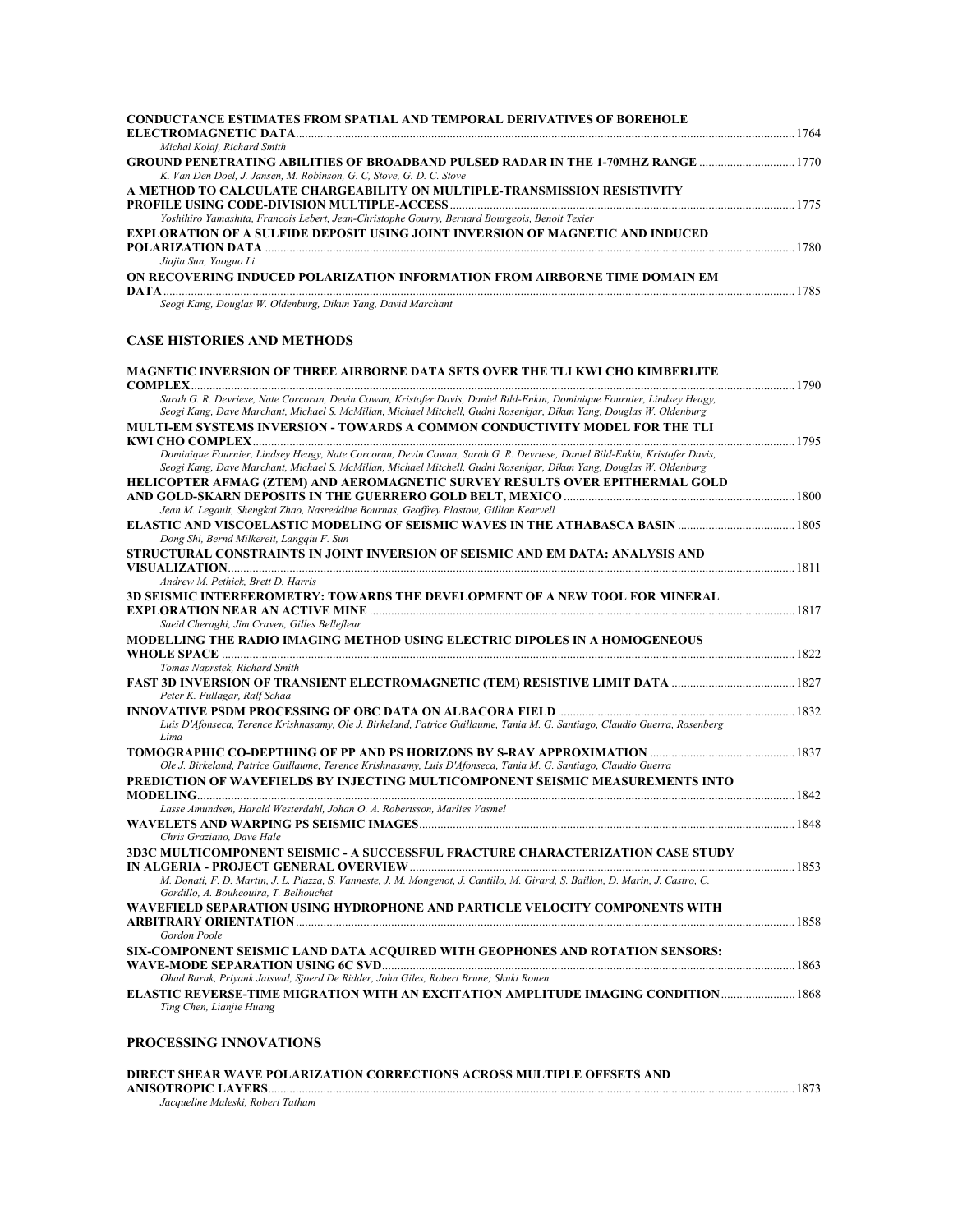| Can Peng, Hongzheng Jin, Ping Wang                                                 |       |
|------------------------------------------------------------------------------------|-------|
| Karl Berteussen, Mohammed Ali, Yuefeng Sun, Zhao Zhang                             |       |
| RELATIVELY AMPLITUDE-PRESERVED ADCIGS BASED ON ELASTIC RTM BY MODIFYING THE        |       |
| 1888                                                                               |       |
| Oizhen Du, Mingqiang Zhang, Gang Fang, Xufei Gong, Chengfeng Guo                   |       |
| JOINT HYDROPHONE AND ACCELEROMETER RECEIVER DEGHOSTING USING SPARSE TAU-P          |       |
| 1894                                                                               |       |
| Ping Wang, Hongzheng Jin, Can Peng, Suryadeep Ray                                  |       |
| 1899 - DUAL SEISMIC FIELDS FROM DISTRIBUTED ACOUSTIC SENSORS                       |       |
| Flavio Poletto, Piero Corubolo, Biancamaria Farina, Daniel Finfer                  |       |
| Yuting Duan, Paul Sava                                                             |       |
|                                                                                    |       |
| Zhong-Yu Huang, Yu-Jing Wang                                                       |       |
| <b>CONVERTED-WAVE ANALYSIS</b>                                                     |       |
| Chao Chen, S. P. Peng, D. K. He                                                    |       |
| CONVERTED-WAVE PRESTACK TIME MIGRATION WITH A NEW APPROXIMATE MIGRATION            |       |
|                                                                                    | 1919  |
| Chuck Ursenbach, Peter Cary                                                        |       |
| <b>CONVERTED-WAVE IMAGING TECHNOLOGY AND APPLICATION TO CARBONATE FRACTURED-</b>   |       |
| <b>CAVERN BODIES</b><br>1924                                                       |       |
| Yang Jun, Ning Bin, Chen Yijing, Zhang Yan                                         |       |
|                                                                                    |       |
| Dmitry Alexandrov, Boris Kashtan, Andrey Bakulin, Pierre Leger                     |       |
| Fausto Gomez, William M. Agudelo                                                   |       |
| 3D ELASTIC TIME-LAPSE FULL WAVEFORM INVERSION USING MULTI-COMPONENT SEISMIC        |       |
| 1939                                                                               |       |
| Espen Birger Raknes, Borge Arntsen                                                 |       |
| VISCO-ELASTIC MODELING OF REFRACTIONS AND ITS APPLICATION IN CONVERTED WAVE        |       |
|                                                                                    | 1945  |
| Xiao Wu, Yang Liu                                                                  |       |
| SEISMIC SENSITIVITY TO VARIATIONS OF ROCK PROPERTIES IN THE PRODUCTIVE ZONE OF THE |       |
| Sharif M. Morshed, Robert H. Tatham                                                | .1950 |
|                                                                                    |       |

#### **MULTICOMPONENT, ANISOTROPY, ATTENUATION, AND AVO SEISMIC STUDIES**

| Marcus Landschulze, Rolf Mielde                                                         |  |
|-----------------------------------------------------------------------------------------|--|
| A MODEL-BASED APPROACH FOR REGISTRATION OF PP AND PS WAVES IN THE DEPTH DOMAIN          |  |
| Hengchang Dai, Xiang-Yang Li, Tianji Xu                                                 |  |
| SURFACE-CONSISTENT AMPLITUDE SIMULTANEOUS JOINT INVERSION FOR PP AND PS DATA            |  |
| Guillaume Henin, Katia Garceran, David Le Meur, Frederique Bertin, Anne Rollet          |  |
| 1970 USING RAY-PATH DOMAIN INTERFEROMETRY TO ADDRESS NON-STATIONARY S-WAVE STATICS      |  |
| Raul Cova, David Henley, Kristopher A. Innanen                                          |  |
|                                                                                         |  |
| Patrick J. Gustie, Robert H. Tatham, Kyle T. Spikes                                     |  |
| <b>FLUID ELASTIC IMPEDANCE INVERSION BASED ON THE INCIDENT-ANGLE APPROXIMATION</b> 1980 |  |
| Chao Li, Xingyao Yin, Guangzhi Zhang, Qian Liu                                          |  |
| SEISMIC WAVE ATTENUATION IN FLUID-SATURATED ROCK AS RESULT OF GAS DISSOLUTION 1985      |  |
| Nicola Tisato, Giovanni Grasselli, Beatriz Quintal, Yuri Podladchikov                   |  |
| AN ENERGY-BASED APPROACH TO ESTIMATE SEISMIC ATTENUATION DUE TO WAVE-INDUCED            |  |
|                                                                                         |  |
|                                                                                         |  |

*Santiago G. Solazzi, Luis Guarracino, J. German Rubino, Marco Milani,, Klaus Holliger, Tobias M. Muller* 

#### **SURFACE WAVES**

| DETAILED S-WAVE VELOCITY MODEL AND SITE RESPONSE OF THE HAYWARD. EAST SAN |      |
|---------------------------------------------------------------------------|------|
| <b>FRANCISCO BAY AREA</b>                                                 | 1996 |
| Koichi Hayashi, Mitchell Craig                                            |      |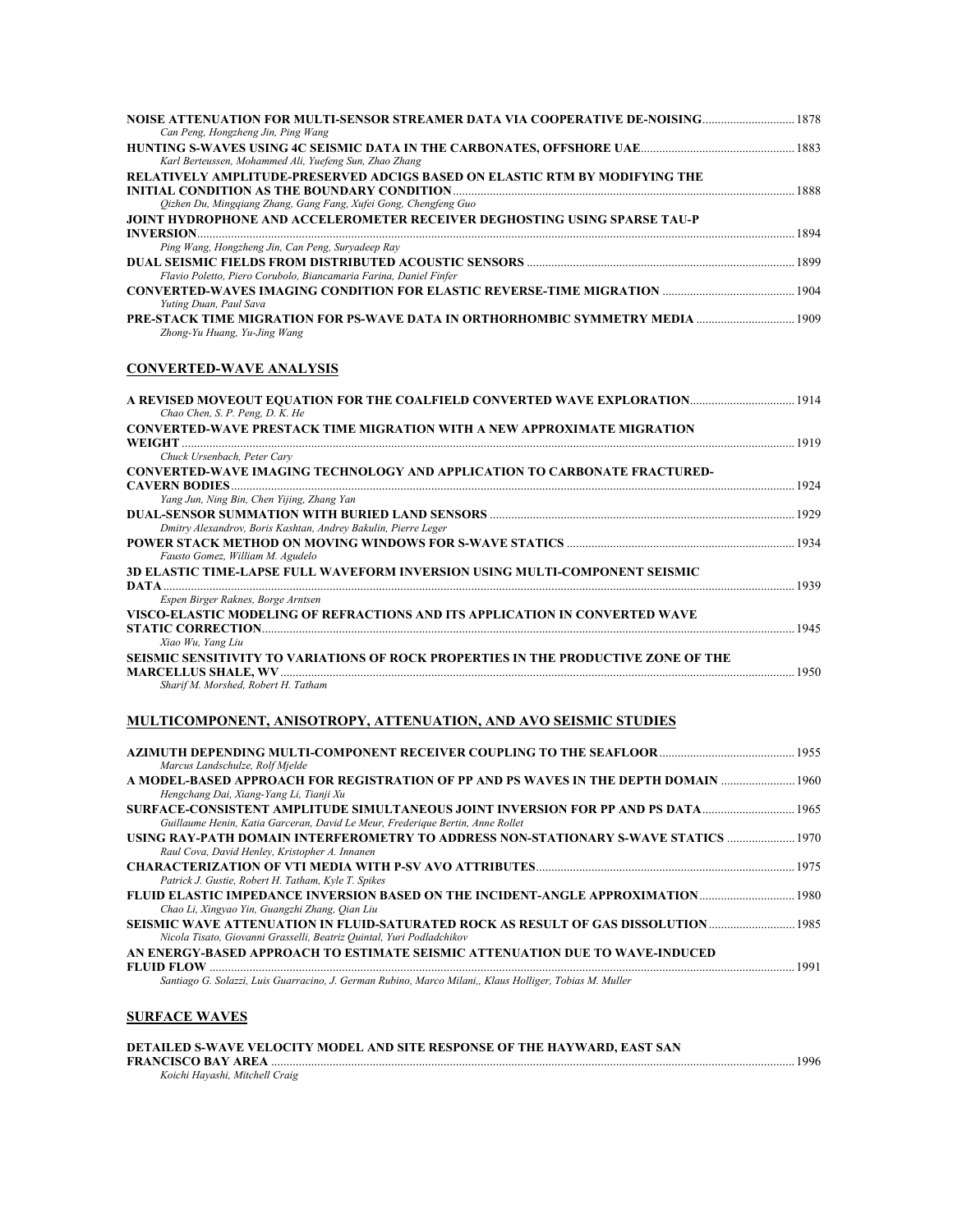| <b>QUALITY-FACTOR AND REFLECTION-COEFFICIENT ESTIMATION USING REFLECTED SURFACE</b>                                         |      |
|-----------------------------------------------------------------------------------------------------------------------------|------|
|                                                                                                                             | 2001 |
| Devan Draganov, Elmer Ruigrok, Ranajit Ghose, Dylan Mikesell, Kasper Van Wijk                                               |      |
| NEAR-SURFACE OS AND OP ESTIMATIONS FROM RAYLEIGH WAVES USING MULTI-CHANNEL                                                  |      |
|                                                                                                                             | 2006 |
| Julian Ivanov, Richard D. Miller, Shelby L. Peterie, Georgios Tsoflias                                                      |      |
|                                                                                                                             |      |
| Laura Valentina Socco, Daniele Boiero, Paolo Bergamo, Flora Garofalo, Huajian Yao, Robert D. Van Der Hilst, Federico Da Col |      |
|                                                                                                                             |      |
| Yue Wang, Jie Zhang                                                                                                         |      |
| SOME BENEFITS OF MULTICOMPONENT LAND SEISMIC STREAMER DATA ON A ROAD SURFACE                                                |      |
|                                                                                                                             | 2024 |
| Gabriel Gribler, Lee M. Liberty                                                                                             |      |
| <b>CORRELATION OF THE BACKSCATTER ANALYSIS OF SURFACE WAVES METHOD (BASW) FOR</b>                                           |      |
|                                                                                                                             | 2029 |
| J. Tyler Schwenk, Steven D. Sloan, Richard D. Miller, Julian Ivanov                                                         |      |
| NEAR SURFACE VELOCITIES AT EKOFISK FROM SCHOLTE AND REFRACTED WAVE ANALYSIS2036                                             |      |
|                                                                                                                             |      |

*Roman Kazinnik, Baishali Roy, Ali Tura, Lars Vedvik, Olaf Knoth* 

## **REFLECTION, TOMOGRAPHY, INTERFEROMETRY, AND STATICS**

| RAYPATH INTERFEROMETRY VS. CONVENTIONAL STATICS: RECENT FIELD DATA AND MODEL                                  |       |
|---------------------------------------------------------------------------------------------------------------|-------|
| COMPARISONS <b>COMPARISONS</b>                                                                                | 2040  |
| David C. Henley                                                                                               |       |
|                                                                                                               | 2045  |
| Chao Zhang, Jie Zhang, Zhikun Sun                                                                             |       |
| <b>MONITORING OF INDUCED STRESS CHANGES USING DIFFERENTIAL SEISMIC TRAVEL TIME</b>                            |       |
| <b>TOMOGRAPHY</b>                                                                                             | 2050  |
| Hansruedi Maurer, Thomas Spillmann, Paul Marschall                                                            |       |
| SUPPRESSING NEAR-SURFACE RTM ARTIFACT USING A BAND-SELECTING IMAGING CONDITION<br>Yao Wang, Richard D. Miller | .2055 |
| UTILITY OF HIGH-RESOLUTION SEISMIC REFLECTION SURVEYING TO CONTRAST DYNAMIC AND                               |       |
|                                                                                                               | 2060  |
| Brett E. Judy, Richard D. Miller                                                                              |       |
| ELASTIC WAVE-FIELD INVERSION OF SEISMIC REFLECTION DATA FOR HIGH-RESOLUTION NEAR-                             |       |
|                                                                                                               | 2066  |
| Gabrio Rizzuti, Dries Gisolf                                                                                  |       |
| <b>SEISMOELECTRIC WAVE PROPAGATION MODELING FOR TYPICAL LABORATORY</b>                                        |       |
|                                                                                                               | 2072  |
| Niels Grobbe, Jurg Hunziker, Evert Slob                                                                       |       |
|                                                                                                               | 2078  |
| Christopher Sherman, James Rector, Douglas Dreger, Steve Glaser                                               |       |

## **INTEGRATED METHODS, JOINT INVERSION, ERT/EM, AND HAZARDS**

| <b>MULTI-METHOD GEOPHYSICAL IMAGING OF A QUATERNARY VALLEY IN NORTHERN</b>                                                                                          |      |
|---------------------------------------------------------------------------------------------------------------------------------------------------------------------|------|
| <b>SWITZERLAND</b>                                                                                                                                                  | 2083 |
| Cedric Schmelzbach, Fabienne Reiser, David Sollberger, Lasse Rabenstein, Heinrich Horstmeyer, Eva Sutter, Hansruedi Maurer,<br>Johan Robertsson, Stewart Greenhalgh |      |
| GEOPHYSICAL MONITORING OF LEAKAGES SIMULATED IN GROUNDWATER FROM DEEP ENERGY                                                                                        |      |
| <b>STORAGES</b>                                                                                                                                                     | 2088 |
| Said A. Al Hagrey, Daniel Kohn, Carla E. Wiegers, Dirk Schafer, Wolfgang Rabbel                                                                                     |      |
| Dale F. Rucker                                                                                                                                                      | 2094 |
| TOWARDS A GLOBAL APPROACH TO SCAN EARTHEN LEVEES <b>And Law Account to the CANACH TO SCAN</b><br>Roberto Francese, Fernando Monteiro Santos                         | 2099 |
| Jide Nosakare Ogunbo, Jie Zhang                                                                                                                                     | 2104 |
| SIMULTANEOUS INVERSION OF GRAVITY AND VERY LOW FREQUENCY ELECTROMAGNETIC                                                                                            |      |
| Animesh Mandal, S. P. Sharma, W. K. Mohanty                                                                                                                         | 2109 |
| GEOPHYSICAL SURVEYS AT THE ARCHAEOLOGICAL REMAINS OF THE MEDIEVAL ORTHODOX                                                                                          | 2114 |
| Marko Vanic, Borko Rajovic                                                                                                                                          |      |
| <b>TRANSFERRING TECHNOLOGY FOR SURFACE WAVE TESTING AND SEISMIC SITE RESPONSE</b>                                                                                   |      |
| ANALYSIS IN HAITI                                                                                                                                                   | 2119 |
| Michael E. Kalinski, Melinda Jean-Louis, Herby Lissade                                                                                                              |      |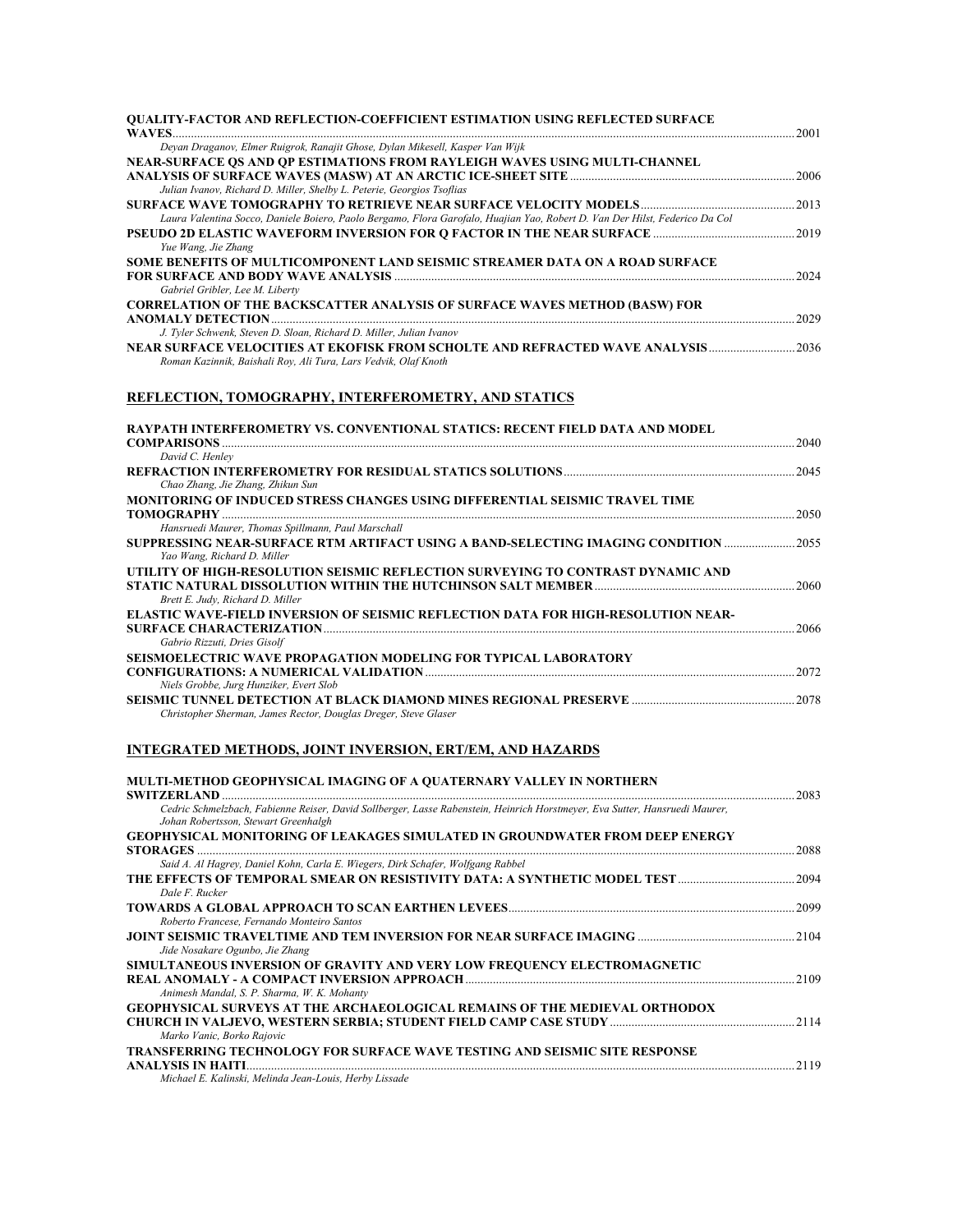#### **CASE HISTORIES, DEVELOPMENTS, AND APPLICATIONS**

| A NEW IMPLEMENTATION FOR NONLINEAR FIRST ARRIVAL TRAVELTIME TOMOGRAPHY ……………………………2124<br>Ma Qingpo, Li Peiming, Feng Zeyuan, Huang Xingui, Zu Yunfei, Yan Zhihui |  |
|-------------------------------------------------------------------------------------------------------------------------------------------------------------------|--|
| FIRST-BREAK CONSTRAINED TOMOGRAPHIC INVERSION IN THE CMP DOMAIN AND ITS                                                                                           |  |
|                                                                                                                                                                   |  |
| Wang Haili, Ni Hongxiao, Yu Baohua, Ma Lixin                                                                                                                      |  |
| DIRECT DETECTION OF NEAR-SURFACE FAULTS BY MIGRATION OF BACK-SCATTERED SURFACE                                                                                    |  |
|                                                                                                                                                                   |  |
| Han Yu, Bowen Guo, Sherif Hanafy, Gerard T. Schuster, Fan-Chi Lin                                                                                                 |  |
|                                                                                                                                                                   |  |
| Valeri Korneev, Roland Gritto, Magomed Magomedov, Michael Zuev, Elnaiem A. Elobaid, Fadhil N. Sadooni                                                             |  |
| SURFICIAL AND BEDROCK GEOLOGY MAPPING WITH GROUND-PENETRATING RADAR IN NEW                                                                                        |  |
| ENGLAND: GENERAL RESULTS AND A CASE STUDY FROM MOUNT ADAMS, NEW HAMPSHIRE 2145                                                                                    |  |
| Seth Campbell, Steven A. Arcone                                                                                                                                   |  |
|                                                                                                                                                                   |  |
| Jieyi Zhou, Andre Revil, Marios Karaoulis, Dave Hale                                                                                                              |  |
| <b>CHARACTERIZATION OF 1D ELECTRICAL ANISOTROPY WITH APPLICATION TO</b>                                                                                           |  |
|                                                                                                                                                                   |  |
| Michael Dunham, Yaoguo Lin                                                                                                                                        |  |
| <b>INTEGRATION OF BOREHOLE LOGS AND 2D ELECTRICAL RESISTIVITY IMAGING IN THE</b>                                                                                  |  |
| INVESTIGATION OF SALTWATER INTRUSION IN LAGOS ISLAND, SOUTHWESTERN NIGERIA 2158<br>A. P., Rotimi, E. A. Ayolabi, B. O. Lucas, A. A. Dolapo, P. O. Chika           |  |
|                                                                                                                                                                   |  |
| Huiyu Zhu, Jie Zhang                                                                                                                                              |  |
| MICROSEISMIC EVENT DETECTION: COMPARING P-WAVE MIGRATION WITH P- AND S-WAVE                                                                                       |  |
|                                                                                                                                                                   |  |
| Robert Cieplicki, Mike Mueller, Leo Eisner                                                                                                                        |  |
| ANALYSIS OF THE CROOKED LAKE SEQUENCE NEAR FOX CREEK, ALBERTA: COMPARISON OF A                                                                                    |  |
|                                                                                                                                                                   |  |
| D. W. Greig                                                                                                                                                       |  |
|                                                                                                                                                                   |  |
| Stanek Frantsek, Jan Valenta, Denis Anikiev, Leo Eisner                                                                                                           |  |
| THE IMPACT OF CHANNEL COUNT ON MICROSEISMIC EVENT DETECTION FOR A SURFACE                                                                                         |  |
|                                                                                                                                                                   |  |
| Julian Drew, Jian Zhang, Joel Le Calvez                                                                                                                           |  |
| VERY FAST SIMULATED ANNEALING AND PARTICLE SWARM OPTIMIZATION FOR MICROSEISMIC                                                                                    |  |
| Soledad R. Lagos, Juan I. Sabbione, Danilo R. Velis                                                                                                               |  |
| DOUBLE DIFFERENCE METHOD FOR LOCATING MICROSEISMIC EVENTS FROM A SINGLE WELL 2193                                                                                 |  |
| Xiao Tian, Jie Zhang, Wei Zhang                                                                                                                                   |  |
| RECEIVER BASED ANALYSIS OF MICROSEISMIC RECORDINGS: A TOOL FOR ASSESSING OUALITY                                                                                  |  |
|                                                                                                                                                                   |  |
|                                                                                                                                                                   |  |
| A. Reshetnikov, S. A. Shapiro                                                                                                                                     |  |

#### **IMAGING AND INTERFEROMETRY**

| <b>SEMBLANCE WEIGHTED EMISSION MAPPING FOR IMPROVED HYDRAULIC FRACTURE</b>    |      |
|-------------------------------------------------------------------------------|------|
|                                                                               | 2203 |
| Debotyam Maity, Iraj Salehi, Jordan Ciezobka                                  |      |
| Farhad Bazargani, Roel Snieder                                                | 2208 |
| BODY-WAVE EXTRACTION AND TOMOGRAPHY AT LONG BEACH, CA, WITH AMBIENT-NOISE     |      |
|                                                                               | 2213 |
| Nori Nakata, Jason P. Chang, Jesse F. Lawrence                                |      |
| Ismael Vera Rodriguez, Mauricio D. Sacchi                                     | 2219 |
| <b>PASSIVE SEISMIC INTERFEROMETRY BY MULTI-DIMENSIONAL DECONVOLUTION-</b>     |      |
|                                                                               | 2224 |
| Carlos Almagro Vidal, Kees Wapenaar                                           |      |
| Sjoerd De Ridder, Biondo Biondi, Bob Clapp                                    | 2229 |
| HIGH-FREQUENCY SURFACE AND BODY WAVES FROM AMBIENT NOISE CROSS-CORRELATIONS   |      |
|                                                                               | 2235 |
| Jason P. Chang, Nori Nakata, Robert G. Clapp, Biondo Biondi, Sjoerd De Ridder |      |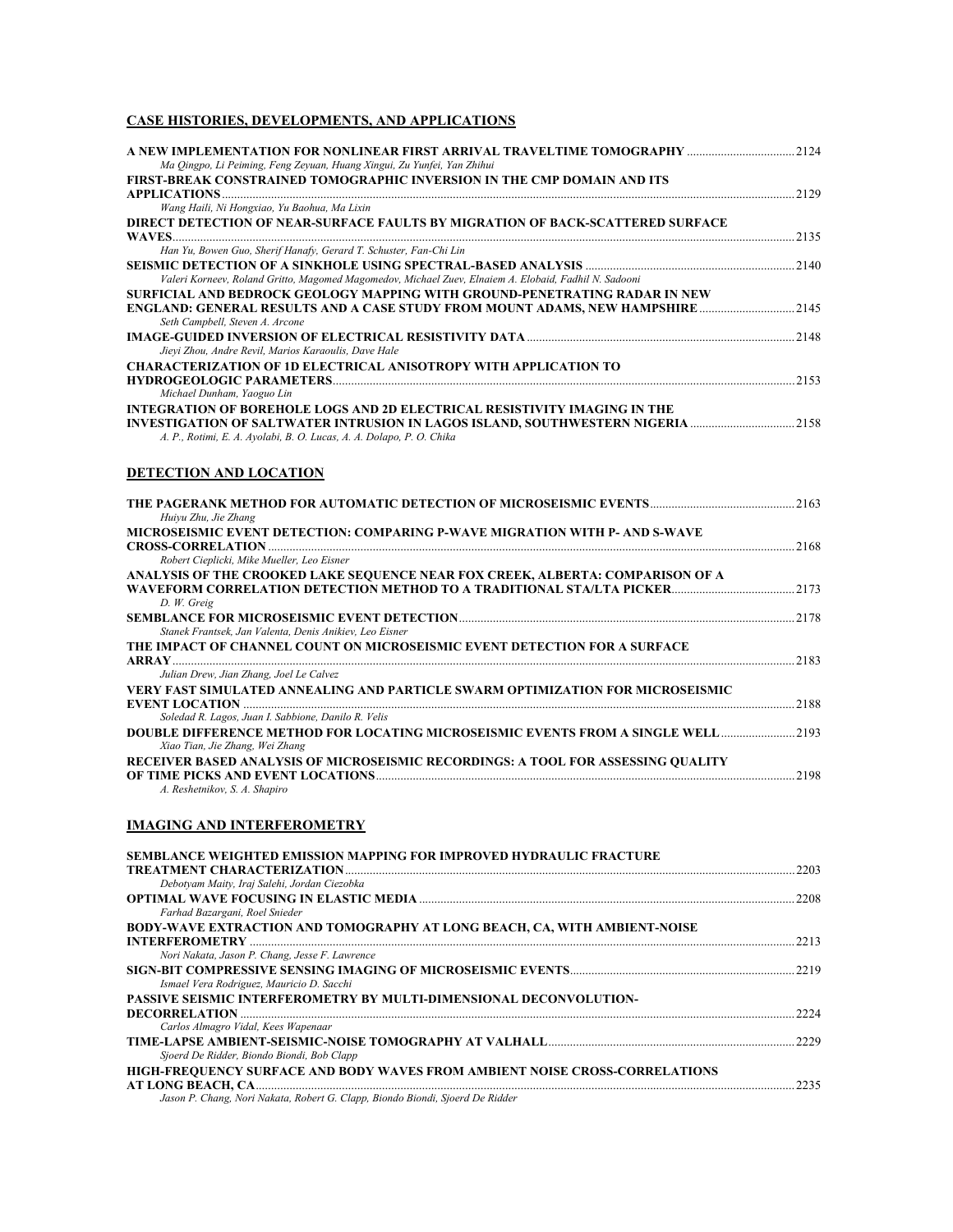| Zhenhua Li, Mirko Van Der Baan                                                                                                                                                 |      |
|--------------------------------------------------------------------------------------------------------------------------------------------------------------------------------|------|
| <b>MECHANISMS AND MODELING</b>                                                                                                                                                 |      |
| Zhao Li, Evgeni Chesnokov                                                                                                                                                      |      |
| Scott Leaney, Chris Chapman, Xin Yu                                                                                                                                            |      |
| ELASTIC FULL WAVEFORM INVERSION OF MICROSEISMIC DATA FOR LOCATION AND SOURCE                                                                                                   |      |
| Xiong Zhang, Wei Zhang, Jie Zhang<br>A ROBUST METHOD FOR DETERMINING MOMENT TENSORS FROM SURFACE MICROSEISMIC                                                                  |      |
| Ben D. E. Dando, Kit Chambers, Raquel Velasco                                                                                                                                  |      |
| James Rutledge, Xin Yu, Scott Leaney, Les Bennett, Shawn Maxwell<br>PASSIVE SEISMIC IMAGING AND VELOCITY INVERSION USING FULL WAVEFIELD METHODS2273<br>Rie Kamei, David Lumley |      |
| MICROSEISMIC ANISOTROPIC VELOCITY CALIBRATION BY USING BOTH DIRECT AND                                                                                                         |      |
| Donghong Pei, James Carmichael, Charlie Waltman, Norm Warpinski<br><b>HYDRAULIC FRACTURE GEOMETRY ESTIMATION UNDER ANISOTROPIC VELOCITY</b>                                    |      |
| Hugues Djikpesse, Abdunaser Erwemi                                                                                                                                             |      |
| <b>MICROSEISMIC SMORGASBORD</b>                                                                                                                                                |      |
| <b>FAULT DELINEATION USING EARTHOUAKE ENERGY AS A SOURCE FOR PRE-STACK DEPTH</b>                                                                                               |      |
| Jakob B. U. Haldorsen, Stewart Taylor, Douglas E. Miller<br><b>CONVENTIONAL SENSORS: IS THERE ANYTHING USEABLE BELOW THEIR NATURAL FREQUENCY? 2294</b>                         |      |
| Pierre-Francois Roux, Benoit De Cacqueray, Christophe Maisons                                                                                                                  |      |
| PERMEABILITY PREDICTION USING PRESSURE AND MICROSEISMIC DATA: A LABORATORY                                                                                                     | 2299 |
| Samik Sil, David Lane, Jennifer Gabler, Carl Sondergeld, Chandra Rai<br>UNCONVENTIONAL MICRO-SEISMICITY BASED ENHANCED 3D SRV ESTIMATOR USING ADVANCED                         | 2304 |
| Baidurja Ray, Avi Lin, Jianfu Ma                                                                                                                                               |      |

| <b>ESTIMATING SEISMIC ENERGY RELEASE AND SURFACE AREA GENERATION: IMPLICATIONS FOR</b> |      |
|----------------------------------------------------------------------------------------|------|
|                                                                                        |      |
| A. Cochrane, T. I. Urbancic, A. M. Baig                                                |      |
| NOISE REDUCTION ON MICROSEISMIC DATA ACQUIRED USING A PATCH MONITORING                 |      |
|                                                                                        |      |
| Nicolas Petrochilos, Julian Drew                                                       |      |
| <b>ESTIMATING MOMENT MAGNITUDE OF MICROSEISMIC EVENTS USING TRUE AMPLITUDE</b>         |      |
|                                                                                        | 2319 |
| Robert Cieplicki, Mike Mueller, Leo Eisner                                             |      |
|                                                                                        |      |
| Changpeng Yu, Serge Shapiro                                                            |      |

#### **RECENT DEVELOPMENTS**

| Baichun Sun, Andrej Bona, Binzhong Zhou, Andrew King                                                                |      |
|---------------------------------------------------------------------------------------------------------------------|------|
| A COMBINED METHOD FOR AUTOMATIC MICROSEISMIC EVENT DETECTION AND ARRIVAL                                            |      |
|                                                                                                                     | 2335 |
| Yuyang Tan, Chuan He, Jing Yu, Gang Feng                                                                            |      |
|                                                                                                                     | 2341 |
| Athanasios Lois, Konstantinos Leontarakis, Nikolaos Martakis, Katerina Polychronopoulou, Paraskevas Paraskevopoulos |      |
|                                                                                                                     | 2346 |
| Carsten Dinske, Oliver S. Kruger, Serge A. Shapiro                                                                  |      |
| STOCHASTIC VARIABILITY OF VELOCITY ESTIMATES USING EIKONAL TOMOGRAPHY ON THE                                        |      |
|                                                                                                                     | 2352 |
| Taylor Dahlke, Gregory Beroza, Jason Chang, Sjoerd De Ridder                                                        |      |
|                                                                                                                     | 2357 |
| Himanshu Barthwal. Mirko Van Der Baan                                                                               |      |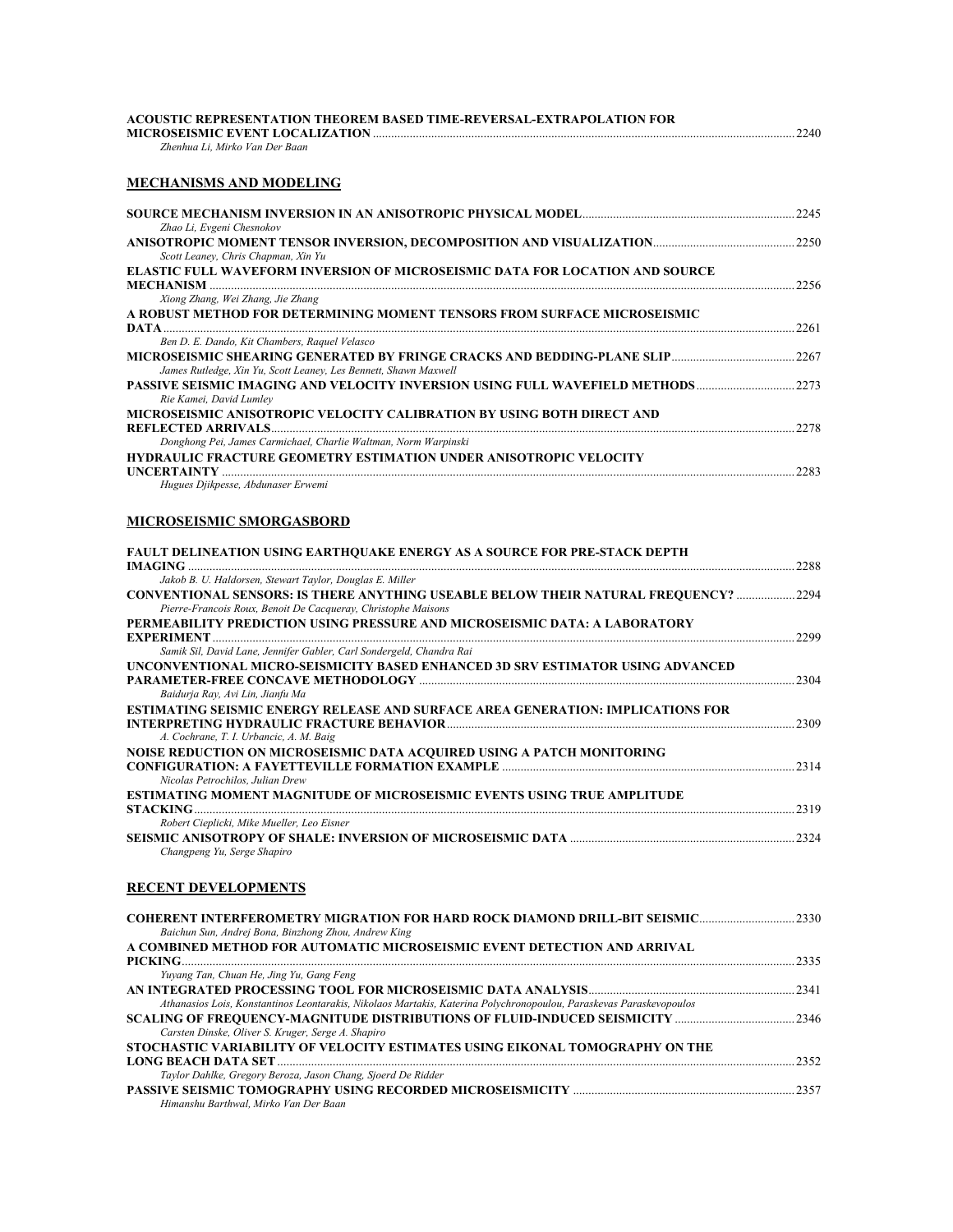|                                                                               | 2363 |
|-------------------------------------------------------------------------------|------|
| Fangyu Li, Jamie Rich, Kurt J. Marfurt, Huailai Zhou                          |      |
| VIRTUAL-SOURCE IMAGING OF BASIN STRUCTURES USING LOW-FREOUENCY TELESEIMSIC    |      |
| DATA                                                                          | 2368 |
| Zhihui Zou, Hua-Wei Zhou, Yimeng Zhang, Dongshun Jia, Xinwei Huang, Luchen Li |      |

#### **CHARACTERIZATION OF UNCONVENTIONAL RESERVOIRS**

| <b>MODIFIED CURVATURE ANALYSIS TO QUANTIFY STRAIN WITHIN THE MARCELLUS SHALE </b><br>Joel Starr                                                                                                               | 2373 |
|---------------------------------------------------------------------------------------------------------------------------------------------------------------------------------------------------------------|------|
| Jingfeng Zhang, Claire Sullivan, Tim Lane, Ted Diehr, Jesse Buckner                                                                                                                                           | 2377 |
| GENERATION OF A REALISTIC DISCRETE FRACTURE NETWORK MODEL USING DETERMINISTIC<br>Simon Emsley, Shihong Chi, Jim Hallin, Jhon Rivas                                                                            | 2382 |
| SEISMIC CHARACTERIZATION OF MONTNEY SHALE FORMATION USING PASSEY'S APPROACH<br>Ritesh Kumar Sharma, Satinder Chopra, Amit Kumar Ray                                                                           | 2387 |
| H. Truman Holcombe, Tiancong Hong, Bo Zhao, Enrique Salguero, Jim Hallin, Mark Wallace, Shihong Chi, Maria Emilia Muzzio,<br>Emilse Zunino                                                                    | 2392 |
| <b>OUANTITATIVE INTERPRETATION GUIDED BY ROCK-PHYSICS TEMPLATES: EXAMPLES FROM</b><br>UNCONVENTIONAL RESERVOIRS<br>Carl Reine                                                                                 | 2397 |
| APPLICATION OF WIDE-AZIMUTH 3D SEISMIC ATTRIBUTES TO PREDICT THE MICROFRACTURES<br>Yusheng Zhang, Gang Yu, Ximing Wang, Xing Liang, Li Jiang                                                                  | 2403 |
| SEISMIC RESERVOIR CHARACTERIZATION FOR UNCONVENTIONAL RESERVOIRS USING<br>ORTHORHOMBIC AVAZ ATTRIBUTES AND STOCHASTIC ROCK PHYSICS MODELING.<br>Ran Bachrach, Colin M. Sayers, Sagnik Dasgupta, Josimar Silva | 2408 |

#### **HEAVY-OIL AND ROCK-PHYSICS-BASED CHARACTERIZATION**

| FACIES ANALYSIS USING MULTICOMPONENT SEISMIC DATA IN OIL-SANDS RESERVOIR: CASE         |       |
|----------------------------------------------------------------------------------------|-------|
|                                                                                        | 2413  |
| Carmen C. Dumitrescu, Peter Vermeulen, Sarah Gammie, Guoping Li                        |       |
| <b>RESISTIVITY AND DENSITY ESTIMATION FROM MULTICOMPONENT SEISMIC DATA: CASE STUDY</b> |       |
|                                                                                        | .2418 |
| Fred Mayer, Glenn Larson, Carmen C. Dumitrescu, Draga Talinga                          |       |
|                                                                                        | 2423  |
| Saeed Zargari, Manika Prasad                                                           |       |
| A WORKFLOW FOR BUILDING A SYNTHETIC BENCHMARK DATASET FOR FRACTURED                    |       |
| <b>RESERVOIRS</b>                                                                      | 2428  |
| Ankur Roy, Yongduk Shin, Tapan Mukerji, Jef Caers, Orhun Aydin                         |       |
|                                                                                        | 2433  |
| Milad Saidian, Utpalendu Kuila, Lemuel J. Godinez, Saul Rivera, Manika Prasad          |       |
| VERTICAL AND HORIZONTAL RESISTIVITY ANALYSIS BY AN ELECTRICAL ANISOTROPY               |       |
| <b>TEMPLATE</b>                                                                        | 2439  |
| Zakir Hossain, Paola Vera De Newton                                                    |       |
| MODELING GEOLOGICAL SCENARIO UNCERTAINTY FROM SEISMIC DATA USING PATTERN               |       |
| SIMILARITY                                                                             | 2444  |
| Cheolkyun Jeong, Celine Scheidt, Jef Caers, Tapan Mukerji                              |       |
| SEISMIC WAVE ATTENUATION IN GAS HYDRATE-BEARING SEDIMENTS IN THE SHENHU AREA,          |       |
| <b>SOUTH CHINA SEA</b>                                                                 | 2449  |
| Chuanhui Li, Xuewei Liu                                                                |       |
|                                                                                        |       |

#### **MAPPING, MODELING AND SEISMIC INVERSION APPLICATIONS**

| Andreas Laake, Zhang Hui, Wang Zhaoming, Peng Gengxin, Zheng Duoming, Cui Yongfu      |        |
|---------------------------------------------------------------------------------------|--------|
| MODELING OF RESERVOIR PROPERTY USING FRACTAL INTERPOLATION AND GEOSTATISTICS 2460     |        |
| Akhilesh K. Verma, Prashant Kumar, W. K. Mohanty, Aurobinda Routray, Burns A. Cheadle |        |
| AMPLITUDE-VARIATION-WITH-OFFSET AND PRESTACK WAVEFORM INVERSION- A DIRECT             |        |
|                                                                                       | - 2465 |
| Subhashis Mallick, Samar Adhikari, Josiane Pafeng                                     |        |
| USING PRESTACK SIMULTANEOUS INVERSION BASED ON BAYES' THEOREM FOR METICULOUS          |        |
|                                                                                       |        |
| Wang Li-Ping, Gu Han-Ming                                                             |        |
|                                                                                       |        |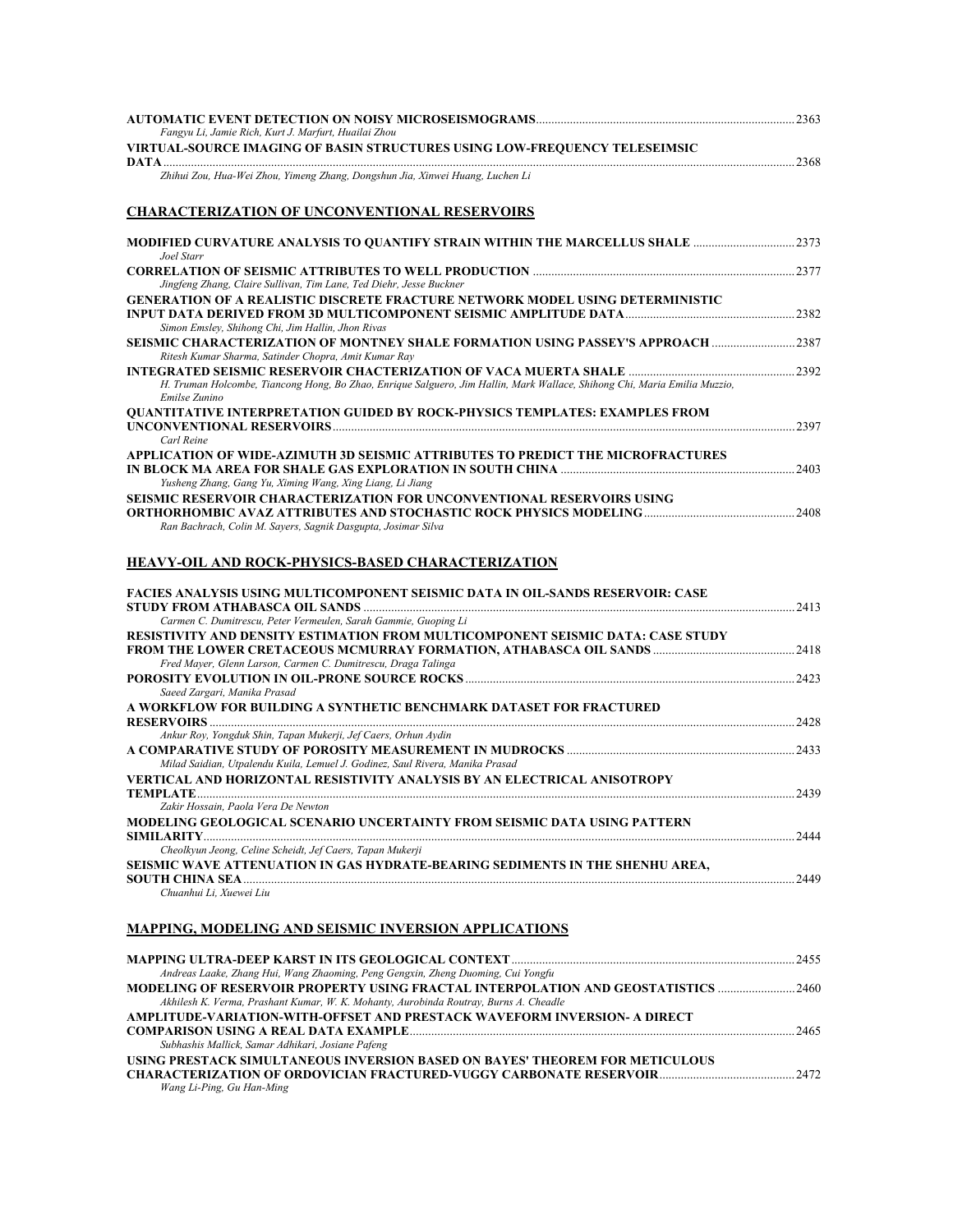| A MULTI-OBJECTIVE OPTIMIZATION METHOD FOR CREATING RESERVOIR MODELS THAT                                                                                                                                                              | 2477  |
|---------------------------------------------------------------------------------------------------------------------------------------------------------------------------------------------------------------------------------------|-------|
| Mohammad Emami Niri, David E. Lumley                                                                                                                                                                                                  |       |
| <b>CHARACTERIZATION OF THIN CARBONATE TIGHT RESERVOIR IN MUTRIBA AREA, KUWAIT </b><br>Parmjit Singh, Riyasat Husain, Mafizar Rahaman, Anton Prakoso, M. Abdulaziz Al-Fares                                                            | .2482 |
| SEISMIC INVERSION AND RESERVOIR CHARACTERIZATION AT THE LLANOS BASIN IN COLOMBIA<br>Miguel Bosch, Diego Morales, Yohaney Gomez, Thais Kazmierczak, Trino Salinas,, Gabriel Alvarez, Adriana Moreno, Youleissy<br>Pino. Edinson Medina | 2487  |
| HIGH RESOLUTION SEISMIC WAVE EQUATION INVERSION FOR RESERVOIR CHARACTERIZATION 2492<br>Jianyong Song, Jinsong Li, Fengchang Yao                                                                                                       |       |
| <b>ACQUISITION, PROCESSING CONSIDERATIONS, UNCOMMON EXPERIMENTS</b>                                                                                                                                                                   |       |
| OPTIMIZING NIOBRARA HORIZONTAL DRILLING THROUGH WIRELESS URBAN 3D SEISMIC                                                                                                                                                             |       |
|                                                                                                                                                                                                                                       | 2497  |
| Jack Wiener, Tagir Galikeev, Ilya Korotkov, Collin Richardson                                                                                                                                                                         |       |
| FULLY DATA-DRIVEN QUANTITATIVE RESERVOIR CHARACTERIZATION BY BROADBAND SEISMIC 2502<br>M. D. Schakel, P. R. Mesdag                                                                                                                    |       |
| <b>INTEGRATED ANALYSIS OF TOWED STREAMER EM AND DUAL-SENSOR SEISMIC DATA:</b>                                                                                                                                                         |       |
|                                                                                                                                                                                                                                       | 2507  |
| Zhijun Du, Sam Hosseinzadeh                                                                                                                                                                                                           |       |
| <b>RANDOM NOISE CANCELLATION IN SEISMIC DATA USING A 3D ADAPTIVE MEDIAN FILTER</b>                                                                                                                                                    | 2512  |
| Saleh Al-Dossary                                                                                                                                                                                                                      |       |
| SEISMIC CHARACTERIZATION OF NATURALLY FRACTURED RESERVOIRS BY DOUBLE FOCUSING                                                                                                                                                         | 2517  |
| Yingcai Zheng, Xinding Fang, Michael C. Fehler, Dan Burns                                                                                                                                                                             |       |
| DETECTING SMALL SCALE HETEROGENEITIES THROUGH THE APPLICATION OF                                                                                                                                                                      |       |
|                                                                                                                                                                                                                                       |       |
| Marianne Rauch-Davies, Kostya Deev, Maria Kachkachev-Shuifer, Alex Berkovitch                                                                                                                                                         |       |
| APPLICATION OF GABOR TRANSFORM TO AMPLITUDE SPECTRUM MATCHING FOR MERGING                                                                                                                                                             |       |
| <b>SEISMIC SURVEYS</b>                                                                                                                                                                                                                | 2527  |
| Jun Zhou, Jun Sun, Xuening Ma                                                                                                                                                                                                         |       |
| NUMERICAL EXPERIMENTS AND FIELD STUDY OF IMPACT OF FLUID SATURATION OF                                                                                                                                                                | 2532  |
|                                                                                                                                                                                                                                       |       |

*V. Lisitsa, G. Reshetova,, V. Tcheverda, A. Merzlikina, V. Shilikov, V. Pozdnyakov* 

#### **FACIES, SPECTRAL ATTRIBUTES, TIME-LAPSE, PORE-STORAGE**

| Cheng Yuan, Jingye Li, Xiaohong Chen, Fangfang Wang                               |      |
|-----------------------------------------------------------------------------------|------|
|                                                                                   |      |
| Umberto Barbato, John Castagna, Oleg Portniaguine, Stu Fagin                      |      |
| SEISMIC ATTRIBUTE ANALYSIS VIA THE MAXIMUM ENTROPY WIGNER-VILLE DISTRIBUTION 2547 |      |
| Zoukaneri Ibrahim. James Trousdale                                                |      |
|                                                                                   | 2552 |
| J. P. Blangy, Christian Schiott, Ole Vejbaek, Dan Maguire                         |      |

#### **VOLUME 4**

| Thomas L. Davis                                                                   |      |
|-----------------------------------------------------------------------------------|------|
| <b>RELATING 4D SEISMIC AND PRODUCTION DATA TO DETERMINE STEAM DISPLACEMENT</b>    |      |
|                                                                                   | 2563 |
| Robert Jobling, Richard Baker, Luvpreet Sharma, Yuli Shan                         |      |
| SEISMIC IMAGING OF STRUCTURAL FEATURES AND TEMPORAL CHANGES IN A GEOTHERMAL       |      |
|                                                                                   | 2569 |
| Roland Gritto, Seung-Hoon Yoo                                                     |      |
| <b>GEOPHYSICAL EVALUATIONS OF RENEWABLE GAS ENERGY IN GEOLOGIC PORE STORAGE -</b> |      |
|                                                                                   |      |
| Said A. Al Hagrey, Daniel Kohn, Wolfgang Rabbel                                   |      |

#### **SEISMIC INVERSION AND INFLUENCING PARAMETERS**

| IMAGE- AND HORIZON-GUIDED INTERPOLATION. | $-2580$ |
|------------------------------------------|---------|
| Ehsan Zabihi Naeini, Dave Hale           |         |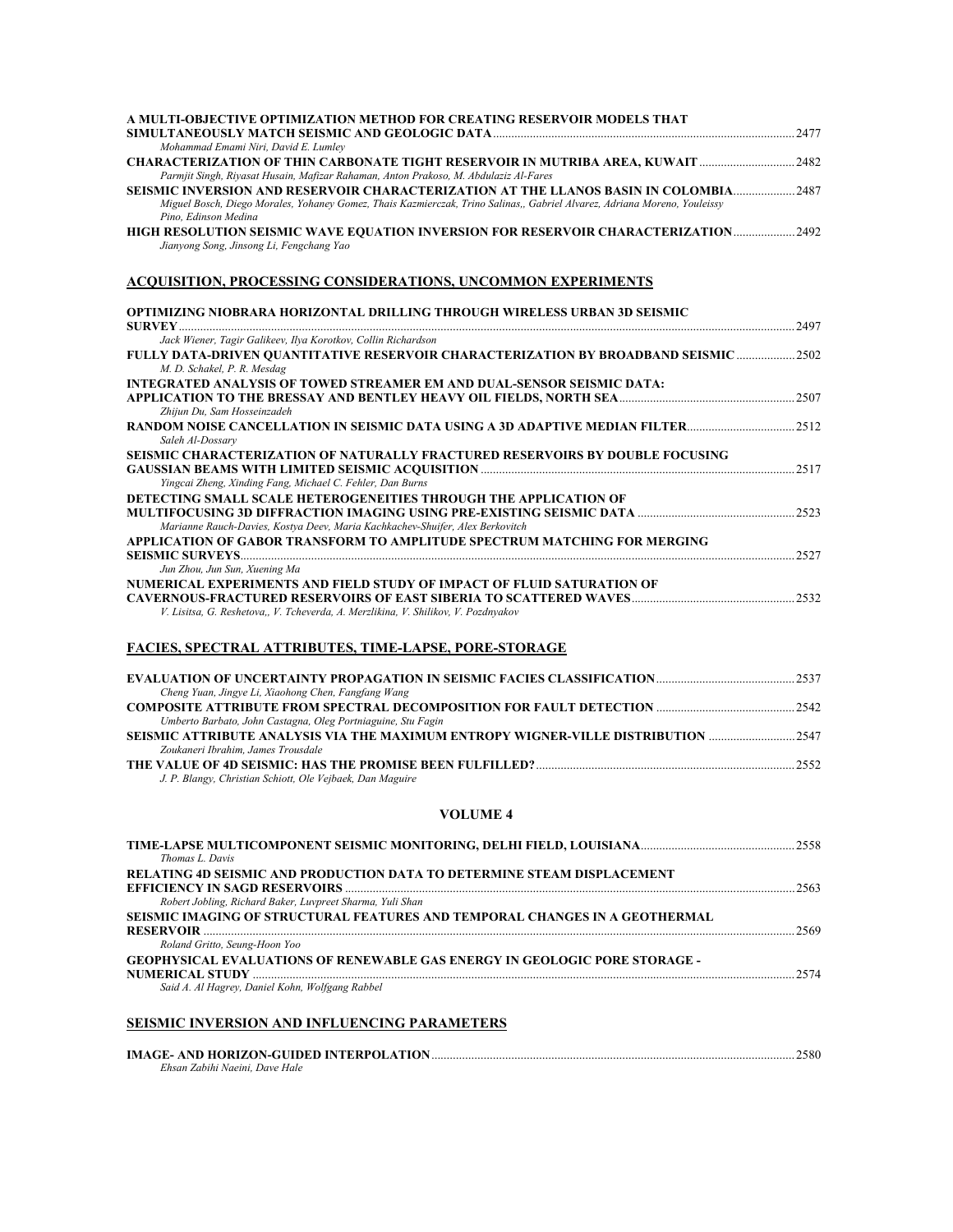| ESTIMATION OF ROCK MECHANICAL, HYDRAULIC, AND THERMAL PROPERTIES USING WIRE-<br>LINE LOG AND CORE DATA FROM THE FUTUREGEN2.0 SITE, WELL NO. 1, MORGAN COUNTY,                      |       |
|------------------------------------------------------------------------------------------------------------------------------------------------------------------------------------|-------|
|                                                                                                                                                                                    | 2585  |
| Mark Rockhold, Fred Zhang, Signe White, Alain Bonneville, Tyler Gilmore                                                                                                            |       |
| NOVEL HIGH RESOLUTION PROBE MAGNETIC SUSCEPTIBILITY AND COMPARISON WITH<br>Benjamin C. Agbo, David K. Potter                                                                       | 2590  |
| <b>IMPACT OF MEASURED AND PREDICTED SHEAR WAVE VELOCITY DATA ON PRESTACK</b>                                                                                                       |       |
| INVERSION, RESULTS OF LAND SEISMIC TIME-LAPSE SEISMIC DATA, THRACE BASIN, TURKEY<br><b>Burcu Selek</b>                                                                             | .2595 |
| <b>3D INVERSION OF BOREHOLE TO SURFACE ELECTROMAGNETIC DATA IN A MULTIPLE</b>                                                                                                      | 2600  |
| Alberto F. Marsala, Michael S. Zhdanov, Masashi Endo, Noel Black<br>ELICITATION OF GEOSTATISTICS FROM GEOLOGICAL EXPERTS USING GENETIC ALGORITHMS<br>Matthew Walker, Andrew Curtis | .2605 |
| SIMULTANEOUS INVERSION OF PETROPHYSICAL PARAMETERS BASED ON METROPOLIS<br><b>SAMPLING ALGORITHM</b>                                                                                | 2611  |
| Ruiying Sun, Xingyao Yin, Baoli Wang, Guangzhi Zhang<br>JOINT ROCK PHYSICS INVERSION OF ELASTIC AND ELECTRIC ATTRIBUTES FOR ROCK AND                                               |       |
|                                                                                                                                                                                    | 2616  |
| Josiane Pafeng, Dario Grana, Subhashis Mallick                                                                                                                                     |       |
| UNCONVENTIONAL AND SPECTRAL DECOMPOSITION APPLICATIONS                                                                                                                             |       |
| SEISMIC RESERVOIR CHARACTERIZATION OF A HEAVY-OIL RESERVOIR IN OFFSHORE EASTERN<br><b>CHINA</b>                                                                                    | 2621  |
| Chengfang Yin, Shizhen Ke, Wei Xu, Anubrati Mukherjee, Chunduan Zhao, Alan Inabuy, Pi Xiong<br>THE OPTIMAL TIGHT OIL AND SHALE GAS DEVELOPMENT BASED ON PRE-EXISTING FRACTURE      |       |
| Gennady Erokhin, Andrey Kremlev, Ivan Smirnov, Sergey Rodin, Valery Baranov                                                                                                        | 2626  |
| SEISMIC ATTRIBUTES BLENDING AND BOREHOLE IMAGE FACIES ANALYSIS FOR RESERVOIR<br><b>PREDICTION: CASE STUDY FOR A SAND-CONGLOMERATE RESERVOIR IN PINGHU OIL FIELD.</b>               |       |
|                                                                                                                                                                                    | 2631  |

**AN ALGORITHM FOR FREQUENCY-DEPENDENT PRINCIPAL COMPONENT SPECTRAL ANALYSIS**..........................2636

**ALGORITHM** ..............................................................................................................................................................................................2641

**SAND-RICH EXTREME SHALLOW WATER DELTA**.......................................................................................................................2646

**GENERALIZED S-TRANSFORM**............................................................................................................................................................2651

**REMOVING STRONG REFLECTIONS OF COAL SEAMS BASED ON THE FAST EXPONENTIAL PURSUIT** 

**THE NEW APPLICATION OF SPECTRAL INVERSION IN STUDY OF COMPLICATED RESERVOIR IN** 

**A NEW WAVELET ENERGY ABSORPTION METHOD BASED ON ADAPTED TIME WINDOW AND** 

**ENHANCING THE RESOLUTION OF SEISMIC DATA USING IMPROVED TIME-FREQUENCY** 

**SPECTRAL MODELING**...........................................................................................................................................................................2656 *Huailai Zhou, Changcheng Wang, Kurt J. Marfurt, Yiwei Jiang, Jianxia Bi* 

*Yi Li, Ming Chen, Weiyi Gao, Guangfa Zhong* 

*Hanqing Liu, Fanchang Zhang, Ronghuo Dai* 

*Huihuang Tan, Donghong Zhou, Gang Peng, Zhijun Zhang* 

*Ting'En Fan, Guangyi Hu, Xianwen Zhang, Nan Tian, Yan Nie* 

*Jian Zhou, Arnold Oyem, John P. Castagna* 

#### **SEISMIC ATTRIBUTE APPLICATIONS AND SHALE CHARACTERIZATION**

| TOC AND FRACTURE CHARACTERIZATION OF THE BARNETT SHALE WITH PREDICTED GAMMA       |      |
|-----------------------------------------------------------------------------------|------|
|                                                                                   | 2662 |
| Manuel Aguilar, Sumit Verma                                                       |      |
| <b>BRITTLENESS EVALUATION OF RESOURCE PLAYS BY INTEGRATING PETROPHYSICS AND</b>   |      |
|                                                                                   | 2667 |
| Bo Zhang, Shiguang Guo, Fangyu Li, Pan Li, Kurt J. Marfurt                        |      |
|                                                                                   |      |
| Satinder Chopra, Kurt J. Marfurt                                                  |      |
| <b>HYDROCARBON-BEARING DOLOMITE RESERVOIR CHARACTERIZATION: A CASE STUDY FROM</b> |      |
|                                                                                   | 2677 |
| Amit Kumar Ray, Ritesh Kumar Sharma, Satinder Chopra                              |      |
| <b>CHARACTERIZATION OF MARCELLUS SHALE FRACTURE SYSTEMS FOR FRACTURE MODEL</b>    |      |
|                                                                                   | 2683 |
| Thomas H. Wilson, Ariel K. Hart, Pete Sullivan                                    |      |
| USING RELATIVE SEISMIC IMPEDANCE TO PREDICT POROSITY IN THE EAGLE FORD SHALE2688  |      |
| Dhananjay Kumar, Hans Sugianto, Shenghui Li, Hemali Patel, Shervl Land            |      |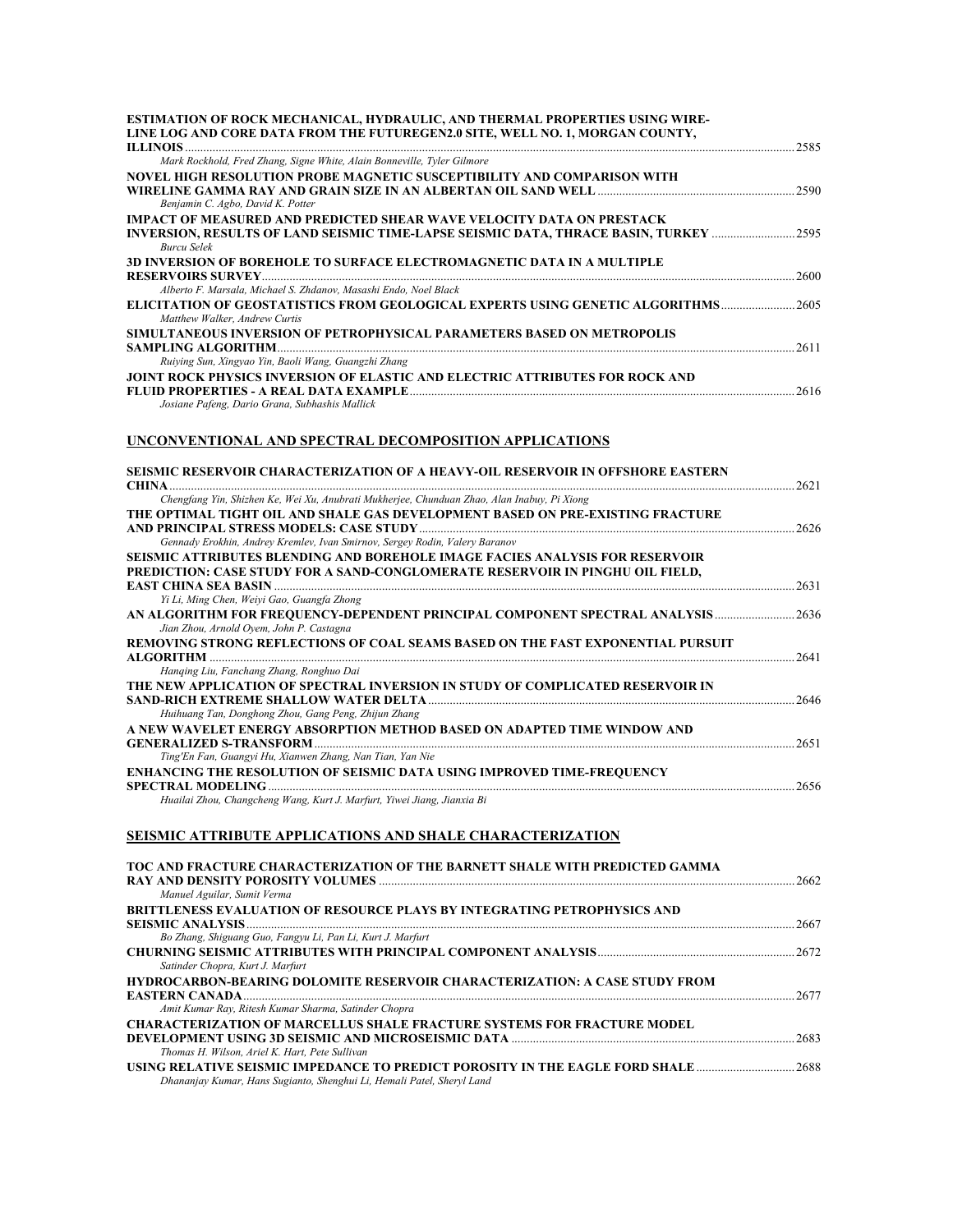| SEISMIC MULTI-ATTRIBUTE INTEGRATION FOR THE CHARACTERIZATION OF A GAS RESERVOIR.     |      |
|--------------------------------------------------------------------------------------|------|
|                                                                                      | 2693 |
| William Marin, Milagrosa Aldana, Jesus Sierra                                        |      |
| <b>IDENTIFICATIONS OF CHANNEL SYSTEMS USING COHERENCE AND SPECTRAL DECOMPOSITION</b> |      |
|                                                                                      | 2698 |
| Chia-Yen Ku, Chien-Ping Lee, Shyh-Zung Lo                                            |      |

#### **CARBONATE AND TIGHT OIL CHARACTERIZATION**

| KEY CONTROLLING FACTORS OF PERMEABILITY ESTIMATED FROM MICRO-CT IMAGES OF                                                                                                | 2703 |
|--------------------------------------------------------------------------------------------------------------------------------------------------------------------------|------|
| Nathaly L. Archilha, Roseane M. Missagia, Cathy Hollis, Marco A. R. Ceia Irineu, A. L. Neto, Samuel A. McDonald                                                          |      |
| PERMEABILITY PREDICTION IN CARBONATE RESERVOIRS USING SPECIFIC AREA, POROSITY AND                                                                                        | 2709 |
| M. Sitouah, M. Al-Hamoud, Y. Bougerira, O. Abdullatif<br>PETROPHYSICAL EVALUATION OF A CARBONATE RESERVOIR IN CAMPOS BASIN -                                             |      |
| <b>SOUTHEASTERN BRAZIL</b><br>Abel Carrasquilla, Nelson Pereira Franco Filho                                                                                             | 2714 |
| 3D SEISMIC APPLICATION FOR HORIZONTAL WELL PLACEMENT IN TIGHT OIL PLAYS: A CASE<br>STUDY IN SONGLIAO BASIN CHINA                                                         | 2719 |
| Lailin Li, Xiaohua Tang, Shumin Chen, Qingling Wu, Dean Cheng<br>ANALYSIS OF FACIES AND DEPOSITIONAL SYSTEMS OF 'RAY' FIELD, ONSHORE NIGER DELTA                         |      |
| <b>BASIN, NIGERIA.</b>                                                                                                                                                   | 2724 |
| John Onavemi, Sunday Oladele                                                                                                                                             | 2729 |
| A. Gendrin, G. Sosio, U. Miersemann, Y. Adushita, L. Pekot, J. Desroches, Roberto Andres, Pedro Gonzalez, Antonio Gimanez,<br>Juan Carlos Ballesteros, Endesa Generacion |      |
| Lara De Lima Andrade                                                                                                                                                     | 2735 |
| PROXIMAL CROSS-WELL MICROSEISMICITY AS A POSSIBLE INDICATOR OF DRAINAGE<br><b>EFFICIENCY AND CRITICALLY STRESSED STRATA</b>                                              | 2738 |
| Thomas H. Wilson, Ariel K. Hart, Pete Sullivan                                                                                                                           |      |

#### **EXPERIMENTAL INSIGHTS**

*Mark Nicholls, Scott Marler, Dan Maguire* 

| NONLINEAR INTERACTION OF SEISMIC WAVES IN THE LAB: A POTENTIAL TOOL FOR                                                      |       |
|------------------------------------------------------------------------------------------------------------------------------|-------|
|                                                                                                                              | 2743  |
| Thomas Gallot, Alison Malcolm, Dan Burns, Stephen Brown, Michael Fehler, T. L. Szabo                                         |       |
| MUDSTONE P-WAVE ANISOTROPY MEASUREMENTS WITH NON-CONTACTING LASERS UNDER                                                     | 2749  |
| Ludmila Adam, Fang Ou, Lorna Strachan, Jami Johnson, Kasper Van Wijk, Brad Field                                             |       |
| Michael Carson, Maxim Lebedev                                                                                                | .2755 |
|                                                                                                                              | 2760  |
| Maxim Lebedev, Vassili Mikhaltsevitch, Michael Carson, Marina Pervukhina, Boris Gurevich                                     |       |
| WATER SATURATION EFFECTS ON WAVE VELOCITY AND ATTENUATION IN POROUS ROCK WITH                                                | 2766  |
| Kelvin Amalokwu, Angus I. Best, Jeremy Sothcott, Mark Chapman, Tim Minshull, Xiang-Yang Li                                   |       |
| THOMSEN PARAMETER RELATIONSHIPS AND ESTIMATION FROM LABORATORY ULTRASONIC<br>DATA.                                           | 2772  |
| Jesse Havens, Michael Batzle                                                                                                 |       |
| SHEAR MODULUS OF HEAVY OILS, RHEOMETER VS. TENSION/COMPRESSION TECHNIQUES: SOLID<br>Patricia E. Rodrigues, Michael L. Batzle | 2778  |
|                                                                                                                              |       |
| SEISMIC VELOCITIES OF HALITE SALT: ANISOTROPY, DISPERSION, TEMPERATURE, AND STRESS                                           | 2783  |
| Fuyong Yan, De-Hua Han, Oiuliang Yao, Hui Li                                                                                 |       |
| <b>MECHANISMS AND APPLICATIONS</b>                                                                                           |       |
| De-Hua Han, Min Sun, Jiajin Liu                                                                                              | 2788  |
| Yaping Zhu                                                                                                                   | 2793  |

**FIELD AND RESERVOIR BEHAVIOR TO MITIGATE PRODUCTION DECLINE** .....................................................................2798

**INTEGRATING 3D AND 4D ROCK PHYSICS INVERSION DATA INTO BETTER UNDERSTANDING OF**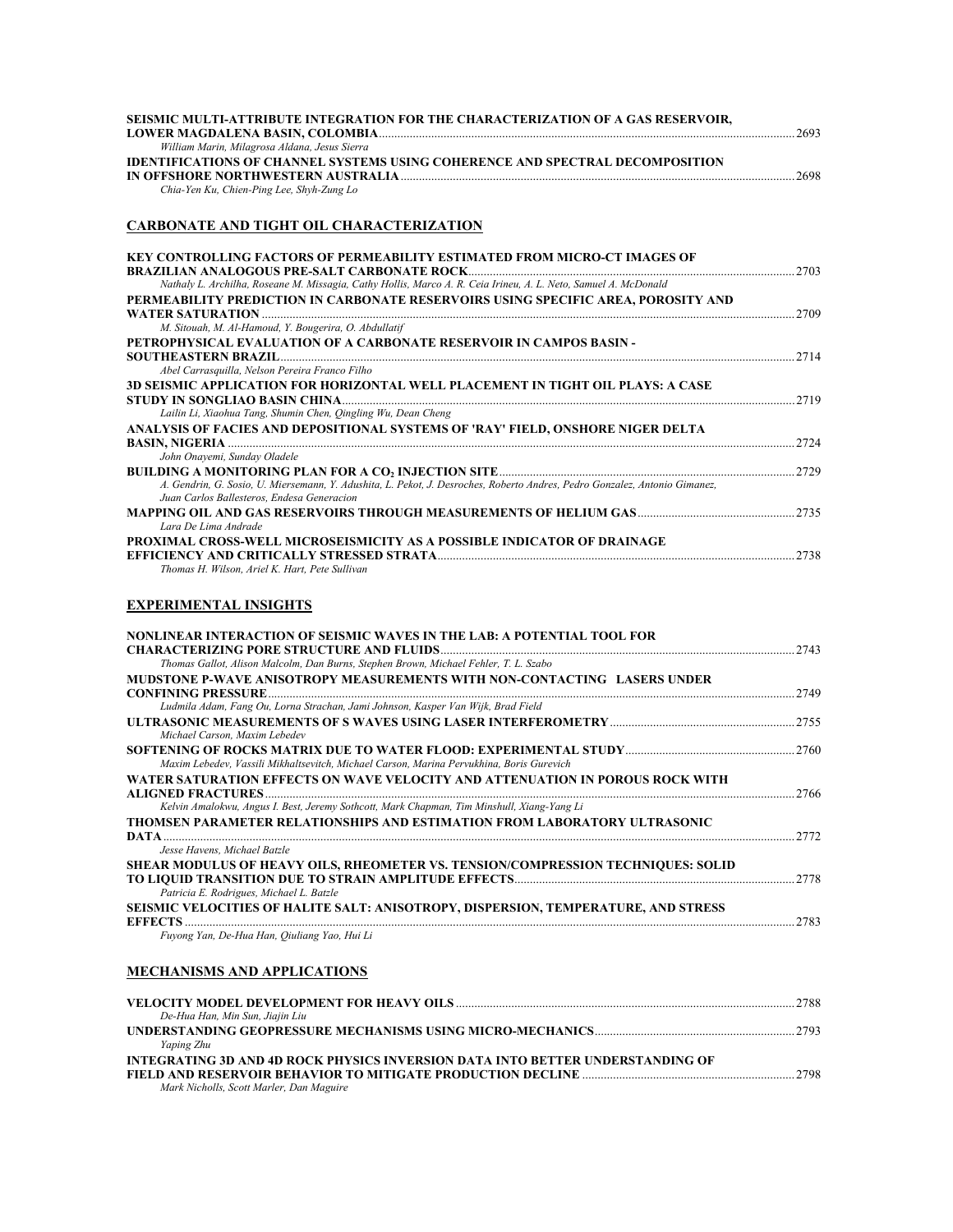| ROCK PHYSICS MODELING TO MONITOR MOVEMENT OF CO2 IN SLEIPNER GAS FIELD, NORTH        |      |
|--------------------------------------------------------------------------------------|------|
|                                                                                      | 2803 |
| Ranjana Ghosh, Nimisha Vedanti, Reetam Biswas, Mrinal K. Sen                         |      |
| <b>COMBINED BURIAL HISTORY AND ROCK PHYSICS MODELING OF QUARTZ-RICH SANDSTONES -</b> |      |
|                                                                                      | 2809 |
| Per Avseth, Tor Veggeland, Ivan Lehocki                                              |      |
| ROCK OUALITY ASSESSMENT FOR HYDRAULIC FRACTURING: A ROCK PHYSICS PERSPECTIVE2814     |      |
| David Cho. Marco Perez                                                               |      |
| OPTIMIZING CALCULATION OF MULTIPLE POROSITIES IN CARBONATES WITH PETROPHYSICS        |      |
|                                                                                      | 2819 |
| Baohai Wu, Liping Chen                                                               |      |
|                                                                                      |      |
| Liwei Ou, Wendy Wempe                                                                |      |
|                                                                                      |      |

#### **SHALE CHARACTERIZATION**

|                                                                                                    | 2829 |
|----------------------------------------------------------------------------------------------------|------|
| Colin M. Savers, Lennert D. Den Boer                                                               |      |
|                                                                                                    | 2834 |
| Colin M. Sayers, Sagnik Dasgupta                                                                   |      |
| ROCK-TYPE MODEL CHARACTERIZATION OF COMPOSITION AND FABRIC IN THE HAYNESVILLE                      |      |
| <b>SHALE</b>                                                                                       | 2840 |
| Sarah Coyle, Kyle Spikes                                                                           |      |
|                                                                                                    | 2845 |
| Ligin Sang, Yuefeng Sun                                                                            |      |
| VELOCITY ANISOTROPY VARIATION IN ORGANIC-RICH SHALE AS A FUNCTION OF CONFINING                     |      |
| <b>PRESSURE</b>                                                                                    | 2850 |
| Adam M. Allan. Tiziana Vanorio                                                                     |      |
| IMPACT OF TEXTURE AND DIAGENESIS ON THE ELASTIC ANISOTROPY AND GEOMECHANICAL                       |      |
|                                                                                                    | 2856 |
| Claudio Delle Piane, David N. Dewhurst, Bjarne Almqvist, Colin Macrae, Aaron Torpy, Arthur J. Mory |      |
| THE CONSTRUCTION OF SHALE ROCK PHYSICS EFFECTIVE MODEL AND PREDICTION OF ROCK                      |      |
| <b>BRITTLENESS</b>                                                                                 | 2861 |
| Jiaojiao Chen, Guangzhi Zhang, Huaizhen Chen, Xingyao Yin                                          |      |
| EFFECT OF PYROLYSIS ON ELASTIC PROPERTIES AND MICROSTRUCTURE OF ORGANIC-RICH                       |      |
| <b>MANCOS SHALE</b>                                                                                | 2866 |
| M. Pervukhina, Y. Uvarova, J. Dautriat, D. N. Dewhurst, N. Patrusheva, M. Lebedev                  |      |
|                                                                                                    |      |

## **THEORY AND SIMULATION**

| ROCK PHYSICS INEQUALITIES (RPI) TO VALIDATE ANISOTROPIC ROCK PHYSICS PREDICTIONS  |       |
|-----------------------------------------------------------------------------------|-------|
|                                                                                   | 2871  |
| Zakir Hossain, Michelle Ellis                                                     |       |
|                                                                                   | .2876 |
| Nishank Saxena, Gary Mavko                                                        |       |
| VELOCITY AND ATTENUATION CHARACTERISTICS OF P-WAVES IN PERIODICALLY FRACTURED     |       |
|                                                                                   | 2882  |
| Marco Milani, J. German Rubino, Beatriz Quintal, Klaus Holliger, Tobias M. Muller |       |
| APPLICATION OF DISCONTINUOUS GALERKIN METHOD IN SEISMIC WAVE PROPAGATION:         |       |
|                                                                                   | .2888 |
| Han Liu, Kyle T. Spikes, Mrinal K. Sen                                            |       |
| CAN WE USE SEISMIC WAVES TO DETECT HYDRAULIC CONNECTIVITY BETWEEN FRACTURES?      | 2894  |
| J. German Rubino, Marco Milani, Klaus Holliger, Tobias M. Muller, Luis Guarracino |       |
|                                                                                   | 2899  |
| Yunyue Li, Gary Mayko, Dave Nichols                                               |       |
| SKEMPTON COEFFICIENT AND ITS RELATION TO THE BIOT BULK COEFFICIENT AND MICRO-     |       |
| INHOMOGENEITY PARAMETER                                                           | 2905  |
| Tobias M. Muller, Pratap N. Sahav                                                 |       |
| INFLUENCE OF CONTACT THICKNESS ON THE ACOUSTIC VELOCITIES OF LOOSE SANDSTONE      |       |
| AND ITS APPLICATION                                                               | 2910  |
| Junxin Guo, Xuehui Han                                                            |       |
|                                                                                   |       |

#### **CONCEPTS AND APPLICATIONS**

| Erik H. Saenger, Claudio Madonna, Maria Osorno, David Uribe, Holger Steeb |  |
|---------------------------------------------------------------------------|--|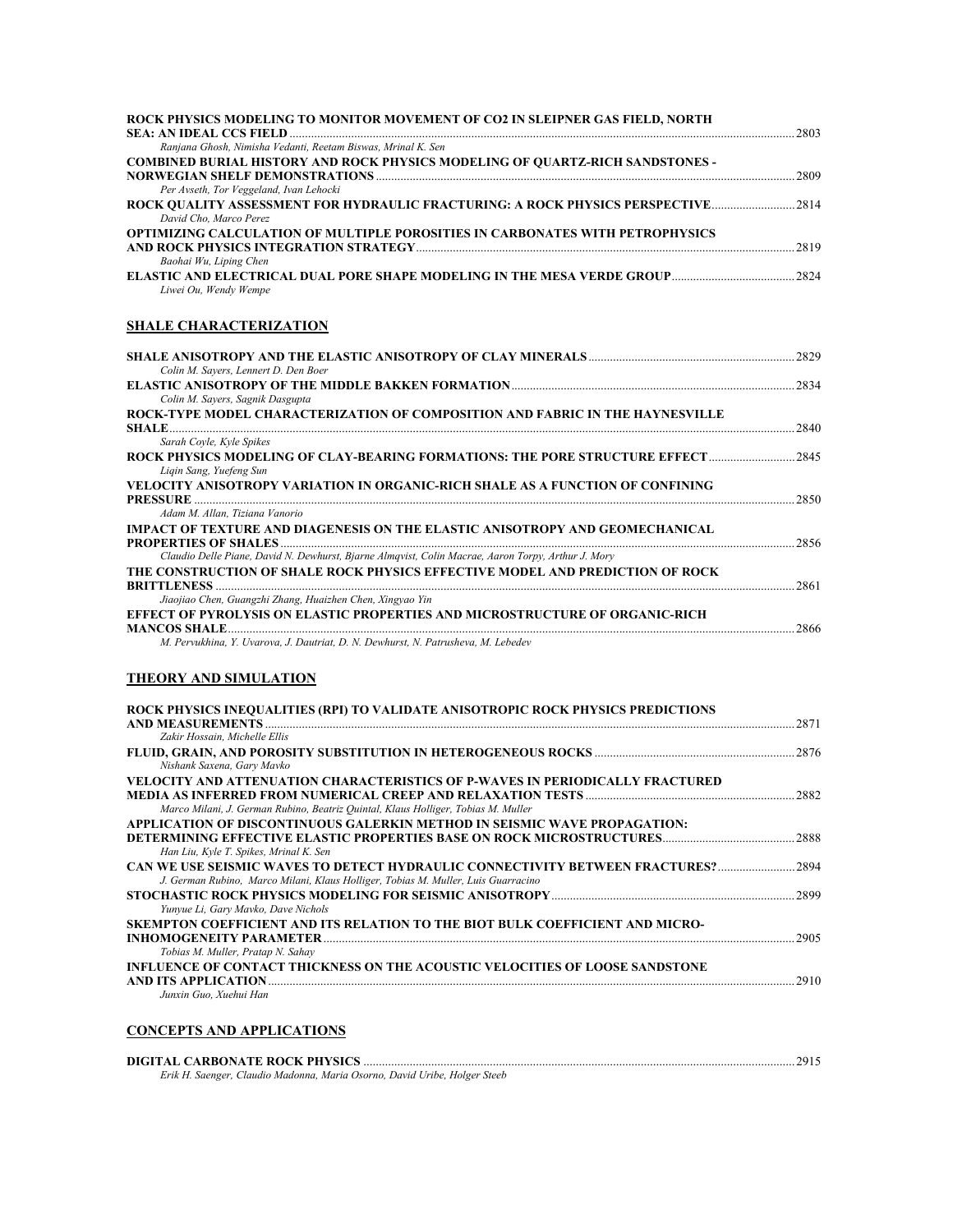| VARIATION OF P-WAVE MODULUS WITH FREQUENCY AND WATER SATURATION: EXTENSION OF              |       |
|--------------------------------------------------------------------------------------------|-------|
|                                                                                            | 2920  |
| Yuki Kobayashi, Gary Mavko                                                                 |       |
| <b>CHARACTERISTIC LENGTH OF A ROCK HETEROGENEOUSLY SATURATED WITH TWO</b>                  | 2926  |
| Yuki Kobayashi, Gary Mavko                                                                 |       |
|                                                                                            |       |
| Pu Wang, Guochen Wu, Ronghuo Dai, Wenxiang Zhang                                           | .2931 |
| INCORPORATING CAPILLARITY INTO MODELS FOR P-WAVE ATTENUATION AND DISPERSION IN             |       |
|                                                                                            | 2936  |
| Oiaomu Oi, Tobias M. Muller, J. German Rubino                                              |       |
|                                                                                            |       |
| Yijie Zhou, Zakir Hossain                                                                  |       |
| ANISOTROPIC ROCK-PHYSICS MODELING FOR THE HAYNESVILLE SHALE ……………………………………………………           | 2947  |
| Oi Ren, Kyle Spikes                                                                        |       |
| ROCK PHYSICS MODELING OF ORGANIC-RICH SHALES WITH DIFFERENT MATURITY LEVELS                | .2952 |
| Xuan Oin, De-Hua Han, Luanxiao Zhao                                                        |       |
|                                                                                            |       |
| EXPERIMENTAL INNOVATION                                                                    |       |
|                                                                                            |       |
| DEFINITION OF CLAY ADDITIONAL CONDUCTIVITY INTENSITY INDEX AND ITS APPLICATION             | .2958 |
| Junxin Guo, Xuehui Han, Jun Tang, Tengfei Lin                                              |       |
| <b>COMPLEX RESISTIVITY CHARACTERISTICS OF HIGH TOC MARINE SHALE CORE SAMPLES AND</b>       |       |
|                                                                                            | 2964  |
| Gang Yu, Zhenxiang He, Lanfang He, Tianping Wang, Wenbao Hu, Kui Xiang, Hua Hu, Pengfei Li |       |
| EVIDENCE OF A DRAINED TO UNDRAINED FREQUENCY DEPENDENT TRANSITION FROM ELASTIC             |       |
|                                                                                            | 2969  |
| L. Pimienta , J. Fortin, Y. Gueguen                                                        |       |
| LABORATORY STUDY OF PARTIAL WATER SATURATION IN TIGHT GAS SANDSTONE AT SEISMIC             |       |
|                                                                                            | 2973  |
| X. Wei, S. X. Wang, J. G. Zhao, G. Y. Tang, H. J. Yin. J. N. Li, D. J. Yuan, R. Zhang      |       |
| LOW-FREOUENCY LABORATORY MEASUREMENTS OF THE ACOUSTIC PARAMETERS OF                        |       |
|                                                                                            | 2978  |
| V. Mikhaltsevitch. M. Lebedev. B. Gurevich                                                 |       |
|                                                                                            | 2983  |
| Fuyong Yan, De-Hua Han, Qiuliang Yao                                                       |       |
| LABORATORY MEASUREMENTS OF SEISMIC ATTENUATION IN WATER-SATURATED POROUS                   |       |
|                                                                                            | 2988  |
|                                                                                            |       |
| Samuel A. Chapman, Beatriz Quintal, Klaus Holliger, Nicola Tisato                          |       |

**MEASUREMENTS**......................................................................................................................................................................................2994 *Grazille Oliveira, Marco Ceia, Roseane Missagia, Irineu Lima Neto, Nathaly Archilha* 

#### **MEASUREMENTS AND MODELING**

| <b>ELASTIC WAVE VELOCITY AND POROSITY EVOLUTION UNDER ANISOTROPIC STRESS</b><br><b>CONDITIONS</b>                                                            | 3000 |
|--------------------------------------------------------------------------------------------------------------------------------------------------------------|------|
| Guilherme Vasquez, Marcio Morschbacher, Marcos Leao, Vinicius Machado                                                                                        |      |
| <b>LABORATORY MEASUREMENTS OF BRITTLENESS ANISOTROPY IN SYNTHETIC SHALE WITH</b>                                                                             | 3005 |
| Xinyuan Luan, Bangrang Di, Jianxin Wei, Xiangyang Li, Keran Oian, Jianyong Xie, Pinbo Ding                                                                   |      |
| Sam Zandong Sun, Yongyang Sun, Zhishui Liu, Ning Dong, Junzhou Liu, Hongming Xia                                                                             | 3010 |
| MEASUREMENT AND INVERSION OF COMPLEX RESISTIVITY SPECTRA FOR DIFFERENT CORE<br><b>SAMPLES</b>                                                                | 3015 |
| Wei Xu, Shizhen Ke, Chengfang Yin, Ming Jiang, Jie Tao, Liangang Ma                                                                                          |      |
| INFLUENCE OF THE INJECTED FLUID VISCOSITY ON HYDRAULIC FRACTURING IN NATURALLY<br>Masaya Nagaso, Hitoshi Mikada, Tada-Nori Goto, Junichi Takekawa            | 3020 |
| FLUID-PHYSICAL SIMULATION OF SILICATE SCALE GROWTH USING LATTICE BOLTZMANN<br><b>METHOD</b>                                                                  | 3025 |
| Akihiro Mizushima, Hitoshi Mikada, Tada-Nori Goto, Junichi Takekawa                                                                                          |      |
| Raquel Machado Fedrizzi, Marco Ceia, Roseane Missagia                                                                                                        | 3030 |
| <b>EXPERIMENTAL MECHANICAL COMPACTION OF SAND-CLAY MIXTURES: IMPLICATION OF</b><br><b>EXPERIMENTAL DATA TO VALIDATE APPLICABILITY OF FRIABLE SAND MODEL.</b> | 3035 |
| Mohammad Koochak Zadeh, Jens Jahran, Nazmul Haque Mondol                                                                                                     |      |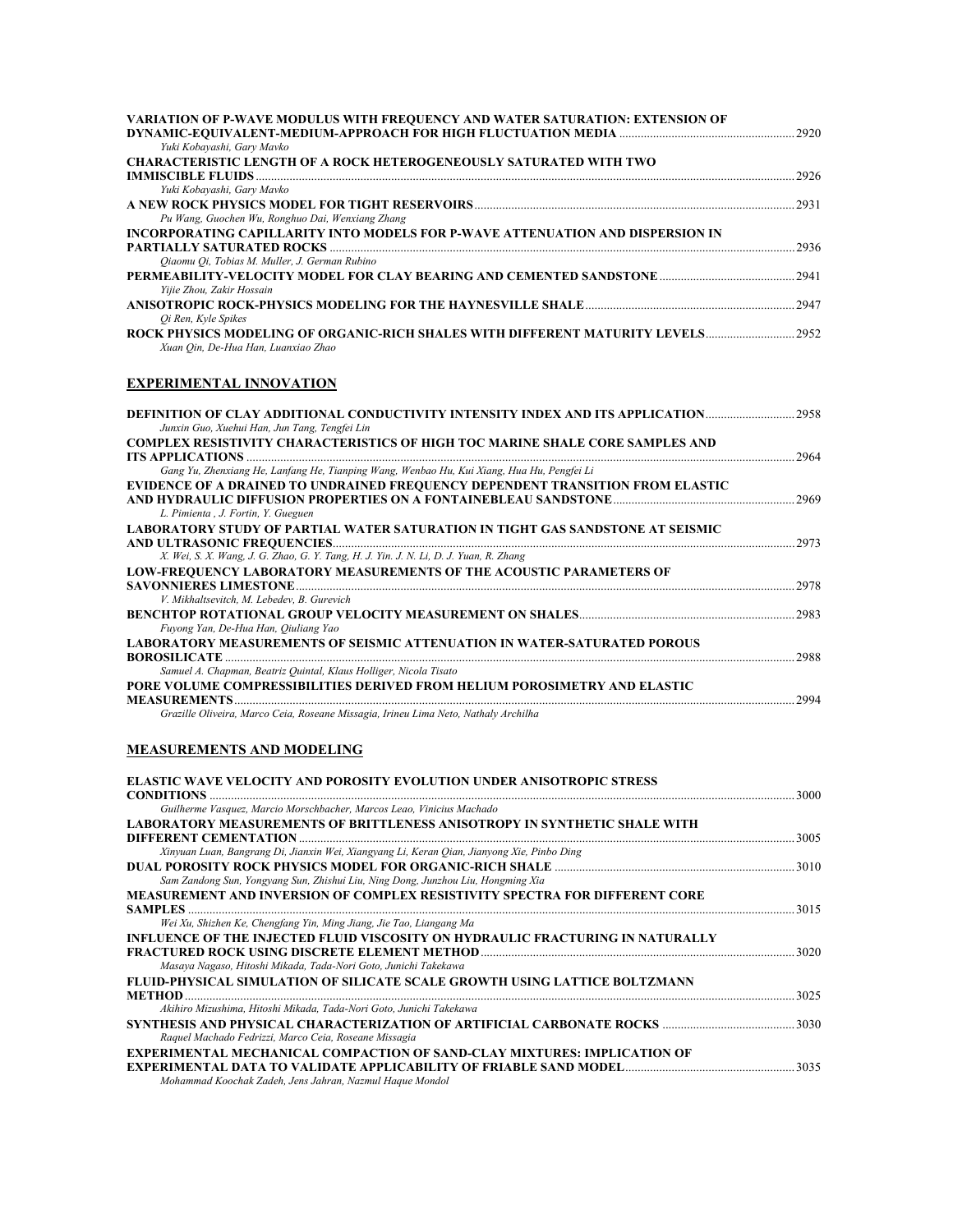#### **ASIA/PACIFIC**

| APPLICATION OF CONVERTED-WAVE PRESDM FOR PP-PS JOINT INVERSION STUDY IN THE                                                                         |       |
|-----------------------------------------------------------------------------------------------------------------------------------------------------|-------|
|                                                                                                                                                     | 3040  |
| Junjie Liu, Wang Yanchun, Luo Yong, Lou Bing                                                                                                        |       |
| METHOD OF TIME-VARYING SPECTRAL MODELING DECONVOLUTION BASED ON S TRANSFORM                                                                         | .3045 |
| Wenjun Cao, Huazhong Wang, Changjiang Tao                                                                                                           |       |
| Xianhuai Zhu, Sanjay Sood, Tim McMahon, Joel Brewer, Robert Keys, Chuck Mosher                                                                      |       |
| <b>COMBINING DIVING WAVE TOMOGRAPHY AND PRESTACK REFLECTION TOMOGRAPHY FOR</b>                                                                      |       |
|                                                                                                                                                     | 3055  |
| Mingshui Song, Xiaowei Lv, Xiaoli Han, Dingxue Wang, Sherman Yang, Curtis E. Hinz                                                                   |       |
|                                                                                                                                                     | 3060  |
| Noah Stevens, Victoria Valler,, Juergen Fruehn, Subhrashis Adhikari, Swarup Sarkar, Privabrata Chatterjee, C. G. Rao, Prem<br>Kumar, Prabir Routray |       |
| SEISMIC ATTRIBUTE-BASED CHARACTERIZATION OF A TIGHT GAS SAND RESERVOIR IN THE                                                                       |       |
|                                                                                                                                                     | 3065  |
| Zhiguo Wang, Jinghuai Gao, Bing Zhang, Daxing Wang                                                                                                  |       |
| VELOCITY MODEL UPDATE VIA INVERSION OF NON-PARAMETRIC RMO PICKS OVER CANYON                                                                         |       |
|                                                                                                                                                     | 3070  |
| Juergen Fruehn, Victoria Valler, Noah Stevens, Subhrashis Adhikari, Maheswara Phani, Swarup Sarkar, C. G. Rao, Prem Kumar,<br>Prabir Routray        |       |
| Xuxuan Li, Xianwen Zhang, Guanyi Hu, Ting'En Fan, Yongquan Jing, Shufang Ma, Yang Liu                                                               | 3075  |

#### **METHODOLOGY AND IMPLEMENTATION**

| PRESTACK AVO INVERSION USING EDGE-PRESERVING REGULARIZATION WITH DIRECTIONAL                      |      |
|---------------------------------------------------------------------------------------------------|------|
| <b>CONSTRAINTS</b>                                                                                | 3080 |
| Guofa Li, Hongli Zhang, Yajing Wang, Jinying Yin, Naxin Tian, Baojiang Zhang                      |      |
|                                                                                                   |      |
| Mandy Wong, Biondo Biondi, Shuki Ronen, Colin Perkins, Michael Merritt, Vanessa Goh, Richard Cook |      |
| <b>PRE-STACK SEISMIC SIMULTANEOUS INVERSION FOR P-WAVE AND S-WAVE QUALITY FACTORS 3092</b>        |      |
| Zhaovun Zong, Xingyao Yin, Guochen Wu                                                             |      |
|                                                                                                   |      |
| Ruiving Sun, Xingyao Yin, Baoli Wang, Guangzhi Zhang                                              |      |
| A STRATEGY FOR SIMULTANEOUS JOINT INVERSION APPLIED TO 3D DEPTH MIGRATED PP AND                   |      |
| <b>PS SEISMIC DATA</b>                                                                            | 3102 |
| Francisco Joclean Alves Vanzeler, Jorge Nicolas Hounie, Felipe Soares Fernandes Coelho            |      |
|                                                                                                   |      |
| Daniel O. Perez. Danilo R. Velis. Mauricio D. Sacchi                                              |      |
| <b>TARGET-ORIENTED PORE-PRESSURE PREDICTION IN A DEEPWATER SUBSALT BASIN OF THE</b>               |      |
|                                                                                                   | 3112 |
| Niranjan Banik, Ivan Priezzhev, Adam Koesoemadinata, Charles Inyang, Vinod Agarwal                |      |
| MULTI-DIMENSIONAL INVERSE ACOUSTIC SCATTERING SERIES USING THE VOLTERRA                           |      |
|                                                                                                   | 3118 |
| Anne-Cecile Lesage, Fazle Hussain, Jie Yao, Nelka Wijesinghe, Donald J. Kouri                     |      |

#### **CASE STUDIES**

| <b>SEISMIC DATA WITH DIFFERENT BANDWIDTHS: AN EXAMPLE FROM CATCHER EAST, NORTH SEA3123</b>                 |      |
|------------------------------------------------------------------------------------------------------------|------|
| Bo Zhao. Truman Holcombe. Howard Rael. Alan Cohen                                                          |      |
| TIGHT SAND BRITTLENESS PREDICTION AND RESERVOIRS EVALUATION IN JIMSAR, JUNGGAR                             |      |
|                                                                                                            | 3128 |
| Wanhui Liu, Liping Zhou, Yong Deng, Yongqiang Li, Yijun Ren, Qi Pang                                       |      |
| <b>SEISMIC PRESTACK INVERSION TECHNIQUE TO ASSESS THE UNCONVENTIONAL RESERVOIR</b>                         |      |
|                                                                                                            |      |
| Mohammed Hameed Shereef, Osman Al-Khaled, Sunil Kumar Singh, Mohammed Hafez Abdul Razak, Muneera Al-Awadhi |      |
|                                                                                                            |      |
| Michael Kemper, Ana Somoza, Kester Waters                                                                  |      |
|                                                                                                            |      |
| Leonardo Azevedo. Ruben Nunes, Amilcar Soares, Teresa Martins                                              |      |
|                                                                                                            |      |
| Dengguo Zhou, Weizhong Wang, Jie Zhang, Daniel R. H. O'Connell                                             |      |
| APPLICATIONS OF BROADBAND SEISMIC INVERSION IN THE ASSESSMENT OF DRILLING AND                              |      |
|                                                                                                            |      |
| L. Giroldi, B. Wallick, A. Rodriguez-Herrera, N. Koutsabeloulis, D. Lowden                                 |      |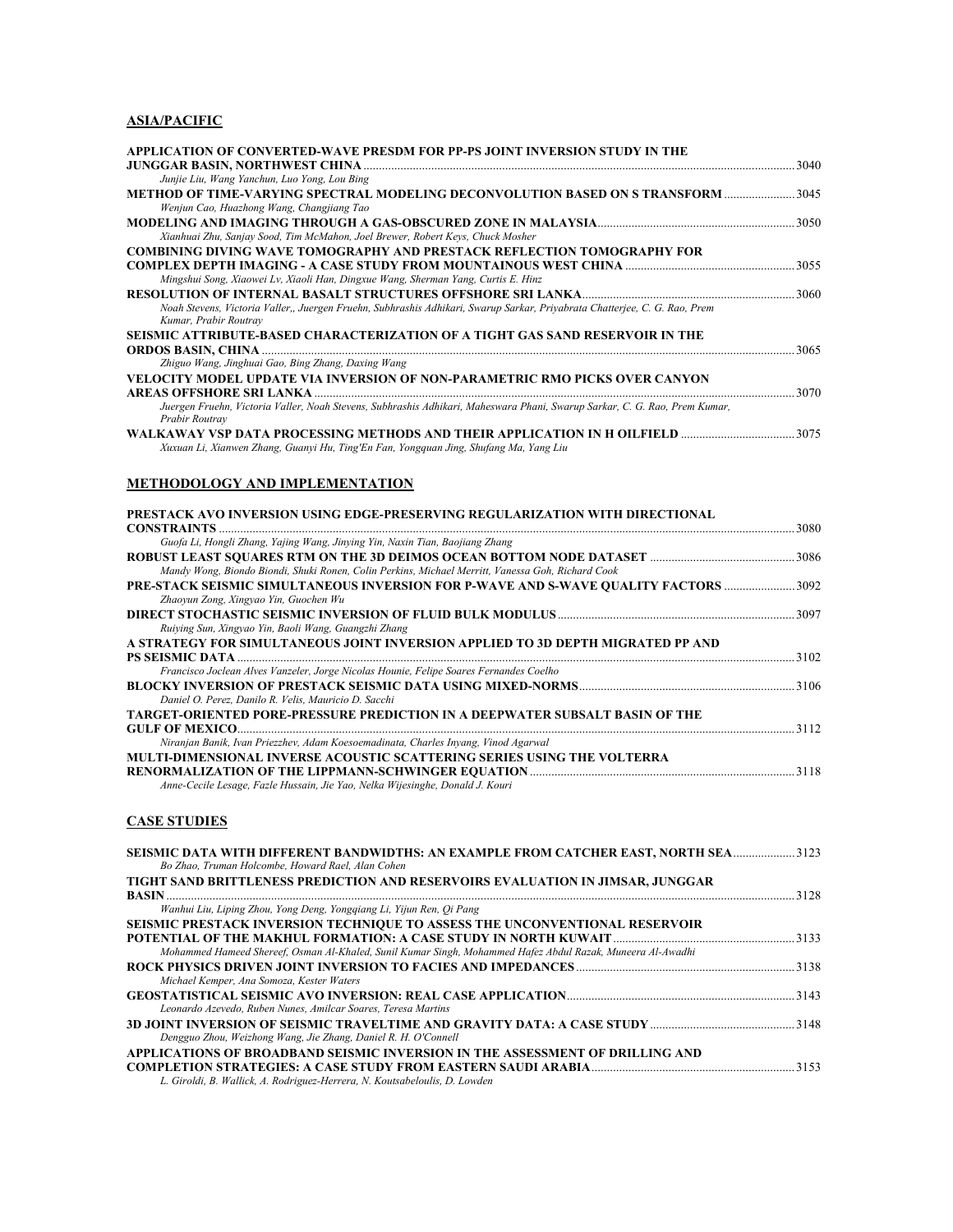| APPLICATION OF PSEUDO-WELL RESTRAINT TECHNOLOGY VERIFIED BY SEDIMENTARY |      |
|-------------------------------------------------------------------------|------|
| MICROFACIES IN RESERVOIR PREDICTION OF DEEP-WATER LING NAN LOW UPLIFT.  | 3157 |
| Li Yuan, Zhirang Zhang                                                  |      |

#### **FRONTIER AND IMPROVEMENTS**

| Rami Nammour<br>JOINT P-P AND P-SV WAVE AVO INVERSION METHOD IN VERTICALLY FRACTURED RESERVOIRS 3168<br>Huaizhen Chen, Guangzhi Zhang, Xingyao Yin<br>Peijie Yang, Shuhui Liu, Xing Mu, Changjiang Wang, Hongmei Luo, Guodong Li<br>Huaizhen Chen, Guangzhi Zhang, Xingyao Yin<br>COOPERATIVE INVERSION OF SEISMIC AND MAGNETOTELLURIC DATA IN COMPLEX AREAS: A<br>Eric M. Takam-Takougang, Brett Harris, Anton Kepic<br>190 NEW FRONTIER FOR THE SEISMIC INVERSION: FIVE REASONS FOR THE ANISOTROPIC APPROACH3190<br>Maurizio Ferla, Vincenzo Milluzzo, Alessandro Castoro<br>AZIMUTHAL ANISOTROPIC ELASTIC IMPEDANCE INVERSION FOR FRACTURE ROCK PHYSICS<br>Huaizhen Chen, Guangzhi Zhang, Xingyao Yin<br>NON-MINIMUM PHASE SURFACE CONSISTENT SPARSITY CONSTRAINED BLIND DECONVOLUTION3200<br>Nasser Kazemi, Emmanuel Bongajum, Mauricio D. Sacchi<br><b>THEORY DEVELOPMENTS</b><br>PRESTACK WAVEFORM INVERSION OF THREE-COMPONENT, TWO-AZIMUTH SURFACE SEISMIC<br>DATA FOR AZIMUTHALLY DEPENDENT ANISOTROPIC PARAMETERS USING A PARALLELIZED<br>Tao Li, Subhashis Mallick<br>IMPEDANCE INVERSION BASED ON BASIS PURSUIT DECOMPOSITION AND CONTOURLET<br>Xiaotao Wen, Dongyong Zhou, Zhenhua He<br>INVERSION OF FRACTURE-RELATED LAYER PROPERTIES USING ELASTIC IMPEDANCE DATA3216<br>Ma Shufang, Fan Tingen, Zhou Jiannan, Yang Hao, Li Li<br>MULTI-FREQUENCY AVA SIMULTANEOUS INVERSION FOR PRESTACK SEISMIC GATHERS 3221<br>Fanchang Zhang, Ronghuo Dai, Hanging Liu, Yang Tan<br>A NONLINEAR METHOD OF SIMULTANEOUS INVERSION FOR PRE-STACK SEISMIC DATA BASED<br>Hongbing Zhang, Chenghao Cao, Zuoping Shang<br>Han Yu, Bowen Guo,, Gerard T. Schuster<br>REGULARIZATION WEIGHT ESTIMATION IN BASIS PURSUIT INVERSION USING A BAYESIAN<br>Reetam Biswas, Mrinal K. Sen<br>THE SPARSE REFLECTION COEFFICIENTS-BASED SEISMIC MULTICHANNEL CONVOLUTION<br>Wenchao Chen, Jinghuai Gao, Xiaokai Wang<br>DEVELOPMENTS AND APPLICATIONS<br>INFLUENCE OF INACCURATE WAVELET PHASE ESTIMATION ON PRESTACK WAVEFORM | DECOUPLED LINEARIZED INVERSION IN VARIABLE DENSITY ACOUSTICS: CRAMER'S RULE AND |  |
|-------------------------------------------------------------------------------------------------------------------------------------------------------------------------------------------------------------------------------------------------------------------------------------------------------------------------------------------------------------------------------------------------------------------------------------------------------------------------------------------------------------------------------------------------------------------------------------------------------------------------------------------------------------------------------------------------------------------------------------------------------------------------------------------------------------------------------------------------------------------------------------------------------------------------------------------------------------------------------------------------------------------------------------------------------------------------------------------------------------------------------------------------------------------------------------------------------------------------------------------------------------------------------------------------------------------------------------------------------------------------------------------------------------------------------------------------------------------------------------------------------------------------------------------------------------------------------------------------------------------------------------------------------------------------------------------------------------------------------------------------------------------------------------------------------------------------------------------------------------------------------------------------------------------------------------------------------------------------------------------------------------------|---------------------------------------------------------------------------------|--|
|                                                                                                                                                                                                                                                                                                                                                                                                                                                                                                                                                                                                                                                                                                                                                                                                                                                                                                                                                                                                                                                                                                                                                                                                                                                                                                                                                                                                                                                                                                                                                                                                                                                                                                                                                                                                                                                                                                                                                                                                                   |                                                                                 |  |
|                                                                                                                                                                                                                                                                                                                                                                                                                                                                                                                                                                                                                                                                                                                                                                                                                                                                                                                                                                                                                                                                                                                                                                                                                                                                                                                                                                                                                                                                                                                                                                                                                                                                                                                                                                                                                                                                                                                                                                                                                   |                                                                                 |  |
|                                                                                                                                                                                                                                                                                                                                                                                                                                                                                                                                                                                                                                                                                                                                                                                                                                                                                                                                                                                                                                                                                                                                                                                                                                                                                                                                                                                                                                                                                                                                                                                                                                                                                                                                                                                                                                                                                                                                                                                                                   |                                                                                 |  |
|                                                                                                                                                                                                                                                                                                                                                                                                                                                                                                                                                                                                                                                                                                                                                                                                                                                                                                                                                                                                                                                                                                                                                                                                                                                                                                                                                                                                                                                                                                                                                                                                                                                                                                                                                                                                                                                                                                                                                                                                                   |                                                                                 |  |
|                                                                                                                                                                                                                                                                                                                                                                                                                                                                                                                                                                                                                                                                                                                                                                                                                                                                                                                                                                                                                                                                                                                                                                                                                                                                                                                                                                                                                                                                                                                                                                                                                                                                                                                                                                                                                                                                                                                                                                                                                   |                                                                                 |  |
|                                                                                                                                                                                                                                                                                                                                                                                                                                                                                                                                                                                                                                                                                                                                                                                                                                                                                                                                                                                                                                                                                                                                                                                                                                                                                                                                                                                                                                                                                                                                                                                                                                                                                                                                                                                                                                                                                                                                                                                                                   |                                                                                 |  |
|                                                                                                                                                                                                                                                                                                                                                                                                                                                                                                                                                                                                                                                                                                                                                                                                                                                                                                                                                                                                                                                                                                                                                                                                                                                                                                                                                                                                                                                                                                                                                                                                                                                                                                                                                                                                                                                                                                                                                                                                                   |                                                                                 |  |
|                                                                                                                                                                                                                                                                                                                                                                                                                                                                                                                                                                                                                                                                                                                                                                                                                                                                                                                                                                                                                                                                                                                                                                                                                                                                                                                                                                                                                                                                                                                                                                                                                                                                                                                                                                                                                                                                                                                                                                                                                   |                                                                                 |  |
|                                                                                                                                                                                                                                                                                                                                                                                                                                                                                                                                                                                                                                                                                                                                                                                                                                                                                                                                                                                                                                                                                                                                                                                                                                                                                                                                                                                                                                                                                                                                                                                                                                                                                                                                                                                                                                                                                                                                                                                                                   |                                                                                 |  |
|                                                                                                                                                                                                                                                                                                                                                                                                                                                                                                                                                                                                                                                                                                                                                                                                                                                                                                                                                                                                                                                                                                                                                                                                                                                                                                                                                                                                                                                                                                                                                                                                                                                                                                                                                                                                                                                                                                                                                                                                                   |                                                                                 |  |
|                                                                                                                                                                                                                                                                                                                                                                                                                                                                                                                                                                                                                                                                                                                                                                                                                                                                                                                                                                                                                                                                                                                                                                                                                                                                                                                                                                                                                                                                                                                                                                                                                                                                                                                                                                                                                                                                                                                                                                                                                   |                                                                                 |  |
|                                                                                                                                                                                                                                                                                                                                                                                                                                                                                                                                                                                                                                                                                                                                                                                                                                                                                                                                                                                                                                                                                                                                                                                                                                                                                                                                                                                                                                                                                                                                                                                                                                                                                                                                                                                                                                                                                                                                                                                                                   |                                                                                 |  |
|                                                                                                                                                                                                                                                                                                                                                                                                                                                                                                                                                                                                                                                                                                                                                                                                                                                                                                                                                                                                                                                                                                                                                                                                                                                                                                                                                                                                                                                                                                                                                                                                                                                                                                                                                                                                                                                                                                                                                                                                                   |                                                                                 |  |
|                                                                                                                                                                                                                                                                                                                                                                                                                                                                                                                                                                                                                                                                                                                                                                                                                                                                                                                                                                                                                                                                                                                                                                                                                                                                                                                                                                                                                                                                                                                                                                                                                                                                                                                                                                                                                                                                                                                                                                                                                   |                                                                                 |  |
|                                                                                                                                                                                                                                                                                                                                                                                                                                                                                                                                                                                                                                                                                                                                                                                                                                                                                                                                                                                                                                                                                                                                                                                                                                                                                                                                                                                                                                                                                                                                                                                                                                                                                                                                                                                                                                                                                                                                                                                                                   |                                                                                 |  |
|                                                                                                                                                                                                                                                                                                                                                                                                                                                                                                                                                                                                                                                                                                                                                                                                                                                                                                                                                                                                                                                                                                                                                                                                                                                                                                                                                                                                                                                                                                                                                                                                                                                                                                                                                                                                                                                                                                                                                                                                                   |                                                                                 |  |
|                                                                                                                                                                                                                                                                                                                                                                                                                                                                                                                                                                                                                                                                                                                                                                                                                                                                                                                                                                                                                                                                                                                                                                                                                                                                                                                                                                                                                                                                                                                                                                                                                                                                                                                                                                                                                                                                                                                                                                                                                   |                                                                                 |  |
|                                                                                                                                                                                                                                                                                                                                                                                                                                                                                                                                                                                                                                                                                                                                                                                                                                                                                                                                                                                                                                                                                                                                                                                                                                                                                                                                                                                                                                                                                                                                                                                                                                                                                                                                                                                                                                                                                                                                                                                                                   |                                                                                 |  |
|                                                                                                                                                                                                                                                                                                                                                                                                                                                                                                                                                                                                                                                                                                                                                                                                                                                                                                                                                                                                                                                                                                                                                                                                                                                                                                                                                                                                                                                                                                                                                                                                                                                                                                                                                                                                                                                                                                                                                                                                                   |                                                                                 |  |
|                                                                                                                                                                                                                                                                                                                                                                                                                                                                                                                                                                                                                                                                                                                                                                                                                                                                                                                                                                                                                                                                                                                                                                                                                                                                                                                                                                                                                                                                                                                                                                                                                                                                                                                                                                                                                                                                                                                                                                                                                   |                                                                                 |  |
|                                                                                                                                                                                                                                                                                                                                                                                                                                                                                                                                                                                                                                                                                                                                                                                                                                                                                                                                                                                                                                                                                                                                                                                                                                                                                                                                                                                                                                                                                                                                                                                                                                                                                                                                                                                                                                                                                                                                                                                                                   |                                                                                 |  |
|                                                                                                                                                                                                                                                                                                                                                                                                                                                                                                                                                                                                                                                                                                                                                                                                                                                                                                                                                                                                                                                                                                                                                                                                                                                                                                                                                                                                                                                                                                                                                                                                                                                                                                                                                                                                                                                                                                                                                                                                                   |                                                                                 |  |
|                                                                                                                                                                                                                                                                                                                                                                                                                                                                                                                                                                                                                                                                                                                                                                                                                                                                                                                                                                                                                                                                                                                                                                                                                                                                                                                                                                                                                                                                                                                                                                                                                                                                                                                                                                                                                                                                                                                                                                                                                   |                                                                                 |  |
|                                                                                                                                                                                                                                                                                                                                                                                                                                                                                                                                                                                                                                                                                                                                                                                                                                                                                                                                                                                                                                                                                                                                                                                                                                                                                                                                                                                                                                                                                                                                                                                                                                                                                                                                                                                                                                                                                                                                                                                                                   |                                                                                 |  |
|                                                                                                                                                                                                                                                                                                                                                                                                                                                                                                                                                                                                                                                                                                                                                                                                                                                                                                                                                                                                                                                                                                                                                                                                                                                                                                                                                                                                                                                                                                                                                                                                                                                                                                                                                                                                                                                                                                                                                                                                                   |                                                                                 |  |
|                                                                                                                                                                                                                                                                                                                                                                                                                                                                                                                                                                                                                                                                                                                                                                                                                                                                                                                                                                                                                                                                                                                                                                                                                                                                                                                                                                                                                                                                                                                                                                                                                                                                                                                                                                                                                                                                                                                                                                                                                   |                                                                                 |  |
|                                                                                                                                                                                                                                                                                                                                                                                                                                                                                                                                                                                                                                                                                                                                                                                                                                                                                                                                                                                                                                                                                                                                                                                                                                                                                                                                                                                                                                                                                                                                                                                                                                                                                                                                                                                                                                                                                                                                                                                                                   |                                                                                 |  |
|                                                                                                                                                                                                                                                                                                                                                                                                                                                                                                                                                                                                                                                                                                                                                                                                                                                                                                                                                                                                                                                                                                                                                                                                                                                                                                                                                                                                                                                                                                                                                                                                                                                                                                                                                                                                                                                                                                                                                                                                                   |                                                                                 |  |
|                                                                                                                                                                                                                                                                                                                                                                                                                                                                                                                                                                                                                                                                                                                                                                                                                                                                                                                                                                                                                                                                                                                                                                                                                                                                                                                                                                                                                                                                                                                                                                                                                                                                                                                                                                                                                                                                                                                                                                                                                   |                                                                                 |  |
|                                                                                                                                                                                                                                                                                                                                                                                                                                                                                                                                                                                                                                                                                                                                                                                                                                                                                                                                                                                                                                                                                                                                                                                                                                                                                                                                                                                                                                                                                                                                                                                                                                                                                                                                                                                                                                                                                                                                                                                                                   |                                                                                 |  |
|                                                                                                                                                                                                                                                                                                                                                                                                                                                                                                                                                                                                                                                                                                                                                                                                                                                                                                                                                                                                                                                                                                                                                                                                                                                                                                                                                                                                                                                                                                                                                                                                                                                                                                                                                                                                                                                                                                                                                                                                                   |                                                                                 |  |
|                                                                                                                                                                                                                                                                                                                                                                                                                                                                                                                                                                                                                                                                                                                                                                                                                                                                                                                                                                                                                                                                                                                                                                                                                                                                                                                                                                                                                                                                                                                                                                                                                                                                                                                                                                                                                                                                                                                                                                                                                   |                                                                                 |  |
|                                                                                                                                                                                                                                                                                                                                                                                                                                                                                                                                                                                                                                                                                                                                                                                                                                                                                                                                                                                                                                                                                                                                                                                                                                                                                                                                                                                                                                                                                                                                                                                                                                                                                                                                                                                                                                                                                                                                                                                                                   |                                                                                 |  |
|                                                                                                                                                                                                                                                                                                                                                                                                                                                                                                                                                                                                                                                                                                                                                                                                                                                                                                                                                                                                                                                                                                                                                                                                                                                                                                                                                                                                                                                                                                                                                                                                                                                                                                                                                                                                                                                                                                                                                                                                                   |                                                                                 |  |
|                                                                                                                                                                                                                                                                                                                                                                                                                                                                                                                                                                                                                                                                                                                                                                                                                                                                                                                                                                                                                                                                                                                                                                                                                                                                                                                                                                                                                                                                                                                                                                                                                                                                                                                                                                                                                                                                                                                                                                                                                   |                                                                                 |  |
|                                                                                                                                                                                                                                                                                                                                                                                                                                                                                                                                                                                                                                                                                                                                                                                                                                                                                                                                                                                                                                                                                                                                                                                                                                                                                                                                                                                                                                                                                                                                                                                                                                                                                                                                                                                                                                                                                                                                                                                                                   |                                                                                 |  |
|                                                                                                                                                                                                                                                                                                                                                                                                                                                                                                                                                                                                                                                                                                                                                                                                                                                                                                                                                                                                                                                                                                                                                                                                                                                                                                                                                                                                                                                                                                                                                                                                                                                                                                                                                                                                                                                                                                                                                                                                                   |                                                                                 |  |
|                                                                                                                                                                                                                                                                                                                                                                                                                                                                                                                                                                                                                                                                                                                                                                                                                                                                                                                                                                                                                                                                                                                                                                                                                                                                                                                                                                                                                                                                                                                                                                                                                                                                                                                                                                                                                                                                                                                                                                                                                   |                                                                                 |  |
|                                                                                                                                                                                                                                                                                                                                                                                                                                                                                                                                                                                                                                                                                                                                                                                                                                                                                                                                                                                                                                                                                                                                                                                                                                                                                                                                                                                                                                                                                                                                                                                                                                                                                                                                                                                                                                                                                                                                                                                                                   |                                                                                 |  |
| $\mathbf{r}$ $\mathbf{r}$ $\mathbf{r}$ $\mathbf{r}$ $\mathbf{r}$ $\mathbf{r}$ $\mathbf{r}$ $\mathbf{r}$ $\mathbf{r}$                                                                                                                                                                                                                                                                                                                                                                                                                                                                                                                                                                                                                                                                                                                                                                                                                                                                                                                                                                                                                                                                                                                                                                                                                                                                                                                                                                                                                                                                                                                                                                                                                                                                                                                                                                                                                                                                                              |                                                                                 |  |

| Chunmei Luo, Sanyi Yuan, Shangxu Wang<br>THE EFFECT OF INITIAL MODELS ON SEISMIC IMPEDANCE INVERSION ACCURACY BASED ON<br>Lixin Tian, Devu Li, Donghong Zhou, Liqun Jiang, Benhou Jiang<br>AN HERMITE DISTRIBUTED APPROXIMATION FUNCTIONAL FITTING METHOD TO AUGMENT |      |
|----------------------------------------------------------------------------------------------------------------------------------------------------------------------------------------------------------------------------------------------------------------------|------|
|                                                                                                                                                                                                                                                                      |      |
|                                                                                                                                                                                                                                                                      |      |
|                                                                                                                                                                                                                                                                      | 3252 |
|                                                                                                                                                                                                                                                                      |      |
|                                                                                                                                                                                                                                                                      |      |
|                                                                                                                                                                                                                                                                      |      |
| Anne-Cecile Lesage, Fazle Hussain, Jie Yao, Donald J. Kouri                                                                                                                                                                                                          |      |
| STOCHASTIC INVERSION OF PETROPHYSICAL PROPERTIES BASED ON MIXED PRIORI                                                                                                                                                                                               |      |
|                                                                                                                                                                                                                                                                      | 3262 |
| Ruiving Sun, Guangzhi Zhang, Xingyao Yin                                                                                                                                                                                                                             |      |
|                                                                                                                                                                                                                                                                      |      |
| Benfeng Wang, Xiaohong Chen, Jingve Li                                                                                                                                                                                                                               |      |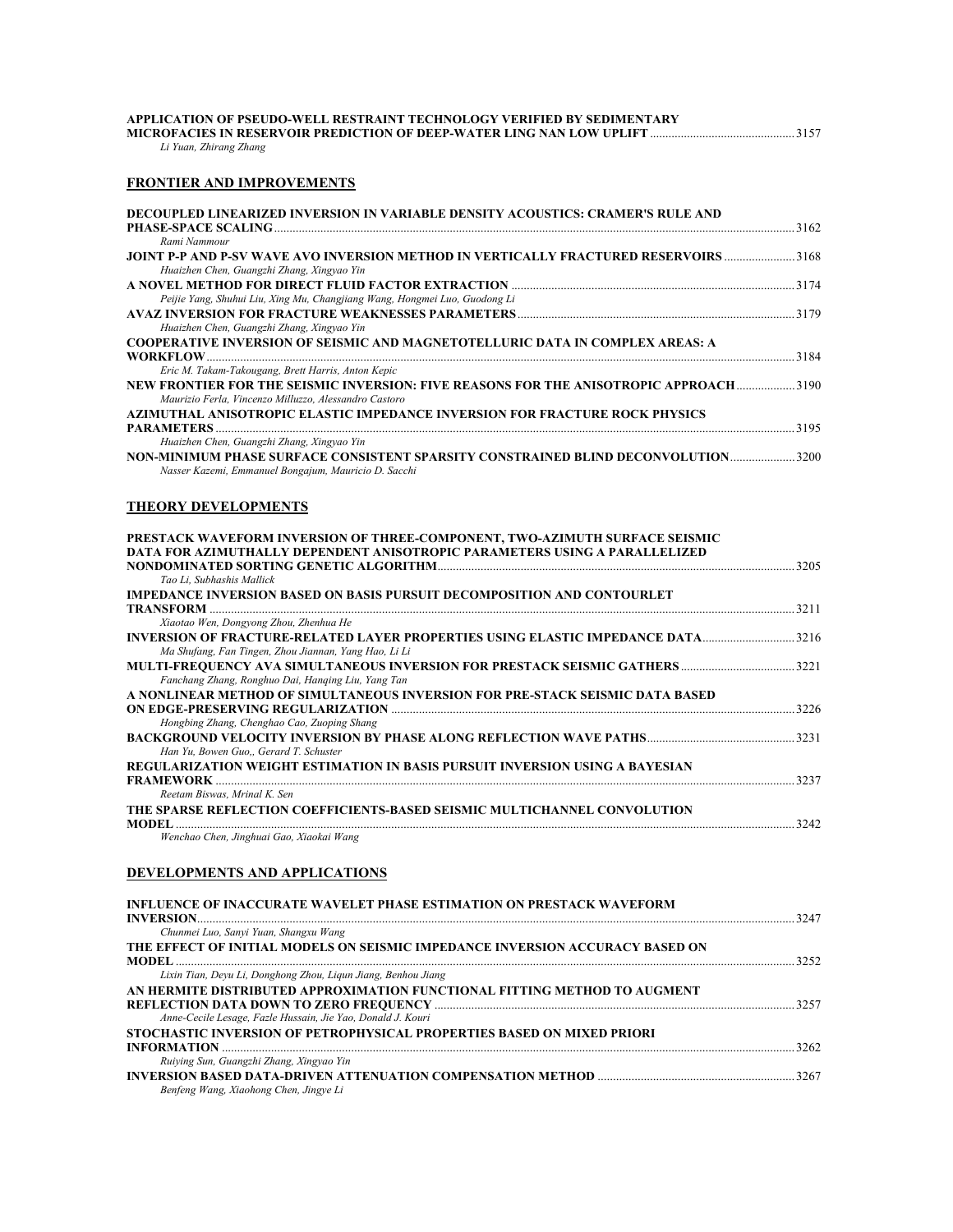| <b>GEOSTATISTICAL SPECTRAL INVERSION: THE THIN LAYER STUDY USING SPECTRAL INVERSION</b> |      |
|-----------------------------------------------------------------------------------------|------|
|                                                                                         | 3272 |
| Donghong Zhou, Bo Wang, Zhanghong Shen, Gang Peng                                       |      |
|                                                                                         |      |
| Jingjie Cao, Yanfei Wang                                                                |      |
| AVA INVERSION USING CONVERTED WAVE OBC DATA: A CASE STUDY FROM THE GULF OF              |      |
| MEXICO                                                                                  | 3282 |
| Itay Rochlin, Ran Bachrach                                                              |      |

#### **FINITE DIFFERENCES**

| FINITE DIFFERENCE MODELING TO EVALUATE THE IMPROVEMENTS ASSOCIATED WITH A<br>MULTICOMPONENT TOWED STREAMER MEASUREMENT IN ESPIRITO SANTO BASIN OFFSHORE                                                  |      |
|----------------------------------------------------------------------------------------------------------------------------------------------------------------------------------------------------------|------|
| <b>BRAZIL</b>                                                                                                                                                                                            | 3287 |
| Franck Le Diagon, Yazil Abbas, Tim Bunting, Juliana Dos Santos, Carlos Montana, Adelson De Oliveira, Gilberto De Lima, Lucas<br>Balancin, Gustavo Basta Silva, Filipe Borges, Glauco Sousa, Roberto Dias |      |
| A STAGGERED-GRID FINITE-DIFFERENCE SCHEME OPTIMIZED IN THE TIME-SPACE DOMAIN FOR                                                                                                                         |      |
|                                                                                                                                                                                                          | 3292 |
| Sirui Tan, Lianjie Huang                                                                                                                                                                                 |      |
| FD INJECTION UTILIZING THE WAVEFIELDS GENERATED BY MARCHENKO REDATUMING: A                                                                                                                               |      |
| TARGET-ORIENTED APPROACH.                                                                                                                                                                                | 3297 |
| Filippo Broggini, Johan O. A. Robertsson                                                                                                                                                                 |      |
| LEAST-SQUARES ROTATED STAGGERED-GRID FINITE-DIFFERENCE MODELING FOR ELASTIC TTI                                                                                                                          |      |
| <b>MEDIA</b>                                                                                                                                                                                             | 3303 |
| Lei Yang, Hong Liu, Hongyong Yan, Guobin Yang                                                                                                                                                            |      |
| OPTIMIZATION OF ROTATED STAGGERED-GRID SCHEME FOR SEISMIC FORWARD MODELING.                                                                                                                              | 3308 |
| Bo Liu, Xingyao Yin, Fengying Yang                                                                                                                                                                       |      |
| A 3D STAGGERED-GRID FINITE DIFFERENCE SCHEME FOR POROELASTIC WAVE EQUATION<br>Yijie Zhang, Jinghuai Gao                                                                                                  | 3313 |
| SOLVING THE 3D ACOUSTIC WAVE-EQUATION ON GENERALIZED STRUCTURED MESHES: A FDTD                                                                                                                           |      |
| <b>APPROACH</b>                                                                                                                                                                                          | 3318 |
| Jeffrey Shragge                                                                                                                                                                                          |      |
| A COMPARISON OF MONOLITHIC METHODS FOR ELASTIC WAVE PROPAGATION IN MEDIA WITH                                                                                                                            |      |
| A FLUID-SOLID INTERFACE                                                                                                                                                                                  | 3323 |
| Jonas D. De Basabe. Mrinal K. Sen                                                                                                                                                                        |      |
|                                                                                                                                                                                                          |      |

## **FINITE ELEMENTS**

| A 3D DISCONTINUOUS GALERKIN METHOD FOR THE PROPAGATION AND SCATTERING OF         |      |
|----------------------------------------------------------------------------------|------|
|                                                                                  | 3329 |
| Ruichao Ye, Maarten V. De Hoop                                                   |      |
| FINITE ELEMENT METHOD FOR SEISMIC MODELING WITH ARBITRARY OUADRILATERAL          |      |
|                                                                                  | 3334 |
| Jianke Zhou, Xingyao Yin                                                         |      |
| A SIMPLE AND ACCURATE DISCONTINUOUS GALERKIN SCHEME FOR MODELING SCALAR-WAVE     |      |
|                                                                                  | 3339 |
| Xiangxiong Zhang, Sirui Tan                                                      |      |
| A SPLIT FORMULATION OF THE NEARLY PERFECTLY MATCHED LAYER FOR AN ACOUSTIC WAVE   |      |
|                                                                                  | 3344 |
| Hyunseo Park, Jaejoon Lee, Kunwoo Lee, Changsoo Shin                             |      |
| A WEIGHTED RUNGE-KUTTA DISCONTINUOUS GALERKIN METHOD FOR WAVEFIELD MODELING 3349 |      |
| He Xijun, Yang Dinghui, Zhou Yanjie                                              |      |
| NUMERICAL SIMULATION OF ACOUSTIC WAVE PROPAGATION IN LAYERED MEDIA WITH A        |      |
|                                                                                  |      |
| Mikhail Artemyev, Richard L. Gibson Jr., Wing Tat Leung                          |      |
| ANISOTROPIC ELASTODYNAMIC SIMULATIONS BY FDM AND SEM ON CURVILINEAR              |      |
| <b>NONMATCHED GRIDS.</b>                                                         | 3361 |
| Leonid Dovgilovich, Ivan Sofronov                                                |      |
| FREQUENCY-DEPENDENT ATTENUATION OF COMPRESSIONAL WAVE IN MULTI-PHASE FLUID-      |      |
| <b>BEARING POROELASTIC RESERVOIRS</b>                                            | 3366 |
| Xuehua Chen, Yijia Li, Di Xu, Bin Li, Xilei He, Zhenhua He, Wen Zou              |      |
|                                                                                  |      |

## **RAY TRACING AND WAVEFIELD EXTRAPOLATION**

| TWO-POINT SEISMIC RAY TRACING IN LAYERED MEDIA USING BENDING | $\sim$ 3371 |
|--------------------------------------------------------------|-------------|
| Yanadet Sripanich, Sergey Fomel                              |             |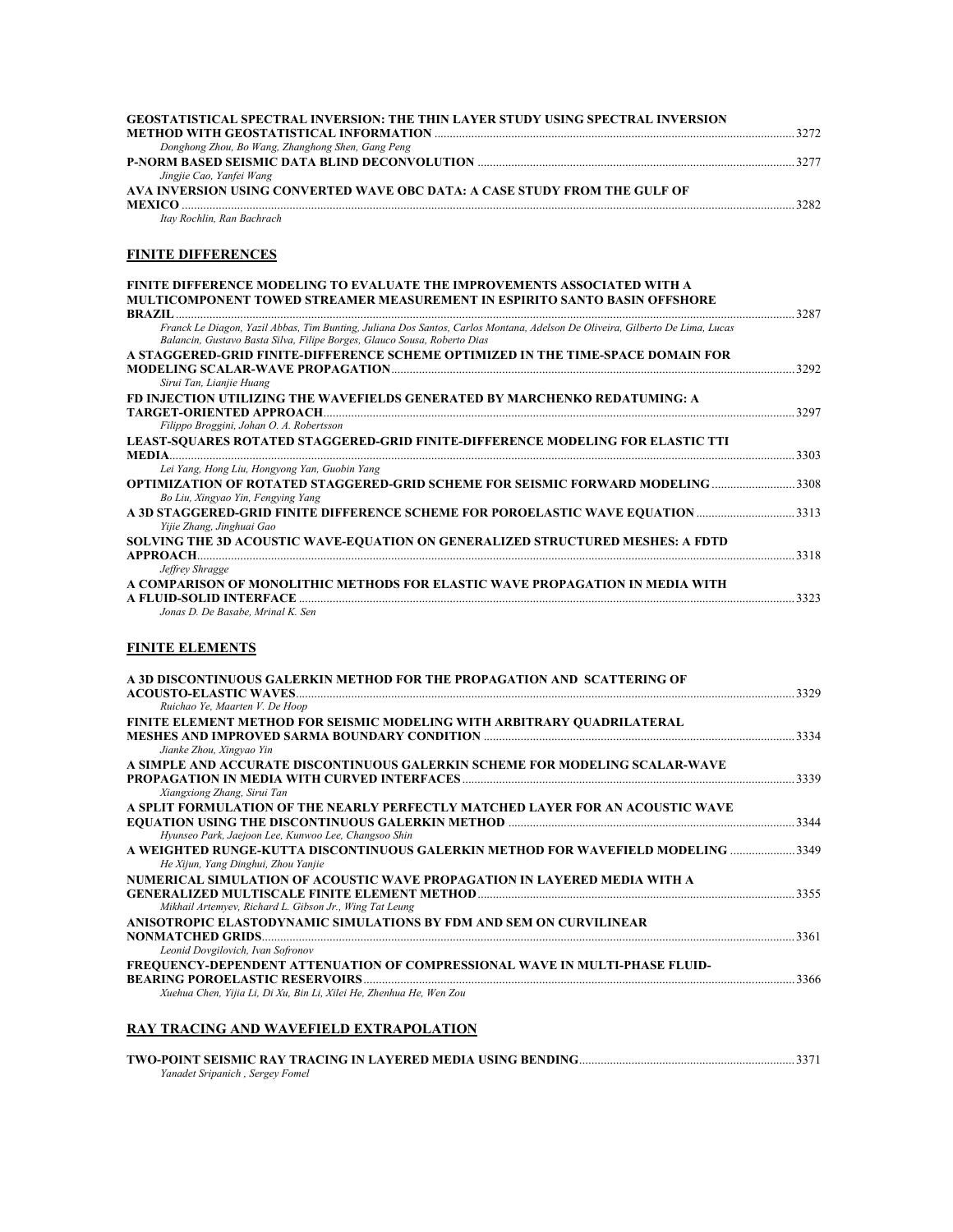| OPTIMIZATION OF COMPUTATIONS IN PROCESSING DOWNHOLE MICROSEISMIC DATA FOR<br>ANISOTROPIC MODELS                                     | 3377 |
|-------------------------------------------------------------------------------------------------------------------------------------|------|
| G. Loginov, A. Duchkov                                                                                                              |      |
| 3-D TRAVELTIME COMPUTATION USING INTERPOLATION OF TRAVELTIME PERTURBATIONS<br>Jianzhong Zhang, Tiehu Zhao, Yunbao Sun, Hua-Wei Zhou | 3382 |
| <b>Bernard Giroux</b>                                                                                                               |      |
| SIMULATING PROPAGATION OF DECOMPOSED ELASTIC WAVES USING LOW-RANK                                                                   |      |
| APPROXIMATE MIXED-DOMAIN INTEGRAL OPERATORS FOR HETEROGENEOUS TRANSVERSELY                                                          |      |
| <b>ISOTROPIC MEDIA</b>                                                                                                              | 3393 |
| Jiubing Cheng, Zedong Wu, Tariq Alkhalifah                                                                                          |      |
| LOWRANK APPROXIMATION FOR TIME DOMAIN VISCOACOUSTIC WAVE EQUATION WITH                                                              |      |
|                                                                                                                                     | 3400 |
| Hanming Chen, Hui Zhou, Shan Ou                                                                                                     |      |
| AN EFFICIENT WAVE EXTRAPOLATION METHOD FOR TILTED ORTHORHOMBIC MEDIA USING                                                          |      |
| EFFECTIVE ELLIPSOIDAL MODELS                                                                                                        | 3406 |
| Umair Bin Waheed, Tariq Alkhalifah                                                                                                  |      |
| ELASTIC WAVEFIELD EXTRAPOLATION BASED ON WAVEFIELD VECTOR DECOMPOSITION AND                                                         |      |
| <b>LOWRANK DECOMPOSITION</b>                                                                                                        | 3411 |
| Sian Hou, Oizhen Du, Gang Fang                                                                                                      |      |

#### **NEW METHODS**

| SMART: ROBUST ABSORBING LAYER AND S-WAVES FILTERING FOR ACOUSTIC ANISOTROPIC            |      |
|-----------------------------------------------------------------------------------------|------|
|                                                                                         |      |
| L. Metivier, R. Brossier, J. Virieux                                                    |      |
| <b>INITIATION OF KRAUKLIS WAVES BY INCIDENT SEISMIC BODY WAVES: NUMERICAL MODELING,</b> |      |
|                                                                                         |      |
| Marcel Frehner, Pei-Ju Rita Shih, Matteo Lupi                                           |      |
| SEISMOELECTRIC INTERFACE RESPONSE SIGNAL BEHAVIOUR IN THIN-BED GEOLOGICAL               |      |
|                                                                                         | 3428 |
| Niels Grobbe, Evert Slob                                                                |      |

#### **VOLUME 5**

| ACOUSTIC HYBRID ONE-WAY, ONE-RETURN PROPAGATOR FOR BLOCKED INHOMOGENEOUS      |      |
|-------------------------------------------------------------------------------|------|
|                                                                               | 3433 |
| Ru-Shan Wu, Bo Chen, Dmitri Lokshtanov                                        |      |
| STABILITY AND ENERGY CONSERVATION FOR SECOND-ORDER ACOUSTIC SYSTEMS FOR VTI   |      |
|                                                                               | 3439 |
| Kenneth P. Bube, Ray Ergas, Tamas Nemeth                                      |      |
| A METHOD TO IMPROVE THE COMPUTATIONAL EFFICIENCY FOR FRACTIONAL LAPLACIAN     |      |
|                                                                               | 3444 |
| Oingging Li, Hui Zhou, Shan Ou, Jia Guo                                       |      |
|                                                                               |      |
| Reynam C. Pestana                                                             |      |
| NUMERICAL SIMULATION OF P-WAVES FOR DIFFERENT FREQUENCIES WITH LATTICE SPRING |      |
|                                                                               | 3454 |
| Muming Xia, Hui Zhou, Oingging Li, Jiang Yuan, Anxin Zuo, Shan Ou             |      |

## **FREQUENCY DOMAIN AND APPLICATIONS**

| Wenvi Hu                                                                              |      |
|---------------------------------------------------------------------------------------|------|
|                                                                                       |      |
| Leonardo Zepeda-Nunez, Russell J. Hewett, Laurent Demanet                             |      |
| <b>PARALLEL IMPLEMENTATION OF A FREQUENCY-DOMAIN ITERATIVE SOLVER FOR 3D ACOUSTIC</b> |      |
|                                                                                       | 3471 |
| Mikhail Belonosov, Maxim Dmitriev, Dmitry Neklyudov, Vladimir Tcheverda               |      |
| AN EFFICIENT ILUT PRECONDITIONER BASED ON DIAGONALLY COMPLEX SHIFTED SYSTEM FOR       |      |
|                                                                                       | 3476 |
| Guangdong Pan                                                                         |      |
| PRACTICAL ASPECTS OF 2.5D FREQUENCY-DOMAIN FINITE-DIFFERENCE MODELLING OF             |      |
|                                                                                       | 3482 |
| Bernard Dovon, Bernard Giroux                                                         |      |
| CARP-CG: A ROBUST PARALLEL ITERATIVE SOLVER FOR FREQUENCY-DOMAIN ELASTIC WAVE         |      |
|                                                                                       | 3487 |
| Y. Li, L. Metivier, R. Brossier, B. Han, J. Virieux                                   |      |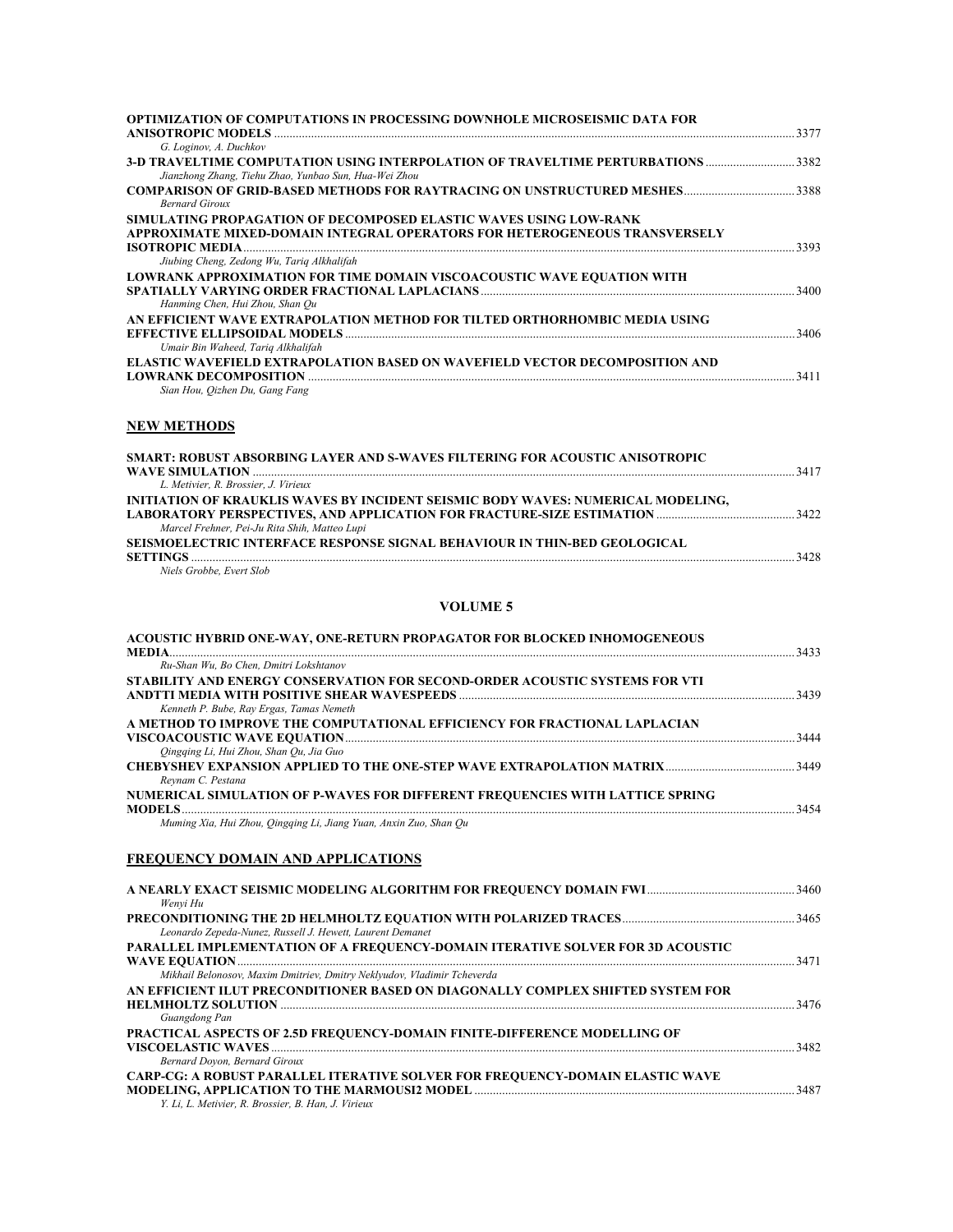|                                                                        | 3493 |
|------------------------------------------------------------------------|------|
| Yitao Pu, Xingyao Yin, Danping Cao                                     |      |
| 3D ELASTIC SIMULATION WITH FLUX CORRECTION TRANSPORT (FCT) FOR GENERAL |      |
|                                                                        | 3498 |
| Juan Wang, Zhenchun Li, Tyson Steve                                    |      |
|                                                                        |      |
|                                                                        |      |

#### **CASE STUDIES AND FINITE DIFFERENCES**

| NUMERICAL STUDY OF THE SEISMIC WAVE FIELDS IN THE TRANSITION ZONE IN WINTER<br>Valery G. Khaidukov, Vadim V. Lisitsa, Vladimir A. Tcheverda, Galina V. Reshetova | 3503 |
|------------------------------------------------------------------------------------------------------------------------------------------------------------------|------|
| <b>BUILDING NEAR-SURFACE MODELS WITH VELOCITY INVERSIONS AND EVALUATING THEIR</b>                                                                                |      |
| IMPACT ON DEPTH IMAGING                                                                                                                                          | 3508 |
| Pavel Golikov, Andrey Bakulin                                                                                                                                    |      |
| BENEFITS OF FREQUENT SEISMIC MONITORING AND COMPUTER SIMULATIONS IN THERMAL                                                                                      |      |
|                                                                                                                                                                  | 3513 |
| Anastasija Cabolova, Jorge L. Lopez, Peter Wills                                                                                                                 |      |
| SIMULATION OF SEISMIC WAVE PROPAGATION IN MODELS WITH COMPLEX FREE-SURFACE AND                                                                                   |      |
| SEA-BED TOPOGRAPHIES BASED ON THE COUPLING OF DISCONTINUOUS GALERKIN METHOD                                                                                      |      |
|                                                                                                                                                                  | 3518 |
| Vadim Lisitsa, Vladimir Tcheverda, Maxim Dmitriev, Andrey Bakulin                                                                                                |      |
| APPLICATIONS OF STAGGERED-GRID FINITE-DIFFERENCE METHOD AND CONVOLUTIONAL                                                                                        |      |
| PERFECTLY MATCHED LAYER FOR SCALAR ARBITRARILY WIDE-ANGLE WAVE EQUATION                                                                                          | 3524 |
| Hanming Chen, Hui Zhou                                                                                                                                           |      |
|                                                                                                                                                                  | 3530 |
| Guowei Zhang, Jinghuai Gao                                                                                                                                       |      |
| <b>OPTIMIZATION OF THE SEISMIC MODELING WITH THE TIME-DOMAIN FINITE-DIFFERENCE</b>                                                                               |      |
| <b>METHOD</b>                                                                                                                                                    | 3536 |
| Vincent Etienne, Thierry Tonellot, Philippe Thierry, Vincent Berthoumieux, Cedric Andreolli                                                                      |      |

## **APPLICATIONS**

| <b>OPTIMIZED FINITE-DIFFERENCE OPERATORS BASED ON CHEBYSHEV AUTO-CONVOLUTION</b>                                                                            |      |
|-------------------------------------------------------------------------------------------------------------------------------------------------------------|------|
| COMBINED WINDOW                                                                                                                                             | 3541 |
| Zhivang Wang, Hong Liu                                                                                                                                      |      |
| <b>SEISMIC MODELING WITH RADIAL BASIS FUNCTION-GENERATED FINITE DIFFERENCES (RBF-FD) 3546</b><br>Bradley Martin, Bengt Fornberg, Amik St-Cyr, Natasha Flyer |      |
| Muhong Zhou, William W. Symes                                                                                                                               |      |
| <b>ELASTIC WAVEFIELD SIMULATION USING SPECTRAL ELEMENT AND FINITE ELEMENT METHODS</b>                                                                       |      |
|                                                                                                                                                             | 3556 |
| Youshan Liu, Jiwen Teng, Haigiang Lan                                                                                                                       |      |
| Zhefeng Wei, Chenghong Zhu, Hongwei Gao, Jianfeng Zhang                                                                                                     |      |
| MODELING ATTENUATION AND DISPERSION OF ACOUSTIC WAVES DUE TO INMISCIBLE FLUIDS IN                                                                           |      |
|                                                                                                                                                             | 3568 |
| Alejandro Duitama Leal, Luis Montes                                                                                                                         |      |
| AZIMUTHAL VARIATIONS OF P-WAVE SEISMIC ATTRIBUTES OVER A HTI MEDIUM: A PHYSICAL                                                                             | 3574 |
| Adrielle Silva, Roseane Marchezi Missagia, Marco Ceia, Joao Paulo Zambrini                                                                                  |      |
| A SEISMIC PHYSICAL MODELING STUDY OF CAVERNOUS CARBONATE RESERVOIRS AT SEISMIC                                                                              |      |
| <b>SCALE</b>                                                                                                                                                | 3579 |
|                                                                                                                                                             |      |

*Chao Xu, Bangrang Di, Jianxin Wei* 

#### **COMPLEX GEOMETRY AND ALIASING**

| Shaowu Wang, Juefu Wang                                                                                                                   |      |
|-------------------------------------------------------------------------------------------------------------------------------------------|------|
| <b>FAST PROGRESSIVE SPARSE TAU-P TRANSFORM FOR REGULARIZATION OF SPATIALLY ALIASED</b>                                                    |      |
|                                                                                                                                           | 3589 |
| Ping Wang, Kawin Nimsaila                                                                                                                 |      |
| 3D JOINT DEGHOSTING AND CROSSLINE INTERPOLATION FOR MARINE SINGLE-COMPONENT                                                               |      |
|                                                                                                                                           | 3594 |
| Ping Wang, Survadeep Ray, Kawin Nimsaila                                                                                                  |      |
| SUCCESSES AND CHALLENGES IN 3D INTERPOLATION AND DEGHOSTING OF SINGLE-                                                                    |      |
| James Rickett                                                                                                                             | 3599 |
| COMPARISON OF 3D TIME-DOMAIN RADON AND MATCHING-PURSUIT FOURIER INTERPOLATION3605<br>Michel Schonewille, Debra Dishberger, Deepak Kapadia |      |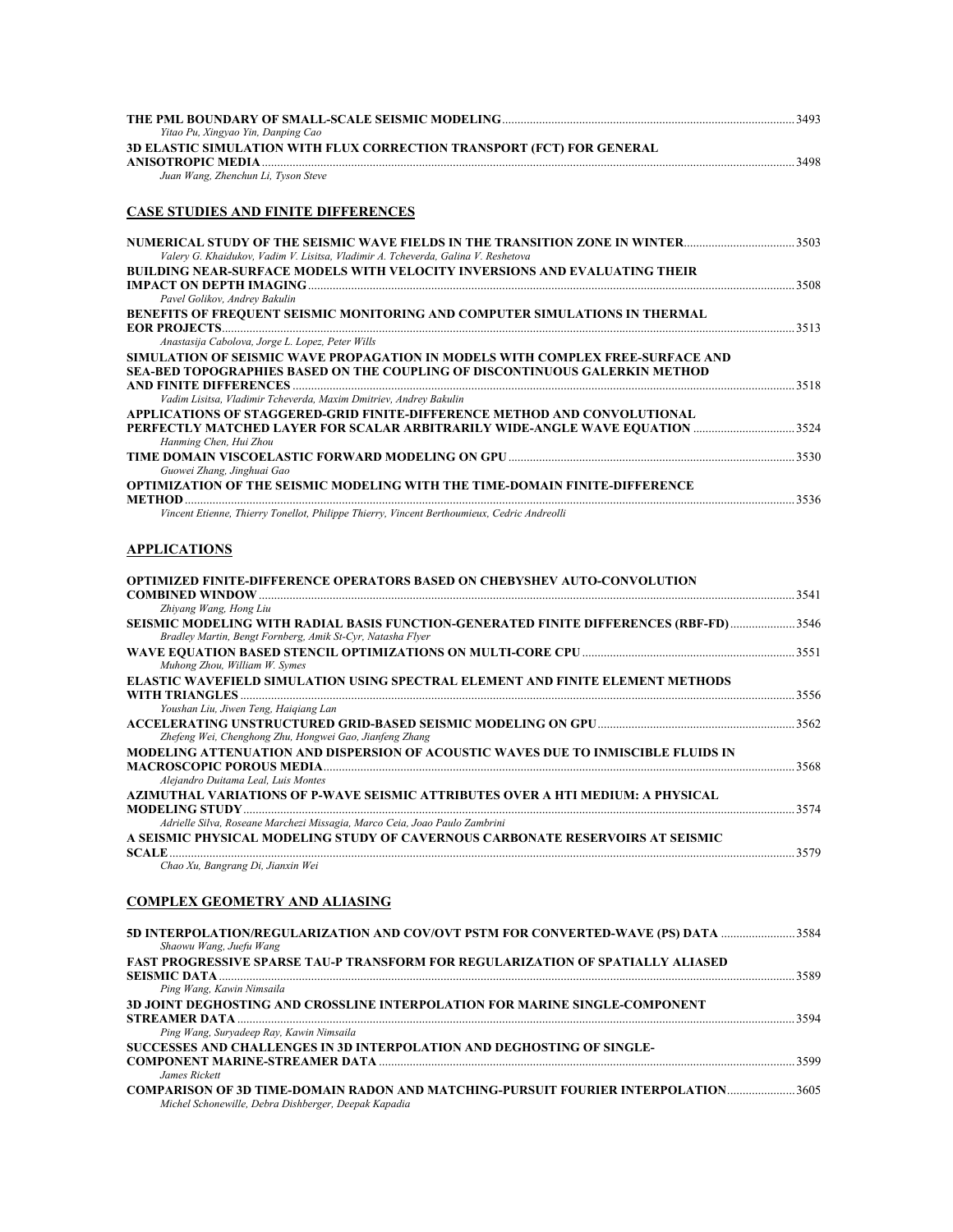| A MULTI-STAGE INVERSION METHOD FOR SIMULTANEOUS SOURCE DEBLENDING OF FIELD DATA<br>Chengbo Li, Charles C. Mosher, Yongchang Ji, Nan Ma, Larry Morley, Joel D. Brewer | 3610 |
|----------------------------------------------------------------------------------------------------------------------------------------------------------------------|------|
| 5D DATA REGULARIZATION USING ENHANCED ANTILEAKAGE FOURIER TRANSFORM                                                                                                  | 3616 |
| Wilfred Whiteside, Manhong Guo, Jun Sun, Bin Wang                                                                                                                    |      |
|                                                                                                                                                                      | 3621 |
| Navid Ghadermarzy, Felix Herrmann, Ozgur Yilmaz                                                                                                                      |      |
| <b>HOMOGENEOUS GREEN'S FUNCTIONS AS A DICTIONARY FOR WAVEFIELD RECONSTRUCTION </b>                                                                                   | 3627 |
| Paolo Terenghi                                                                                                                                                       |      |
| ANTI-ALIASING DURING MULTIPLE ATTENUATION WITH 3D CRS-OIS INTERPOLATION                                                                                              |      |
| TECHNIQUE: A CASE HISTORY FROM THE DEEP-WATER DATA ACQUIRED IN THE SOUTH CHINA                                                                                       |      |
| Xiao-Jiang Wang, Chun-Cheng Liu, Bao-Shu Chen, Kai Yang                                                                                                              | 3632 |
| WAVELET BASED INTERPOLATION BY MATCHING PURSUIT AND MULTICOMPONENT STREAMER                                                                                          |      |
|                                                                                                                                                                      | 3637 |
| Jihun Choi, Joongmoo Byun, Soon Jee Seol, Young Kim                                                                                                                  |      |
| MIGRATION-BASED SEISMIC TRACE INTERPOLATION OF SPARSE CONVERTED PHASE MICRO-                                                                                         |      |
| <b>SEISMIC DATA</b>                                                                                                                                                  | 3642 |
| Andrey H. Shabelansky, Alison Malcolm, Michael Fehler, William L. Rodi                                                                                               |      |
| APPLICATION OF 3D POCS INTERPOLATION METHOD ON THE IRREGULAR SEISMIC DATA                                                                                            |      |
|                                                                                                                                                                      | 3648 |
| Dong Li, Lixin Wang, Zhaotao Xu, Xiaopeng Zheng, Jie Mu                                                                                                              |      |
| STATIONARY PHASE ANALYSIS OF THE INTERFEROMETRIC INTERPOLATION APPLIED TO                                                                                            | 3653 |
| <b>DIPPING REFLECTORS</b><br>Ricardo Biloti, Antonio J. Ortolan                                                                                                      |      |
| MINIMUM WEIGHTED NORM INTERPOLATION WITH AN ANGULAR WEIGHTED DECONVOLVED                                                                                             |      |
| <b>PRIOR</b>                                                                                                                                                         | 3658 |
| Mark Ng, Dan Negut                                                                                                                                                   |      |
| <b>IRREGULAR SEISMIC DATA RECONSTRUCTION USING A PERCENTILE-HALF-THRESHOLDING</b>                                                                                    |      |
| <b>ALGORITHM</b>                                                                                                                                                     | 3663 |
| Keling Chen, Yangkang Chen, Peidong Shi, Yanyan Wang                                                                                                                 |      |
|                                                                                                                                                                      |      |

## **IMAGING DEEP AND OBSCURED TARGETS**

| <b>COMBINING PARTIAL TIME MIGRATION AND PRESTACK DATA ENHANCEMENT: A USEFUL TOOL</b>                       |      |
|------------------------------------------------------------------------------------------------------------|------|
| FOR SUBSALT IMAGING                                                                                        | 3669 |
| Y. Yang, C. Vanelle, D. Gajewski                                                                           |      |
|                                                                                                            | 3674 |
| Marcelo Benabentos, Adeniyi Saanumi, Gregory Smith                                                         |      |
|                                                                                                            |      |
| Elizabeth Beal, Edward Salo, Chris Corcoran                                                                |      |
|                                                                                                            |      |
| Ian F. Jones, Ian Davison                                                                                  |      |
| UNLOCKING THE FULL POTENTIAL OF BROADBAND DATA WITH ADVANCED PROCESSING AND                                |      |
|                                                                                                            | 3689 |
| Joe Zhou, Jingyu Li, Henry Ng, Sergey Birdus, Teng Keat Huat, Phan Ying Peng, Jason Sun, He Yi, Peter Chia |      |
| IMPACT OF ULTRA-LONG OFFSETS ON TOMOGRAPHY AND SUBSALT IMAGING IN DEEP-WATER                               |      |
| <b>GULF OF MEXICO.</b>                                                                                     | 3694 |
| Minshen Wang, Yunfeng Li, Qiaofeng Wu                                                                      |      |
| MIGRATION IMAGING ENHANCEMENT THROUGH OPTIMIZED ALIGNMENT OF VECTOR IMAGE                                  |      |
| <b>PARTITIONS</b>                                                                                          | 3699 |
| Kun Jiao, Xin Cheng, Dong Sun, Denes Vigh                                                                  |      |
| SEISMIC WHILE-DRILLING DETECTION USING A JOINT HIGHER-ORDER CORRELATION AND                                |      |
| <b>CONVOLUTION CONCEPT</b>                                                                                 | 3704 |
| Yaping Zhu, Ivar Brevik                                                                                    |      |

#### **INVERSION AND IMAGING**

| <b>ESTIMATION OF O-FACTOR BASED ON PRESTACK CMP GATHERS AND ITS APPLICATION TO</b>       |      |
|------------------------------------------------------------------------------------------|------|
|                                                                                          | 3709 |
| Sam Zandong Sun, Yonggang Wang, Xuekai Sun, Hangyu Yue, Wenkui Yang, Chenjian Li         |      |
| <b>BROADBAND LEAST-SOUARES REVERSE TIME MIGRATION FOR COMPLEX STRUCTURE IMAGING 3715</b> |      |
| Chong Zeng, Shuqian Dong, Jian Mao, Bin Wang                                             |      |
| <b>BAND-LIMITED IMPEDANCE PERTURBATION INVERSION USING CROSS-CORRELATIVE LEAST-</b>      |      |
|                                                                                          | 3720 |
| Lian Duan, Lingzi Peng, Yu Zhang                                                         |      |
| ROBUST O TOMOGRAPHIC INVERSION THROUGH ADAPTIVE EXTRACTION OF SPECTRAL                   |      |
|                                                                                          | 3726 |
| Kefeng Xin, Yi He, Yi Xie, Weiquan Xu, Ming Wang                                         |      |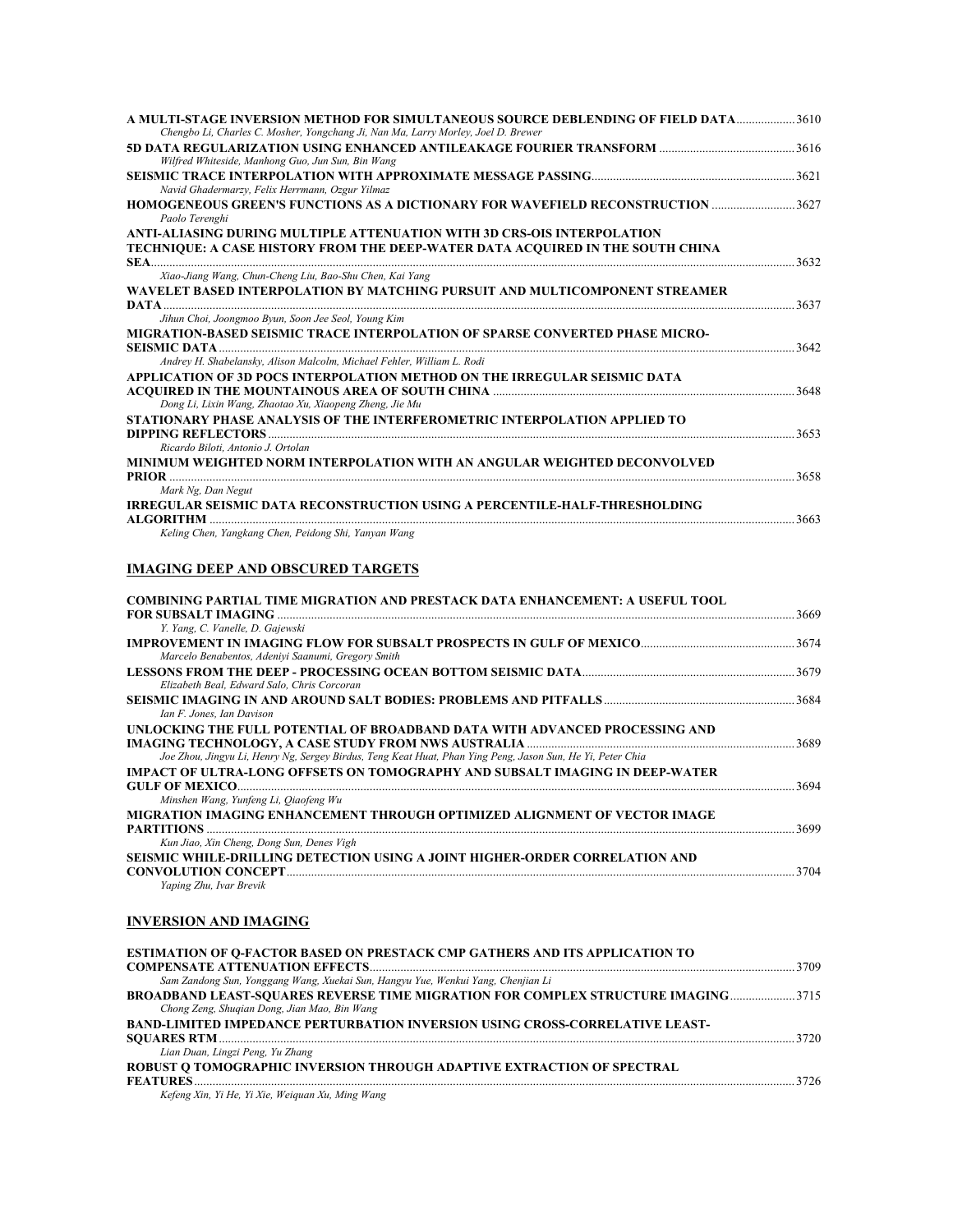| S. Ahmad Zamanian, William L. Rodi, Michael C. Fehler, Jonathan A. Kane            |      |
|------------------------------------------------------------------------------------|------|
| THE POSSIBILITIES OF LINEARIZED INVERSION OF INTERNALLY SCATTERED SEISMIC DATA3737 |      |
| Ali Aldawood, Tariq Alkhalifah, Ibrahim Hoteit, Mohammed Zuberi, George Turkiyyah  |      |
|                                                                                    |      |
| C. Li, J. P. Huang, Z. C. Li, O. Y. Li                                             |      |
|                                                                                    | 3747 |

*Oleg V. Poliannikov, Alison E. Malcolm* 

### **ADVANCED MIGRATION ALGORITHMS**

| RANDOMIZED HSS ACCELERATION FOR FULL-WAVE-EQUATION DEPTH STEPPING MIGRATION 3752<br>Lina Miao, Polina Zheglova, Felix J. Herrmann |      |
|-----------------------------------------------------------------------------------------------------------------------------------|------|
|                                                                                                                                   | 3757 |
| Yi Shen, Biondo Biondi, Robert Clapp, Dave Nichols                                                                                |      |
| RTM IMAGING CONDITION USING IMPEDANCE SENSITIVITY KERNEL COMBINED WITH                                                            |      |
| <b>POYNTING VECTOR</b>                                                                                                            | 3763 |
| Reynam C. Pestana, Adriano W. G. Dos Santos, Edvaldo S. Araujo                                                                    |      |
| MIGRATION OPTIMIZATION THROUGH LOCAL PHASE ALIGNMENT OF PARTIAL MIGRATION                                                         |      |
|                                                                                                                                   | 3769 |
| Uwe Albertin, Linbin Zhang                                                                                                        |      |
|                                                                                                                                   | 3774 |
| John T. Etgen, Chunlei Chu, Tongning Yang, Madhav Vyas                                                                            |      |
|                                                                                                                                   |      |
| Hong Liu, Lu Liu                                                                                                                  |      |
|                                                                                                                                   |      |
| Jie Hou, William W. Symes                                                                                                         |      |
|                                                                                                                                   |      |
| Robert G. Clapp                                                                                                                   |      |

#### **IMAGING APPLICATIONS**

| AN APPROACH TO COMPENSATE FOR ATTENUATION EFFECTS IN REVERSE-TIME MIGRATION 3796    |      |
|-------------------------------------------------------------------------------------|------|
| Tievuan Zhu                                                                         |      |
|                                                                                     |      |
| N. D. Whitmore, Sean Crawley, Chaoguang Zhu, Armando Sosa                           |      |
| SUB-BASALT IMAGING IN THE FAROE-SHETLAND BASIN USING CSEM AND MT DATA TO            |      |
|                                                                                     | 3806 |
| Martin Panzner, Wiktor Waldemar Weibull, Jan Petter Morten                          |      |
|                                                                                     | 3811 |
| Tong W. Fei, Yi Luo, Fuhao Oin                                                      |      |
|                                                                                     |      |
| Oie Zhang                                                                           |      |
|                                                                                     | 3821 |
| Stewart A. Levin, Fritz Foss                                                        |      |
| A SUCCESSFUL STRATEGY FOR PARAMETERIZING ANISOTROPIC DEPTH IMAGING IN A SAUDI       |      |
| ARABIAN UNCONVENTIONAL EXPLORATION AREA                                             | 3826 |
| Duryodhan Epili, Mohammad S. Bannagi, Mark E. Taylor, Asaad E. Alzawwad             |      |
| <b>COMBINING SOURCE DIRECTION VECTORS WITH WAVEFIELD DECOMPOSITION TO CALCULATE</b> |      |
|                                                                                     | 3831 |
| Chen Tang                                                                           |      |

#### **KIRCHHOFF AND BEAM MIGRATIONS**

| HIGH RESOLUTION BEAM FORMING FOR 3D COMMON OFFSET KIRCHHOFF BEAM MIGRATION3837     |      |
|------------------------------------------------------------------------------------|------|
| Bangyu Wu, Zhaolin Zhu, Hui Yang, Are Osen, Jiangtao Hu, Huazhong Wang             |      |
| COMPARATIVE STUDY OF DIP-ANGLE DOMAIN GAUSSIAN BEAM MIGRATION AND KIRCHHOFF        |      |
|                                                                                    | 3842 |
| Sam Zandong Sun, Yubao Liu, Xuekai Sun, Dong Zhang, Chenjian Li                    |      |
| <b>COMPARISON OF SEISMIC DIFFRACTION IMAGING TECHNIQUES: ANTI-STATIONARY PHASE</b> |      |
|                                                                                    | 3847 |
| Xiaofeng Li, Zhenchun Li, Jianping Huang, Xue Kong                                 |      |
| AMPLITUDE-PRESERVED GAUSSIAN BEAM MIGRATION BASED ON WAVE FIELD APPROXIMATION      |      |
|                                                                                    |      |
| J. D. Yang, J. P. Huang, X. Wang, Z. C. Li                                         |      |
|                                                                                    |      |
| Xiang Xiao, Feng Hao, Bin Wang, Fangxiang Jiao, Wenlong Ni, Alex Yeh, Xinyi Sun    |      |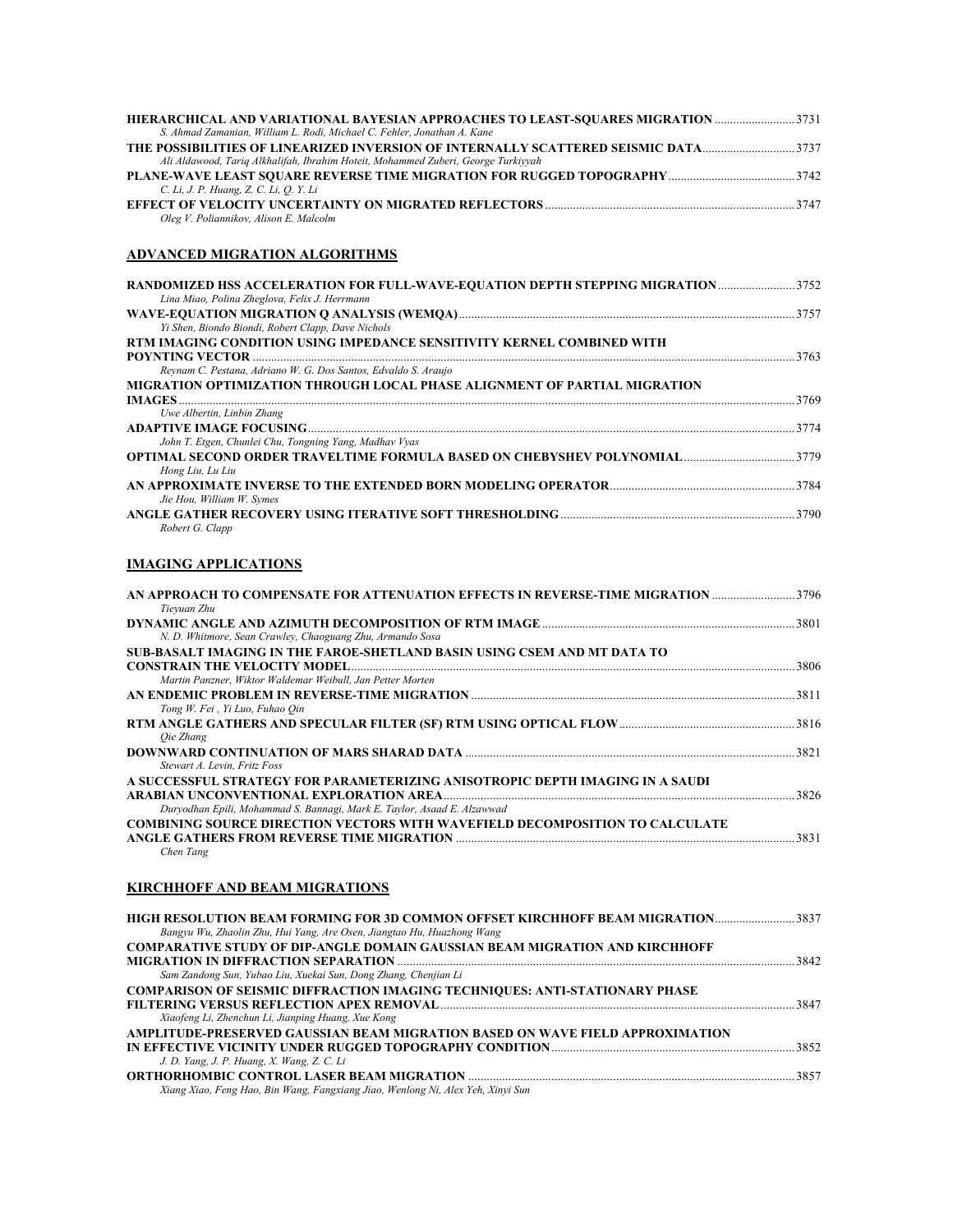| Luke Decker, Alexander Klokov                                                        |      |
|--------------------------------------------------------------------------------------|------|
| <b>EXTENDING PASSIVE SEISMIC IMAGING TO ACCOUNT FOR SOURCE MECHANISM EFFECTS3868</b> |      |
| Aleksandar Jeremic, Julia Kurpan, Michael Thornton, Michael Mueller                  |      |
|                                                                                      | 3872 |
| Xiang Xiao, Feng Hao, Christopher Egger, Bin Wang, Fangxiang Jiao, Xinling Wang      |      |

#### **SPECIAL APPLICATIONS FOR IMAGING**

| <b>OPTICAL FLOW EQUATION BASED IMAGING CONDITION FOR ELASTIC REVERSE TIME</b>       |      |
|-------------------------------------------------------------------------------------|------|
| <b>MIGRATION</b>                                                                    | 3877 |
| Chaoshun Hu. Uwe Albertin. Thor Johnsen                                             |      |
| USING SOLID-STATE DRIVES TO OVERCOME IO CHALLENGES IN REVERSE TIME MIGRATION - A    |      |
|                                                                                     | 3882 |
| Alex Loddoch, Clint Schrader, Craig Connor                                          |      |
|                                                                                     | 3887 |
| Sheng Xu, Hongbo Zhou                                                               |      |
|                                                                                     | 3892 |
| Bing Tang, Sheng Xu, Hongbo Zhou                                                    |      |
| <b>FREQUENCY-DOMAIN REVERSE-TIME MIGRATION WITH A SPARSE-FREQUENCY SAMPLING3898</b> |      |
| Siwei Li, Sergey Fomel, Hejun Zhu                                                   |      |
|                                                                                     | 3905 |
| Shohei Minato, Ranajit Ghose                                                        |      |
| REJUVENATION OF REGIONAL 2D DATA IN THE CAMPOS BASIN, OFFSHORE BRAZIL THROUGH       |      |
|                                                                                     | 3910 |
| Cristina Reta-Tang, Walter Conway, James Keay, Diane Yang, Xinyi Sun                |      |
|                                                                                     | 3915 |
| Sang Yong Suh                                                                       |      |

#### **MULTIPLES AND STATICS**

| A. J. Berkhout. D. J. Verschuur                                                                         |      |
|---------------------------------------------------------------------------------------------------------|------|
|                                                                                                         |      |
| Yunsong Huang, Xin Wang, Gerard T. Schuster                                                             |      |
|                                                                                                         |      |
| Shaoping Lu, N. D. Whitmore, A. A. Valenciano, Nizar Chemingui                                          |      |
|                                                                                                         |      |
| M. Davydenko, D. J. Verschuur                                                                           |      |
|                                                                                                         |      |
| Alejandro A. Valenciano, Sean Crawley, Elena Klochikhina, Nizar Chemingui, Shaoping Lu, Dan N. Whitmore |      |
|                                                                                                         | 3946 |
| Dongliang Zhang, Xin Wang, Yunsong Huang, Gerard Schuster                                               |      |
|                                                                                                         |      |
| Yibo Wang, Yikang Zheng, Xu Chang, Zhenxing Yao                                                         |      |
| ILLUMINATION COMPENSATION USING POYNTING VECTORS, WITH SPECIAL TREATMENT FOR                            |      |
| <b>MULTIPLES</b>                                                                                        | 3956 |
| Alan Richardson, Alison E. Malcolm                                                                      |      |

## **LEAST SQUARES**

| Jiangtao Hu, Huazhong Wang                                                      |      |
|---------------------------------------------------------------------------------|------|
| <b>LEAST-SOUARES REVERSE-TIME MIGRATION USING ONE-STEP TWO-WAY WAVE</b>         |      |
|                                                                                 |      |
| Junzhe Sun, Sergey Fomel, Jingwei Hu                                            |      |
|                                                                                 |      |
| Xin Wang, Wei Dai, Yunsong Huang, Gerard T. Schuster                            |      |
|                                                                                 |      |
| Simon Luo, Dave Hale                                                            |      |
| A CROSS-CORRELATION OBJECTIVE FUNCTION FOR LEAST-SOUARES MIGRATION AND VISCO-   |      |
|                                                                                 | 3985 |
| Gauray Dutta, Mrinal Sinha, Gerard T, Schuster                                  |      |
| <b>IMAGING INCOMPLETE DATA AND SIMULTANEOUS-SOURCE DATA USING LEAST-SOUARES</b> |      |
|                                                                                 |      |
| Zhiguang Xue, Yangkang Chen, Sergey Fomel, Junzhe Sun                           |      |
|                                                                                 |      |
| Junzhe Sun, Sergey Fomel, Tieyuan Zhu                                           |      |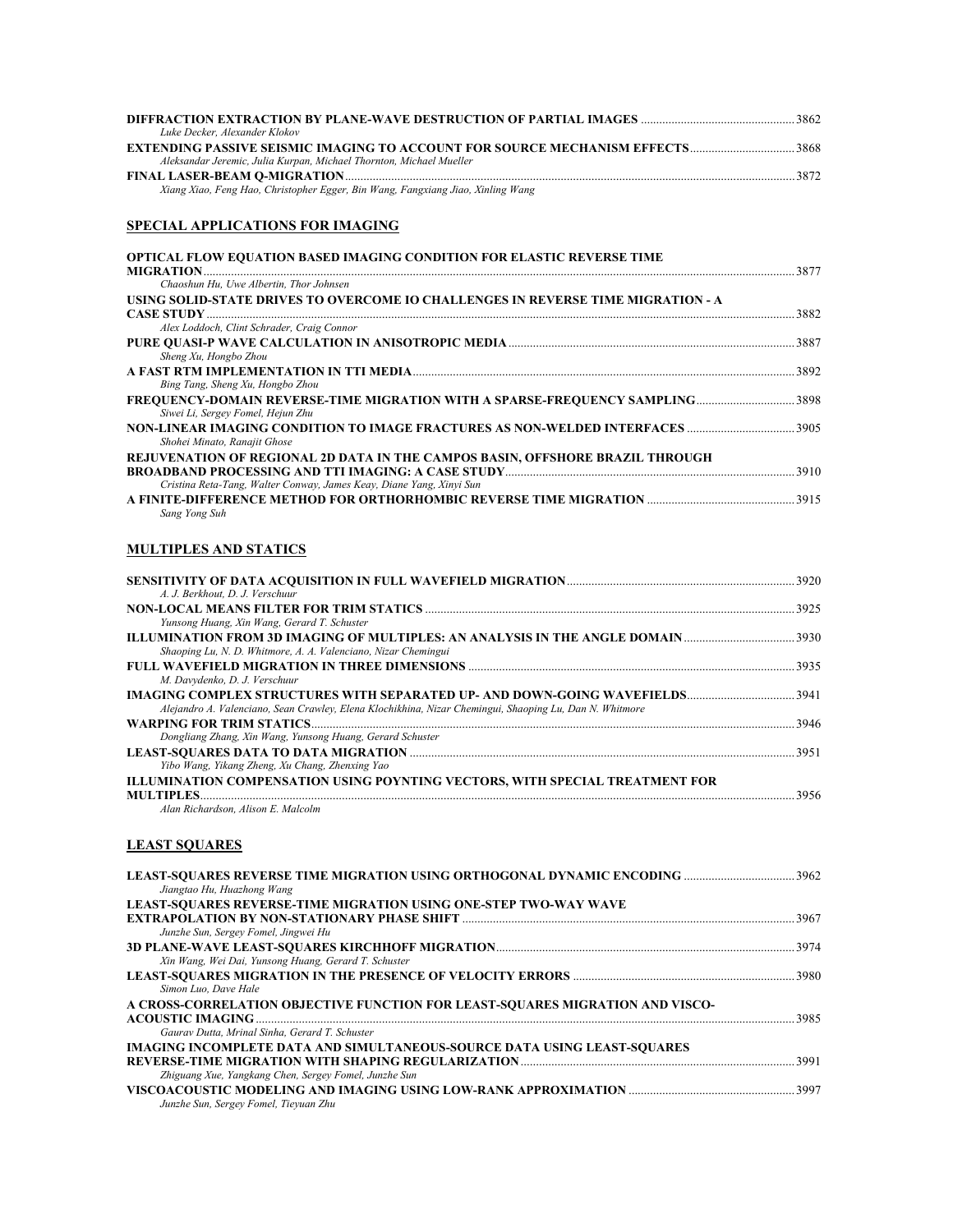| STOCHASTIC CONJUGATE GRADIENT METHOD FOR LEAST-SOUARE SEISMIC INVERSION<br><b>PROBLEMS</b> | 4003 |
|--------------------------------------------------------------------------------------------|------|
| Wei Huang, Hua-Wei Zhou                                                                    |      |
| <b>COMPUTATIONAL ASPECTS OF RTM</b>                                                        |      |
| Vitor Nunes, Susan E. Minkoff                                                              |      |
|                                                                                            |      |
| Jinghuai Gao, Pengliang Yang, Baoli Wang                                                   |      |
|                                                                                            |      |
| Jie Hou, Biaolong Hua, Fuchun Gao                                                          |      |
|                                                                                            |      |

**DOUBLE PLANE WAVE REVERSE TIME MIGRATION IN THE TIME DOMAIN** ....................................................................4032

| ATTENUATING CROSSTALK IN BLENDED REVERSE TIME MIGRATION VIA M-ESTIMATORS         | 4038      |
|----------------------------------------------------------------------------------|-----------|
| Robert Ferner, Mauricio D. Sacchi                                                |           |
| ACCURATE SOURCE-WAVEFIELD RECONSTRUCTION FOR LARGE-SCALE 3D REVERSE-TIME         |           |
| <b>MIGRATION</b>                                                                 | 4043      |
| Sirui Tan, Lianjie Huang                                                         |           |
| EFFICIENT ELASTIC REVERSE-TIME MIGRATION FOR DECOMPOSED P-WAVEFIELD USING STRESS |           |
|                                                                                  | $A\Omega$ |
| Jiho Ha, Sungryul Shin, Wookeen Chung, Changsoo Shin                             |           |
|                                                                                  |           |
|                                                                                  |           |

#### **RELATING TO IMAGING**

*Nanxun Dai, Wei Wu, Huafeng Liu* 

*Zeyu Zhao, Paul L. Stoffa, Mrinal K. Sen* 

| A055. 4055. INTERNAL MULTIPLE SUPPRESSION BY ADAPTIVE MARCHENKO REDATUMING   |      |
|------------------------------------------------------------------------------|------|
| Joost Van Der Neut, Kees Wapenaar, Jan Thorbecke, Ivan Vasconcelos           |      |
| AUTOFOCUSING IMAGING: IMAGING WITH PRIMARIES, INTERNAL MULTIPLES AND FREE-   |      |
|                                                                              | 4060 |
| S. Singh, R. Snieder, J. Behura, J. Van Der Neut, K. Wapenaar, E. Slob       |      |
| RECOVERING THE REFLECTIVITY MATRIX AND ANGLE-DEPENDENT PLANE-WAVE REFLECTION |      |
|                                                                              |      |
| Alba Ordonez, Walter Sollner, Tilman Kluver, Leiv J. Gelius                  |      |
|                                                                              | 4071 |
| Yuting Duan, Paul Sava                                                       |      |
|                                                                              |      |
| Dongliang Zhang                                                              |      |
| ONE-WAY WAVE EQUATION BASED SURFACE-RELATED MULTIPLES MIGRATION OF MARINE    |      |
| DATA                                                                         | 4082 |
| Ye Yueming, Zhuang Xijin, Li Zhenchun                                        |      |
| A METHOD TO SUPPRESS SPURIOUS MULTIPLES IN VIRTUAL-SOURCE GATHERS RETRIEVED  |      |
| 1087 - 4087 USING SEISMIC INTERFEROMETRY WITH REFLECTION DATA                |      |
| Boris Boullenger, Kees Wapenaar, Deyan Draganov                              |      |
|                                                                              | 4092 |
| Philippe B. A. Caprioli, Xiang Du, Robin P. Fletcher, Ivan Vasconcelos       |      |
|                                                                              |      |

#### **SRME AND ISS**

| AN ALTERNATIVE WORKFLOW FOR DEMULTIPLE AND PZ SUMMATION FOR TWO COMPONENT<br>4103<br>Riaz Alai, Shivaji Maitra<br><b>INCORPORATING STREAMER DATA FOR OBN FREE-SURFACE MULTIPLE PREDICTION - A CASE</b> |  |
|--------------------------------------------------------------------------------------------------------------------------------------------------------------------------------------------------------|--|
|                                                                                                                                                                                                        |  |
|                                                                                                                                                                                                        |  |
| 4108                                                                                                                                                                                                   |  |
| Rui Zhong, Shuo Ji, Yi Xuan, James Chao                                                                                                                                                                |  |
| CASCADED INTERNAL MULTIPLE ATTENUATION WITH INVERSE SCATTERING SERIES: WESTERN                                                                                                                         |  |
| 4113                                                                                                                                                                                                   |  |
| Frederico Xavier De Melo, Murad Idris, Zhiming James Wu, Clement Kostov                                                                                                                                |  |
| 4118<br>Oiang Fu, Arthur B. Weglein                                                                                                                                                                    |  |
| INCLUDING HIGHER-ORDER INVERSE SCATTERING SERIES TERMS TO ADDRESS A SERIOUS                                                                                                                            |  |
| SHORTCOMING/PROBLEM OF THE INTERNAL-MULTIPLE ATTENUATOR: EXEMPLIFYING THE                                                                                                                              |  |
| 4124<br><b>PROBLEM AND ITS RESOLUTION EXECUTION AND RESOLUTION</b><br>Chao Ma, Arthur B. Weglein                                                                                                       |  |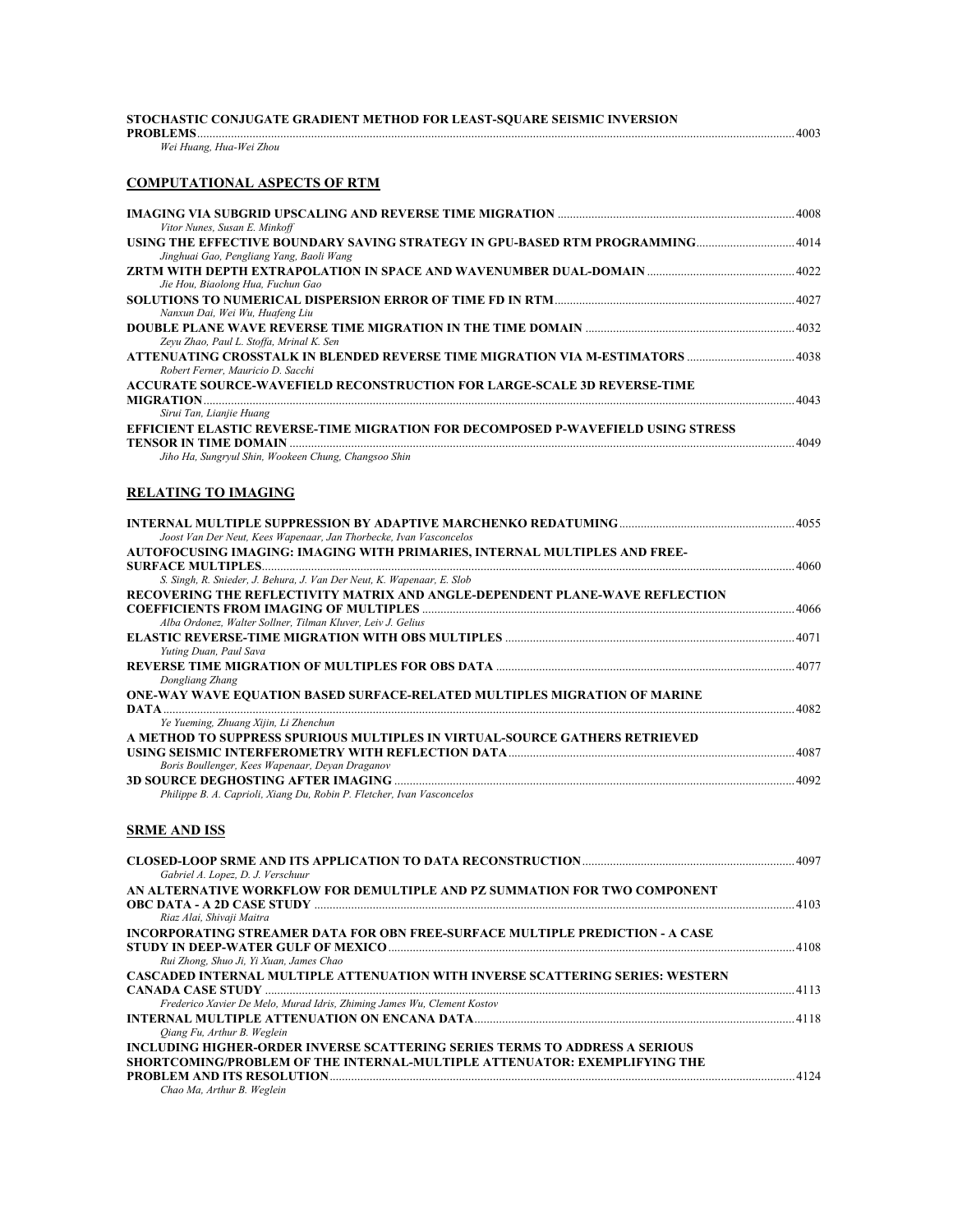| THE FIRST TEST AND EVALUATION OF THE INVERSE SCATTERING SERIES INTERNAL MULTIPLE |      |
|----------------------------------------------------------------------------------|------|
|                                                                                  | 4130 |
| Jing Wu, Arthur B. Weglein                                                       |      |
|                                                                                  | 4135 |
| Pan Pan. Kris Innanen                                                            |      |

#### **VARIOUS APSECTS**

| Yang Liu, Sergey Fomel                                                                                                 | 4140 |
|------------------------------------------------------------------------------------------------------------------------|------|
|                                                                                                                        |      |
| Barry Hung, Min Wang, Kunlun Yang, Xiang Wu                                                                            |      |
| Weigiang Sun, Huazhong Wang<br>MITIGATING DATA GAPS IN THE ESTIMATION OF PRIMARIES BY SPARSE INVERSION WITHOUT         |      |
| Tim T. Y. Lin. Felix J. Herrmann                                                                                       | 4157 |
| NON-GAUSSIANITY BASED TIME VARYING PREDICTIVE DECONVOLUTION FOR MULTIPLE<br><b>REMOVAL</b>                             | 4162 |
| Lei Liu, Wenkai Lu<br>A HYBRID L <sub>1</sub> /L <sub>2</sub> -NORM SCHEME WITH AN ADAPTIVE WEIGHT FACTOR FOR MULTIPLE |      |
| <b>SUBTRACTION</b><br>Xinwu Huang, Huawei Zhou                                                                         | 4167 |
|                                                                                                                        | 4172 |
| Jun Yan, Hong Liu<br>Juefu Wang, Shaowu Wang                                                                           | 4178 |

## **MARINE NOISE MITIGATION**

| Charlotte Sanchis, Thomas Elboth                                                                                                                                                                              |      |
|---------------------------------------------------------------------------------------------------------------------------------------------------------------------------------------------------------------|------|
| 816NAL-PROTECTED NOISE ATTENUATION FOR MULTIMEASUREMENT TOWED-STREAMER DATA  4188<br>Susanne Rentsch, Sergey Bodyakin, Libby Polanco Espezua, Lukasz Budyn, Peter Watterson, Wouter Gerrit Brouwer, Ali Ozbek |      |
| ATTENUATION OF TURN NOISE IN MARINE TOWED STREAMER DATA WITH THE COHERENCE-                                                                                                                                   |      |
| Can Peng                                                                                                                                                                                                      |      |
| Necati Gulunav                                                                                                                                                                                                |      |
| Kai Lu, Abdullah Althevab, Gerard T. Schuster                                                                                                                                                                 |      |
| Parsa Bakhtiari Rad, Benjamin Schwarz, Claudia Vanelle, Dirk Gajewski                                                                                                                                         |      |
| Suryadeep Ray, Zhigang Zhang, Zhan Fu, Lijun Liu, Ping Wang                                                                                                                                                   | 4213 |
| SI ATTENUATION AS PART OF SIMULTANEOUS SOURCE ACOUISITION: GOM FIELD DATA<br>EXERCISE                                                                                                                         | 4218 |
| R. H. Baardman, Jack Kinkead, Ruth Loyd, Roald G. Van Borselen                                                                                                                                                |      |

## **DEGHOSTING AND DESIGNATURE**

| <b>BROADBAND PROCESSING IN THE NORWEGIAN BARENTS SEA - PRACTICAL ASPECTS OF</b> |      |
|---------------------------------------------------------------------------------|------|
| Anthony Hardwick, Hassan Masoomzadeh, Jan Gromotka, Peter Cox, Rachel Gilbert   |      |
| <b>OPTIMAL DEGHOSTING ROBUST TO NONSTATIONARY NOISE FROM MULTIMEASUREMENT</b>   |      |
|                                                                                 |      |
| Yousif I. Kamil, Philippe Caprioli                                              |      |
|                                                                                 |      |
| Yousif I. Kamil, Nizare El Yadari, Massimiliano Vassallo                        |      |
|                                                                                 |      |
| Oiaofeng Wu, Chang-Chun Lee, Wei Zhao, Ping Wang, Yunfeng Li                    |      |
|                                                                                 |      |
| Endrias G. Asgedom, Okwudili Chuks Orji, Walter Sollner                         |      |
| DEGHOSTING OF ARBITRARILY DEPTH-VARYING MARINE HYDROPHONE STREAMER DATA BY      |      |
|                                                                                 | 4248 |
| Johan O. A. Robertsson, Lasse Amundsen, Orjan Pedersen                          |      |
|                                                                                 |      |
| Chang-Chun Lee, Yunfeng Li, Suryadeep Ray, Gordon Poole                         |      |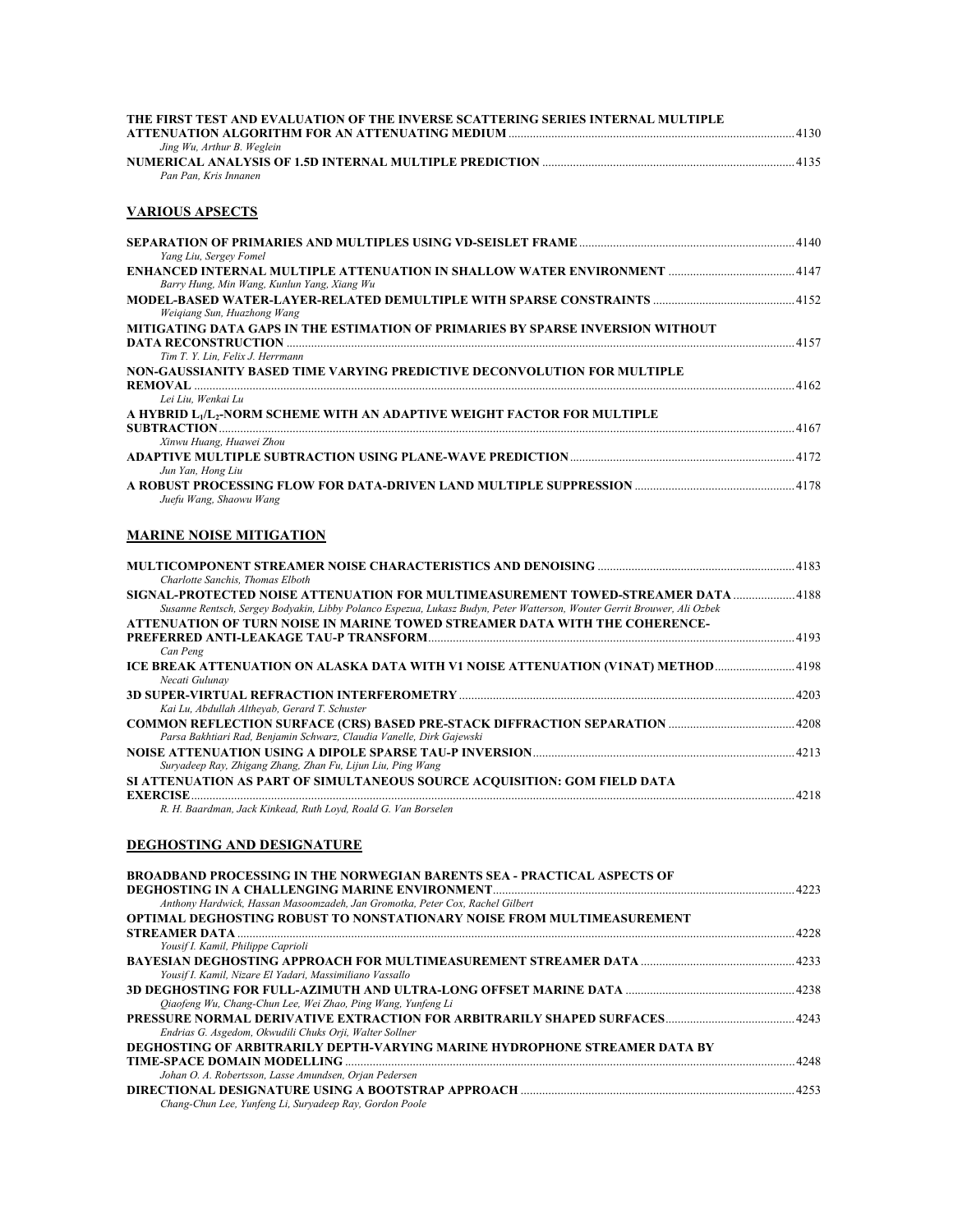| Paal Kristiansen, Akintunde Ogunsakin, Maureen Esotu, Olga Zdraveva, Bruce Hootman, Schlumberger; Edwin Quadt                                                                                                                                                                                                                                          |  |
|--------------------------------------------------------------------------------------------------------------------------------------------------------------------------------------------------------------------------------------------------------------------------------------------------------------------------------------------------------|--|
| <b>LAND DATA DENOISE</b>                                                                                                                                                                                                                                                                                                                               |  |
| Tomohide Ishiyama, Gerrit Blacquiere, Eric Verschuur                                                                                                                                                                                                                                                                                                   |  |
| SUPPRESSION OF NEAR-SURFACE SCATTERED BODY TO SURFACE WAVES: STEERABLE AND NON-                                                                                                                                                                                                                                                                        |  |
| Abdulaziz M. Almuhaidib, M. Nafi Toksoz<br>PRESTACK SUPPRESSION OF HIGH FREQUENCY GROUND ROLL USING A 3D MULTIWINDOW KL                                                                                                                                                                                                                                |  |
| Sumit Verma, Shiguang Guo, Kurt J. Marfurt<br>RAYLEIGH-WAVE FILTERING THROUGH PHASE-VELOCITY DISPERSION INVERSION AND                                                                                                                                                                                                                                  |  |
| Huub Douma, Edward Jenner, Rajive Kumar, Jassim Al-Kanderi<br>AN EFFECTIVE DENOISING METHOD FOR REMOVING HARMONIC DISTORTION IN CORRELATED                                                                                                                                                                                                             |  |
| Shan Qu, Hui Zhou, Jiang Yuan, Mo Qin, Hongjing Zhang                                                                                                                                                                                                                                                                                                  |  |
| Tom Massip, Phil Smith, Henna Sherazi-Selby, Alain-Christophe Bon, Gordon Roberts<br>DEPTH IMAGING WITH CROOKED 2D AND IRREGULAR 3D SEISMIC DATA IN RUGGED TERRAIN<br>Daniel R. H. O'Connell, Kyle Brock, Goran Stankovic, Nebojsa Pralica, Dengguo Zhou, Weizhong Wang<br><b>ELASTIC GREEN'S THEOREM PREPROCESSING FOR ON-SHORE INTERNAL MULTIPLE</b> |  |
| Jing Wu, Arthur B. Weglein                                                                                                                                                                                                                                                                                                                             |  |
| <b>IMAGING ENHANCEMENT AND DEBLENDING</b>                                                                                                                                                                                                                                                                                                              |  |
| Carlos Calderon-Macias                                                                                                                                                                                                                                                                                                                                 |  |
| <b>VOLUME 6</b>                                                                                                                                                                                                                                                                                                                                        |  |
| Hiroshi Amano                                                                                                                                                                                                                                                                                                                                          |  |
| IMPROVING SUBSALT IMAGING BY IMAGE CONDITIONING AND ENHANCEMENT WITH REVERSE                                                                                                                                                                                                                                                                           |  |
| Chunpeng Zhao, Olga Kroumova Zdraveva, Alfonso Gonzalez, Ryan King, Ruoyu Gu, Suyang Chen<br>Peter Cary, Nirupama Nagarajappa                                                                                                                                                                                                                          |  |
| RE-ACQUIRING OR RE-PROCESSING SEISMIC DATA? A SUCCESSFUL RE-PROCESSING CASE STUDY<br><b>OFFSHORE MALAYSIA <i>CONSTRUCTER SERVICES</i></b><br>$\frac{4325}{25}$<br>Riaz Alai, Nurul Nadzirah A. Rahman, Mohd Al-Amin B. Abd Mutalib, Hairul Hafez Abu Bakar, Mirza Arshad Beg, Ying Peng                                                                |  |
| Phan, Xusong Wang, Xiang Wu                                                                                                                                                                                                                                                                                                                            |  |
| Benfeng Wang, Xiaohong Chen, Jingye Li<br>A DEBLENDING STRATEGY USING ALTERNATING CONSTANT DELAY SIMULTANEOUS SOURCE                                                                                                                                                                                                                                   |  |
| Gordon Poole, Damien Russier, Kent Stevens, Thomas Mensch, Risto Siligi                                                                                                                                                                                                                                                                                |  |
| Shan Qu, Hui Zhou, Hanming Chen, Shaohuan Zu, Ling Zhi                                                                                                                                                                                                                                                                                                 |  |
| <b>RANDOM NOISES AND SIGNAL Q COMPENSATION</b>                                                                                                                                                                                                                                                                                                         |  |
| Fangyu Li, Bo Zhang, Kurt J. Marfurt, Isaac Hall                                                                                                                                                                                                                                                                                                       |  |
| Zhang Yingqiang, Lu Wenkai<br><b>RANDOM NOISE ATTENUATION BY A SELECTIVE HYBRID APPROACH USING F-X EMPIRICAL</b>                                                                                                                                                                                                                                       |  |
| Yangkang Chen, Shuwei Gan, Tingting Liu, Jiang Yuan, Yizhuo Zhang, Zhaoyu Jin                                                                                                                                                                                                                                                                          |  |
| Yangkang Chen, Sergey Fomel                                                                                                                                                                                                                                                                                                                            |  |
|                                                                                                                                                                                                                                                                                                                                                        |  |

*Wencheng Yang , Runqiu Wang, Jian Wu, Yangkang Chen*  **MAKING F-X PROJECTION FILTERS ROBUST TO ERRATIC NOISE**........................................................................................4371 *Ke Chen, Mauricio D. Sacchi*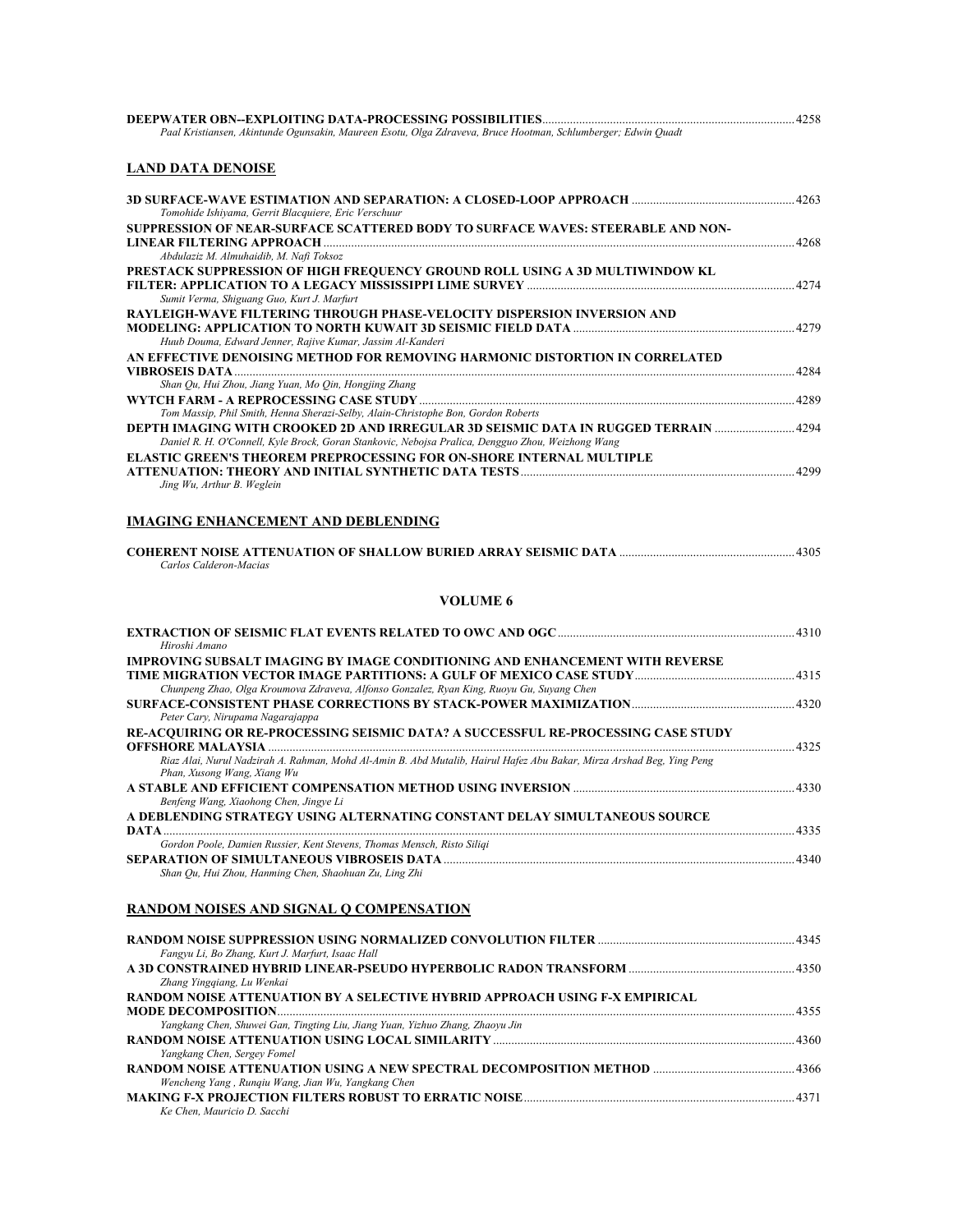| FRACTIONAL ANISOTROPIC GRADIENT BASED FILTERING FOR RANDOM NOISE ATTENUATION |      |
|------------------------------------------------------------------------------|------|
|                                                                              | 4376 |
| Dehua Wang, Jinghuai Gao, Pengliang Yang, Chao Zhang, Oiang Li, Jigen Peng   |      |
|                                                                              | 4381 |
| Satish K. Sinha. Rae Bareli                                                  |      |

#### **RECENT ADVANCES AND THE ROAD AHEAD**

| THE DECLINE OF CONVENTIONAL SEISMIC ACOUISITION AND THE RISE OF SPECIALIZED          |      |
|--------------------------------------------------------------------------------------|------|
|                                                                                      |      |
| <b>Christof Stork, David Brookes</b>                                                 |      |
|                                                                                      | 4393 |
| Arthur B. Weglein                                                                    |      |
|                                                                                      |      |
| Sergey Fomel                                                                         |      |
|                                                                                      |      |
| Gaurav Dutta, Yunsong Huang, Wei Dai, Xin Wang, G. T. Shuster                        |      |
|                                                                                      |      |
| John T. Etgen, Imtiaz Ahmed, Min Zhou                                                |      |
| SEISMIC IMAGING AND INVERSION: WHAT ARE WE DOING, HOW ARE WE DOING, AND WHERE        |      |
|                                                                                      |      |
| Samuel H. Grav                                                                       |      |
|                                                                                      |      |
| Kurt J. Marfurt                                                                      |      |
| FLOW SIMULATION MODELS FOR UNCONVENTIONAL RESERVOIRS: THE ROLE OF SEISMIC DATA  4427 |      |
| Reinaldo J. Michelena, Kevin S. Godbey, Hai-Zui Meng                                 |      |

#### **INVITED PAPERS FROM URTEC 2013**

| RECENT ADVANCES IN THE CHARACTERIZATION OF UNCONVENTIONAL RESERVOIRS WITH           |      |
|-------------------------------------------------------------------------------------|------|
|                                                                                     | 4432 |
| Ran Bachrach, Colin M. Sayers, Sagnik Dasgupta, Josimar Silva, Stefano Volterrani   |      |
| AN INTEGRATED APPROACH TO RESERVOIR CHARACTERIZATION AND GEO-CELLULAR               |      |
|                                                                                     | 4444 |
| Dicman Alfred, Benjamin Ramirez, Jesus Rodriguez, Kimberly Hlava, Darren Williams   |      |
| A WORKFLOW FOR PREDICTING POROUS SAND VIA SEISMIC ATTRIBUTE ANALYSIS OF A           |      |
| MISSOURIAN AGE MID-CONTINENT WASH DELL AND THE MILL OF A 4455                       |      |
| Ryan Fairfield, Matthew Stone, Renjun Wen                                           |      |
| INTEGRATION OF ACTIVE AND PASSIVE SURFACE SEISMIC FOR UNDERSTANDING THE             |      |
|                                                                                     | 4461 |
| Paolo Primiero, Gorka Garcia Leiceaga, Joël Le Calvez                               |      |
| BOREHOLE MICROSEISMIC, COMPLETION AND PRODUCTION DATA ANALYSIS TO DETERMINE         |      |
| FUTURE WELLBORE PLACEMENT, SPACING AND VERTICAL CONNECTIVITY, EAGLE FORD SHALE,     |      |
|                                                                                     | 4475 |
| Hemali Patel, John Johanning, Michael Fry                                           |      |
| INTERPRETATION OF UNUSUAL OUT-OF-ZONE MICROSEISMICITY IN THE BAKKEN FORMATION  4487 |      |
| Yi Yang, Mark D. Zoback                                                             |      |
| USING MULTIFOCUSING 3D DIFFRACTION IMAGING TO PREDICT FRACTURE SWARMS IN            |      |
|                                                                                     | 4492 |
| Marianne Rauch-Davies, Alex Berkovitch, Kostva Deev                                 |      |
| <b>MARINE ENVIRONMENTAL ISSUES</b>                                                  |      |
|                                                                                     | 4497 |
| D. Hedgeland, S. Tsoflias                                                           |      |
| MARINE SOUND ISSUE DRIVERS: (MIS)UNDERSTANDING THE IMPACT OF MARINE SEISMIC         |      |
| SURVEYS <b>SURVEYS</b>                                                              | 4499 |
| Nikki C. Martin, Karen St. John                                                     |      |
|                                                                                     |      |

| Mike Yates, Lisa Parker, Kate Lomac-Macnair                                     |  |
|---------------------------------------------------------------------------------|--|
| <b>REAL-TIME REMOTE PASSIVE ACOUSTIC MONITORING AND USE OF VIDEO IMAGING</b>    |  |
|                                                                                 |  |
| M. Smith, R. Seitz, A. Garcia, R. Wyatt, B. Padovani                            |  |
| THE EFFECTS OF A SEISMIC AIRGUN ARRAY ON THREATENED AND ENDANGERED FISH OF LAKE |  |
|                                                                                 |  |
| Jackson A. Gross, Arthur N. Popper, Thomas J. Carlson, John Young               |  |
|                                                                                 |  |

*Tor Haugland, Peter Sack, Finn Michelsen*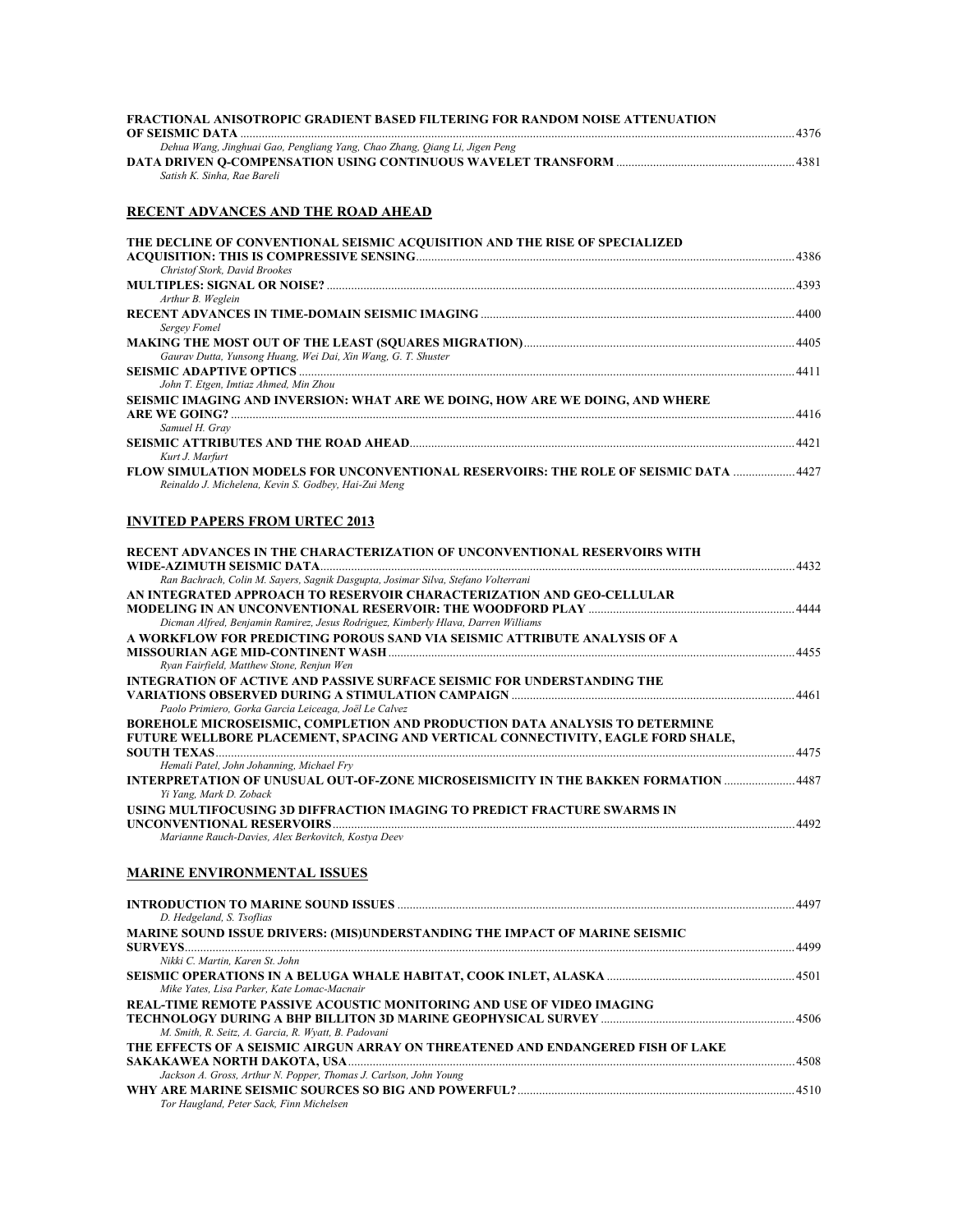| <b>SHIP NOISE: IMPLICATIONS AND SOLUTIONS FOR THE DETECTION OF LOW FREQUENCY WHALES</b>                                                                                          |         |
|----------------------------------------------------------------------------------------------------------------------------------------------------------------------------------|---------|
|                                                                                                                                                                                  | 4512    |
| Michel Andre<br><b>REVIEW OF THE PRACTICAL IMPLEMENTATION OF PAMGUARD SOFTWARE AS REAL TIME</b><br>MITIGATION TOOL FOR MARINE MAMMAL DETECTION, LOCALIZATION, AND IDENTIFICATION | 4518    |
| Benjamin Wambergue, Phil Johnston<br><b>AGU-SEG HYDROGEOPHYSICS</b>                                                                                                              |         |
|                                                                                                                                                                                  |         |
| NEAR SURFACE GEOPHYSICS FOR INFORMED WATER MANAGEMENT DECISIONS IN THE ANANGU                                                                                                    | 4521    |
| Denys Grombacher, Rosemary Knight, Andrew Parsekian, Brady Flinchum, Timothy Munday, Aaron Davis, Kevin Cahill, Michael<br>Hatch                                                 |         |
| <b>CONSTRAINING HYDROLOGIC INTERPRETATIONS USING NEAR-SURFACE GEOPHYSICAL</b>                                                                                                    |         |
| Brady Flinchum, W. Steven Holbrook, James St. Clair                                                                                                                              | 4524    |
|                                                                                                                                                                                  |         |
| Burke J. Minsley, Tristan P. Wellman, Michelle A. Walvoord, Andre Revil                                                                                                          |         |
| SOIL PERMEABILITY PROFILING ON A RIVER EMBANKMENT USING INTEGRATED GEOPHYSICAL                                                                                                   |         |
| Toru Takahashi, Takao Aizawa, Kazunori Murata, Hideki Nishio, Toshifumi Matsuoka                                                                                                 |         |
| Yusuke Ozaki, Hitoshi Mikada, Tada-Nori Goto, Junichi Takekawa                                                                                                                   |         |
| <b>COSMIC-RAY NEUTRON INTENSITY MEASUREMENTS OF SOIL MOISTURE - A CASE STUDY IN THE</b>                                                                                          |         |
| Mie Andreasen, Majken Caroline Looms, Karsten Hogh Jensen, Torben O. Sonnenborg, Heye Bogena, Darin Desilets, Marek<br>Zreda                                                     | 4544    |
| APPLICATION OF INTEGRATED GEOPHYSICAL TECHNIQUES FOR GROUNDWATER POTENTIAL                                                                                                       |         |
|                                                                                                                                                                                  |         |
| Esther Njeri Muturi, Korowe Maurice Odondi, Githiri John Gitonga                                                                                                                 |         |
| SEISMIC IMAGING TO HELP UNDERSTAND AND MANAGE WATER OUALITY IN COASTAL BENIN,                                                                                                    |         |
|                                                                                                                                                                                  | $-4554$ |

*Kyle Lindsay, John Bradford, Stephen Silliman, Nicaise Yalo, Moussa Boukari* 

#### **WHAT CAN MICROSEISMIC DATA SAY ABOUT FLUID FLOW?**

| USING GEOMECHANICAL MODELS TO SIMULATE INDUCED SEISMICITY: APPLICATION TO CO,            |      |
|------------------------------------------------------------------------------------------|------|
|                                                                                          |      |
| James P. Verdon, Anna L. Stork, Rob C. Bissell, Clare E. Bond                            |      |
|                                                                                          |      |
| Carl W. Neuhaus, Jon McKenna, Asal Rahimi Zeynal, Cherie Telker, Mary Ellison            |      |
| <b>PROPAGATION OF UNCERTAINTY FROM EFFECTIVE-DIFFUSION FLOW TO MICROSEISMICITY 2570</b>  |      |
| Oleg V. Poliannikov, Alison E. Malcolm, Michael Fehler, Michael Prange, Hugues Djikpesse |      |
|                                                                                          |      |
| Kashif Rashid, William Bailey, Benoit Couet, Paul Hudgens, Robin Heim                    |      |
| ESTIMATING FRAC FLUID PATHWAYS FROM RAPID TIME-LAPSE VSP AND MICROSEISMIC EVENTS 4577    |      |
| Mark E. Willis                                                                           |      |
| USE OF PERFORATION SHOT S WAVE ATTENUATION TO CONSTRAIN LOCATIONS OF HYDRAULIC           |      |
|                                                                                          | 4582 |
| Yunhui Tan, Chengping Chai, Terry Engelder                                               |      |
|                                                                                          |      |
| Jean Baptiste Tary, Mirko Van Der Baan, Bruce Sutherland, David W. Eaton                 |      |
| <b>PROBABILITY OF BRITTLE ROCK FAILURE DURING HYDRAULIC FRACTURING OF</b>                |      |
|                                                                                          | 4593 |
|                                                                                          |      |

*Cornelius Langenbruch, Serge A. Shapiro* 

#### **INTERFEROMETRY AND RESOLUTION**

| Gerard T. Schuster, Yunsong Huang                                                                      |      |
|--------------------------------------------------------------------------------------------------------|------|
|                                                                                                        |      |
| Carlos Da Costa, Matteo Ravasi, Giovanni Meles, Andrew Curtis                                          |      |
| <b>FAULT DETECTION BY SURFACE SEISMIC SCANNING TUNNELING MACROSCOPE: FIELD TEST 4608</b>               |      |
| Sherif M. Hanafy, Gerard T. Schuster                                                                   |      |
| ON THE FOCUSING CONDITIONS IN TIME-REVERSED ACOUSTICS, SEISMIC INTERFEROMETRY,                         |      |
|                                                                                                        | 4613 |
| Koon Wannanan, Jan Thombooks, Josef Van Dan Naut, Lian Vacconsolog, Digh Jan Van Manon, Matteo Danieri |      |

*Kees Wapenaar, Jan Thorbecke, Joost Van Der Neut, Ivan Vasconcelos, Dirk-Jan Van Manen, Matteo Ravasi*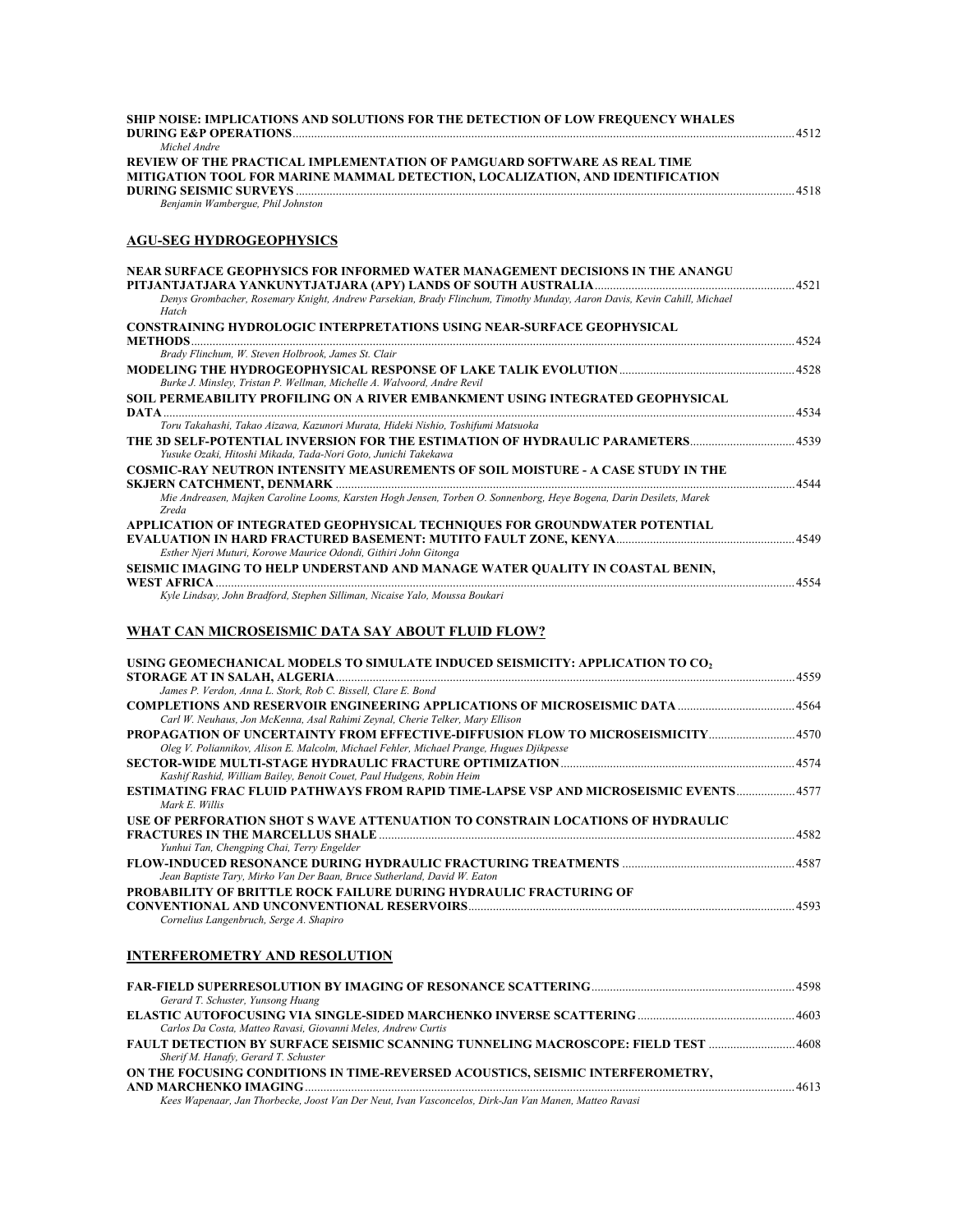| SALT FLANK DETECTION BY SEISMIC INTERFEROMETRY INCLUDING TANGENT-PHASE           | 4620 |
|----------------------------------------------------------------------------------|------|
| Flavio Poletto, Biancamaria Farina, Gualtiero Bohm, Francesco Miranda            |      |
|                                                                                  |      |
| Renat Shigapov, Boris Kashtan, Alexander Droujinine, Wim Mulder                  |      |
|                                                                                  |      |
| Henning Omre, David V. Lindberg                                                  |      |
| SEISMIC WAVE PROPAGATION IN POROUS MEDIA WITH SPHERICAL INCLUSIONS: EXTENSION OF |      |
|                                                                                  |      |
| Asiya Kudarova, Karel Van Dalen, Guy Drijkoningen                                |      |

#### **2D MODELING**

| Sergey Fomel                                                                   |      |
|--------------------------------------------------------------------------------|------|
| Hui Li, Huazhong Wang                                                          |      |
| <b>FREQUENCY-DOMAIN BLIND DECONVOLUTION BASED ON NEGENTROPY USING STANDARD</b> |      |
| Angi Zou, Jinghuai Gao, Bing Zhang                                             | 4655 |
|                                                                                |      |
| Yunsong Huang                                                                  |      |
| ADAPTIVE MULTISCALE MCMC ALGORITHM FOR UNCERTAINTY QUANTIFICATION IN SEISMIC   |      |
|                                                                                | 4665 |
| Xiaosi Tan, Richard L. Gibson Jr., Wing Tat Leung, Yalchin Efendiev            |      |
| IMAGING NORMAL FAULTS IN ALLUVIAL FANS USING GEOPHYSICAL TECHNIQUES: FIELD     |      |
|                                                                                |      |
| Sherif M. Hanafy, Sigurjon Jonsson, Yann Klinger                               |      |

#### **THEORY**

| Chaoguang Zhou, Zijian Liu, N. D. Whitmore, Samuel Brown                                  |  |
|-------------------------------------------------------------------------------------------|--|
|                                                                                           |  |
| Guojian Shan, Yue Wang, Uwe Albertin                                                      |  |
| <b>SIMULTANEOUS ESTIMATION OF CRS PARAMETERS WITH MULTI-DIMENSIONAL LOCAL SLOPES 4686</b> |  |
| Kevin Hellman                                                                             |  |
|                                                                                           |  |
| Bo Zhang, Tao Zhao, Jie Oi, Kurt J. Marfurt                                               |  |
| 1697 - TOMOGRAPHY VELOCITY ANALYSIS BASED ON GAUSSIAN BEAM RTM WITH WELL CONSTRAINT       |  |
| Min Zhang, Zhenchun Li, Kai Zhang, Ning Oin                                               |  |
|                                                                                           |  |
| Shengwen Jin, Shiyong Xu, Fan Xia, Rick Ottolini, Yiqing Ren                              |  |
|                                                                                           |  |
| Yang Zhang, Guojian Shan, Yue Wang                                                        |  |
|                                                                                           |  |
| Thibaut Allemand, Gilles Lambare                                                          |  |

#### **CASE STUDIES**

| DIP-CONSTRAINED TOMOGRAPHY WITH WEIGHTING FLOW FOR PALEO-CANYONS: A CASE                                                                                      |      |
|---------------------------------------------------------------------------------------------------------------------------------------------------------------|------|
|                                                                                                                                                               |      |
| Guang Chen, Lingli Hu                                                                                                                                         |      |
| A CASE STUDY: IMPROVED IMAGING BENEATH THE COTTON VALLEY FORMATION THROUGH                                                                                    |      |
| OFFSET-DEPENDENT RMO PICKING AND HIGH-RESOLUTION TOMOGRAPHY IN THE LLOYD RIDGE                                                                                |      |
| AREA IN THE GULF OF MEXICO                                                                                                                                    | 4723 |
| Taejong Kim, Francis Sherrill, Guy Hilburn, Yang He, Cristina Reta-Tang                                                                                       |      |
| <b>ITERATIVE APPROACH TO IMAGING BENEATH VOLCANICS: A CASE STUDY IN BRAZIL'S SANTOS</b>                                                                       |      |
| <b>BASIN</b>                                                                                                                                                  | 4728 |
| Jeremy Langlois, Zhuoquan Yuan, Ravi Kumar, Hao Li                                                                                                            |      |
| <b>GEOPHYSICAL BASIN MODELING: GENERATION OF HIGH OUALITY VELOCITY AND DENSITY</b>                                                                            |      |
| <b>CUBES FOR SEISMIC IMAGING AND GRAVITY FIELD MONITORING IN COMPLEX GEOLOGY</b>                                                                              |      |
|                                                                                                                                                               | 4733 |
| Ivar Brevik, Teresa Szydlik, Maarten Pieter Corver, Giuseppe De Prisco, Christopher Stadtler, Hans Kristian Helgesen                                          |      |
| HIGH FIDELITY IMAGING USING REFLECTIONS, REFRACTIONS AND MULTIPLES: NORTH SEA                                                                                 |      |
|                                                                                                                                                               | 4738 |
| Grunde Ronholt, Oystein Korsmo, Barbara Danielsen, Samuel Brown, Sverre Brandsberg-Dahl, Alejandro Valenciano, Nizar<br>Chemingui, Dan Whitmore, Jan Erik Lie |      |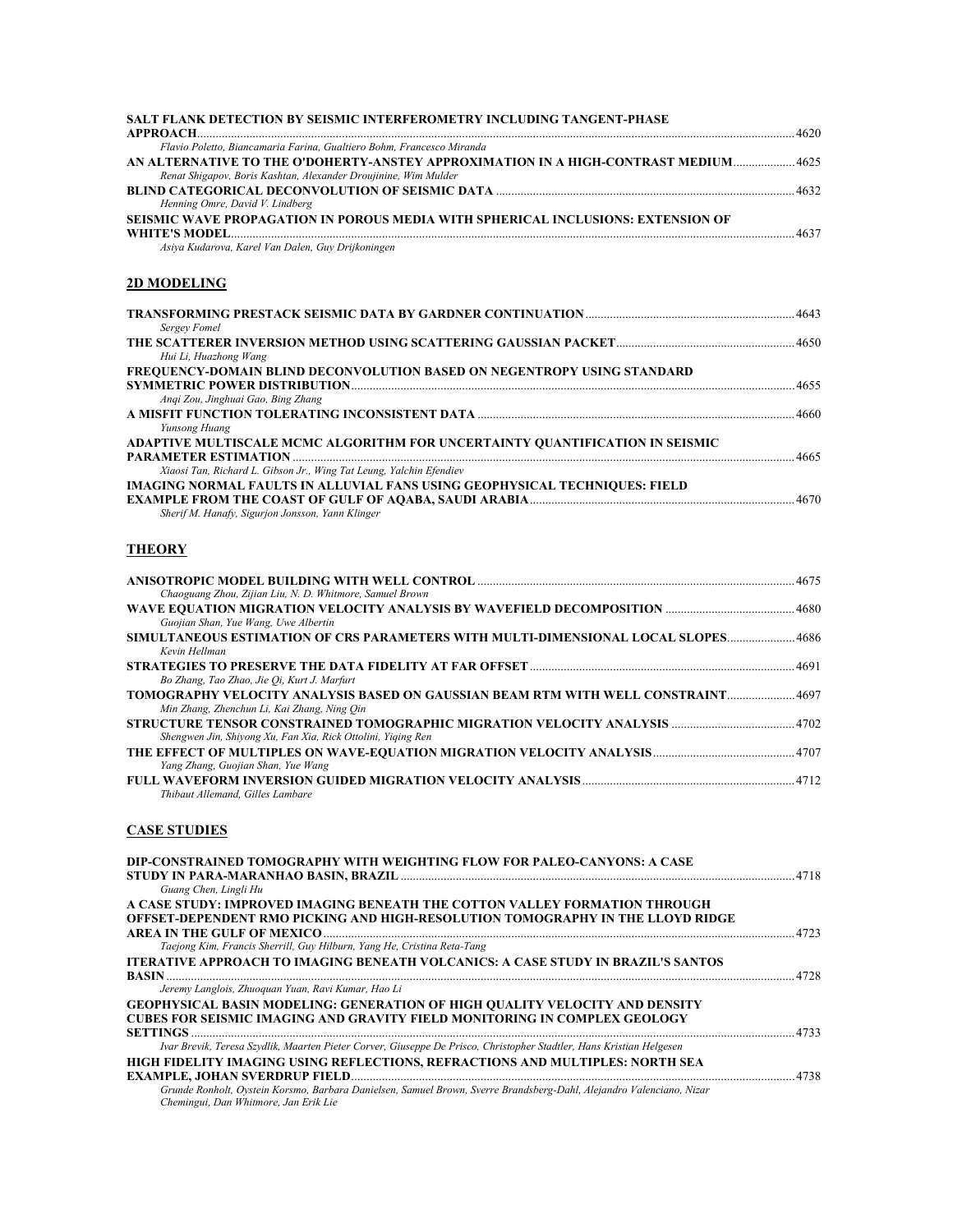| EVALUATING A NEW INTEGRATED METHOD FOR SEISMIC GEOHAZARD AND STRUCTURAL                                                                                                                                                                      |      |
|----------------------------------------------------------------------------------------------------------------------------------------------------------------------------------------------------------------------------------------------|------|
| Sharon Teebenny, Jianchun Dai, Arturo Ramirez, Shenghong Tai, Chung-Chi Shih, Sylvia Centanni, Henry George, Andy                                                                                                                            |      |
| Hawthorn, Cengiz Esmersoy                                                                                                                                                                                                                    |      |
| Zijian Liu, N. D. Whitmore, Chaoguang Zhou, Samuel Brown                                                                                                                                                                                     |      |
| TTI DIT FOR DIRTY SALT INVERSION IN THE MISSISSIPPI CANYON AREA, GULF OF MEXICO 4753                                                                                                                                                         |      |
| John Delaughter, Michael Harbin, Dawn Herrington, Andrey A. Ortega, Seung Yoo, Taejong Kim, Will Whiteside, Cristina Reta-<br>Tang                                                                                                           |      |
| TOMOGRAPHY                                                                                                                                                                                                                                   |      |
| F. Bretaudeau, R. Brossier, J. Virieux, L. Metivier                                                                                                                                                                                          |      |
| GETTING CLOSER TO THE GEOLOGY CONTRASTS BY STARTING STRATIGRAPHIC INVERSION<br>WITH VELOCITY MODELS FROM NEW TOMOGRAPHIC METHODS ……………………………………………………………………………4763                                                                           |      |
| Chloé Brillatz, Laura Vigee, Thierry Coleou, Gilles Lambare, Patrice Guillaume, Gullaume Henin, Alexandre Cavalie, Thibaud Le<br>Ruyet, Diego Carotti, Milad Bader, Laurent Lopes, Alexandre Vasseur, Nicolas Vidal                          |      |
| HIGH-RESOLUTION TOMOGRAPHIC INVERSION WITH IMAGE-GUIDED PRECONDITIONING AND                                                                                                                                                                  |      |
| Guy Hilburn, Yang He, Zengjia Yan, Francis Sherrill<br><b>BENEFIT OF DE-STRETCH FOR HIGH-RESOLUTION TOMOGRAPHIC VELOCITY MODEL BUILDING  4773</b><br>Fatiha Gamar-Sadat, Gregory Culianez, Diego Carotti, Geoffroy Pignot, Patrice Guillaume |      |
| Jun Tang, Marta Woodward, Chuck Peng, Alfonso Gonzalez, August Lau                                                                                                                                                                           |      |
| Raanan Dafni, Moshe Reshef                                                                                                                                                                                                                   |      |
| <b>MOVEOUT ANALYSIS FOR REFLECTION TOMOGRAPHY ON WAVE-EQUATION IMAGE GATHERS  4788</b><br>Clement Fleury, Matteo Giboli, Reda Baina                                                                                                          |      |
| Yoav Naveh, Lior Liram, Gali Dekel, Zvi Koren                                                                                                                                                                                                |      |
| <b>THEORY AND APPLICATIONS</b>                                                                                                                                                                                                               |      |
| Bo Wang, Yang Liu, Cai Liu                                                                                                                                                                                                                   |      |
| MARINE GUIDED-WAVES: APPLICATIONS AND FILTERING USING PHYSICAL MODELING DATA4804<br>Jiannan Wang, Robert Stewart, Nikolay Dyaur, Lee Bell                                                                                                    |      |
| DIFFRACTION IMAGING AND VELOCITY ANALYSIS USING ORIENTED VELOCITY CONTINUATION4810<br>Luke Decker, Sergey Fomel                                                                                                                              |      |
| <b>DETECTION OF DIFFRACTIONS IN SEISMIC SECTIONS USING SUPPORT VECTOR CLASSIFIERS 4816</b><br>Susanne Maciel, Ricardo Biloti                                                                                                                 |      |
| FINITE-FREQUENCY SENSITIVITY KERNELS AND TURNING-WAVE TOMOGRAPHY, POSSIBILITIES                                                                                                                                                              | 4821 |
| Xiao-Bi Xie, Dmitri Lokshtanov, Jan Pajchel                                                                                                                                                                                                  |      |
| APPLICATION OF TURNING-RAY TOMOGRAPHY TO HUSSAR 2D SEISMIC LINE FROM CENTRAL<br>4827<br>Babatunde Arenrin, Gary Margrave, John Bancroft                                                                                                      |      |
| <b>FAST ONE-DIMENSIONAL VELOCITY MODEL DETERMINATION USING STATION-PAIR</b>                                                                                                                                                                  |      |
| DIFFERENTIAL TIMES BASED ON THE DIFFERENTIAL EVOLUTION METHOD IN MICROSEISMIC                                                                                                                                                                |      |
| Jiewen Zhang, Haijiang Zhang, Jianyuan Yu, Qiang Liu                                                                                                                                                                                         |      |
| Tingting Liu, Xiaohong Chen, Yangkang Chen                                                                                                                                                                                                   |      |
| REPEATABILITY, METHODOLOGY                                                                                                                                                                                                                   |      |
|                                                                                                                                                                                                                                              |      |

| NEAR SURFACE CHANGES AND 4D SEISMIC REPEATABILITY IN DESERT ENVIRONMENT: FROM |      |
|-------------------------------------------------------------------------------|------|
|                                                                               | 4843 |
| Andrey Bakulin, Robert Smith, Mike Jervis, Roy Burnstad                       |      |
|                                                                               |      |
| F. Oghenekohwo, R. Kumar, F. J. Herrmann                                      |      |
|                                                                               |      |
| Rongxin Huang, Yi Xuan, Can Peng                                              |      |
| FULL SHOT AND RECEIVER DEGHOSTING FOR BROADBAND AND CONVENTIONAL STREAMER 4D  |      |
|                                                                               | 4858 |
| Fong Cheen Loh, Todd Mojesky, Paul Bouloudas                                  |      |
|                                                                               |      |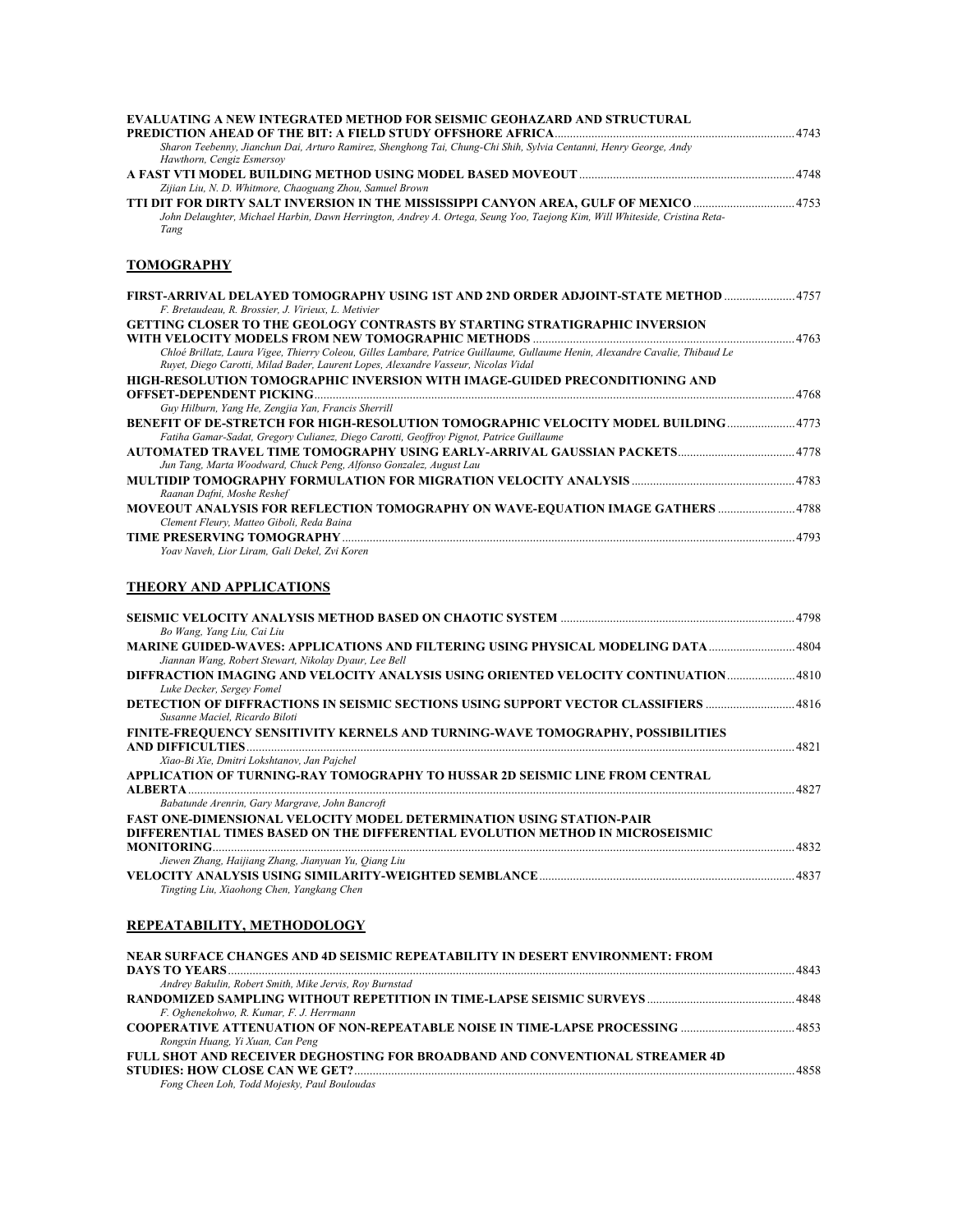| <b>TOWARDS A NEW APPROACH FOR TIME-LAPSE SEISMIC USING PERMANENT SEISMIC SOURCE</b> |  |
|-------------------------------------------------------------------------------------|--|
|                                                                                     |  |
| Mamoru Takanashi, Ayato Kato, Junzo Kasahara                                        |  |
|                                                                                     |  |
| Hyoungsu Baek, Roy Burnstad, Tim Keho                                               |  |
| MAKING TIME-DOMAIN 'WARPING' APPLICABLE TO THE RETRIEVAL OF 4D PERTURBATIONS IN     |  |
|                                                                                     |  |
| Francois Audebert, Cyril Agut                                                       |  |
|                                                                                     |  |
| P. Thore, T. D. Blanchard                                                           |  |

**CASE STUDY, FEASABILITY**

#### **4D PROCESSING FOR WATS ON NATS: A CASE STUDY AT KEPLER AND ARIEL FIELDS**................................................4883 *Bunmi Elebiju, Pierre-Olivier Ariston, Jean-Paul Van Gestel, Rachel Murphy, Samarjit Chakraborty, Kjetil Jansen, Douglas Rodenberger, Roy C. White, Yongping Chen, David Hren, Lingli Hu, Yan Huang*  **EXTENDING THE LIFE OF A MATURE FIELD WITH SELECTIVE GEOPHYSICAL TECHNOLOGIES: A CASE HISTORY FROM THE RAVVA FIELD, KG BASIN, INDIA**...................................................................................................4888 *Kondal Reddy, Kausik Saikia, Suresh Kumar*  **A TIME-LAPSE FEASIBILITY CASE STUDY FROM MAD DOG FIELD** ......................................................................................4893 *Samarjit Chakraborty, Olga Brusova, Stan Davis, Jean-Paul Van Gestel, Anita Ai, Chris Walker, Fran Rollins*  **4D ACQUISITION AND PROCESSING OF STREAMER AND OBC DATA IN WEST AFRICA: A CASE HISTORY TO DEMONSTRATE HOW SURVEY PLANNING AND ADVANCED PROCESSING TECHNIQUES IMPROVE REPEATABILITY FOR RESERVOIR MONITORING**.......................................................................4898 *Steve Knapp, Dan Maguire, Xiaoguang Meng, Surinder Sahai*  **TIME-LAPSE SEISMIC SENSITIVITY TO MONITOR AN IN-SITU COMBUSTION PROCESS** ..............................................4903 *Miguel Bosch, Alberto Lacruz, Tibaire Colmenares, Trino Salinas, Rober Yibirin, Mac Fuenmayor, Sary Zambrano*  **OVERBURDEN GEOMECHANICAL EFFECTS ON 4D SEISMIC RESPONSE - INFLUENCES OF STIFFNESS CONTRAST, ANISOTROPY, AND GEOMETRY**...........................................................................................................4913 *Liming Li, Jorn F. Stenebraten, Audun Bakk, Andreas Bauer, Rune M. Holt, Erling Fjaer*  **APPLYING ROCK PHYSICS INVERSION FOR UNDERSTANDING DEPOSITIONAL ARCHITECTURE IN DEEPWATER CLASTIC RESERVOIRS: OKUME FIELD, EQUATORIAL GUINEA**..................................................................4919

*Scott Marler, Mark Nicholls, Dan Maguire, Bill Hay, Judith De Narvaez* 

#### **REPEATABILITY, ATTENUATION, THEORY**

| AN ASSESSMENT OF THE TIME-LAPSE SEISMIC REPEATABILITY USING A PERMANENT ARRAY<br>FOR RESERVOIR MONITORING AT THE AOUISTORE CO, STORAGE SITE, SASKATCHEWAN, |      |
|------------------------------------------------------------------------------------------------------------------------------------------------------------|------|
| <b>CANADA</b>                                                                                                                                              | 4924 |
| Lisa A. N. Roach, Don White, Brian Roberts                                                                                                                 |      |
| AREPEATABILITY ANALYSIS AND RECONSTRUCTION OF TOWED STREAMER 4D SEISMIC DATA 4930                                                                          |      |
| Zhang Libin, Zou Zhen, Cao Sheng, Ling Yun, Wu Tao                                                                                                         |      |
|                                                                                                                                                            |      |
| Nigel Seymour, Syed Omar Zaman, Kevin Davies, Alan Strudley                                                                                                |      |
| PRESTACK CROSS-EQUALIZATION BASED ON PSEUDO-MULTICHANNEL MATCHING FILTER IN                                                                                |      |
|                                                                                                                                                            | 4940 |
| Min Zhang, Yihui Wang, Zhenchun Li., Zhina Li, Haicheng Yu, Daming Ge                                                                                      |      |
|                                                                                                                                                            |      |
| Lenna Puasa, Christopher Field, Suria Suut, Odd Petter-Skogly, Denis Kiyashchenko, Paul Hatchell                                                           |      |
| ROBUST OBSERVATIONS OF CHANGES IN TIME-LAPSE ATTENUATION: MEASUREMENT AND                                                                                  |      |
|                                                                                                                                                            | 4950 |
| T. D. Blanchard                                                                                                                                            |      |
| USING PRIMARIES AND MULTIPLES IN TIME-LAPSE IMAGING AND VELOCITY ESTIMATION                                                                                | 4955 |
| D. J. Verschuur, X. R. Staal                                                                                                                               |      |
| Chinaemerem Kanu, Roel Snieder, Ernst Niederleithinger                                                                                                     |      |

#### **CO2, ATTRIBUTES, NONSEISMIC, FRACING**

| <b>MONITORING OF CO, IN A GEOLOGICAL RESERVOIR WITH THE SEISMIC PEAK FREOUENCY</b>          |      |
|---------------------------------------------------------------------------------------------|------|
|                                                                                             | 4965 |
| Julian L. Gomez. Claudia L. Ravazzoli                                                       |      |
|                                                                                             |      |
| Juan E. Santos, Gabriela B. Savioli, Lucas A. Macias, Jose M. Carcione, Davide Gei          |      |
| DOUBLE DIFFERENCE ROCK-PHYSICS INVERSION FOR POROSITY AND CO <sub>2</sub> SATURATION AT THE |      |
|                                                                                             |      |
| Russell W. Carter, Kyle T. Spikes                                                           |      |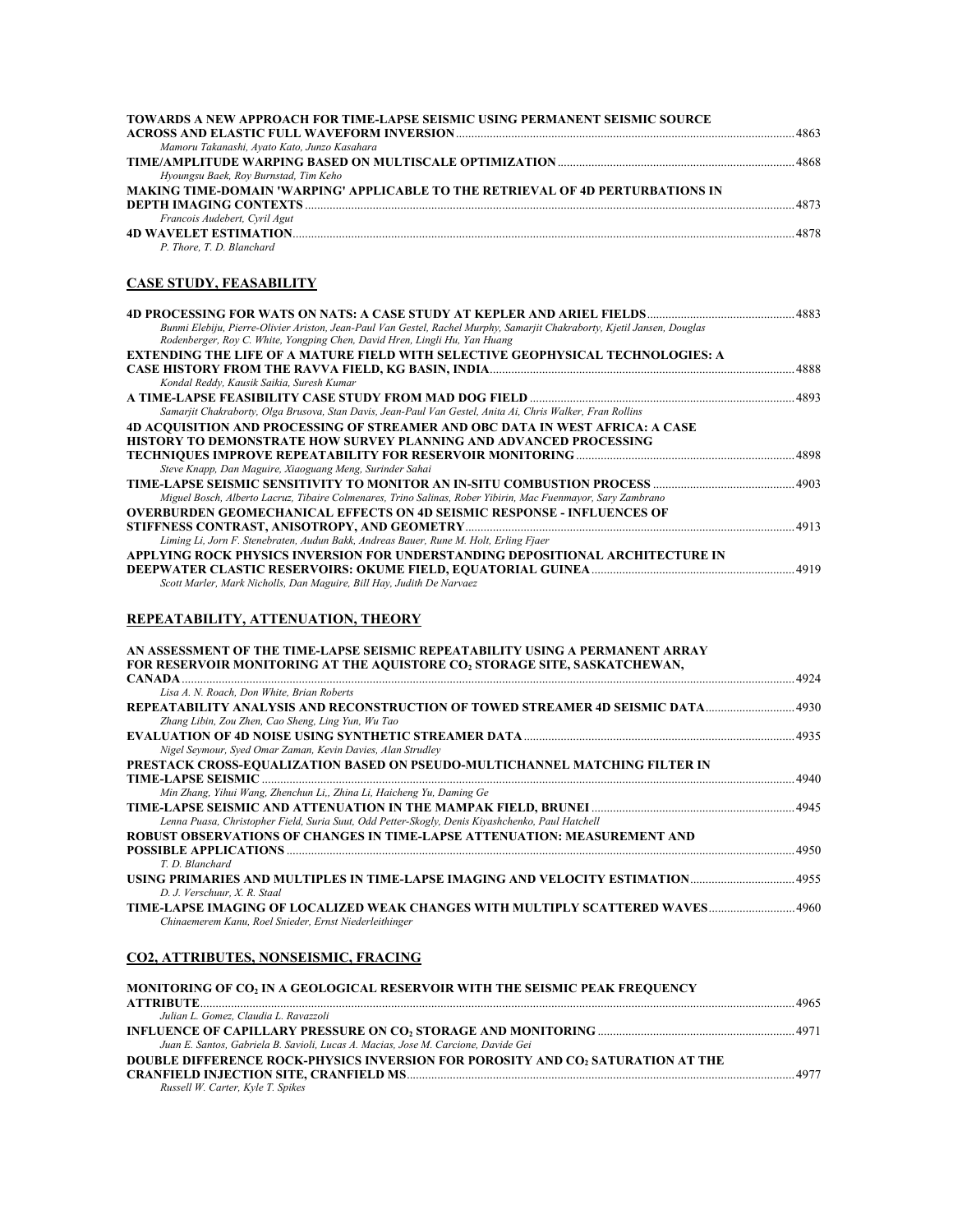| Mohammed Alhussain, Roy Burnstad, Emad Al-Hemyari, Mike Jervis                   |  |
|----------------------------------------------------------------------------------|--|
| A TEMPORAL TREND IN COMPLIANCE MEASUREMENTS NEAR A GAS HYDRATE ACCUMULATION,     |  |
|                                                                                  |  |
| Lisa A. N. Roach, R. Nigel Edwards                                               |  |
|                                                                                  |  |
| Jaroslav Jirku, Jaroslav Knez, Jan Vilhelm, Jaroslav Barta                       |  |
| FEASIBILITY OF SURFACE AND BOREHOLE TIME-LAPSE GRAVITY FOR SAGD MONITORING  4998 |  |
| Anya Reitz, Richard Krahenbuhl,, Yaoguo Li, Jerry Brady                          |  |
| MONITORING HYDRAULIC FRACTURING USING DISTRIBUTED ACOUSTIC SENSING IN A          |  |
|                                                                                  |  |

*Sudhish K. Bakku, Michael Fehler, Peter Wills* 

#### **ACQUISITION AND ANALYSIS**

| <b>EVALUATION OF FIBER-OPTIC CABLES FOR USE IN DISTRIBUTED ACOUSTIC SENSING:</b>                              |      |
|---------------------------------------------------------------------------------------------------------------|------|
|                                                                                                               | 5009 |
| J. La Follett, B. Wyker, G. Hemink, K. Hornman, P. Lumens, A. Franzen                                         |      |
| SIMULTANEOUS ACOUISITION OF DISTRIBUTED ACOUSTIC SENSING VSP WITH MULTI-MODE AND                              |      |
| SINGLE-MODE FIBER OPTIC CABLES AND 3-COMPONENT GEOPHONES AT THE AQUISTORE CO,                                 |      |
|                                                                                                               | 5014 |
| T. M. Daley, M. Robertson, B. M. Freifeld, D. White, D. E. Miller, F. Herkenhoff, J. Cocker                   |      |
| 5019 FIELD TESTING A THREE-COMPONENT FIBER-OPTIC BOREHOLE SEISMIC SENSOR ARRAY                                |      |
| Martin Karrenbach, Victor Yartsev, Melissa Emuh, Ekaterina Hardin, Lisa Laflame, Steve Cole, Andres Chavarria |      |
| VERTICAL SEISMIC PROFILING USING DISTRIBUTED ACOUSTIC SENSING IN A HYDROFRAC                                  |      |
|                                                                                                               | 5024 |
| Sudhish K. Bakku, Michael Fehler, Peter Wills, Jeff Mestayer, Albena Mateeva, Jorge Lopez                     |      |
|                                                                                                               | 5029 |
| Chen Yuanzhong, Zhao Haiving, Du Jinling                                                                      |      |
|                                                                                                               |      |
| Kerstin Houk, James Donley, Natasha Hendrick, Sanchez Adrian, Muhammad Shafiq, Grant Skinner, Leon Dahlhaus   |      |
|                                                                                                               | 5039 |
| Yue Du. Robert R. Stewart, Mark E. Willis                                                                     |      |
|                                                                                                               |      |
| Boris Gurevich, Roman Pevzner                                                                                 |      |

#### **PROCESSING AND IMAGING**

| LAYER-INDUCED SCATTERING ATTENUATION AND VTI ANISOTROPY - NW SHELF AUSTRALIA                                                     |      |
|----------------------------------------------------------------------------------------------------------------------------------|------|
| <b>SYNTHETIC STUDY</b>                                                                                                           | 5050 |
| R. Pevzner, A. Bona, T. Muller, B. Gurevich                                                                                      |      |
| PREDICTION OF FRACTURE ORIENTATION FROM SHEAR WAVE ROTATION OBSERVED ON A NEAR                                                   | 5055 |
| <b>OFFSET VSP</b><br>Keith Edwards, Osman Al-Khaled, Maitham Ebrahim, Muhammad Aly Abd El Dayem, Hamida Khechana, Hari Kurniawan |      |
|                                                                                                                                  |      |
| <b>ESTIMATING RESIDUAL SOURCE STATICS FROM 2D/3D VSP DATA IN MULTI-LAYERED</b><br><b>ANISOTROPIC MEDIA</b>                       | 5060 |
| Min Lou, Fran Doherty                                                                                                            |      |
|                                                                                                                                  | 5065 |
| Michel Denis, Eric Suaudeau, Charles Naville, Laurence Nicoletis, Patrice Ricarte                                                |      |
| B. El-Marhfoul, D. J. Verschuur                                                                                                  | 5070 |
| <b>IMAGING STUDY OF FRAGMENTIZED STRATUM WITH COMPLEX SURFACE USING WALKAWAY-</b>                                                |      |
| <b>VSP ACQUISITION SYSTEM</b>                                                                                                    | 5075 |
| Wu Junjun, Li Yanpeng, Zhang Oinghong, Chen Yuanzhong, Hu Jie                                                                    |      |
|                                                                                                                                  | 5080 |
| Martin Karrenbach, Lisa Laflame, Steve Cole, Melissa Emuh                                                                        |      |
| FULL WAVEFIELD MIGRATION TO IMAGE SALT-FLANKS USING AN UNBLENDED AND BLENDED                                                     |      |
| <b>VSP DATA</b>                                                                                                                  | 5085 |
| Alok K. Soni, Eric Verschuur, Mikhail Davydenko                                                                                  |      |
|                                                                                                                                  |      |
|                                                                                                                                  |      |

#### **ANALYSIS**

| Ran Zhou, Bruce Cornish, Dan Ouinn                                           |      |
|------------------------------------------------------------------------------|------|
| A MULTICOMPONENT WAVEFIELD DECOMPOSITION METHOD FOR VSP DATA BASED ON GLOBAL |      |
| <b>OPTIMIZATION</b>                                                          | 5097 |
| Xuxuan Li, Guangyi Hu, Tingen Fan, Zhiming Ren, Yang Liu                     |      |